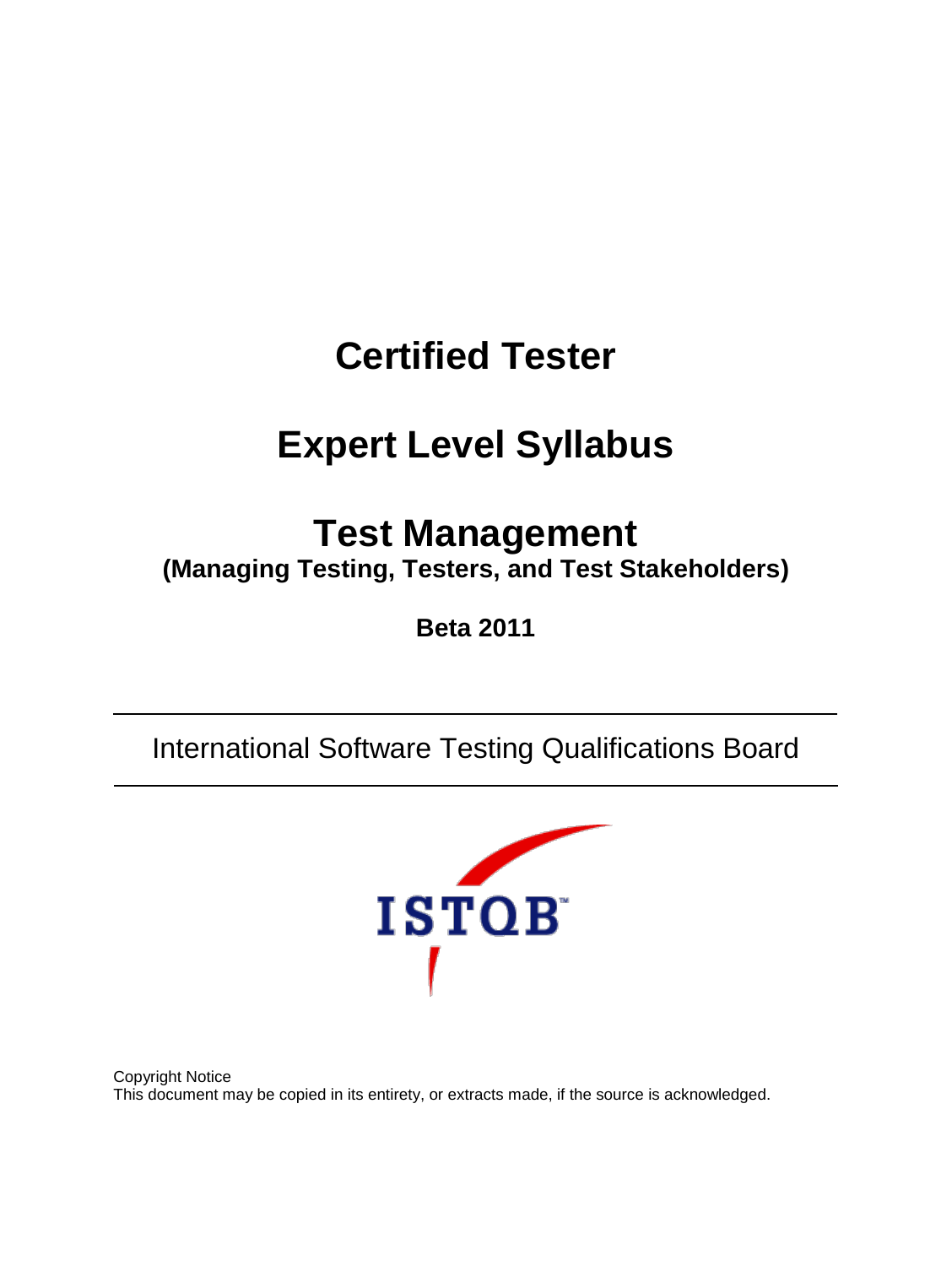

Copyright © International Software Testing Qualifications Board (hereinafter called ISTQB®).

Graham Bath, Rex Black, Debra Friedenberg, Kenji Gtonishi, Marcel Kwakernaak, Martin Klonk, Judy McKay, Gary Mogyorodi, Erik van Veenendaal (2010 – 2011)

© International Software Testing Qualifications Board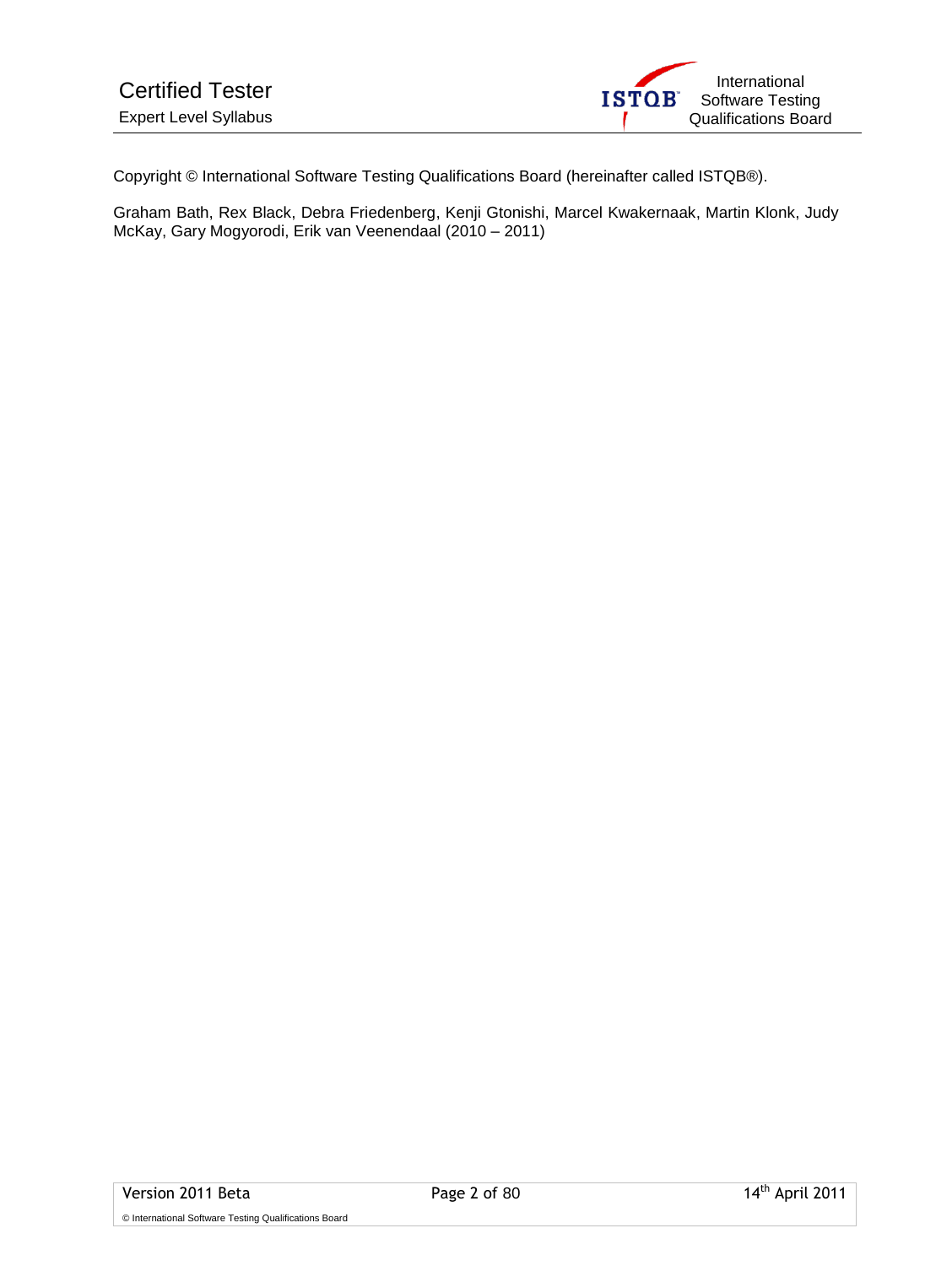

# <span id="page-2-0"></span>**Revision History**

| Version   | Date      | <b>Remarks</b> |
|-----------|-----------|----------------|
| 2011 Beta | 14.4.2011 | Beta version   |
|           |           |                |
|           |           |                |
|           |           |                |
|           |           |                |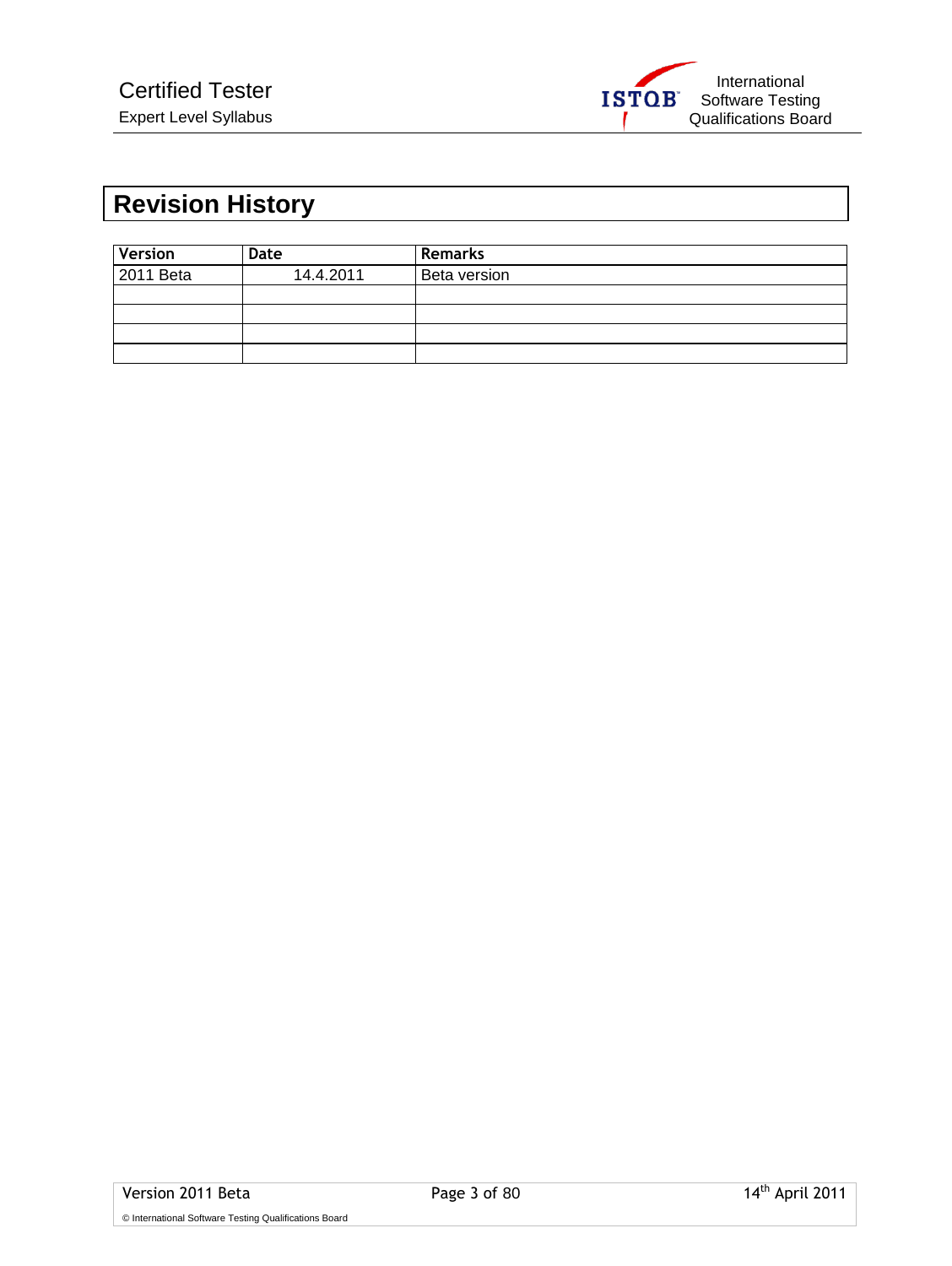

# <span id="page-3-0"></span>**Table of Contents**

| 1.                                                                          |  |  |  |  |
|-----------------------------------------------------------------------------|--|--|--|--|
| 1.1                                                                         |  |  |  |  |
| 1.2                                                                         |  |  |  |  |
| 1.3                                                                         |  |  |  |  |
| 1.3.1                                                                       |  |  |  |  |
| 1.3.2                                                                       |  |  |  |  |
| 1.3.3                                                                       |  |  |  |  |
| 1.3.4                                                                       |  |  |  |  |
| 1.3.5                                                                       |  |  |  |  |
| 1.4                                                                         |  |  |  |  |
| 1.5                                                                         |  |  |  |  |
| 1.6                                                                         |  |  |  |  |
| 1.7                                                                         |  |  |  |  |
| 2.                                                                          |  |  |  |  |
| 2.1                                                                         |  |  |  |  |
| 2.2                                                                         |  |  |  |  |
| 2.3                                                                         |  |  |  |  |
| 2.3.1                                                                       |  |  |  |  |
| 2.3.2                                                                       |  |  |  |  |
| 2.3.3                                                                       |  |  |  |  |
| 2.3.4                                                                       |  |  |  |  |
| 2.3.5                                                                       |  |  |  |  |
| 2.3.6                                                                       |  |  |  |  |
| 2.3.7                                                                       |  |  |  |  |
| 2.4<br>Alignment of Test Policy and Test Strategy with the Organization  16 |  |  |  |  |
| 3.                                                                          |  |  |  |  |
| 3.1                                                                         |  |  |  |  |
| 3.2                                                                         |  |  |  |  |
| 3.2.1                                                                       |  |  |  |  |
| 3.2.2                                                                       |  |  |  |  |
| 3.2.3                                                                       |  |  |  |  |
| 3.2.4                                                                       |  |  |  |  |
| 3.2.5                                                                       |  |  |  |  |
| 3.2.6                                                                       |  |  |  |  |
| 3.3                                                                         |  |  |  |  |
| 3.3.1                                                                       |  |  |  |  |
| 3.3.2                                                                       |  |  |  |  |
| 3.3.3                                                                       |  |  |  |  |
| 3.3.4                                                                       |  |  |  |  |
| 3.3.5                                                                       |  |  |  |  |
| 3.3.6                                                                       |  |  |  |  |
| 3.3.7                                                                       |  |  |  |  |
| 3.3.8                                                                       |  |  |  |  |
| 3.4                                                                         |  |  |  |  |
| 3.4.1                                                                       |  |  |  |  |
| 3.4.2                                                                       |  |  |  |  |
| 3.4.3                                                                       |  |  |  |  |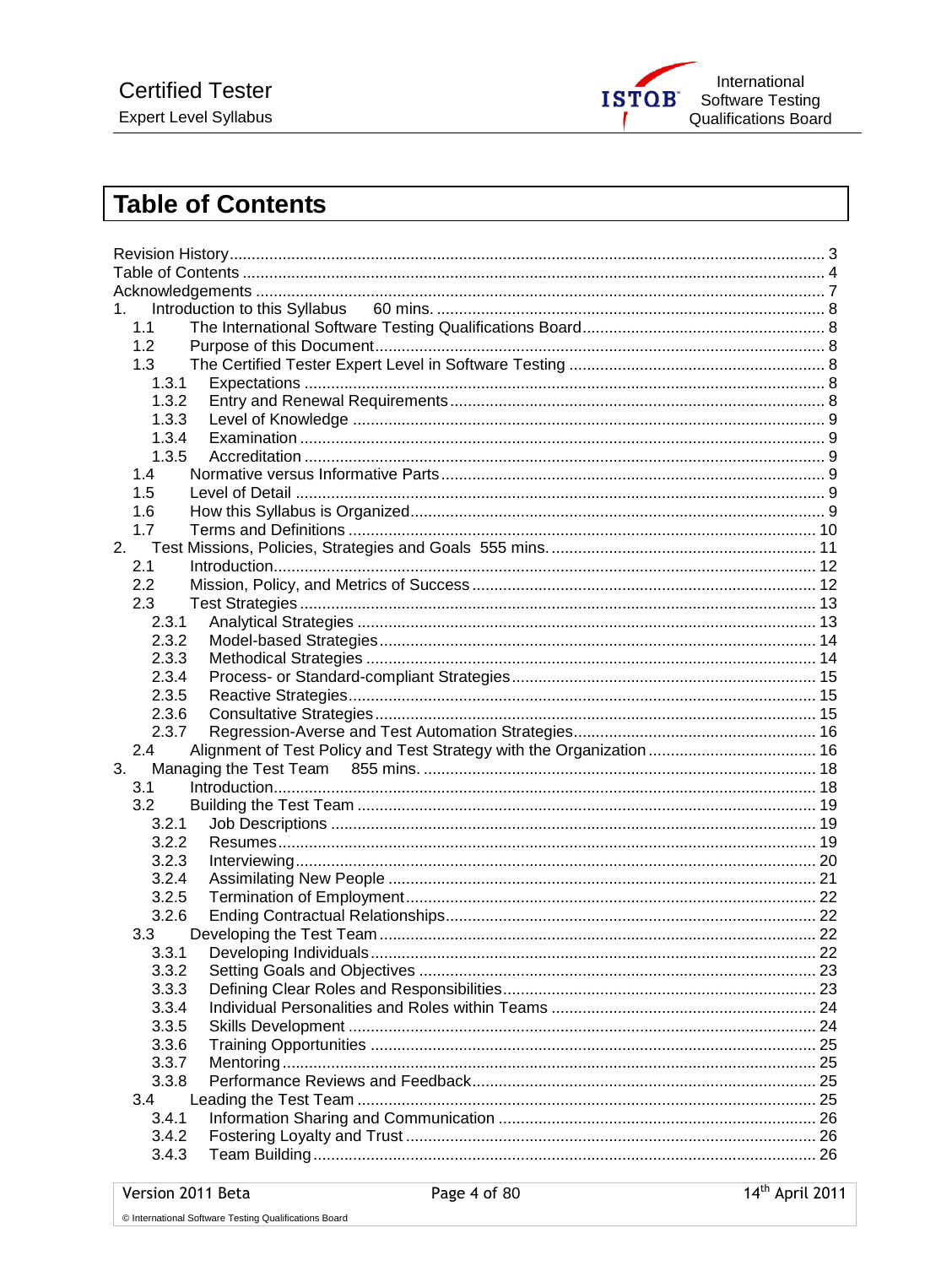

|    | 3.4.4          |  |
|----|----------------|--|
|    | 3.4.5          |  |
| 4. |                |  |
|    | 4.1            |  |
|    | 4.2            |  |
|    | 4.3            |  |
|    | 4.4            |  |
|    | 4.5            |  |
|    | 4.6            |  |
|    | 4.7            |  |
|    | 5.             |  |
|    | 5.1            |  |
|    | 5.2            |  |
|    | 5.2.1          |  |
|    | 5.2.2          |  |
|    | 5.2.3          |  |
|    | 5.2.4          |  |
|    | 5.3            |  |
|    | 5.4            |  |
|    | 5.5            |  |
|    | 5.6            |  |
|    | 5.7            |  |
|    | 5.8            |  |
|    | 5.8.1          |  |
|    | 5.8.2          |  |
|    | 5.8.3          |  |
|    | 5.8.4          |  |
| 6. |                |  |
|    | 6.1            |  |
|    | 6.2            |  |
|    | 6.2.1          |  |
|    | 6.2.2          |  |
|    | 6.2.3          |  |
|    | 6.2.4          |  |
|    | 6.2.5          |  |
|    | 6.2.6          |  |
|    | 6.2.7          |  |
|    | 6.3            |  |
|    | 6.3.1          |  |
|    | 6.3.2          |  |
|    | 6.4            |  |
| 7. |                |  |
|    | 7.1            |  |
|    | 7.2            |  |
|    | 7.3            |  |
|    | 7.4            |  |
|    | 7.5            |  |
|    | 7.5.1          |  |
|    | 7.5.2          |  |
|    |                |  |
|    | 7.5.3<br>7.5.4 |  |
|    | 7.5.5          |  |
|    |                |  |
|    | 7.6            |  |
| 8. |                |  |

© International Software Testing Qualifications Board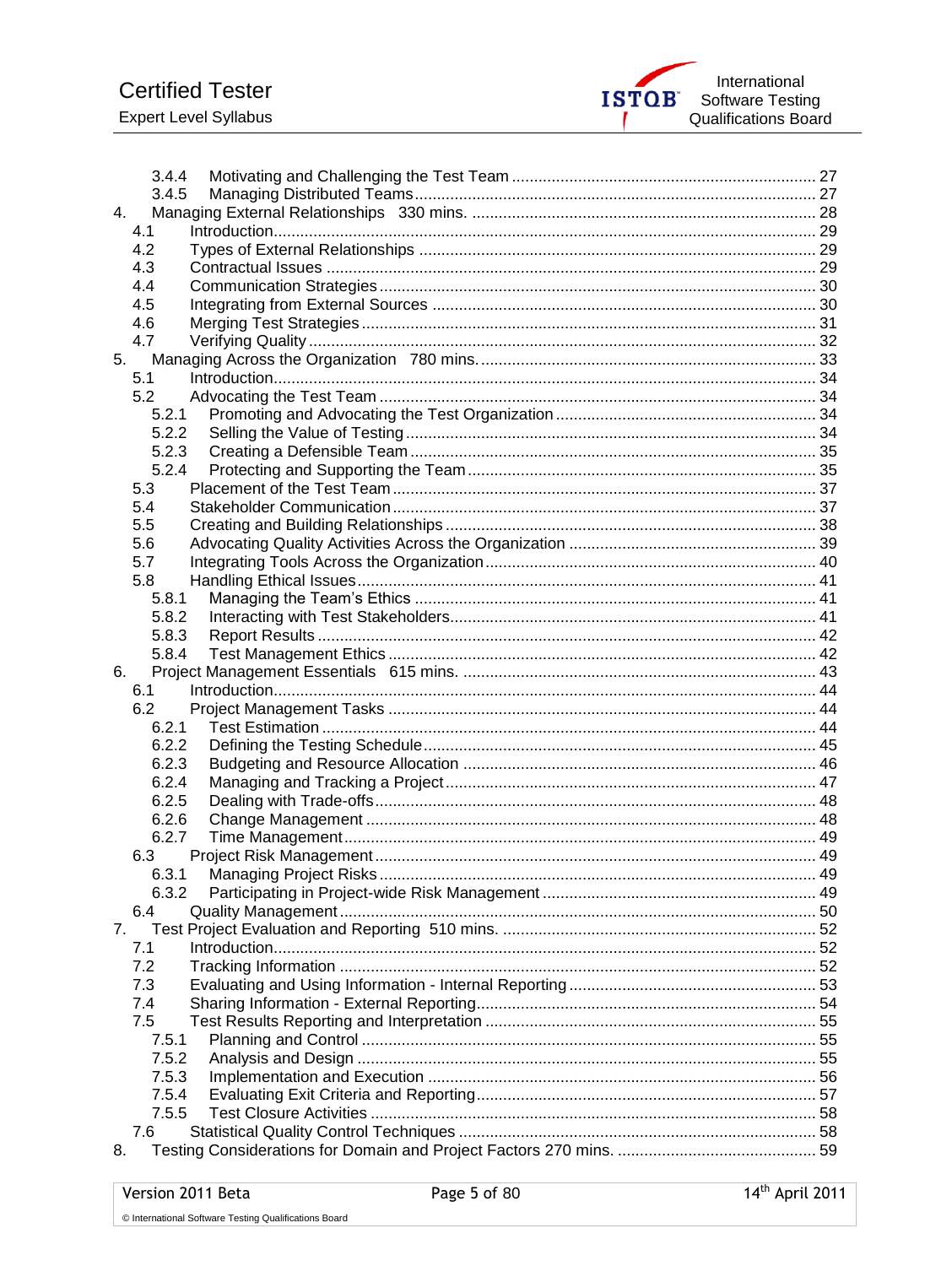

| 8.1                                                                                          |  |
|----------------------------------------------------------------------------------------------|--|
| 8.1.1                                                                                        |  |
| 8.1.2                                                                                        |  |
| 8.2                                                                                          |  |
| 8.2.1                                                                                        |  |
| 8.2.2                                                                                        |  |
| 8.2.3                                                                                        |  |
| 8.2.4                                                                                        |  |
| 8.3                                                                                          |  |
| 8.3.1                                                                                        |  |
| 8.3.2                                                                                        |  |
| 8.3.3                                                                                        |  |
| 9.                                                                                           |  |
| 9.1                                                                                          |  |
| Effectiveness, Efficiency and Satisfaction Metrics for the Test Process  68<br>9.2           |  |
| 9.3<br>Effectiveness, Efficiency and Satisfaction Metrics for the Test Policy Objectives  69 |  |
| 9.4                                                                                          |  |
| 10.                                                                                          |  |
| 10.1                                                                                         |  |
| 10.2                                                                                         |  |
| 10.3                                                                                         |  |
| 10.4                                                                                         |  |
| 10.5                                                                                         |  |
| 11.                                                                                          |  |
| 11.1                                                                                         |  |
| 11.2                                                                                         |  |
| 11.3                                                                                         |  |
| 11.3.1                                                                                       |  |
| 11.3.2                                                                                       |  |
| 11.4                                                                                         |  |
| 11.5                                                                                         |  |
|                                                                                              |  |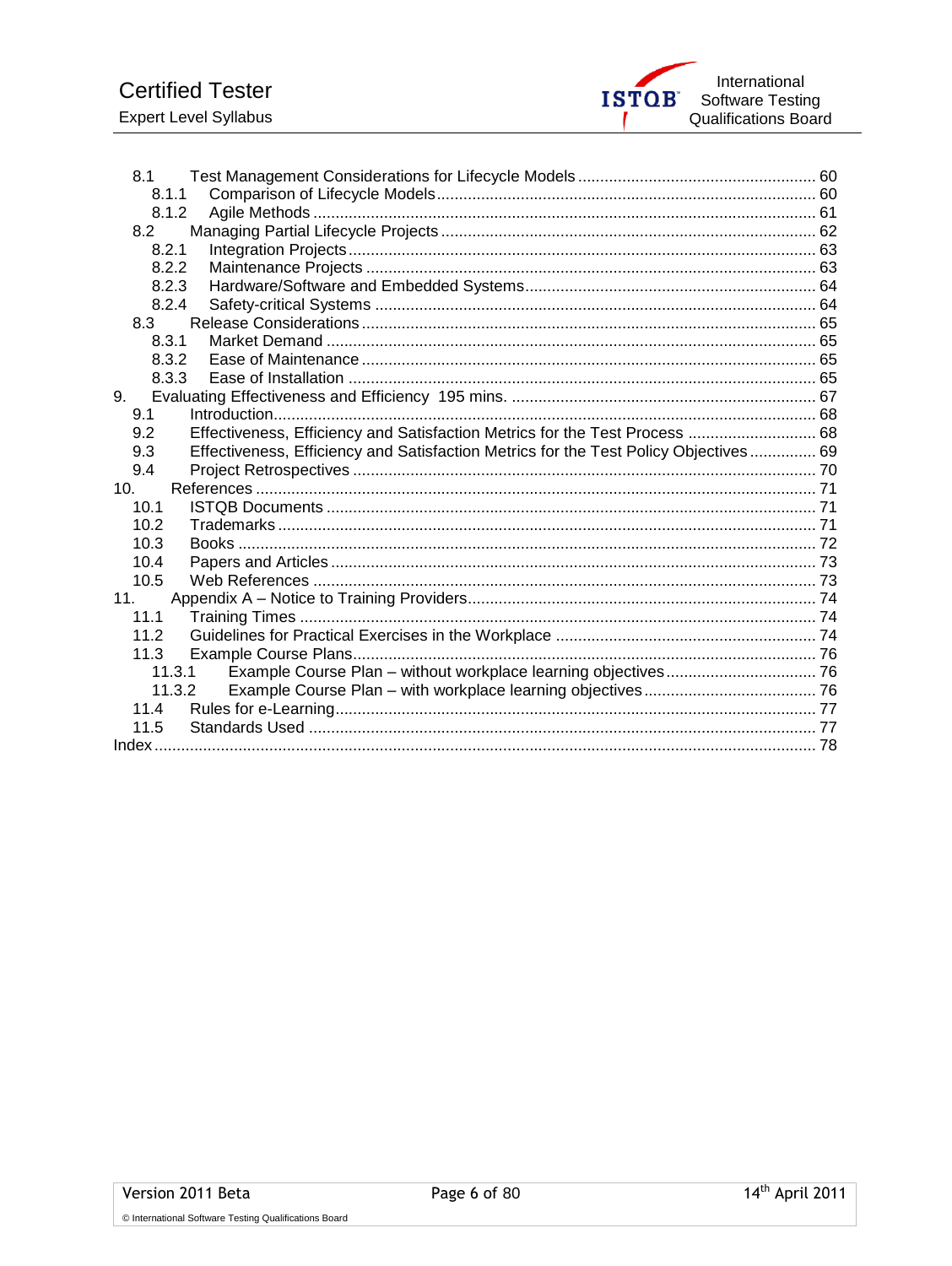

# <span id="page-6-0"></span>**Acknowledgements**

This document was produced by a core team of authors from the International Software Testing Qualifications Board Expert Level Working Group for the module "Test Management":

Graham Bath (ISTQB Chair, Expert Level) Rex Black (Chair for the Expert Level Test Management syllabus) Debra Friedenberg Kenji Gtonishi Marcel Kwakernaak Martin Klonk Judy McKay (Vice-Chair for the Expert Level Test Management syllabus) Gary Mogyorodi Erik van Veenendaal (ISTQB Vice-Chair, Expert Level)

The core team thanks the review team and all National Boards for their suggestions and input.

At the time the Expert Level Syllabus for this module was completed, the Expert Level Working Group (Test Management) had the following membership (alphabetical order):

Debra Friedenberg

Graham Bath Rex Black Monika Boegge Kari Kakkonen Marcel Kwakernaak Martin Klonk Vipul Kocher Steen Lerche-Jensen Judy McKay Gary Mogyorodi Joanna Nowakowska Thomas Rossner

Erik van Veenendaal

The following persons participated in the reviewing, commenting and balloting of this syllabus (alphabetical order):

| Graham Bath       | Gualtiero Bazzana | <b>Rex Black</b>     |
|-------------------|-------------------|----------------------|
| Monika Boegge     | Debra Friedenberg | <b>Bernard Homés</b> |
| Leanne Howard     | Kari Kakkonen     | Beata Karpinska      |
| Marcel Kwakernaak | Martin Klonk      | Alon Linetzki        |
| Judy McKay        | Gary Mogyorodi    | Ingvar Nordstrom     |
| Thomas Rossner    | Andrea Rott       | Erik van Veenendaal  |

This document was formally released by the General Assembly of ISTQB® on  $\leq$ date>.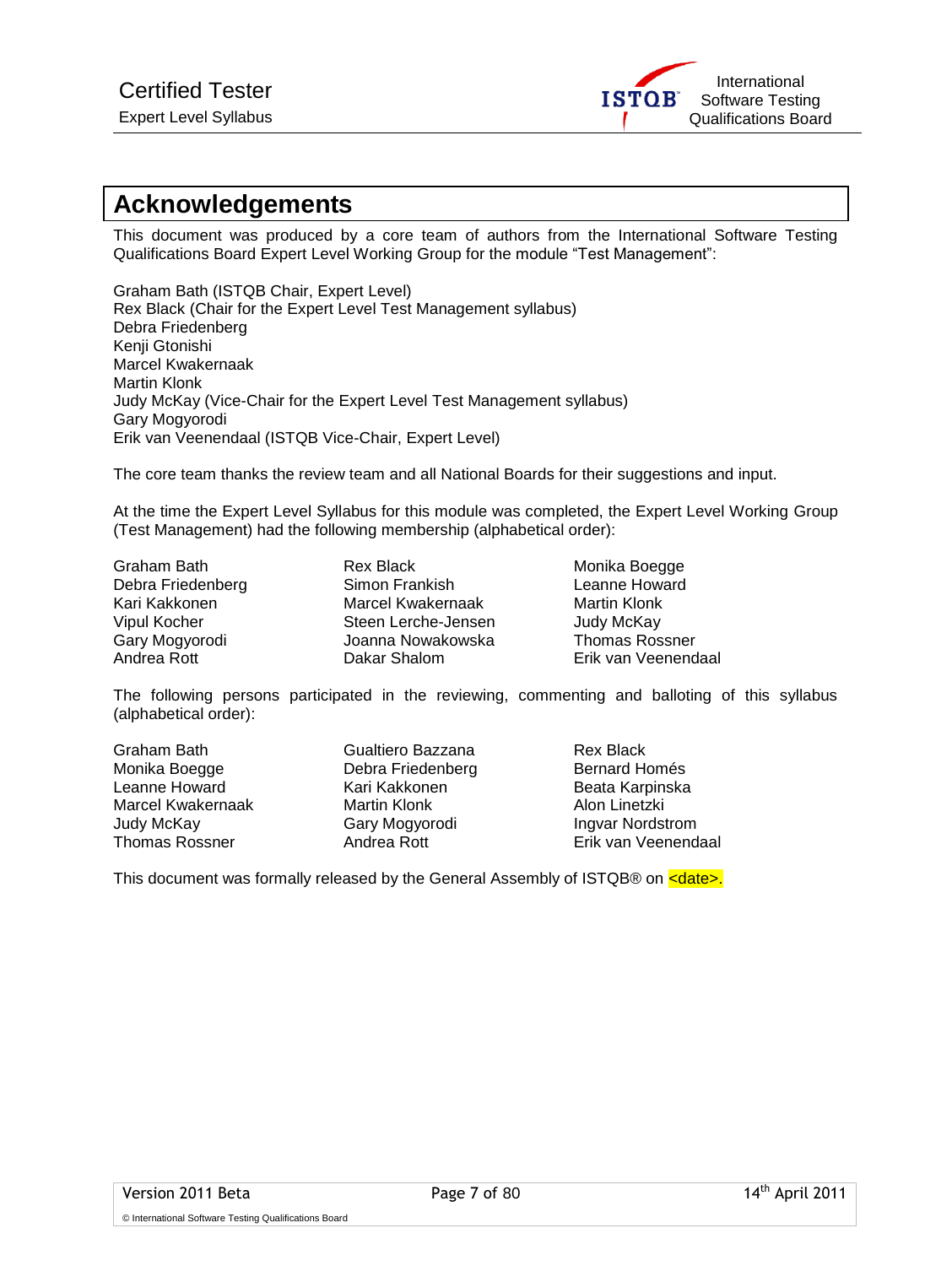

# <span id="page-7-0"></span>**1.** Introduction to this Syllabus 60 mins.

# <span id="page-7-1"></span>1.1 The International Software Testing Qualifications Board

The International Software Testing Qualifications Board (hereinafter called ISTQB®) is made up of Member Boards representing countries or regions around the world. More details on the structure and membership of the ISTQB may be found at [ISTQB-Web].

# <span id="page-7-2"></span>1.2 Purpose of this Document

This syllabus forms the basis for the International Software Testing Qualification at the Expert Level for Test Management. The ISTQB® provides this syllabus as follows:

- To Member Boards, to translate into their local language and to accredit training providers. National boards may adapt the syllabus to their particular language needs and modify the references to adapt to their local publications
- To Exam Boards, to derive examination questions in their local language adapted to the learning objectives for each module
- To training providers, to produce courseware and determine appropriate teaching methods
- To certification candidates, to prepare for the exam (as part of a training course or independently)
- To the international software and system engineering community, to advance the profession of software and system testing, and as a basis for books and articles

The ISTQB® may allow other entities to use this syllabus for other purposes, provided they seek and obtain prior written permission.

# <span id="page-7-3"></span>1.3 The Certified Tester Expert Level in Software Testing

#### <span id="page-7-4"></span>*1.3.1 Expectations*

The Expert Level qualification is aimed at people who have already achieved an advanced point in their careers in software testing and wish to develop further their expertise in a specific area. The modules offered at the Expert Level cover a wide range of testing topics.

A testing expert in the subject of Test Management is one who has a broad knowledge of testing in general, and an in depth understanding in a special test area. An in-depth understanding is defined as having sufficient knowledge of testing theory and practice to be able to influence the direction that an organization and/or project takes when creating, implementing and executing testing processes.

The Expert Level Modules Overview [ISTQB-EL-Modules] document describes the business outcomes for this module.

#### <span id="page-7-5"></span>*1.3.2 Entry and Renewal Requirements*

General entry criteria for Expert Level are described on the ISTQB web site [ISTQB-Web], Expert Level section.

In addition to these general entry criteria, candidates must hold the Advanced Level certificate for Test Manager to participate in the "Test Management" certification at Expert Level.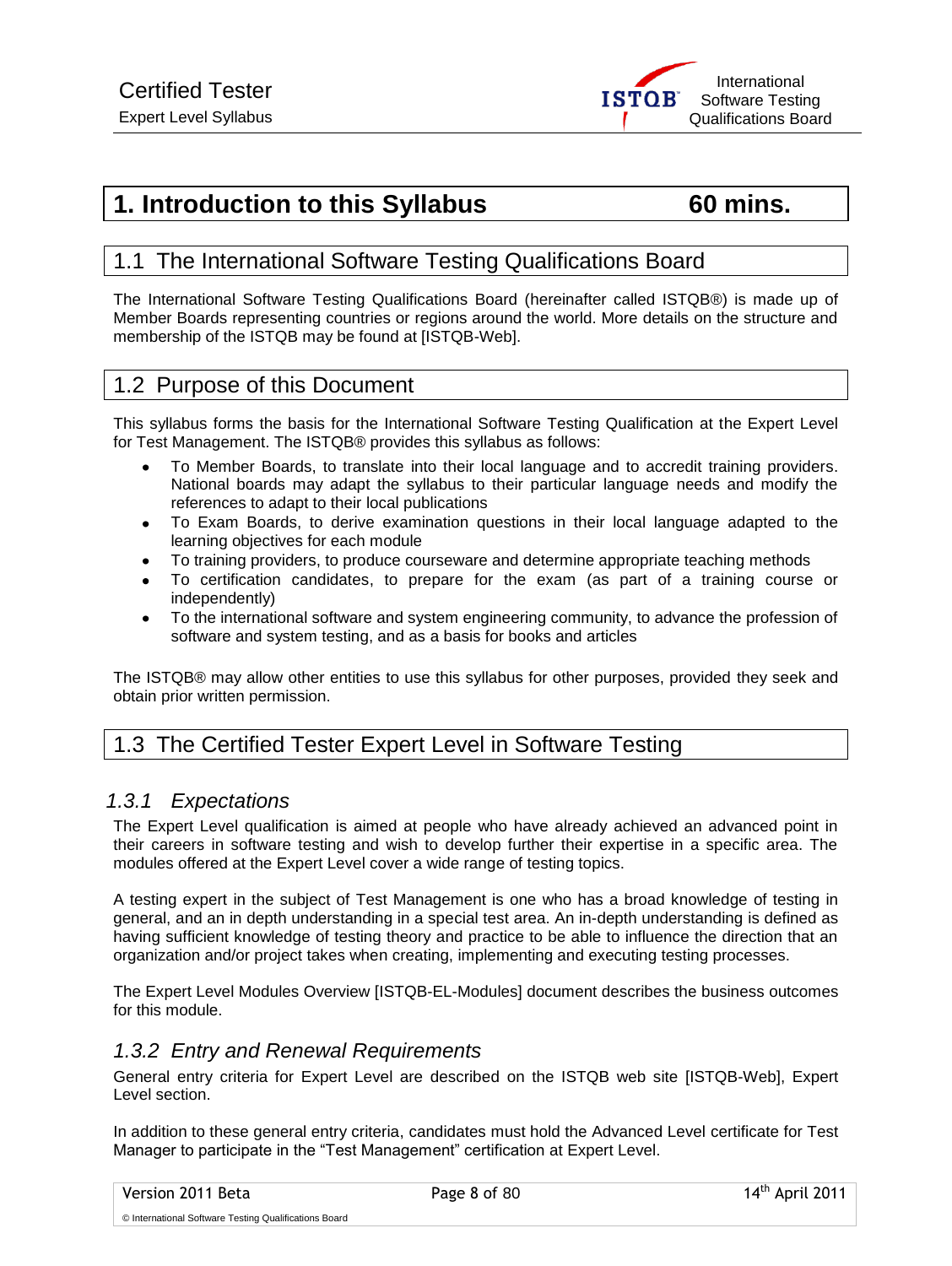

Holders of an Expert Certificate in a particular module should regularly renew their certification by achieving a minimum number of credits within the ISTQB Continuous Learning Concept [ISTQB-EL-CEP].

# <span id="page-8-0"></span>*1.3.3 Level of Knowledge*

Learning objectives for each chapter of this syllabus are captured at the beginning of each chapter for clear identification. Each topic in the syllabus will be examined according to the learning objective assigned to it.

The cognitive levels assigned to learning objectives ("K-levels") are described on the ISTQB web site [ISTQB-Web].

#### <span id="page-8-1"></span>*1.3.4 Examination*

All Expert Level Certificate examinations shall be based on this syllabus, plus the "Test Manager" module in the Advanced Level syllabus, plus the Foundation Level syllabus. Answers to examination questions may require the use of material based on more than one section of these syllabi.

The format of the examination is described on the ISTQB web site [ISTQB-Web], Expert Level section. Some helpful information for those taking exams is also included on the ISTQB web site.

### <span id="page-8-2"></span>*1.3.5 Accreditation*

An ISTQB Member Board may accredit training providers whose course material follows this syllabus.

The ISTQB web site [ISTQB-Web], Expert Level section describes the specific rules which apply to Training Providers for the accreditation of courses.

# <span id="page-8-3"></span>1.4 Normative versus Informative Parts

Normative parts of the syllabus are examinable. These are:

- Learning objectives
- Keywords
- Required exercises in the workplace

The rest of the syllabus is informative and elaborates on the learning objectives.

# <span id="page-8-4"></span>1.5 Level of Detail

The level of detail in this syllabus allows internationally consistent teaching and examination. In order to achieve this goal, the syllabus consists of:

- Learning objectives for each knowledge area, describing the cognitive learning outcome and mindset to be achieved (these are normative)
- A list of information to teach, including a description of the key concepts to teach, sources  $\bullet$ such as accepted literature or standards, and references to additional sources if required (these are informative)

The syllabus content is not a description of the entire knowledge area of Test Management; it reflects the level of detail to be covered in an accredited Expert Level training course.

# <span id="page-8-5"></span>1.6 How this Syllabus is Organized

There are eight major chapters. The top level heading shows the time for the chapter. For example:

Version 2011 Beta **Page 9 of 80** 14<sup>th</sup> April 2011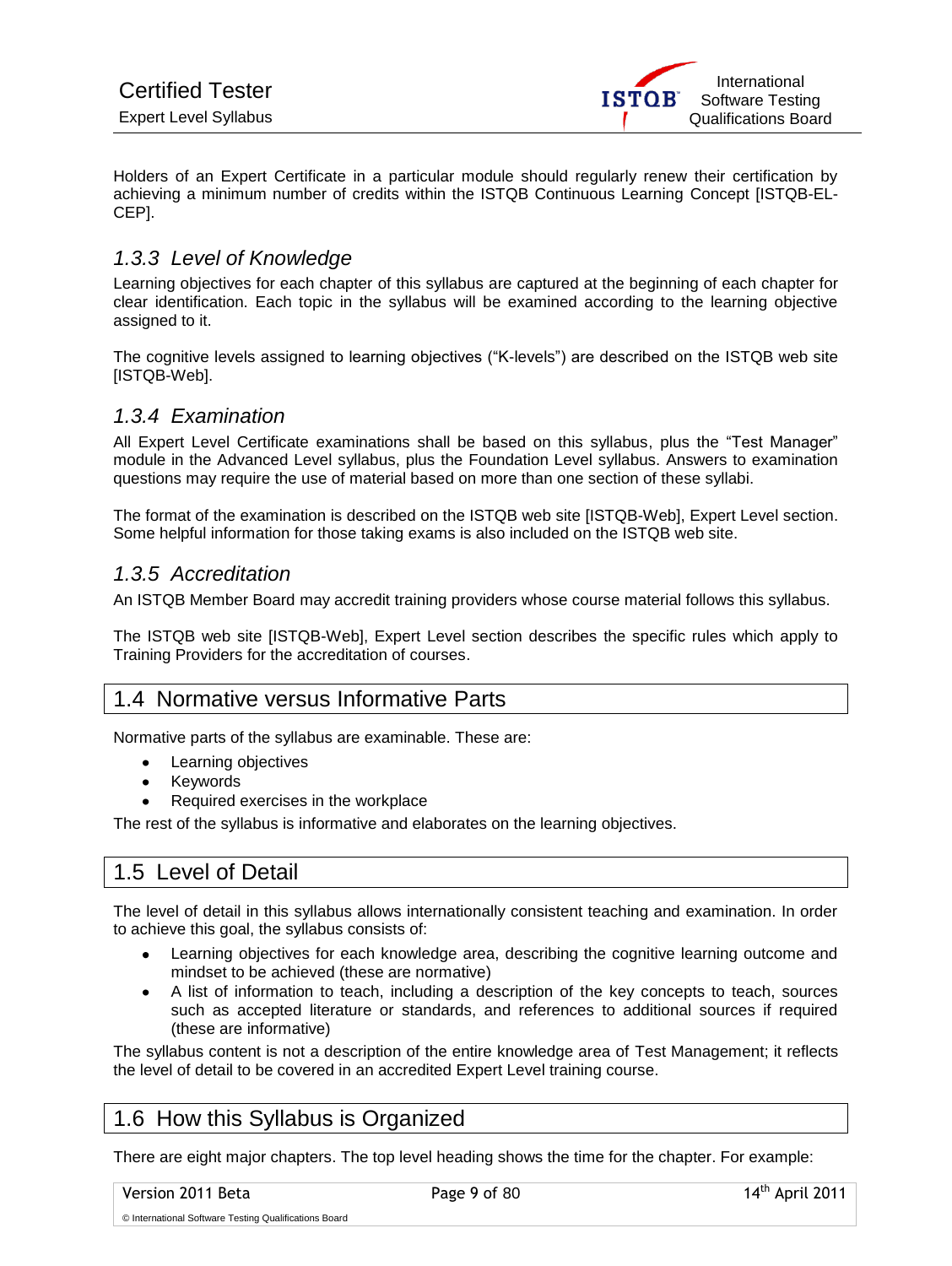

2. Test Missions, Policies, Strategies and Goals 555 mins.

shows that Chapter 2 is intended to have a time of 555 minutes for teaching the material in the chapter. Specific learning objectives are listed at the start of each chapter.

# <span id="page-9-0"></span>1.7 Terms and Definitions

Many terms used in the software literature are used interchangeably. The definitions in this Expert Level Syllabus are available in the Standard Glossary of Terms Used in Software Testing, published by the ISTQB [ISTQB-Glossary].

Each of the keywords listed at the start of each chapter in this Expert Level syllabus is defined in [ISTQB-Glossary].

© International Software Testing Qualifications Board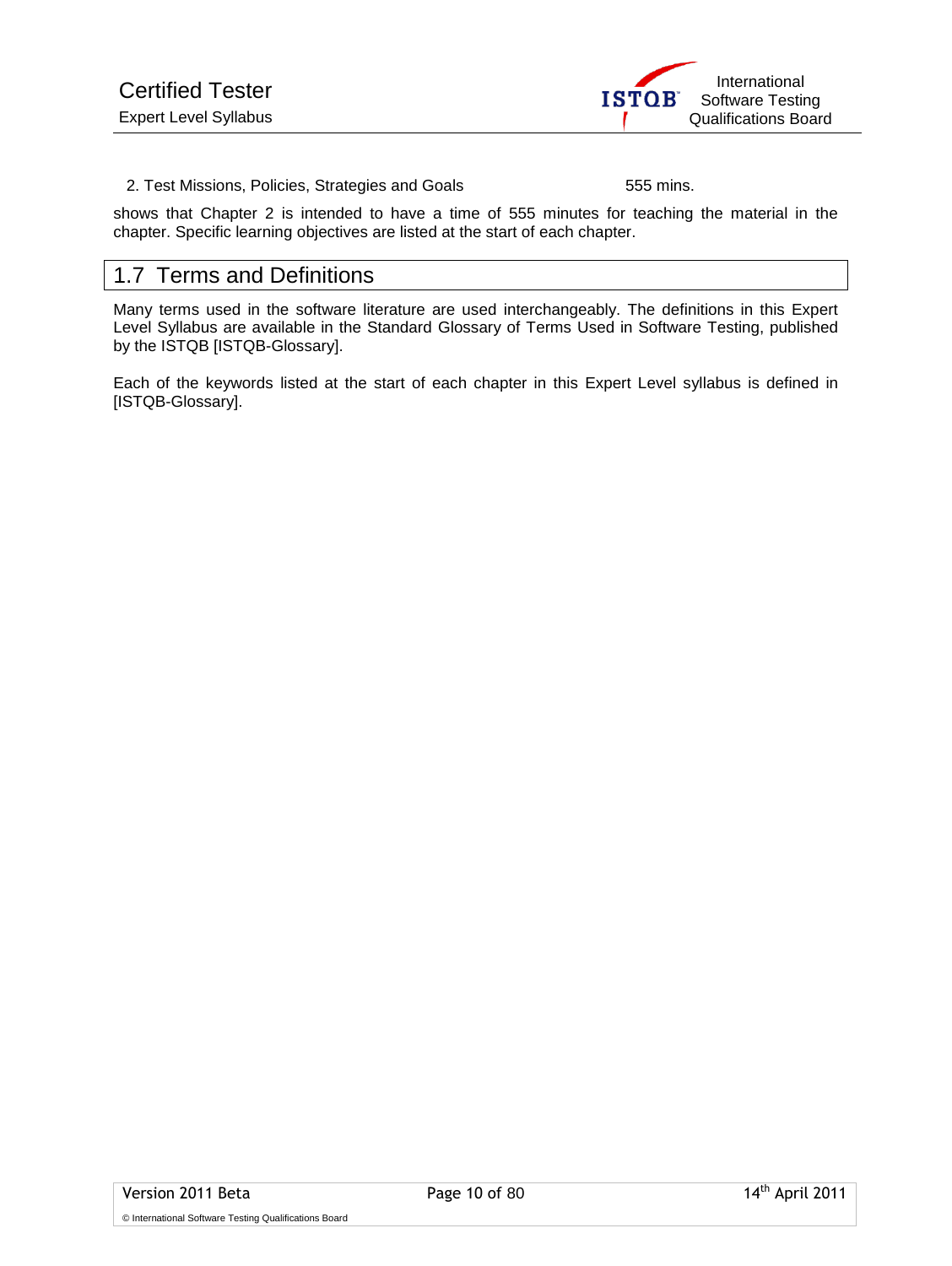

# <span id="page-10-0"></span>**2. Test Missions, Policies, Strategies and Goals 555 mins.**

#### *Keywords:*

analytical test strategy, consultative test strategy, methodical test strategy, model-based test strategy, operation profile, operational profiling, process compliant test strategy, reactive test strategy, regression-averse test strategy, standard compliant test strategy, test mission

#### *Learning Objectives for Test Missions, Policies, Strategies and Goals*

#### **2.1 Introduction**

No learning objectives for this section

#### **2.2 Mission, Policy, and Metrics of Success**

- LO 2.2.1 (K4) Discuss the quality goals of the organization and define a test team's mission consistent with those goals
- LO 2.2.2 (K6) Define, describe and evaluate test objectives, priorities and test goals that might have long term effects on the software, quality, and dependencies (organizational, economical and technical)
- LO 2.2.3 (K3) For a given situation, define effectiveness, efficiency, and satisfaction metrics for the test process, identifying opportunities for improvement

#### **2.3 Test Strategies**

- LO 2.3.1 (K4) Analyze a given situation and determine which individual strategies, or blended strategies, are most likely to succeed in that situation
- LO 2.3.2 (K4) Analyze a situation in which a given test strategy failed, identifying the likely causes of failure
- LO 2.3.3 (K6) For a given situation, create a test strategy document that contains the important elements, enables success factors, and mitigates causes of failure

#### **2.4 Alignment of Test Policy and Test Strategy with the Organization**

LO 2.4.1 (K6) Define, describe, evaluate and improve the test policy and strategy(ies) both long and short term for a company, organization and/or a test team, including process and organization of test, people, tools, system and techniques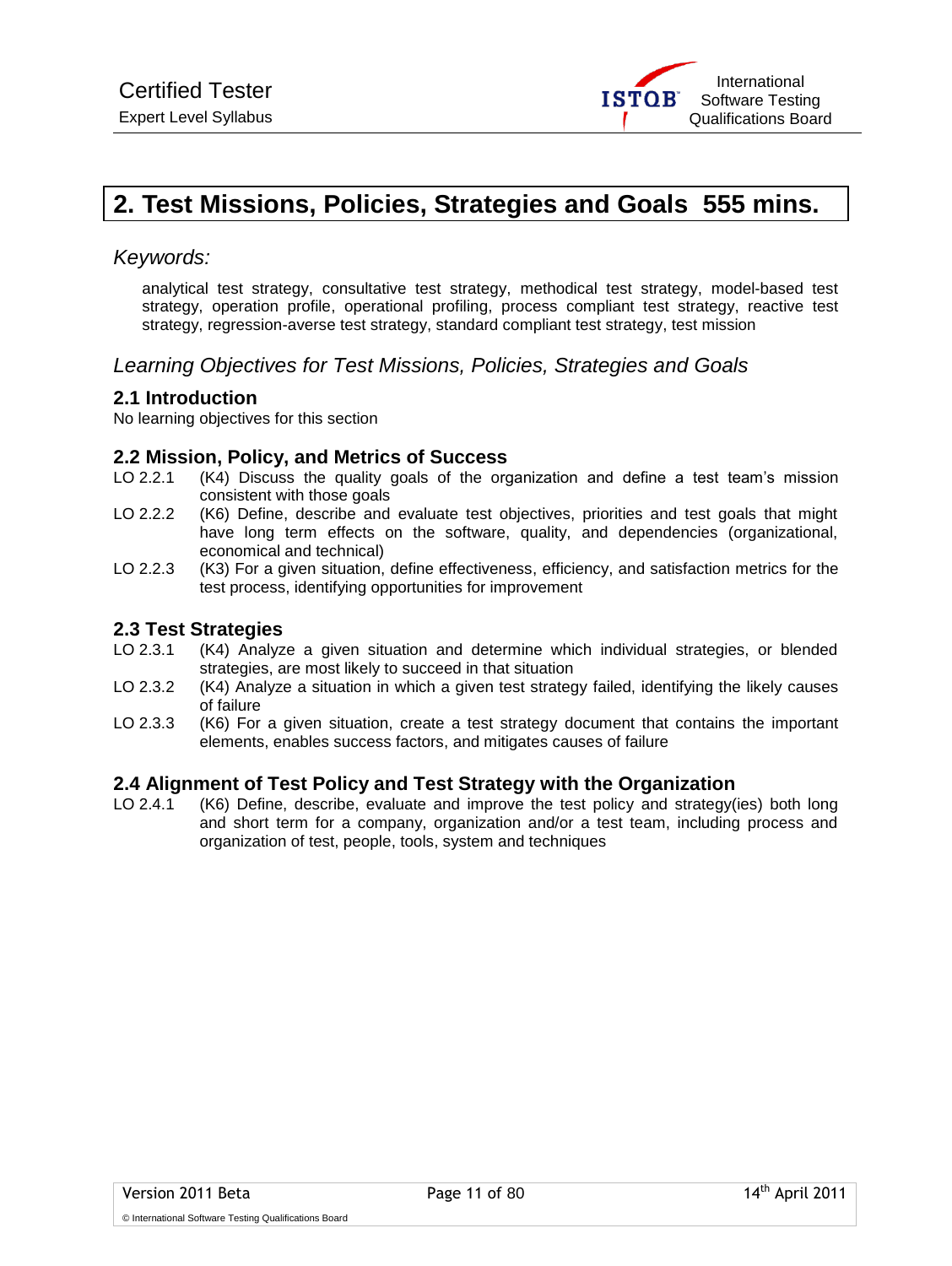

### <span id="page-11-0"></span>2.1 Introduction

Except for idle amusements, every journey has a purpose, a destination, and objectives. Any complex journey needs a map to arrive at the destination. The purpose of testing is its mission (the "why"), the test policy defines the destination and objectives (the "what"), and the test strategy provides the map to the destination (the "how").

# <span id="page-11-1"></span>2.2 Mission, Policy, and Metrics of Success

Testing, as an activity by itself, has no business value. Testing becomes valued when it connects to something valued by one or more key stakeholders in the quality and/or testing of the system under test. The most essential activities of test management relate to the test manager's ability to establish this connection. Without such connections, no matter how well the test team performs as a matter of technical capability, no matter how excellent the management of the test team by the test manager, the test team and the test manager will fail. Therefore, the test manager must carefully evaluate the connection between stakeholder objectives and testing, and define goals and a mission of testing that relate to those objectives.

While the specific mission and objectives for a test organization can vary, typical objectives include the following:

- Find defects that could affect customer or user satisfaction, and produce enough information about those defects so developers (or other work product authors) can fix them prior to release
- Manage risks by running important tests that relate to key quality risks, in risk order, reducing the risk to the quality of the system to a known and acceptable level prior to release
- Ensure alignment with other project stakeholders regarding common procedures, quality gates, service level agreements (SLAs) and hand off points
- Provide the project team with important information about quality, testing, and readiness to  $\bullet$ release
- Uncover non-critical defects, and help establish workarounds for them to assist customer  $\bullet$ support or the help desk to resolve user problems should the defects not be corrected prior to release

The test organization's mission and its specific objectives vary depending on the wider context. For example:

- Market-based or regulatory deadlines for product delivery can reduce the defect detection percentage achievable by the test organization.
- Chosen software development lifecycles can place limitations on the extent of risk coverage that the test organization can achieve.
- Business constraints or priorities can limit the amount of testing that the test organization can carry out.

Within these parameters, the test manager must seek to maximize fulfilment of the test organization's objectives. This requires careful evaluation, and re-evaluation, of these parameters during the establishment of the test organization's objectives and the target goals for those objectives.

Clarity about the test organization's mission and objectives is important. A best practice for establishing this clarity is the creation of a test policy document. This document should reflect the appropriate mission and goals of the test organization, including the relationship to the organization's quality policy. The test manager should ensure that this policy reflects what the test organization can actually achieve, given constraints around budget, schedule, tools, and the like. In addition, for a given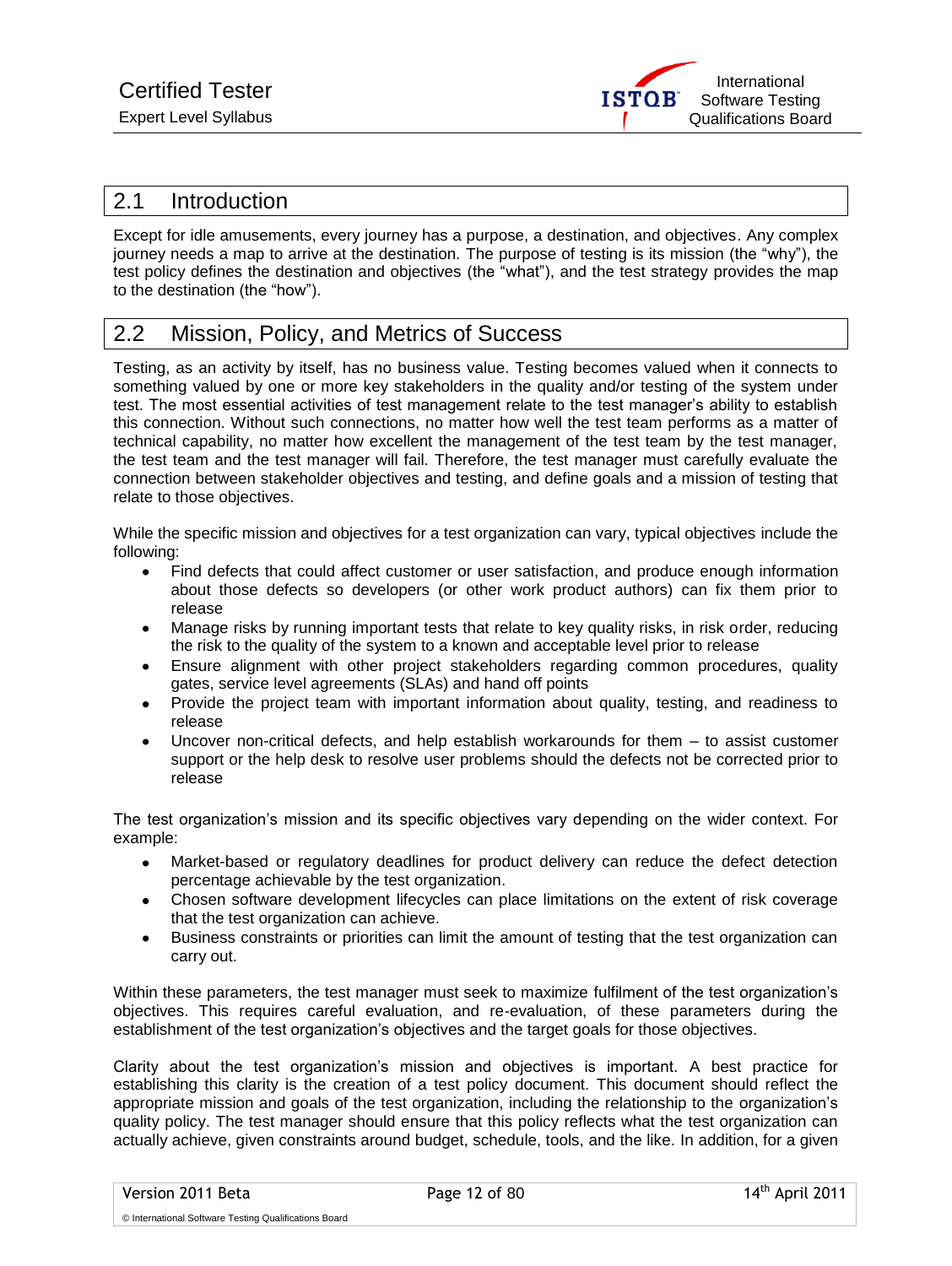

organization and situation, the test manager should regularly evaluate the test policy to identify possible improvements.

The test policy should establish the mission and objectives in a measurable fashion. Every objective defined for the test organization should include clear metrics for effectiveness, efficiency, and/or stakeholder satisfaction, along with targets for those metrics (goals). To the extent that goals are not measurable, the test manager will often find the organization in a situation where success is difficult, stakeholder expectations are unachievable, and the potential exists for the test organization to fail.

Examples of metrics of effectiveness, efficiency, and stakeholder satisfaction throughout the fundamental test process include the following:

- Test analysis and design: The test organization develops a set of test cases that cover the most important quality risks (effectiveness).
- Test implementation and execution: The test organization increases the coverage of regression risk (i.e., reduces the risk) by executing automated test cases (efficiency).
- Test results reporting and exit criteria evaluation: The project team finds that the test results, as reported, help them guide the project to success (satisfaction).

The test manager should establish targets for these metrics (goals), in consultation with key stakeholders, and should set goals for improvement over time (see Expert Syllabus: Improving the Test Process).

# <span id="page-12-0"></span>2.3 Test Strategies

The test strategy is the means by which the test organization implements the test policy, i.e., the test strategy explains *how we test* while the test policy explains *why we test*. Because each project has unique properties, the test approach is the implementation of the test strategy for a particular project.

The expert test manager can do the following:

- Analyze a given situation and determine which strategies are most likely to succeed
- Evaluate and explain the benefits of a test strategy to different stakeholders
- Evaluate a situation where a test strategy failed to identify the likely causes of a failure
- Ensure that the selected strategy is appropriate for the skills, resources, and level of formality of the organization

The following subsections examine the most common test strategies, their benefits, success factors, and risks, and how each strategy relates to key test stakeholders. A test manager may determine that mixing strategies is the best approach to a project in order to maximize the benefits of the various strategies while minimizing the risks.

# <span id="page-12-1"></span>*2.3.1 Analytical Strategies*

Analytical test strategies include two of the most common test strategies: requirements-based testing and risk-based testing. The test team follows an analytical test strategy when they analyze the test basis to identify the test conditions to cover.

The following are the benefits, the success factors, and the risks for analytical test strategies:

- Benefits: Alignment of testing with a clearly-defined test basis, measurability of testing against that basis, and defect prevention through early analysis of the test basis. Stakeholders who participate in analysis sessions are given a level of transparency and insight into the testing process and its results.
- Factors for success: In the case of document-focused analytical strategies (e.g.,  $\bullet$ requirements-based, design-based, or contractually-based), the test team must receive the underlying document(s), though these can undergo revisions or iterations. In the case of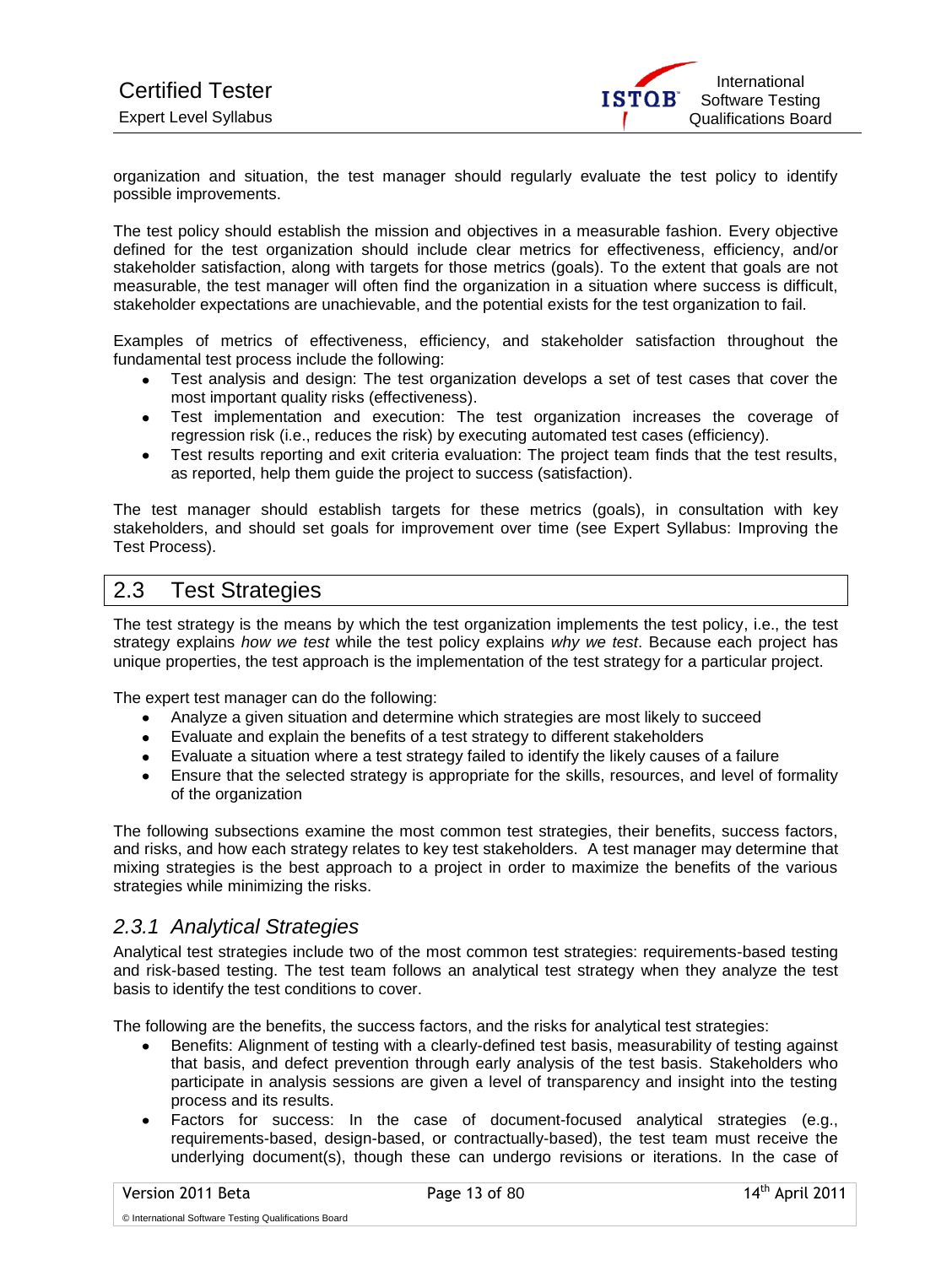stakeholder-focused analytical strategies (e.g., risk-based), the test team must receive input from the stakeholders. In either case, the analysis must occur early in the test process.

Risks: In the case of any document-focused analytical strategy, unmanaged changes in the documents can undermine the strategy. Absent or low-quality documents may make this strategy infeasible. In the case of risk-based testing, the inability to engage the stakeholders in the risk identification and assessment process renders the list of risks incomplete and the risk ratings incorrect, reducing the effectiveness and efficiency of the strategy.

For more information on requirements-based testing, see [Craig02]. For more information on riskbased testing, see [Black09].

# <span id="page-13-0"></span>*2.3.2 Model-based Strategies*

Model-based test strategies include operational profiling, variants of which are commonly used for reliability and performance testing. Model-based test design can also leverage formal models such as UML. These models often are used to cover functional aspects rather than reliability aspects. The test team follows a model-based test strategy when they develop a model of the environment in which the system exists, the inputs and conditions to which the system is subjected, and how the system should behave. This model typically proceeds from an analysis of actual or anticipated situations.

The following are the benefits, the success factors, and the risks for model-based test strategies:

- Benefits: Testing of the system in a manner consistent with the real-world usage of the system.
- Factors for success: An accurate model of real-world usage, and, in most cases, available tools that can automate test execution according to that model.
- Risks: Insufficient data to build an accurate model, statistical inaccuracies in the model (perhaps due to improper skills of the modelers) leading to severe defects escaping to production, improper selection of automated test execution tools to implement the tests, and a tendency to focus on positive paths.

Model-based strategies should involve the key test stakeholders, at least in the validation of the model, but usually also in its actual construction. For more information on model-based testing, see [Utting06].

# <span id="page-13-1"></span>*2.3.3 Methodical Strategies*

Methodical test strategies include the use of a standard set of test conditions as a test basis. The test team follows a methodical test strategy when they use a predetermined set of test conditions, such as a quality standard (e.g., ISO 9126), a checklist or a collection of generalized, logical test conditions which may relate to a particular domain, application or type of testing (e.g., security testing). The set of test conditions does not vary from one iteration to the next or from one release to the next.

The following are the benefits, success factors, and risks for methodical test strategies:

- Benefits: Ensures the consistent testing of the defined attributes of the product or system.
- Factors for success: An adequate and current set of test conditions, checklists, or test cases, and a stable test object that does not vary significantly over time.
- Risks: An insufficient or outdated test basis that can lead to gaps in coverage and important  $\bullet$ defects escaping from testing.

Methodical strategies often involve the key test stakeholders only in the initial definition of the set of test conditions.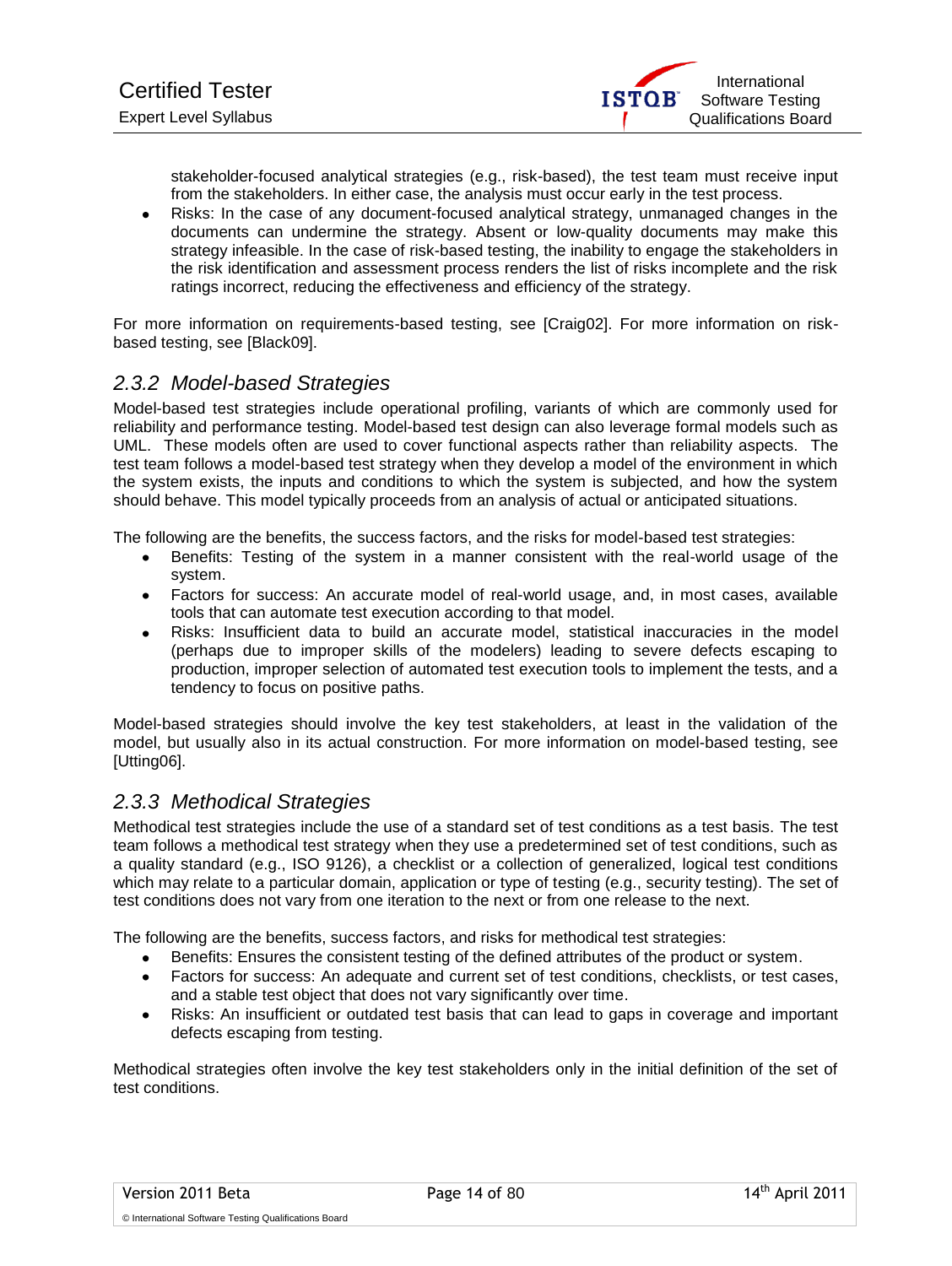

# <span id="page-14-0"></span>*2.3.4 Process- or Standard-compliant Strategies*

The test team follows a process- or standard-compliant test strategy when they decide to follow a set of processes defined by others, including a standards committee. These processes typically address documentation, the proper identification and use of the test basis and test oracle(s), and the organization of the test team.

The following are the benefits, success factors, and risks for process- or standard-compliant test strategies:

- Benefits: Leveraging the skills and experience of people who developed the standard, e.g.,  $\bullet$ an internal standards committee, the people who built the IEEE Standards or those who conceived the Agile Manifesto [Agile-Manifesto-Web] which defines the agile software development methodology.
- Factors for success: The selected standard or process is aligned with the test problems to be resolved.
- Risks: Improper understanding of the process or standard, improper implementation of the process or standard, and application of the process or standard to a situation where the test problems are different.

Depending on the process or standard, a greater or lesser degree of stakeholder engagement might be involved with these strategies. Agile, for example, requires daily engagement between key stakeholders and the entire project team. For more information on process-compliant strategies, see [Crispin09] and [Drabick03].

### <span id="page-14-1"></span>*2.3.5 Reactive Strategies*

Reactive test strategies are dynamic (i.e., the test approach evolves rapidly) and heuristic (i.e., the test cases derive from practical experience rather than formal models such as standard-compliant). When using a reactive test strategy, the test team waits to design and implement tests until the test item is received. Whether in sequential or iterative lifecycles, reactive testing is about reacting to the actual system under test. Some amount of pre-existing structure, such as Whittaker's software attacks method, might be involved.

The following are the benefits, the success factors, and the risks for reactive test strategies:

- Benefits: Finds defects that other strategies might miss, locates defects efficiently in terms of cost per defect found, allows for continuous re-focusing of the testing on problematic areas, and is robust under conditions of incomplete test basis documents.
- Factors for success: Highly skilled and experienced testers with a deep understanding of the business domain and the technologies used.
- Risks: Insufficient skill among the testers, testers who are not knowledgeable with the system  $\bullet$ and the subject matter, difficulty in tracking coverage and defining test oracles.

Reactive strategies are frequently used in combination with more formalized strategies to ensure coverage while still leveraging the knowledge of the test team. For more on reactive strategies, see [Whittaker02].

#### <span id="page-14-2"></span>*2.3.6 Consultative Strategies*

The test team follows a consultative test strategy when they rely on the input of one or more key stakeholders to determine the test conditions to cover.

The following are the benefits, the success factors, and the risks for consultative test strategies:

Benefits: When the test team properly designs, implements, and executes the necessary  $\bullet$ tests, the consulted stakeholder(s) receive exactly the coverage they request.

© International Software Testing Qualifications Board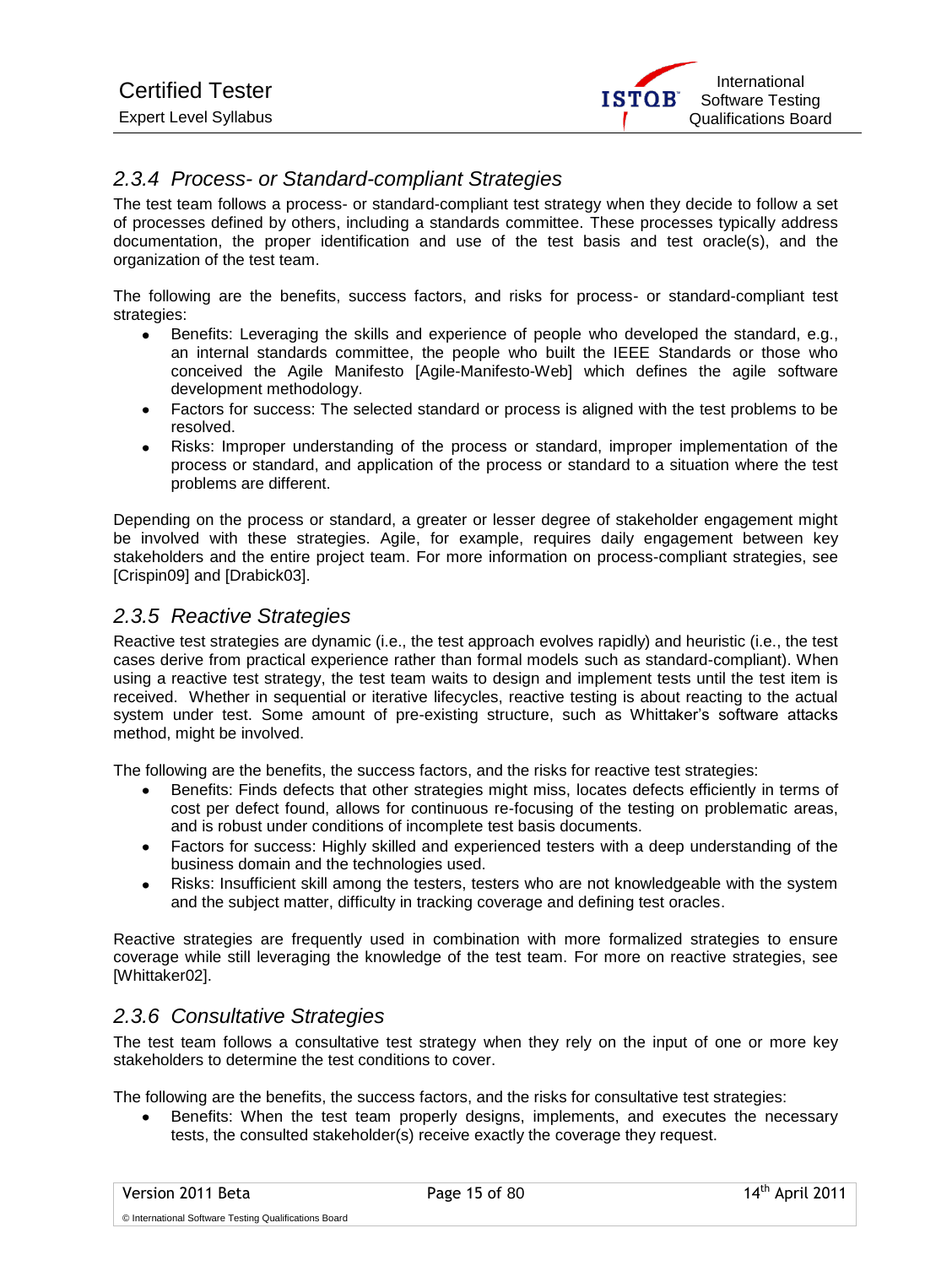

- Factors for success: The consulted stakeholder(s) must have an accurate concept of what should be tested, how much, and in what order.
- Risks: Conflicting priorities between multiple consulted stakeholders and incorrect definition of the test conditions. Stakeholders may have contradictory expectations. To the extent that consulted stakeholder(s) are wrong about the important test conditions, the test effort is also wrong, as this strategy includes no means for self-checking the direction after it is set. If not all the right stakeholders are consulted, the test effort will not enjoy sufficient support.

Because of the risk of the consultative input being inadequate or incorrect, a consultative strategy is usually used in concert with other strategies to reduce the risk of testing gaps.

### <span id="page-15-0"></span>*2.3.7 Regression-Averse and Test Automation Strategies*

Regression-averse and test automation test strategies are also quite common. The test team follows a regression-averse test strategy when they use various techniques to manage the risk of regression, especially extensive automation of testing at one or more levels. In iterative lifecycles, regression risk tends to be higher than in sequential models and the need for ongoing regression risk management more acute.

The following are the benefits, the success factors, and the risks for regression averse and test automation test strategies:

- Benefits: Minimization of the risk of regression in one or more key areas while still releasing new versions of the system or product.
- Factors for success: The ability to successfully and efficiently automate maintainable tests at the unit, integration, system, and/or system integration levels.
- Risks: Insufficient or unavailable tools, tests that resist automation, insufficient skills in the test  $\bullet$ team, poorly tested new features, and the changing scope of the product.

Regression-averse test strategies satisfy a key test stakeholder objective, which is that those features that currently work continue to work in subsequent releases. Test automation strategies are used for a variety of projects but are crucial for the success of agile projects due to the requirement for thorough testing within short iterations. As developers are always a part of the agile team, they can help by designing testable software and often participate in the development of the automation architecture and scripts. For more information on test automation strategies, see [Graham99].

# <span id="page-15-1"></span>2.4 Alignment of Test Policy and Test Strategy with the Organization

In order to be implemented, both the test policy and test strategy must be practical, complete, consistent, and successful. Practicality means that the policy and strategy actually can be implemented at all test levels where they apply. This often means that different test strategies apply to different test levels (e.g., heavy test automation at the unit test level and risk-based testing at the system test level). Completeness means that the documents address the important elements for such work products. Consistency means both internal consistency between policy and strategy, but also external consistency between the test policy and strategy and the wider project, process, product, and organizational imperatives.

In terms of success of the policy and strategy, the ultimate measures—and perhaps the only ones that count—are those that derive from key stakeholder's objectives for the test team in terms of effectiveness, efficiency, and satisfaction. The expert test manager should be able to evaluate metrics in these areas, and then improve the test strategy as needed. These evaluations and improvements should take into account both short-term and long-term perspectives, process and organization, and, people, tools, systems, and techniques.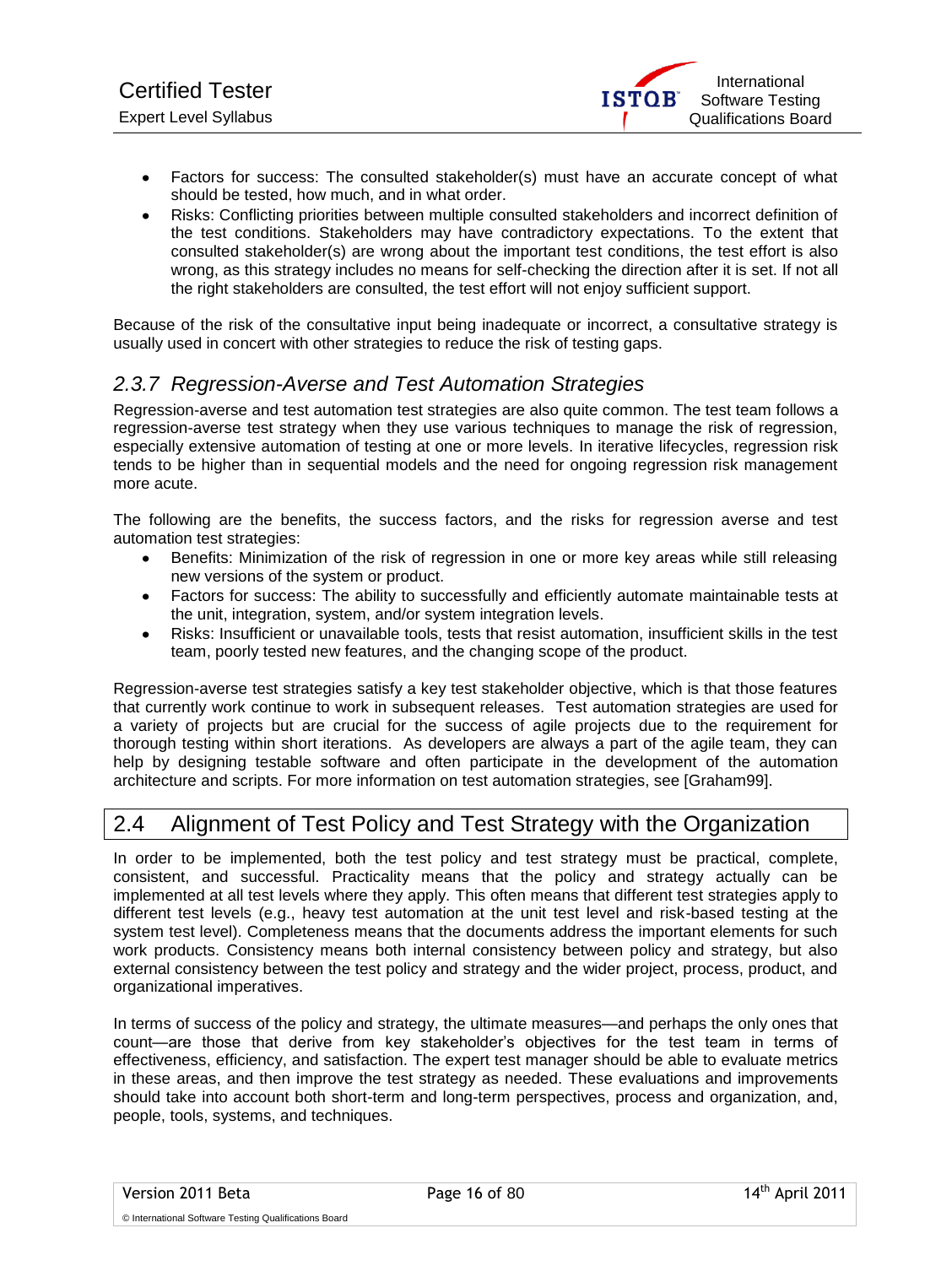

Since the key stakeholders will have different objectives for testing, policies and strategies are not uniform across organizations, and sometimes vary across departments or projects within an organization. The policy or strategy that is suitable to one organization may prove to be ineffectual or even counterproductive in other organizations. Therefore, test managers should be able to evaluate policies and strategies for suitability, determine the proper mix of strategies, and identify possible improvements where needed.

The process of blending and adjusting test strategies should continue until alignment is achieved. This means alignment with the test policy, the scope of testing, the goals of the company, and the test team. An expert test manager can evaluate a test strategy to identify alignment discrepancies and suggest resolution. More than that, given a set of facts and constraints, an expert test manager can create a test strategy that addresses the proper elements, is aligned with the test policy and the company, minimizes risks, and maximizes benefits. For more information, see [Riley09], Chapter 2.

The test manager must be adaptive to new projects, programs and organization changes, but must also provide consistency across projects and project teams. A well-defined test strategy will allow adaptation to accommodate these types of changes.

In the future, ISO IEC 29119 (part 3) will provide support for the Organizational Test Policy Process, the Organizational Test Strategy Process and the Project Test Management Process. At the time of writing this syllabus, the standard was available only as a working draft.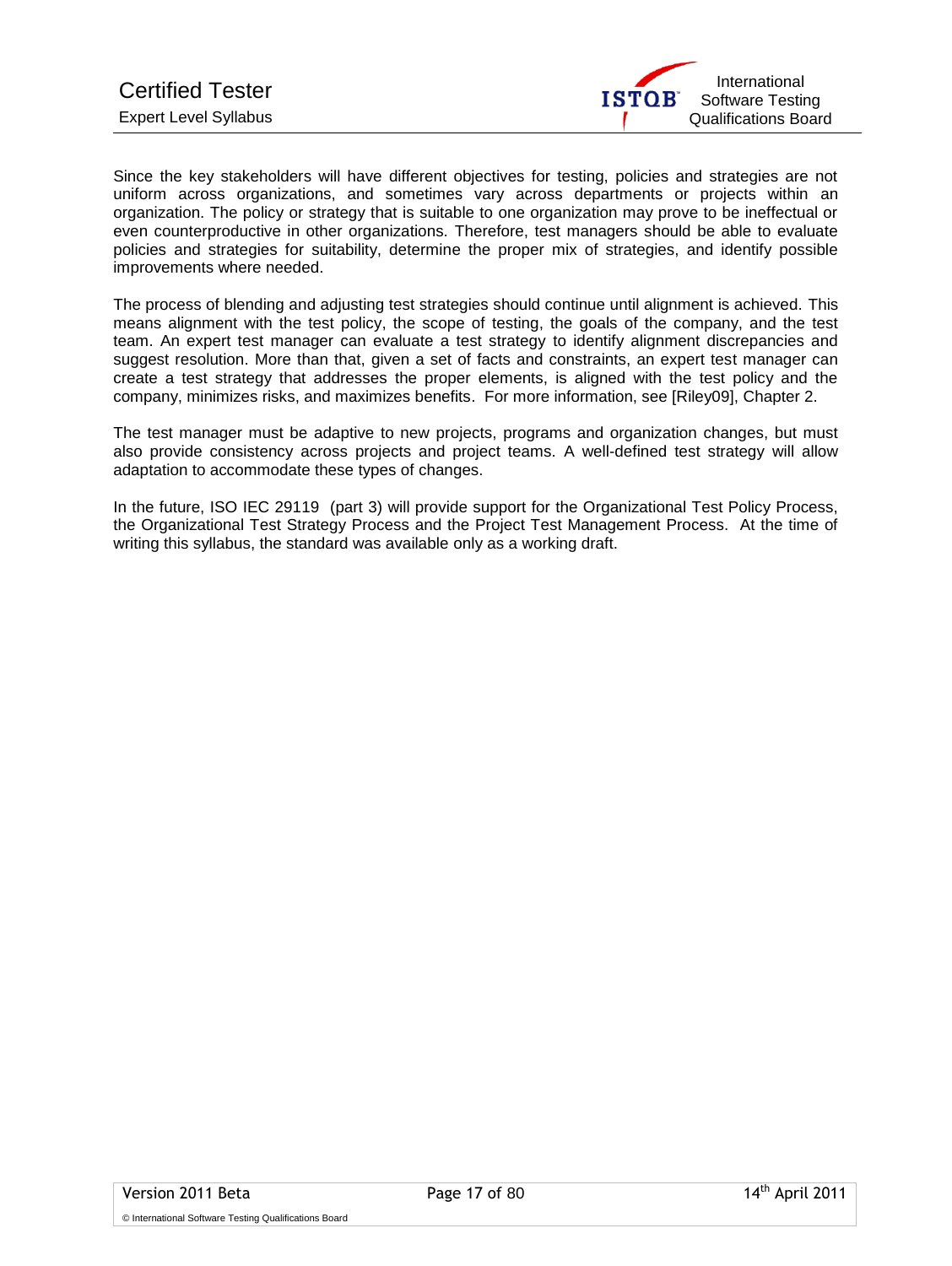

# <span id="page-17-0"></span>**3. Managing the Test Team 855 mins.**

#### *Keywords:*

Myers-Briggs Type Indicator (MBTI) , RACI matrix, S.M.A.R.T. goal methodology, test architect

#### *Learning Objectives for Managing the Test Team*

#### **3.1 Introduction**

No learning objectives for this section

# **3.2 Building the Test Team**<br>**10.3.2.1** (K5) For a given job or

- LO 3.2.1 (K5) For a given job opening, evaluate a set of resumes and determine the best candidate<br>LO 3.2.2 (K6) For a given job opening, devise an appropriate and effective approach to interviewing
- (K6) For a given job opening, devise an appropriate and effective approach to interviewing candidates, and conduct the interview
- LO 3.2.3 (K3) Outline the major points of a training program for new people
- LO 3.2.4 (K2) List considerations that must be made when terminating an employee or contractor

#### **3.3 Developing the Test Team**

- LO 3.3.1 (K2) Discuss the purpose for creating development plans and stating goals and objectives for individual testers
- LO 3.3.2 (K4) Review a set of S.M.A.R.T goals for an individual tester to determine if the goals are appropriate based on the tester's resume and the organization's test strategy
- LO 3.3.3 (K2) Explain the importance of an individual understanding their role and responsibilities within a test team
- LO 3.3.4 (K2) Explain how a particular Myers-Briggs Type Indicator® profile might determine the role assignment for an individual
- LO 3.3.5 (K3) Identify areas where a tester should monitor and develop their skills, and select appropriate learning options including training and mentoring
- LO 3.3.6 (K5) Conduct a performance review that is targeted to encourage growth in a high performing individual as well as to acknowledge and reward their accomplishments
- LO 3.3.7 (K5) Conduct a performance review that is targeted to redirect the efforts of a poor performer to improve performance and to set achievable short term and long term goals

#### **3.4 Leading the Test Team**

- LO 3.4.1 (K5) For a given situation, evaluate the information and guidance needed by the test team and determine the most effective method of communication
- LO 3.4.2 (K3) Brainstorm on various team-building activities that will help to foster loyalty and trust within the team
- LO 3.4.3 (K2) Explain the challenges of motivating a test team, both short term and long term
- LO 3.4.4 (K4) Create a plan for team building activities that includes off-shore teams and helps improve communication

#### <span id="page-17-1"></span>3.1 Introduction

People management is a critical part of the test manager's role. All test managers should be familiar with the skills necessary to build, develop and lead their organizations. Depending on the size of the test organization, a test manager may be responsible for managing individuals, multiple test teams,

Version 2011 Beta **Page 18 of 80** 18 of 80 14<sup>th</sup> April 2011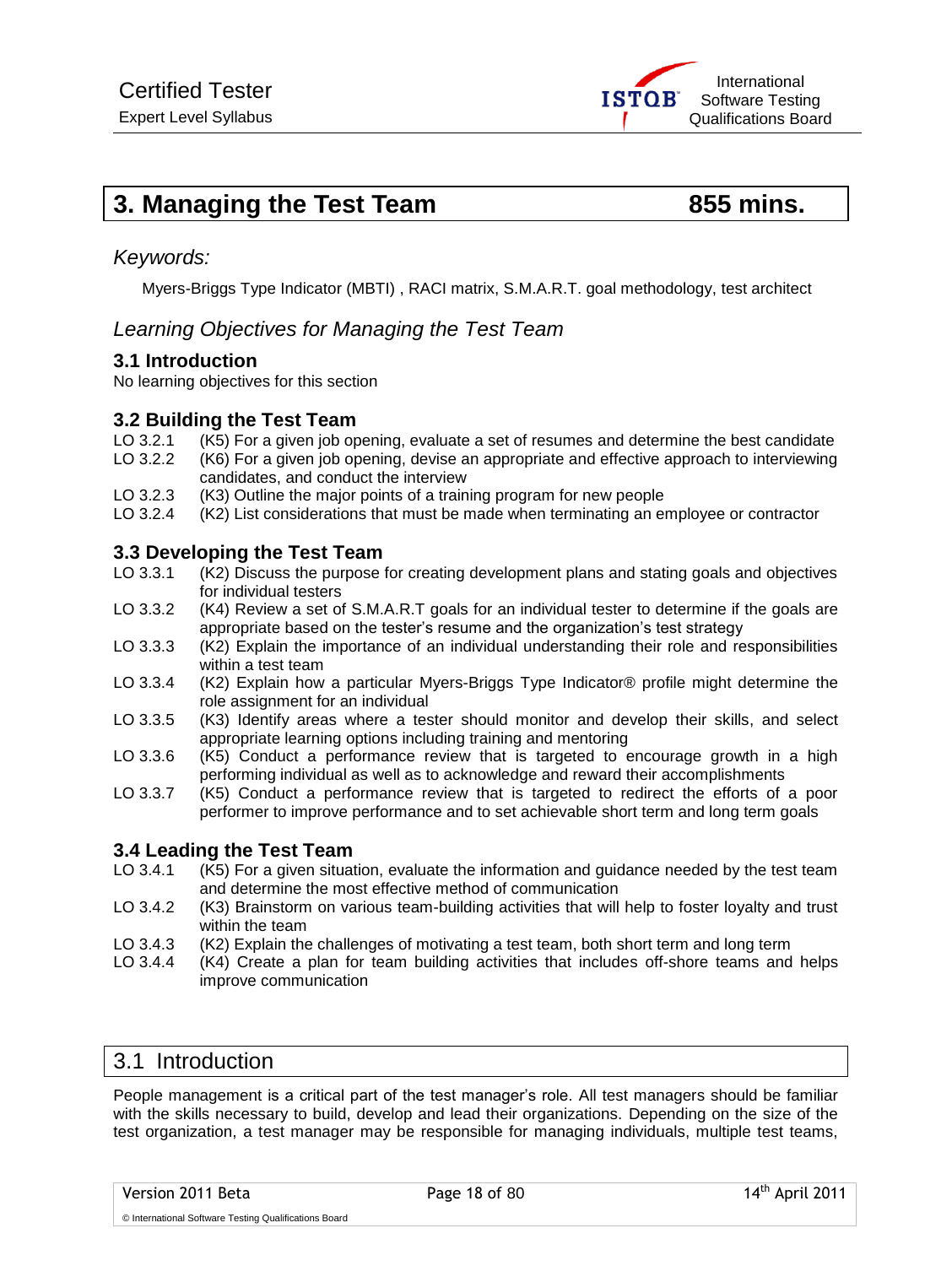

managing off-site or off-shore resources, and/or managing managers. This chapter is devoted to the internal management of a test team or test teams.

Larger organizations, and even some small ones, usually will have a department that is responsible for handling the formal employment agreements, administering benefits and providing advice and support for both employees and management. This department is commonly called the Human Resources department or Personnel Office. This section refers to that department with the assumption that the department exists in the organization. For organizations without the actual department, there may be an individual(s) who is assigned similar responsibilities. If the department or individuals exist, they should be consulted as noted in the following sections. If there is no such function in the organization, then the test manager will rely on the rest of the management team, the legal office (if it exists) and precedence when dealing with some of the issues discussed here.

# <span id="page-18-0"></span>3.2 Building the Test Team

Making good hiring decisions for the test team is a crucial skill of a test manager. Hiring the wrong person can adversely affect productivity and morale, and possibly the bottom line. Although the hiring process generally involves multiple people, it is ultimately the test manager's decision on whether to extend an offer.

It is necessary for the test manager to have a detailed hiring plan, have defined the position to be filled, and understand the skills necessary for that position. The test manager must also be a skilled interviewer in order to make the best hiring decision possible. Many corporate Human Resource departments offer courses in hiring and interviewing, and there are many books available on the subject including books specifically oriented toward test teams, such as [McKay07] and [Rothman04].

#### <span id="page-18-1"></span>*3.2.1 Job Descriptions*

Depending on the size of the organization, a number of specialized test positions may be defined, based on the role and experience level of the tester and the needs of the test organization.

Each specific position within a test organization should have a detailed job description, which outlines the specific responsibilities and authorities of the position, the amount of experience required for the position, salary range, the required skills and competencies, and so forth. The specifics on what are to be included in a job description may be set by the company's Human Resources department.

Once a job description has been written, it can then be submitted to job bulletin boards, corporate employment sites and whatever other media is used by the organization, so that qualified job seekers may respond.

#### <span id="page-18-2"></span>*3.2.2 Resumes*

The first step in identifying qualified candidates for an open position is the review of submitted resumes or CVs (curriculum vitae). The Human Resources department may act as a filter, and reject obviously unqualified candidates. If this is not possible, then the test manager or a delegate will need to review the individual resumes and identify those of interest.

Many companies have strict guidelines on how to manage the candidate selection process. The test manager should check with Human Resources to determine what level of documentation is required during both the resume selection and interviewing processes.

When reviewing resumes, the test manager or delegate should look for the following indicators:

- Does the candidate have the required skills and experience?
- Does the candidate have the required or preferred certifications, such as the ISTQB Certified Tester Foundation Level?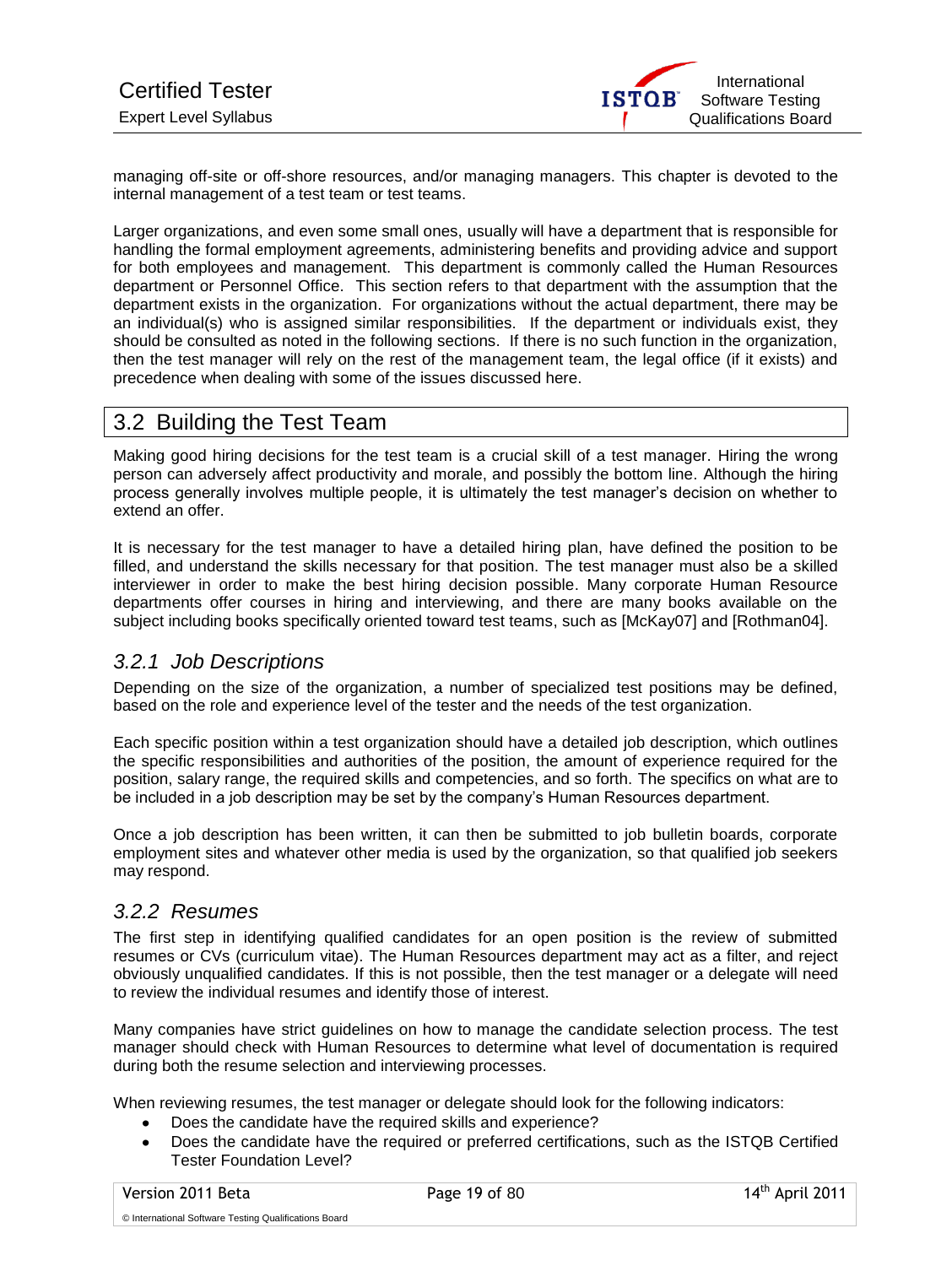

- Are the candidate's salary requirements aligned with the open position?
- Is the resume organized and easy to read?
- Are there any spelling or grammatical mistakes on the resume? (Many test managers will not  $\bullet$ consider candidates with mistakes on their resumes.)

### <span id="page-19-0"></span>*3.2.3 Interviewing*

Interviewing people for technical positions generally follows the same structure, regardless of whether the person hired is a developer, a business analyst or a software tester. Good interview practices such as multiple rounds of interviews, a mixed interview team and an understood interview process are all applicable to interviewing testers.

When interviewing potential testers, there are some particular strengths to explore in the candidate. In particular, testers should be able to demonstrate good problem solving and critical thinking skills, good written and verbal communication skills, a strong ability to work within a team, a curious nature, technical knowledge, domain knowledge and the experience/background needed for the position. Interview questions should be oriented to determine the following (at a minimum):

- Does this person have the right attitude for the job and for the organization? Will the person be a good fit for the group? Will the person be effective in the job? Do they take the role of testing seriously? Will they maintain a positive attitude even when schedules get tough?
- Does this person present themselves as a confident and knowledgeable individual without overstating their capabilities? Will the person know when to stand up for their work? Will the person be able to admit when they are wrong and handle the situation in a mature manner? If needed, can this person be sent to a project meeting to represent the interests of the test team?
- Does this person have the organizational skills required for the job? Can the person work in an environment that has frequent interruptions? If interrupted, will the person be able to return to their original tasks with minimal downtime? If they find a defect, will they remember to return to the test they were running and complete that test?
- Does the person exhibit the maturity needed in the role? Do they have the leadership potential the position requires? Can they deal effectively with interpersonal issues that may arise?
- Does the person have the capacity to deal with others empathetically? Can they present a  $\bullet$ defect to a developer without causing offense? Can they see both sides of an argument? When prioritizing a defect, can they weigh multiple factors that affect the priority rating?

This is not intended to be an exhaustive list, but rather to supply the test manager with a place to start when preparing interview questions. For more examples of interviewing questions and techniques, see [McKay07]. There are many types of interviews and interview questions. As part of the interview process, the interview team and test manager may want to include some of the following:

- Telephone screens often a good, quick, first interview, and allows the interviewer to check verbal skills and may be the only option with candidates who are not able to be on-site for the interview.
- Group and panel interviews multiple people interviewing the candidate at one time. This is a more stressful type of interview for the candidate as the "think time" between questions is reduced.
- Behavioral questions what would the candidate do if confronted by a certain problem?
- Situational questions have the candidate give a real example of a project situation and what transpired.
- Technical questions have the candidate display coding or scripting skills, database skills,  $\bullet$ etc.
- $\bullet$ Puzzle solving – present the candidate with a brainteaser puzzle in order to evaluate their problem solving skills and ability to think quickly.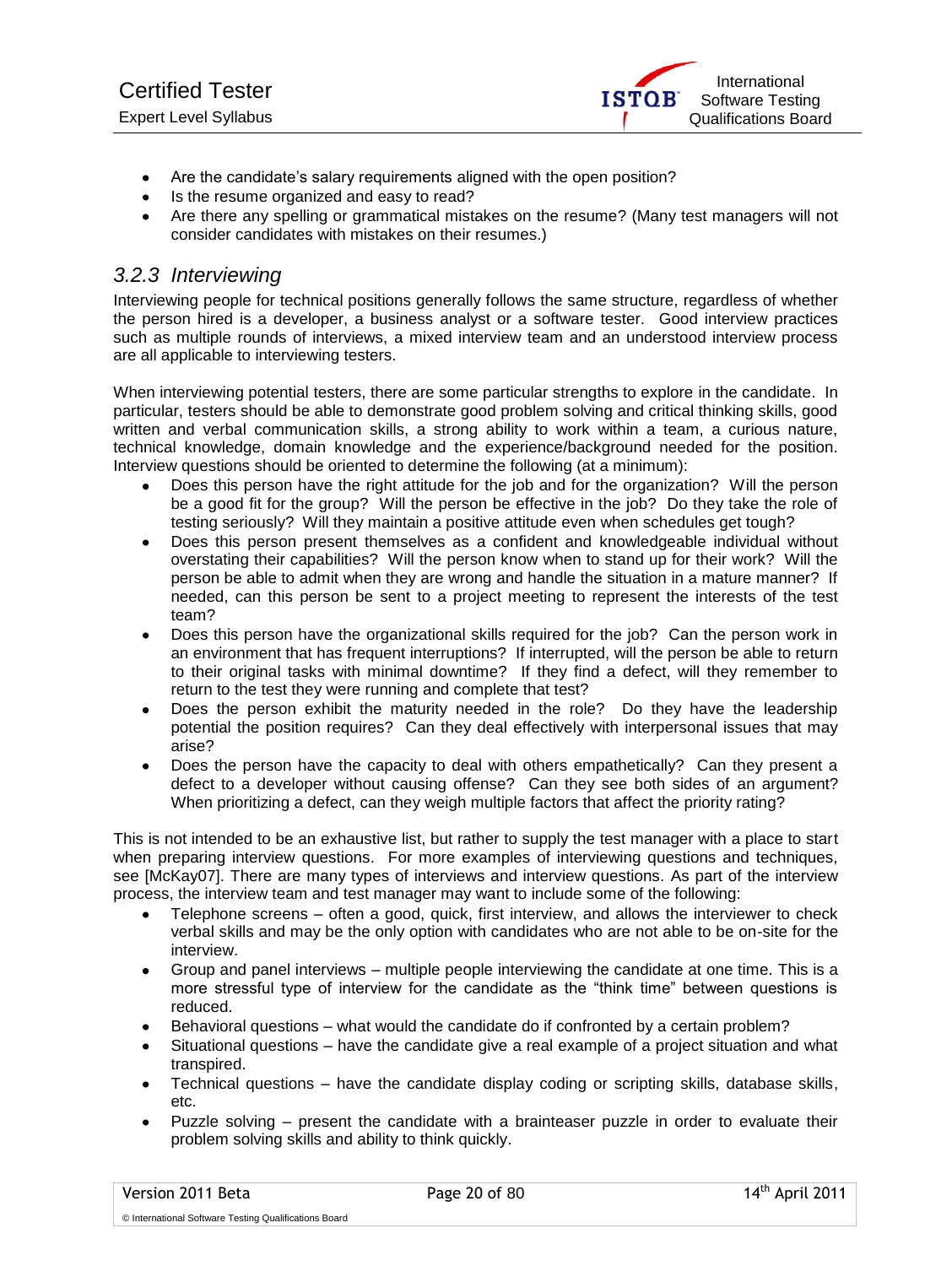

- Specialized questions for specific domains dependent on the position (software security,  $\bullet$ highly regulated industries, etc.).
- Questions related to team dynamics how will the candidate fit in with the rest of the test team? Will the candidate work well with the rest of the test team members?
- Exams some companies may allow a standardized exam to be given to all candidates for a specific position. These exams check technical knowledge, self-organization capabilities, ability to structure a problem, as well as evaluate written communication skills if essay-style questions are included. In general, if an exam is to be given, it needs to be given consistently, and may need to be approved by the organization's Human Resources department. Check with the Human Resources department for information on the legal issues or policy regarding the use of exams during the interview process.

In addition to interviewing, assessments are also used to evaluate candidates. Assessments are usually conducted by a group and assess the candidate's performance of such tasks as demonstrating practical skills (writing a test case for a given test condition), conducting a presentation on a topic, discussing topics with a group, demonstrating analytical skills (drawing a control flow diagram for a given set of requirements), and other pertinent and demonstrable skills.

Prior to formally offering the position to the candidate, the test manager should check past references and follow all processes required by the organization. This may include a background check, credit check, verifying security clearances, residency status, etc.

When interviewing and selecting team members, it is important to remember that the goal is to build a cohesive and effective team. Individual skills are rarely a perfect fit, but the goal is to find people with the potential and capability to develop the skills needed to create that perfect team. Different experience levels and different knowledge levels help to bring varied viewpoints to the team and allow the team to tackle a variety of tasks.

#### <span id="page-20-0"></span>*3.2.4 Assimilating New People*

The previous sections discussed hiring new people. A test manager doesn't always get to hire the team members. A test manager may inherit an existing team, may be required to integrate existing teams together or may be given people who have been hired by someone else. Regardless of how the person(s) is acquired, the test manager's job is to create an effective working whole from the individuals who compose the team.

When a new test team member is added to the group, he or she will need be trained on the test organization's processes and procedures, as well as become acquainted with the tools being used by the department and project. The test manager should have a solid new hire training program for the organization. This program, which may consist of documentation on the organization's testing practices and processes, hands-on demonstrations and training by fellow test team members, and training on company policies by the Human Resources department, should help the new hire to quickly assimilate into the team. If groups of employees are hired together, they can attend the training together which helps to build unity among the new hires.

In addition to the training materials themselves, a new hire training schedule should be considered, so that whenever a new team member is hired, the team members responsible for the training know what needs to be done and when. For example, during the first week of employment, the training schedule may include such tasks as learning how to access the project materials. The second week may include such tasks as learning how to use the defect tracking and test management systems. The test manager should establish and verify the achievement of milestones in this training schedule.

The new hire training program for the testing group can be put together by a group of existing team members, allowing them to share their knowledge, and helping to motivate them by allowing them to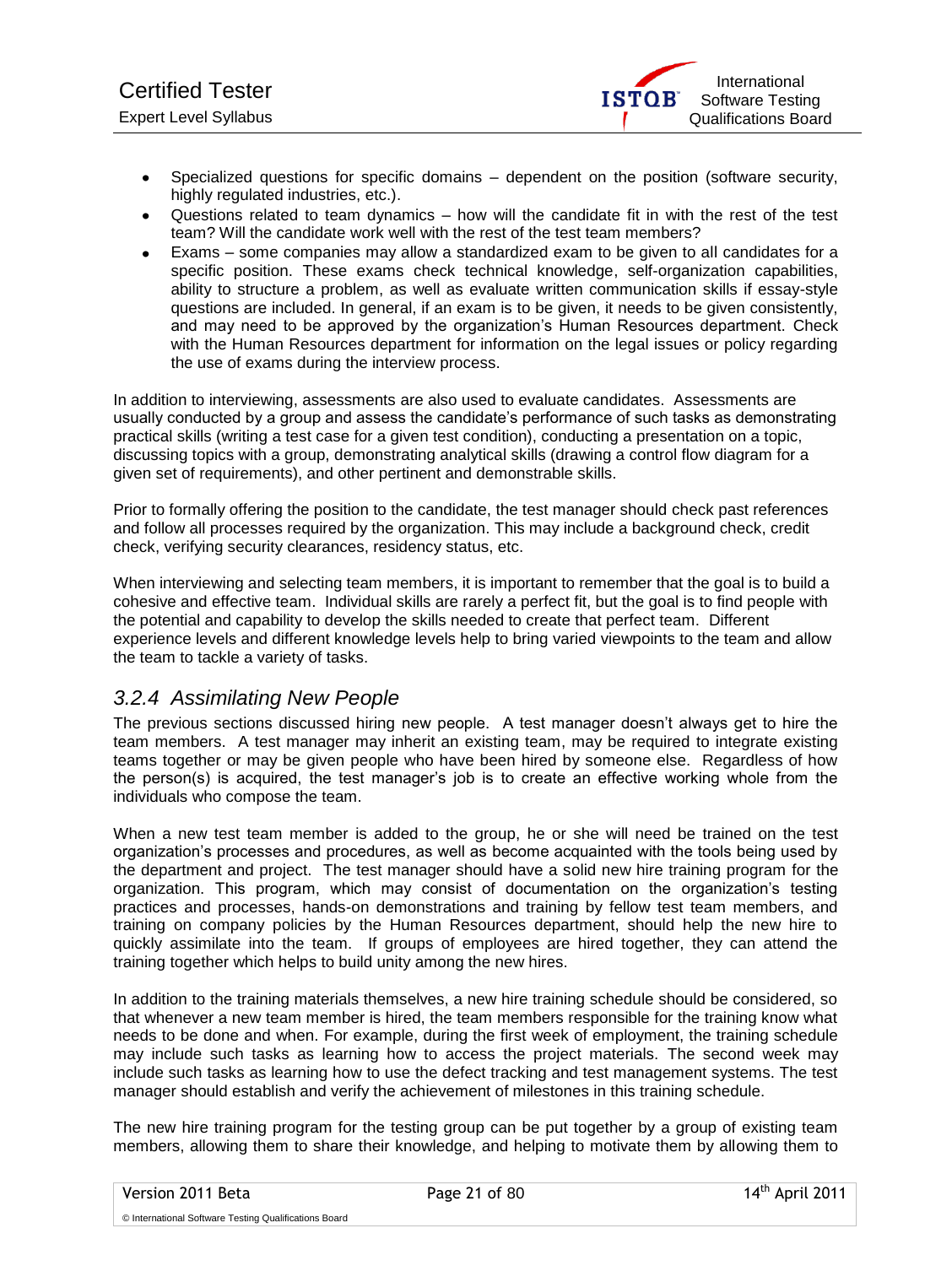be involved in the training of new team members. In addition to a new hire training program, the test manager may wish to assign a mentor to the new test team member, so that the new hire has a primary contact for questions while becoming familiar with the new organization.

# <span id="page-21-0"></span>*3.2.5 Termination of Employment*

Part of building the team is knowing when and where to trim the team. Unfortunately, there are times when a test manager must make the difficult decision to let a team member go – either due to poor performance, a change in business focus or a reduction in force (layoff).

The test manager should work with the Human Resources department to understand the organization's policies and procedures, any legal ramifications, any applicable union regulations, and any national labor legislation or agreements regarding employment termination and layoffs. Levels of documentation may be required that must be gathered prior to initiating the termination procedures. In the event that a person is performing unacceptably, the manager should immediately seek the counsel of the Human Resources department to understand what will be required in the performance improvement plan or possible termination plan.

If termination is unavoidable, the test manager should ensure that any required skills or knowledge transfer tasks occur and that all company intellectual property is retained. Testers often have unique knowledge of the system, including undocumented configuration steps, passwords, data locations and other information that will be important for the person who will be assuming the tasks of the person who is leaving. Cross-training, throughout the employment period, will help to minimize the risk of someone walking out the door with critical and unique knowledge.

## <span id="page-21-1"></span>*3.2.6 Ending Contractual Relationships*

Many test teams take advantage of increasing their workforce on a temporary basis by using contract help – either individuals or outsource test vendors – to fill skills gaps, and/or to quickly increase team headcount with qualified testing resources.

Most test teams and companies use contractors and outsource test firms for a predetermined period of time, after which, the contract will end and the resources will no longer be available. The test manager should prepare well in advance for the loss of headcount or specialized skills by creating a skills and resource transition plan. This plan should include information on how skills gaps will be filled and how existing resources will be reallocated.

In the case where a contractor or outsource test firm is not performing adequately, early termination may be warranted. The test manager's ability to terminate the relationship may be predicated by contracts, agreements or other legal documents. As with terminating an employee, contractor or outsource group terminations should be handled by working with the Human Resources department and/or the legal and procurement departments. For more information, see [Black09], Chapter 10.

# <span id="page-21-2"></span>3.3 Developing the Test Team

Part of a test manager's role is to provide the necessary tools and opportunities to their team members so that they are able to successfully perform their current duties and improve their skills and capabilities over time. For more information on software team development, see [DeMarco99] and [McConnell99].

# <span id="page-21-3"></span>*3.3.1 Developing Individuals*

Test managers are responsible, in part, for the development of their people. This, of course, benefits not only the individual, but also the test team at large as developing existing employees may help to fill skills gaps within the group.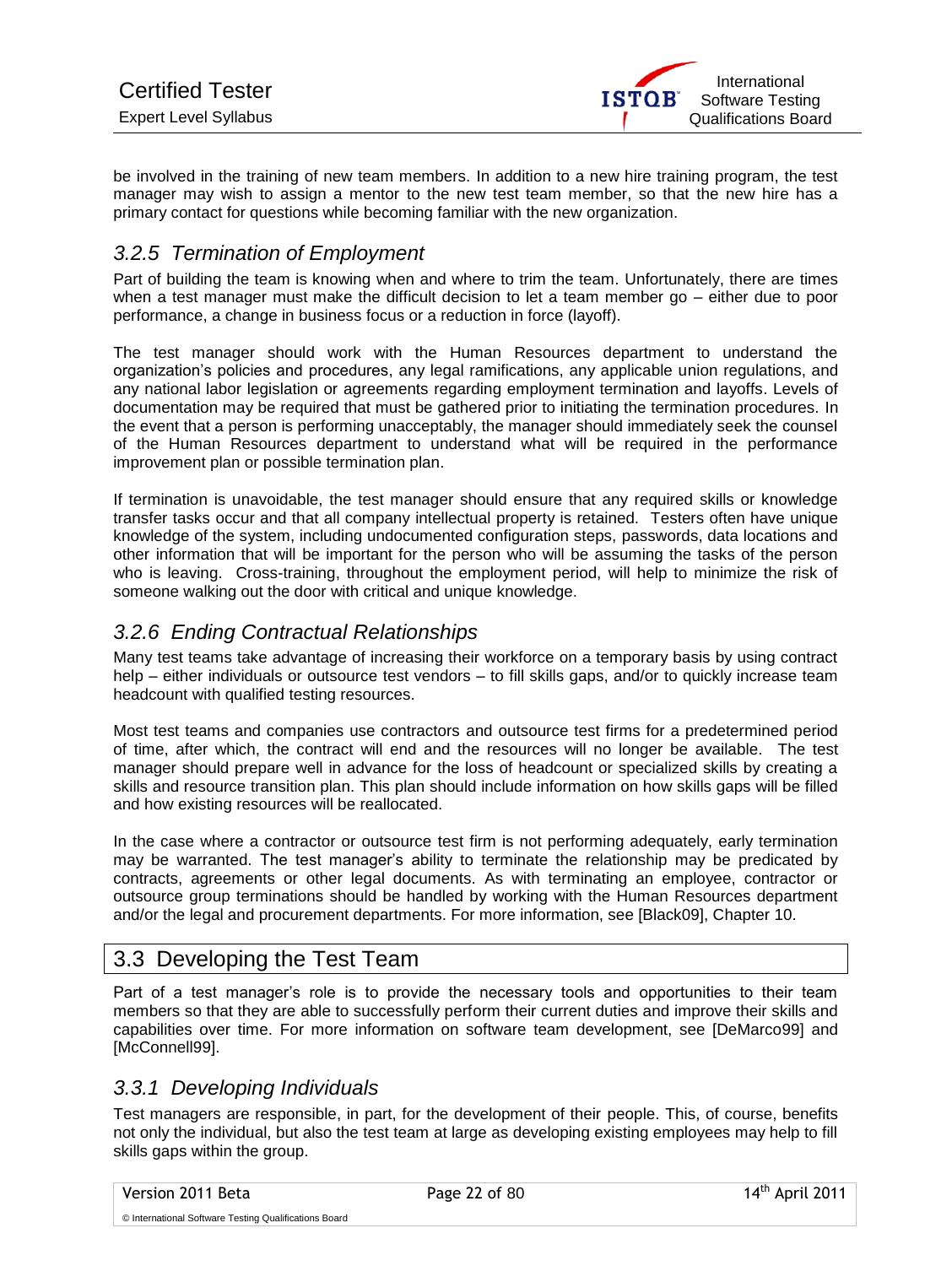

Many organizations require or encourage their managers and employees to create a development plan which outlines areas of improvement and includes a roadmap on how to achieve the changes. The roadmap may include such tasks as attending formal training courses, working toward a degree, self-study on a specific topic, taking on a new role or task, or working toward a testing certification. Successful completion of these developmental tasks may be part of the employee's periodic objectives or goals.

# <span id="page-22-0"></span>*3.3.2 Setting Goals and Objectives*

Many organizations require that managers set periodic (usually annual) goals and objectives for their team members, which are used to measure the performance of the employee, and which may be tied to the individual's performance and salary review. It is a test manager's responsibility to work with the individual test team members to mutually agree on a set of individual goals and deliverables, and regularly monitor progress toward the goals and objectives.

If team members are to be evaluated based on meeting their goals and objectives (Management by Objectives) the goals need to be measurable. The test manager should consider using the S.M.A.R.T. goal methodology (Specific, Measurable, Attainable, Realistic, Timely).

When setting goals, the test manager should outline specific deliverables (what is to be done and how it will be achieved), and a timeframe for when the goal or objective is to be completed (when it will be completed). The test manager should not set goals that are unachievable, and should not use goals and objectives that are so simple or vague that they are meaningless. This can be particularly challenging for a test manager when tasks can be difficult to measure. For example, setting a goal to complete a set of test cases may not be realistic if the timeframe is too short or if the incoming quality of the software is not sufficient. It is very important that test goals are fair and within the control of the person being evaluated. Metrics such as number of defects found, percentage of test cases passed and number of defects found in production are not within the control of the individual tester. The test manager must be very careful not to encourage the wrong behavior by measuring the wrong data. If a tester is evaluated based on the number of defects documented, the test manager may see an increase in the number of defects rejected by the developers if the quality of the defect reports is not considered.

In addition to setting individual goals for test team members, group goals may also be established for the test team at large or for specific roles within the test team. For example, a test team goal may be to work towards the introduction of a new tool, complete the training of the test team staff on the tool, and successfully complete a pilot project with that tool. Goals should always roll up to achieve the goals set at higher levels in the organization. An individual's goals should help support the manager's goals and so on.

# <span id="page-22-1"></span>*3.3.3 Defining Clear Roles and Responsibilities*

Part of a test manager's job is to make certain that the members of the test team understand their group's role within the organization, as well as their individual group and project-level responsibilities. A test manager cannot properly evaluate an individual's performance unless the person's role and responsibilities have been defined, and performance benchmarks (or goals and objectives) have been set.

Depending on the size of the organization, a number of specialized test positions may be defined, based on the role and experience level of the tester. Some examples of specialized positions that may be included in a test organization are:

- Black box tester (test analyst)
- White box tester (technical test analyst)
- $\bullet$ Performance test engineer (technical test analyst)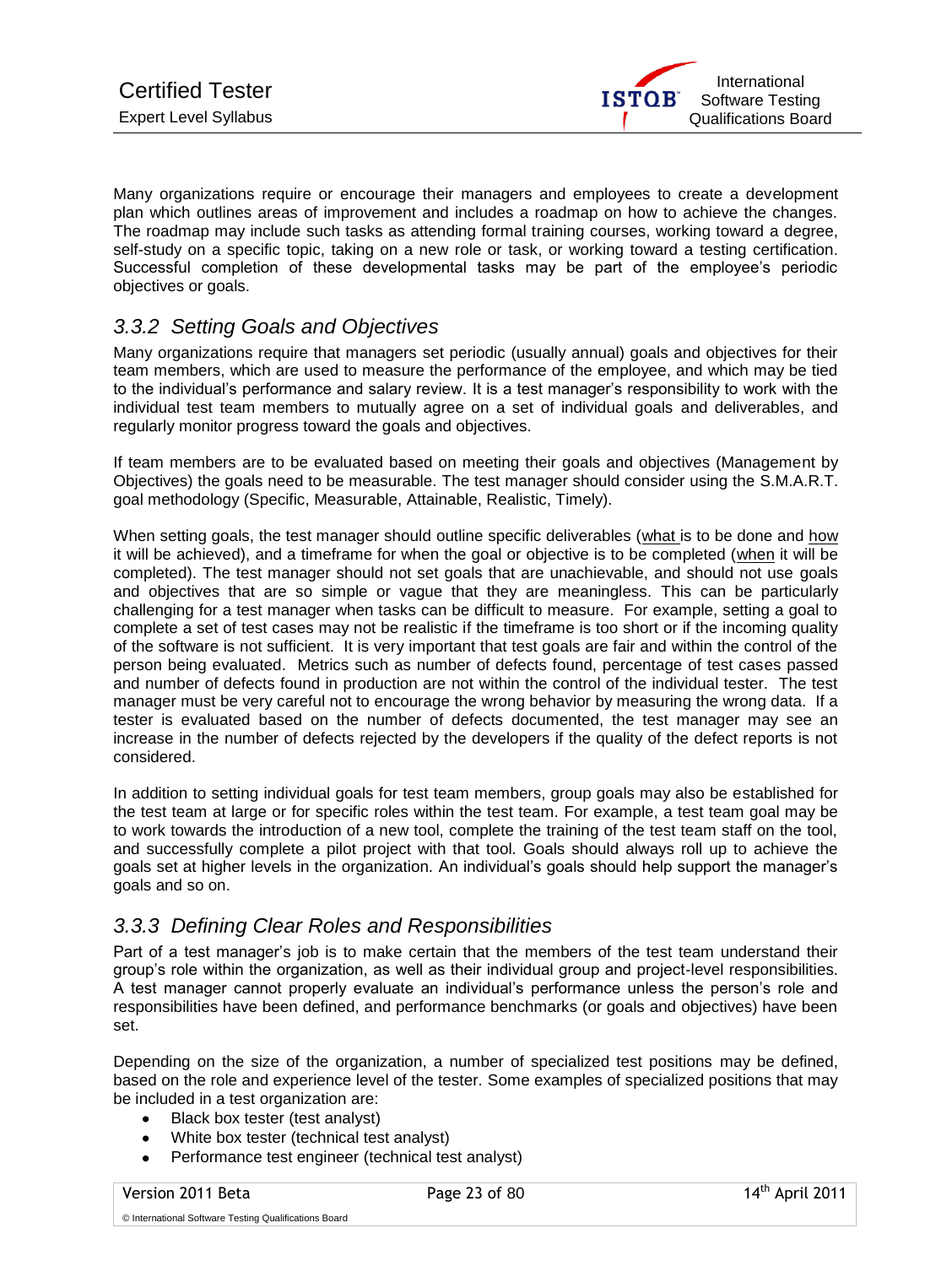

- Test environment and data administrator
- Tools developer  $\bullet$
- Test lead (test manager)  $\bullet$
- Test architect  $\bullet$
- Test automation specialist (technical test analyst)  $\bullet$
- Security test engineer (technical test analyst)

A roles and responsibilities matrix for each of these specialized roles can be created which outlines, in general, the types of activities and tasks each of the positions include. The overall matrix essentially defines the roles and responsibilities of the test organization itself. This type of matrix is valuable internally as well, so that the individual testers know what is expected of them. It will also help identify gaps in skills, which can then be closed through training or recruitment. It is important to ensure the skills matrix matches the expectations on each individual's performance plan. This matrix is also valuable externally, so that the organization has a better understanding of the role of the test team and the types of activities that the test team has the skills and abilities to perform. A more formalized matrix, such as a RACI matrix that defines who is Responsible, Accountable, Consulted or Informed, for defined areas, may be useful.

#### <span id="page-23-0"></span>*3.3.4 Individual Personalities and Roles within Teams*

It is important for the test team manager to understand the contribution that the individual testers make to their test team and to understand the type of role each individual is likely to play within the team itself. Within the team, the individuals need to understand their roles and capabilities as well as those of their co-workers. Respecting the skills of other team members and understanding the complementary nature of the skill sets enables the team to work effectively as a unit.

Interactions between test manager and tester are often complex and, without the necessary skills, can result in misunderstandings, the withholding of information or even the capture of incorrect or false information. Test managers do not need to be psychologists, but they do need good interpersonal skills which come from an appreciation of co-dependent behavior [Copeland Paper 01].

The test team manager may want to invest in personality profiling of the individual testers, so that both the manager and the test team members have a better understanding of their individual behaviors. A professionally administered personality test, such as Myers-Briggs Type Indicator® (MBTI®), may be used to this end [Myers&Briggs95].

In addition to individual personality profiling, the test team manager may also want to invest in a team role-type evaluation of the test team to better understand the dynamics of the team, and to help the individuals understand more about their own behavior and their team mates' behaviors in team settings. Models can also be used to help individuals understand their preferred learning methods, ability to deal with poorly defined problems and ability to cope with stressful situations.

#### <span id="page-23-1"></span>*3.3.5 Skills Development*

It is important for a test team manager to encourage test team members to improve their skills over time. This benefits not only the individual team member, but the team as a whole, and aids in filling skills gaps within the team. Areas to be considered for skills development include:

- Tools skills  $\bullet$
- Technology skills  $\bullet$
- Testing methodology skills (e.g., Scrum)  $\bullet$
- Technical testing skills  $\bullet$
- Domain knowledge  $\bullet$
- Soft skills (e.g., communication)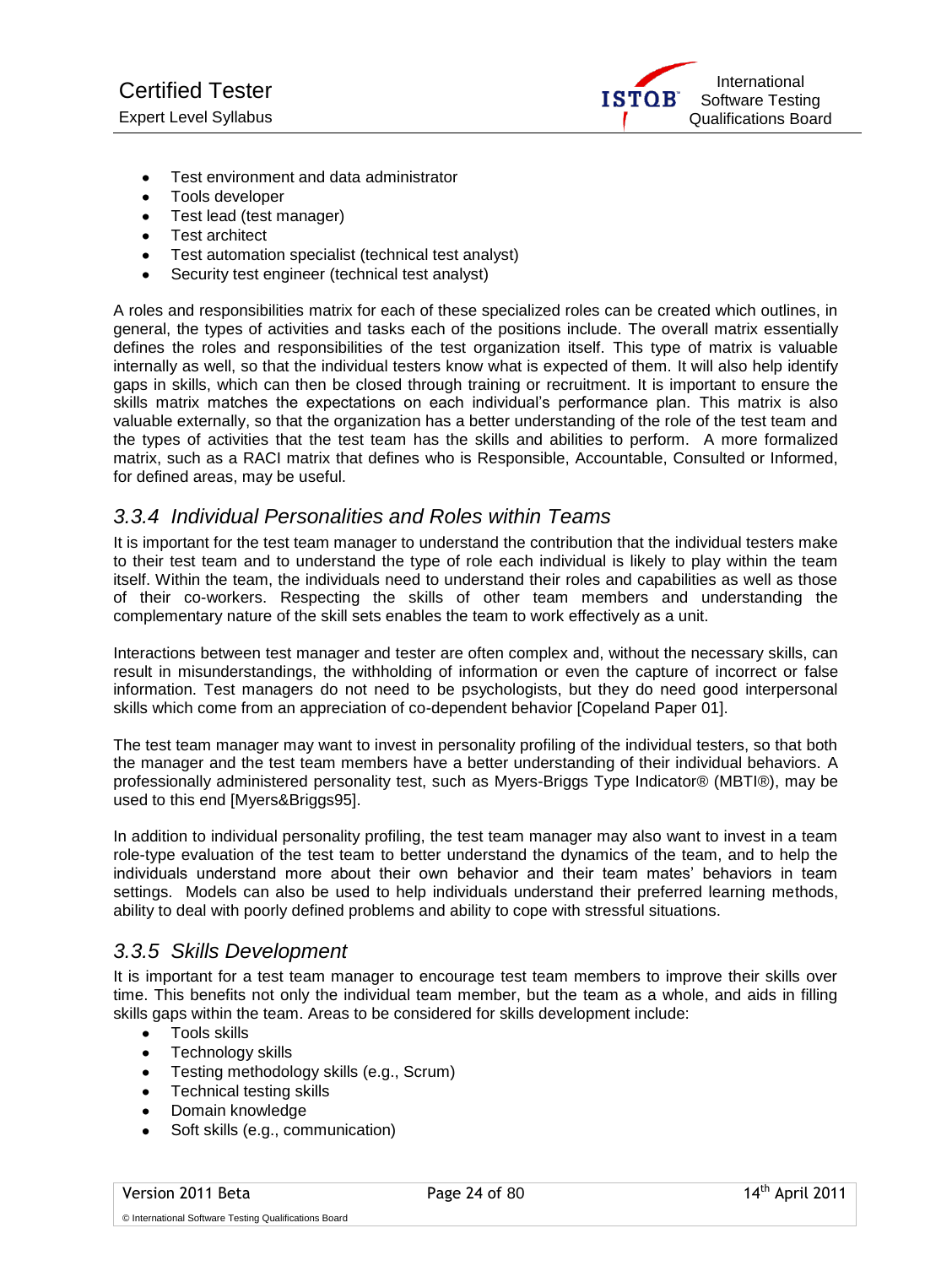

# <span id="page-24-0"></span>*3.3.6 Training Opportunities*

One of the best ways a test manager can develop a team is to advocate the use of training within the test organization. Training can be informal – materials and training done by other test team members, on the job training, or formal – training held by professional training organizations, on-site or by using an e-learning system.

Regardless of the size of the organization and the available budget, internal resources can always be identified and should be used to help increase the skill level of test team members. A test manager should consider the resources at hand, and take advantage of the knowledge within the group as well as leveraging the knowledge of the developers, DBAs, business analysts and other technical professionals. Cross-training test team members both in technical and domain areas so that they can be assigned to different projects within the group is a key training goal. Embedding a test analyst in another group or bringing a developer into the test group for a period of time is also an excellent way to build relationships with other groups as well as to provide learning opportunities. A more formal version of this, job rotation, may be a possible way to implement this cross-training.

# <span id="page-24-1"></span>*3.3.7 Mentoring*

In order to develop test team members, the test manager may wish to encourage the use of mentors. If there are specific skills that a person wishes to tune, working with a mentor to receive feedback and ideas may be ideal. Senior people within the test organization can act as mentors for more inexperienced testers, or for testers who are interested in learning a new aspect of the discipline such as performance testing.

In addition to using mentors from within the team, using people from other teams can also be valuable. For example an emerging leader in the test team or the test manager may be mentored by a manager from a different group in order to gain a new perspective and learn new management skills. Similarly, a test engineer may enhance their white-box testing skills by working with a developer.

# <span id="page-24-2"></span>*3.3.8 Performance Reviews and Feedback*

Many companies require that each employee receive a yearly performance review, where the agreedon goals and objectives are reviewed and discussed. An employee's salary, bonus or employment status may be tied to this review. The test manager should contact the corporate Human Resources department for specific requirements for performance reviews.

When preparing for the performance review, the test manager should gather information on the test team member's work over the past review period. This can be done by using work products created by the tester, including test cases, status reports, etc. In addition, the test manager may want to consider asking for the opinion of other employees who have worked closely with the individual under review. This can be done by creating a questionnaire, which asks specific and open-ended question about the employee. Performance reviews incorporate both objective evaluation (work products, test performance) as well as subjective evaluation (the manager's opinion on the performance). It is important that all reviews be supported by facts and examples.

One difficult problem that a manager may encounter occurs when an employee has unrealistic expectations about the job or about their ability to advance through the organization. In this case, the test manager should clearly define the job requirements, the employee's demonstrated abilities and the delta between the two. An employee's aspirations should be dealt with factually and clearly.

# <span id="page-24-3"></span>3.4 Leading the Test Team

In order to be a strong manager and effective leader, a test manager should strive to use appropriate management and leadership principles and techniques. Many of these are not specific to test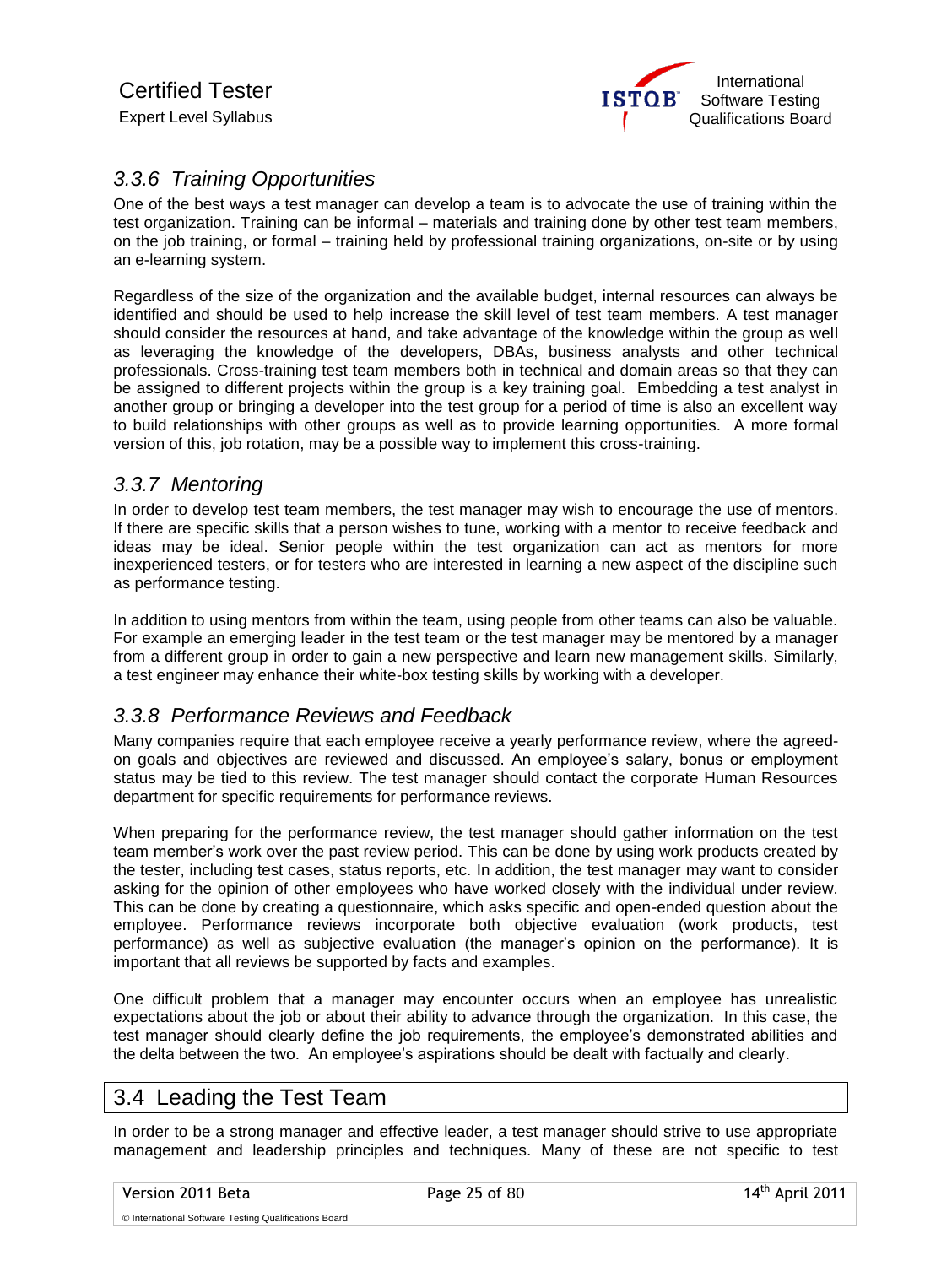

management, but rather are general principles and techniques that are widely used for the management of technical teams or teams in general. The focus of this section is on those aspects which affect test managers. Further information on the subject of managing and leading test teams is provided in [Craig02], in particular Chapter 10, "The Test Manager."

#### <span id="page-25-0"></span>*3.4.1 Information Sharing and Communication*

The test manager has the responsibility of ensuring that the test team understands their group's role within the overall organization, and their individual role within the test team itself.

It is the responsibility of the test manager to share necessary information pertaining to project-related activities with his or her staff, and make sure that the test team members have correct and current information so that they can successfully carry out their duties.

A good test manager must always remember that information sharing and communication must be two-way. A test manager cannot manage in a vacuum, so it is imperative that information from the test team members be collected and considered regularly so that informed decisions can be made. Communication of this type may be formal or informal, and could include:

- One-on-one meetings  $\bullet$
- Weekly status reports  $\bullet$
- Informal communications

In order to be an effective leader, a test manager must display strong active listening skills, which includes not yielding to distractions such as text messages, instant messages, etc. Test managers with good listening skills are more open, present and responsive. Information should also be available via the organization's test management tools that will provide current project status to the stakeholders.

# <span id="page-25-1"></span>*3.4.2 Fostering Loyalty and Trust*

In order to promote loyalty and trust within the test team, the test manager must be open and honest with the team and should encourage a safe environment where test team members are not punished for sharing bad news. In addition, the test team manager should treat test team members with respect, and ensure that team members feel that both they and their opinions are valued.

#### <span id="page-25-2"></span>*3.4.3 Team Building*

Part of the test manager's role is to create and foster a cohesive test team and help create positive team dynamics. Team building can be done in a variety of formal and informal ways. Open communication, respectful behavior between team members and a shared understanding of the roles and responsibility of the group are all factors in creating a cohesive team.

In addition to the daily activities that help build a strong team, there are various exercises and activities that support team development. Below are some examples of team building activities which a test manager can use:

- Hold a group lunch, where each team member brings in a special dish
- Have a celebratory party after a project is completed  $\bullet$
- $\bullet$ Celebrate test team member special events, such as birthdays, weddings and births
- Create a test team newsletter or intranet
- Organize an educational session during lunch time, where test team members present something of interest to the team – a new test tool, an interesting testing article, etc.
- Engage an external firm which specializes in team-building activities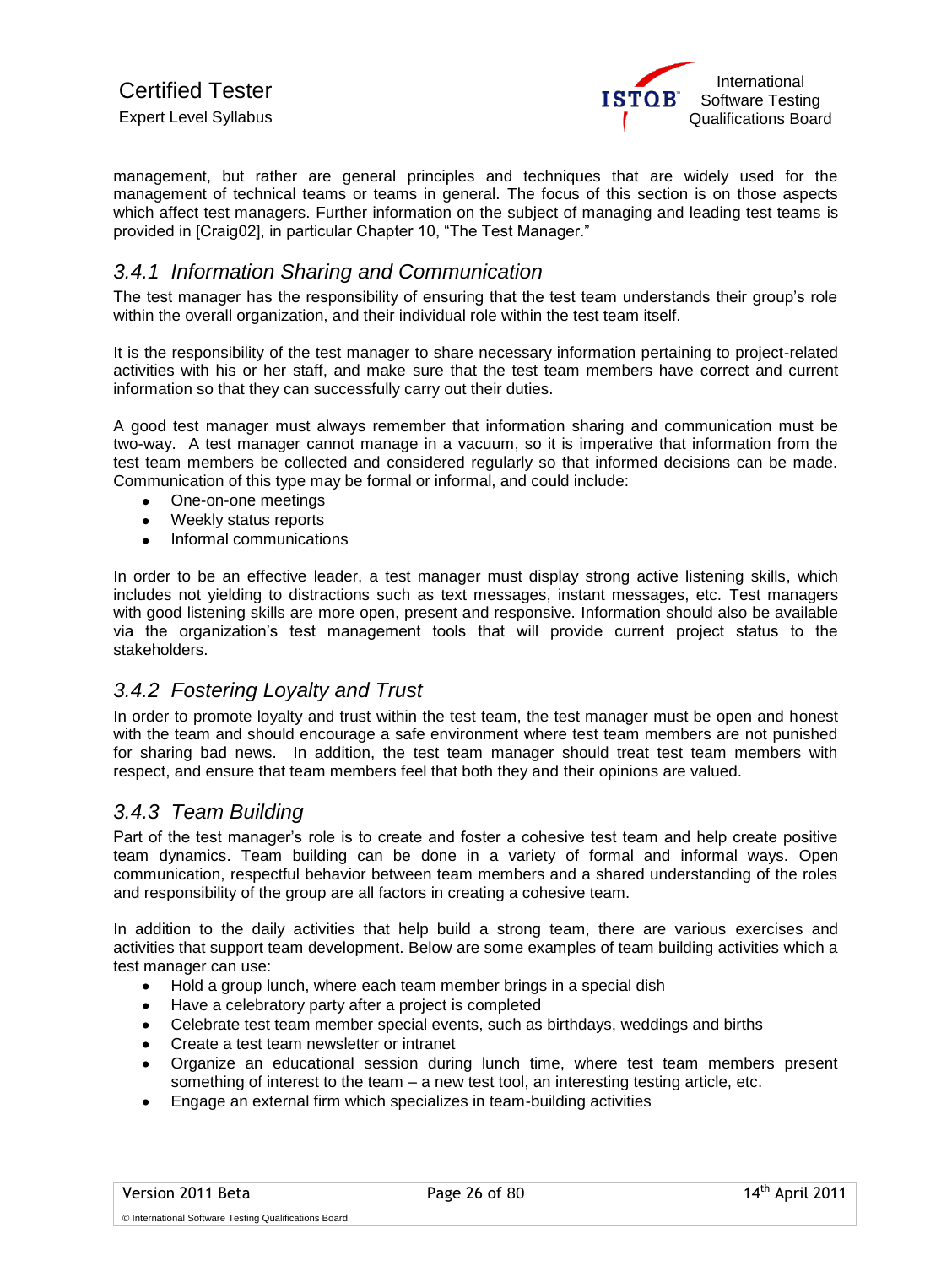

When scheduling and holding team-building activities, the test manager should strive to include all team members, including off-site and off-shore team members. If this is not possible, then separate activities can be scheduled.

On a broader, more project-focused basis, the test manager can also coordinate a set of information sharing events where the different disciplines (analysis, development, testing, technical documentation, etc.) give presentations regarding what they do, what they need and what products they produce. This helps to build pride within the various organizations and builds understanding within the project team bringing it together as a whole.

# <span id="page-26-0"></span>*3.4.4 Motivating and Challenging the Test Team*

Although many people are self-motivated by a job well done, their salary, an upcoming special event, or the thought of their next assignment, it is important for the test manager to keep motivational factors in mind for the team. In addition to the team building exercises previously discussed, below are several ideas which can help in the motivation of test team members:

- Keep team members informed on important project and corporate information
- Give test team members honest and helpful feedback on their work
- Give people the opportunity to do something different by moving test team members between different projects and tasks
- Give test team members the chance to develop their skills by attending training sessions
- Ask test team members what they are interested in doing and set goals and objectives that work towards these interests
- Assign tasks according to ability and growth plans something that is challenging for a junior  $\bullet$ person may be boring for a more experienced person

# <span id="page-26-1"></span>*3.4.5 Managing Distributed Teams*

Many test managers are responsible for managing groups of testers that are located in different geographic locations. Team members may be split among different floors or buildings within the same city, or may be spread out across the globe.

Managing a distributed team has unique challenges some of which include:

- $\bullet$ Managing across time zones
- Managing with cultural differences
- Managing teams with multiple languages
- Managing teams with different skill levels and expectations

The test manager must be aware of these factors and work with the team members and team leads to ensure that there is clear communication and clear expectations set for each of the teams.

Communication with off-site teams is critical, and the test manager may want to create a communication plan and to schedule regular conference calls or video meetings to ensure that information is shared between the home office and off-site locations.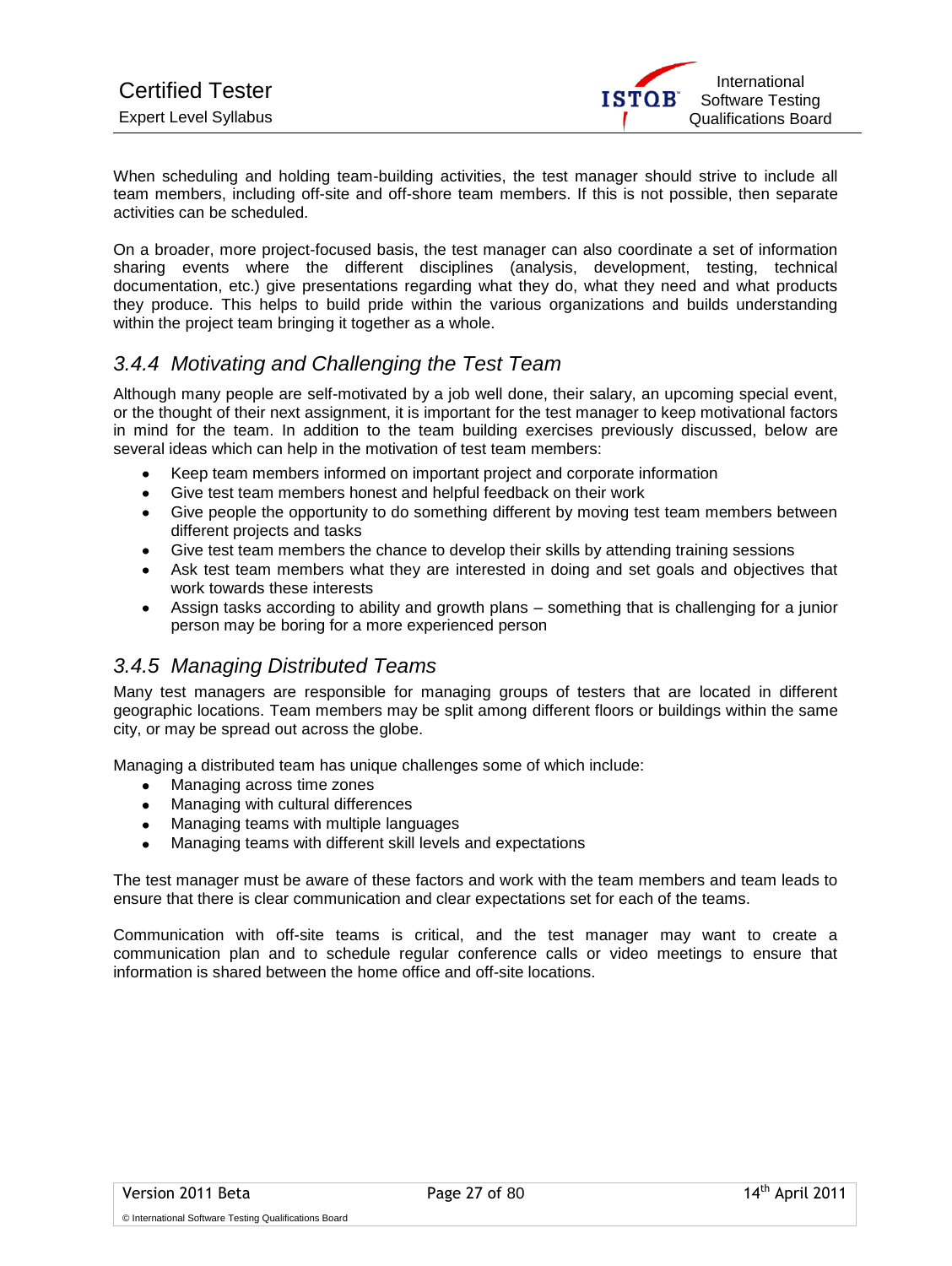

# <span id="page-27-0"></span>**4. Managing External Relationships 330 mins.**

#### *Keywords:*

none

#### *Learning Objectives for Managing External Relationships*

#### **4.1 Introduction**

No learning objectives for the section

# **4.2 Types of External Relationships**<br>LO 4.2.1 (K3) For a given contract, d

 $(K3)$  For a given contract, define the third-party relationship regarding testing responsibilities

#### **4.3 Contractual Issues**

LO 4.3.1 (K4) For a given project with an external vendor, define suitable SLAs

#### **4.4 Communication Strategies**

LO 4.4.1 (K2) Discuss potential communication strategies for a given third party engagement

#### **4.5 Integrating from External Sources**

LO 4.5.1 (K4) Analyze a given project scenario to determine the appropriate level of testing required by the internal test team for a product that has employed a third party for some portion of the development/testing

#### **4.6 Merging Test Strategies**

LO 4.6.1 (K2) Summarize the items that must be considered when merging test strategies with a third party organization

#### **4.7 Verifying Quality**

LO 4.7.1 (K6) Create a set of entrance and exit criteria for a specified third party project scenario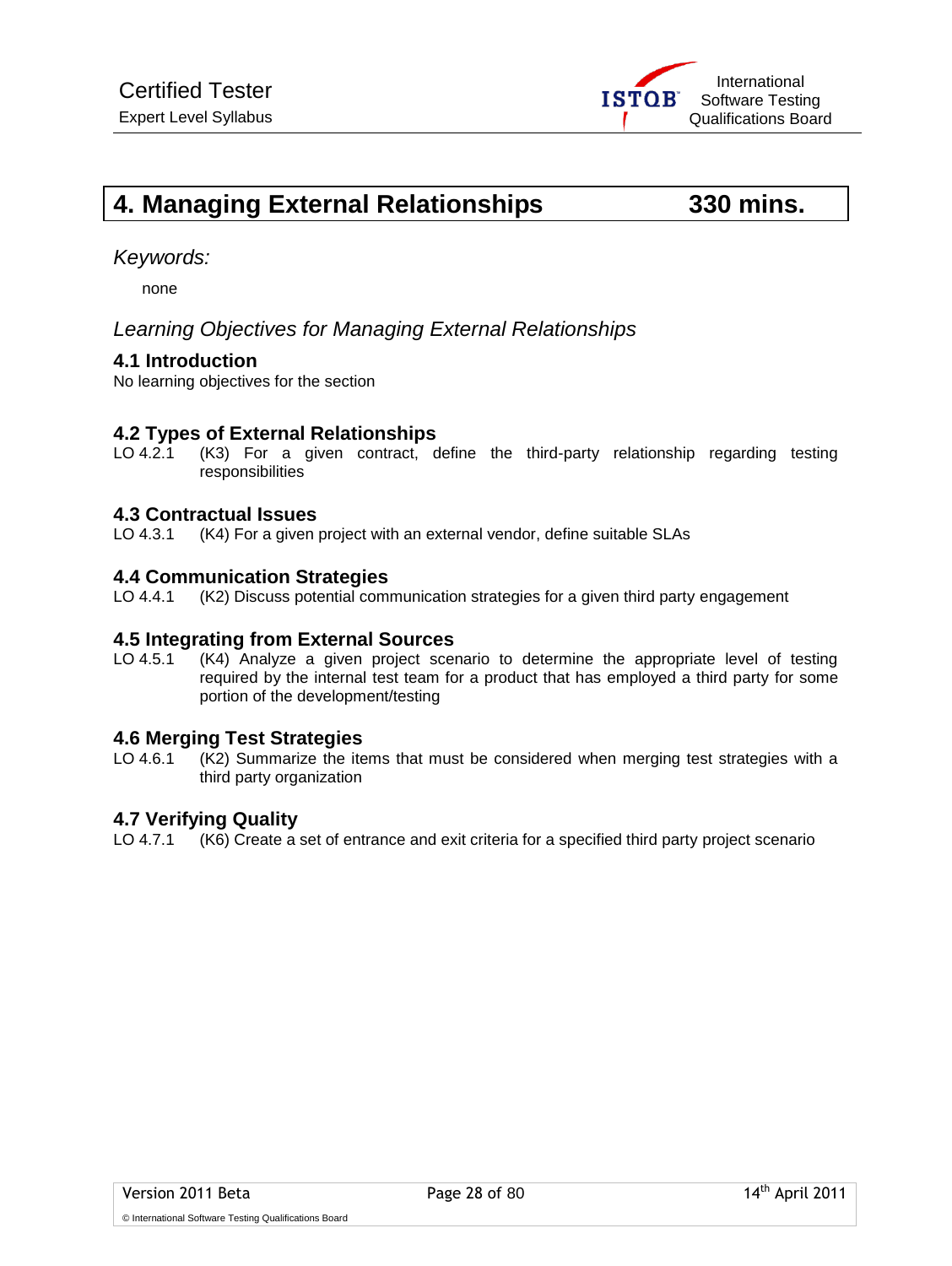

### <span id="page-28-0"></span>4.1 Introduction

It is not unusual for a test manager to encounter various project situations where there is a third party vendor involved in creating, testing and/or delivering parts of the product. The test manager must be able to identify where these situations occur, understand the role and understand the level of quality expected from the various deliverables. In addition, considerations must be made regarding the schedule, test approach, documentation and communication required to facilitate the smooth delivery of a quality product. This external relationship may be with a vendor (someone who is paid to provide the designated services) or an external group within the same organization (e.g., tested by a group in a different part of the organization). These will be referred to jointly as "third party". See [Black09], Chapter 10.

# <span id="page-28-1"></span>4.2 Types of External Relationships

There are several basic types of external relationships:

- Third party delivers a completed product (turn-key)
- Third party develops the product but the testing is the responsibility of the recipient organization
- Third party develops a portion of the code that must be integrated with the recipient's code
- Third party is responsible for all of the testing of an internally-developed product
- Third party shares responsibility for the testing of an internally-developed product with the internal test team

When dealing with multiple third parties working on a single project, communication between the third parties may also have to be managed. Each of these relationships may have different requirements for communication, documentation and coordination. The test manager must be aware of these differences as well as any contractual constraints that may be in place.

# <span id="page-28-2"></span>4.3 Contractual Issues

Contracts are usually used when working with external resources. Although the contract administration is usually handled through the legal department, the test manager must be aware of the contractual issues that may affect the testing project and provide technical/methodological input as the expert of testing services.

Specific contract items that may influence the testing project include:

- Service Level Agreements (SLAs) turnaround time on defect fixes (may be related to severity/priority scheme), turnaround time on questions/information requests, availability of support staff and method of contact
- Deliverables documentation (user guides, help files, specifications), build schedules, information regarding known defects, release notes (including notification of areas not ready for test), test data (e.g., large data files from which sensitive information has been removed)
- Quality level expectations for code reviews, unit test coverage (code coverage), integration testing, system testing results, static analysis testing, acceptable number of residual defects (severity/priority)

Depending on the contract, the industry, the product being developed and the relationship with the third party, additional items may be required. For example, a third party that is contracting to produce a medical device probably will be required to obtain levels of government (e.g., the FDA in the U.S.) approvals as well. Similarly, a third party testing organization that is within the contracting company may require less definition of the SLAs and deliverables if the practices are already established and followed.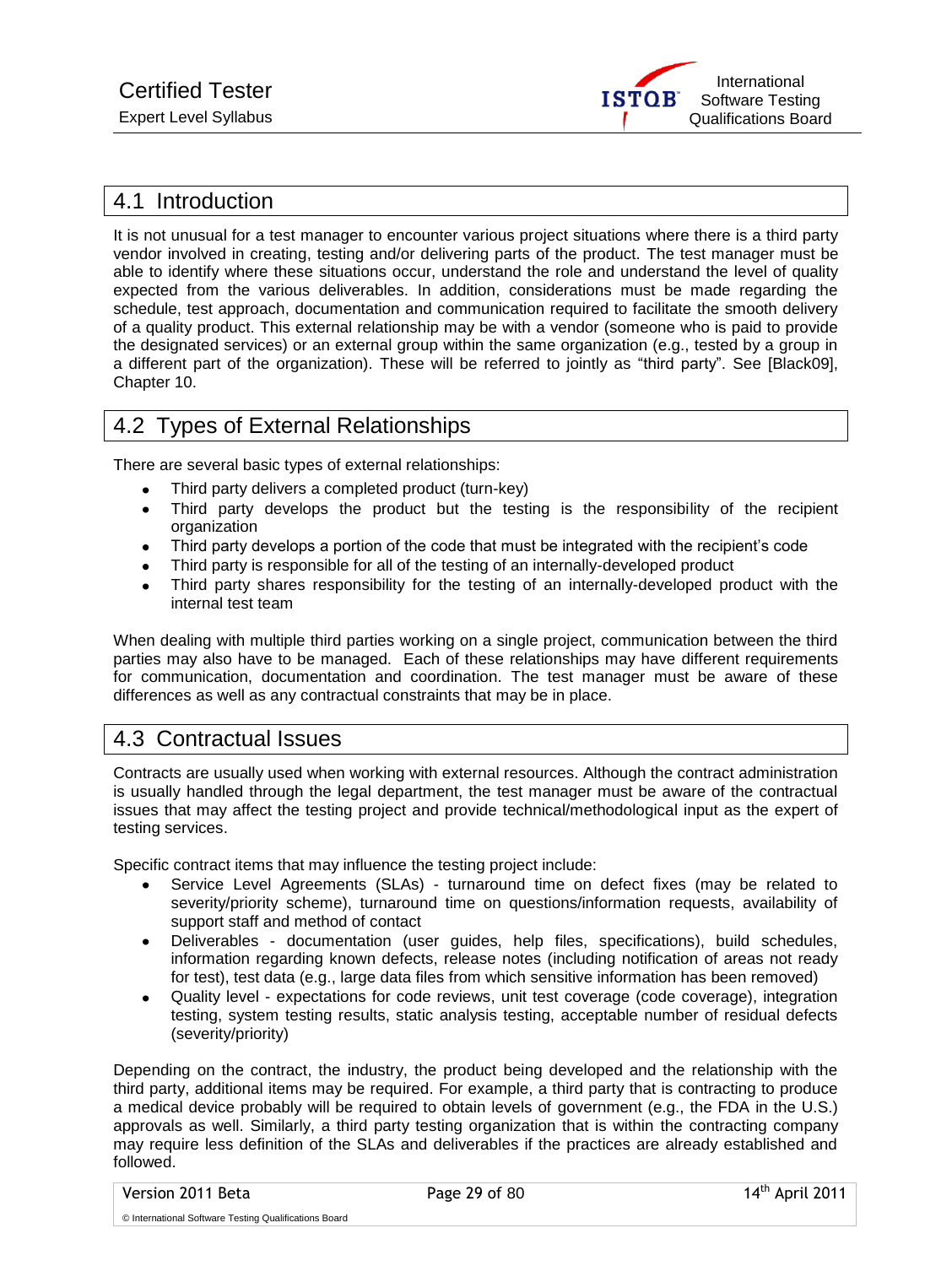

If the test manager is involved in the vendor selection process, it is important to ensure coverage in the contract for all the items discussed in this section. If the test manager does not have input into the third party selection, it is wise to track metrics that will help the selection team evaluate potential third parties for future engagements. These evaluation criteria will help improve the contractual standards and may also help determine which third parties should be used again and which should not.

Ideally, the test manager should have significant input into the content of the contract, particularly any items related to schedule, testing aspects and quality measurements. The solution that is to be delivered under the contract must be accurately described to allow for validation of the finished product.

# <span id="page-29-0"></span>4.4 Communication Strategies

Communication with a third party may vary widely in the amount, detail, frequency, style, format and formality depending on the product, the third party, the locations involved, the criticality and complexity of the project and any previous working relationships. The test manager must be aware of each of these factors before defining the communication strategy for the project. For example, if the project is employing development and unit testing in an off-shore facility, it might make sense to require weekly detailed status reports, daily defect reports, semi-weekly conference calls and perhaps even an agreement on the language to be used in written communication.

Using standard tools for defect tracking and test management can help facilitate effective and consistent communication between multiple parties. This means that appropriate access and responsiveness must be available with these tools and 24/7 support of the tools may be required as well. It may also be necessary to publish usage guidelines (such as severity/priority schemes) to all tool users to avoid misunderstandings. This is particularly important when the third party is doing the development and the local team is doing the testing.

External communication is not limited to other test and development resources. End users, regulation authorities and other stakeholders must also be considered in the communication strategy. Risk assessment workshops are a good way to include these people into the testing process and to create open communication paths for continued and effective exchange of information.

Meeting schedules should be established at the beginning of the project to accommodate all pertinent time zones. It's always nice to avoid making someone attend a meeting at 3:00 a.m.! Holiday and vacation schedules must also be considered (particularly with different cultures and distributed sites). With agile projects, daily "stand up" meetings, sprint hand off meetings and other methods of frequent and regular communication are used to keep the team informed, even when the team is distributed.

<span id="page-29-1"></span>A summary of specific communication styles is provided in the appendix of [Evans04].

# 4.5 Integrating from External Sources

The test manager must define their team's level of involvement in the testing of the final product. The expectation for involvement will vary depending on the expected deliverables as follows:

- Third party (or several third parties) delivers a developed and tested product (turnkey) All testing should be complete with this product. The test team should plan to conduct acceptance testing per pre-defined criteria (verification of contractual requirements, specifications, etc.). Systems integration testing may be needed if this product is being integrated with others prior to release as a product package.
- Third party delivers a developed and partially tested product (unit tested) At this point, code coverage metrics should be reviewed before the product is accepted into integration/system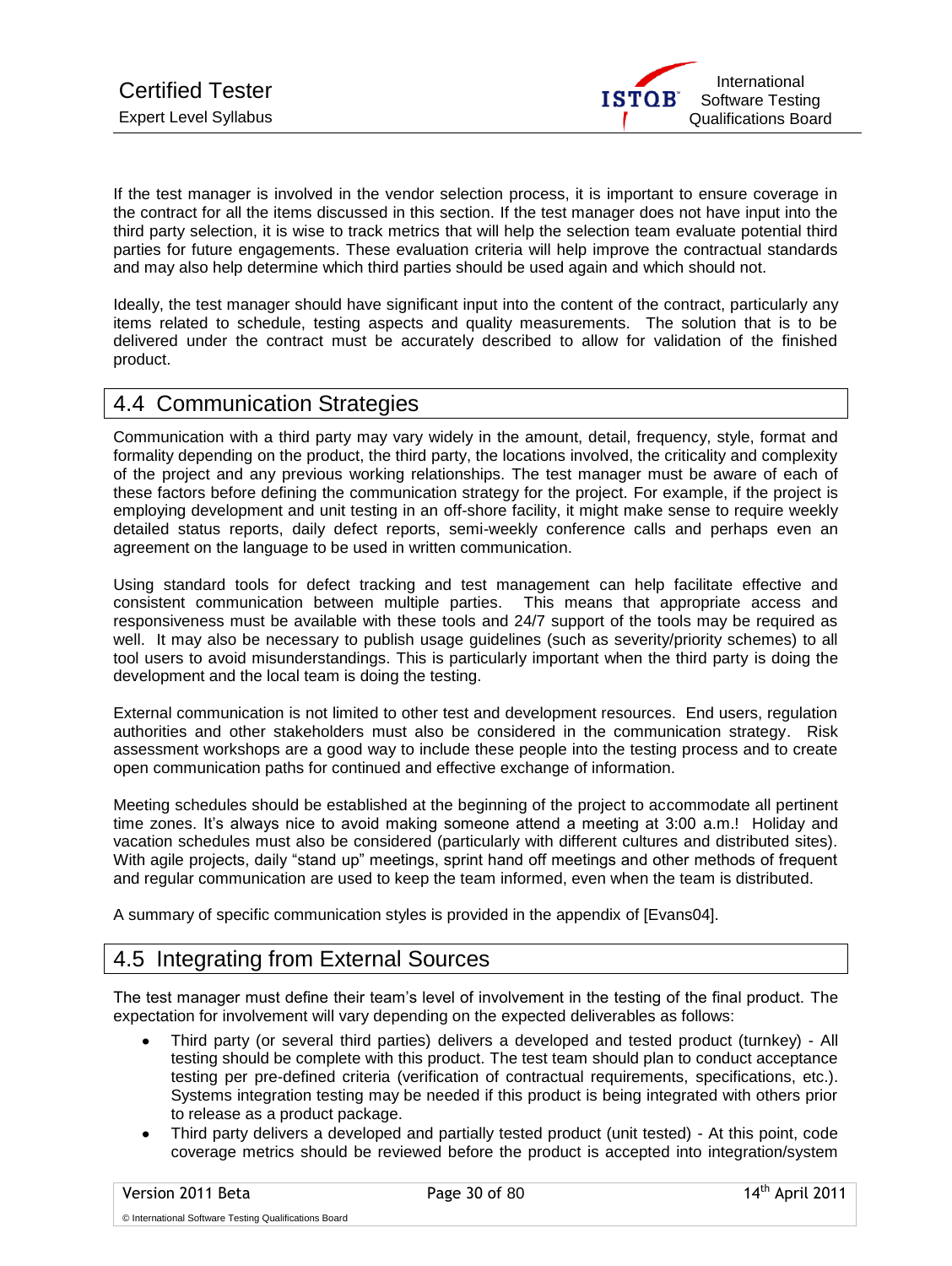

testing. The test team should expect to conduct full integration/system testing and any acceptance testing that may be required. This is the same scenario as occurs when the external team develops part of the code that is subsequently integrated with internally developed code.

- Third party delivers a developed but untested product Ideally, the test team would have the technical capabilities to conduct unit testing, but unit testing is usually better done by the developing team. It may be more expedient to assume no unit testing was done and proceed with integration/system testing. Tracking cost of quality metrics is particularly important in this case to determine the cost to the project of bypassing unit testing.
- Third party conducts all the testing for an internally developed product This is a test management issue and the test manager must either define or agree to the defined test strategy that will be used to conduct this testing. This includes understanding the test approach, the test documentation, the test tools and any automation that should be developed and delivered along with the tested product. Communication needs in this type of project may differ from one where only the development is outsourced due to the need to closely manage the testing effort as it progresses.

Some projects may require a more extensive level of integration and handoff documentation. It is important for the test manager to understand any requirements that are particular to their domain and to ensure there are handoff checkpoints (milestones) that will validate the completion of all testing requirements.

A contract may be the only enforceable criteria for the project. As noted above, if the contractual specifications are insufficient to ensure an acceptable level of quality, the test manager should track metrics that can be used for future agreements to raise quality levels to meet the internal needs of the organization. Ideally the test manager has a significant influence in determining and enforcing the quality standards for a product. If this authority is not built into the contract, it is imperative that the test manager gather the metrics necessary to prove that future contracts must include this authority. Metrics such as test escapes, defects trends, unit test coverage, etc., will be helpful in setting this requirement.

# <span id="page-30-0"></span>4.6 Merging Test Strategies

One of the most difficult projects for a test manager to manage is one in which some parts of the testing will be conducted by a third party. This may be across multiple locations, multiple organizations and/or multiple internal/external groups. There are many levels of complication in these scenarios. These include:

- $\bullet$ Merging disparate defect tracking tools
- Merging disparate test management tools
- Defining and unifying automation strategy/tools  $\bullet$
- Defining test levels and responsibilities for those levels
- Defining shared testing and quality goals
- Understanding the various test approaches that may be employed by the various members of the project
- Defining acceptable entry and exit criteria  $\bullet$
- Defining a common glossary of terminology, including technical and testing terms
- Defining common metrics and reporting frequency that will be used to control the project  $\bullet$
- Identifying areas of responsibility and touch points between teams (lack of defined overlap  $\bullet$ may lead to gaps whereas excessive overlap leads to inefficiency)

Since these issues will become more critical as the project progresses, it is important to resolve the approach and tools questions before the project starts. This requires planning and coordination which may not have been included in the schedule or project plan. Regardless, it is work that has to be done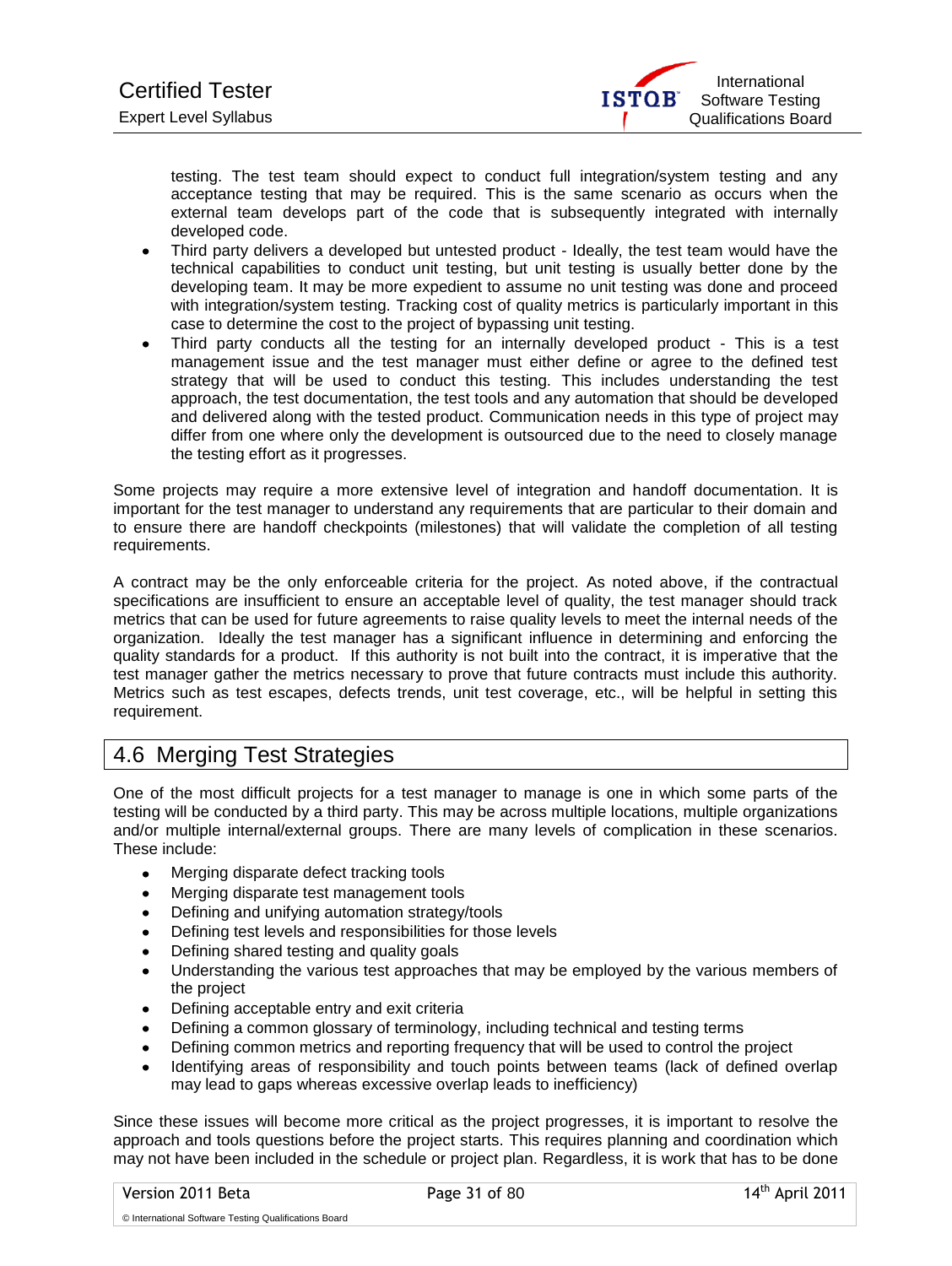

and is a time investment that will pay back over time. Another complication that sometimes occurs when trying to reach agreement on these items involves the availability of the testing counterparts in other organizations. Since test resources may be assigned as the project progresses, planning and coordination resources may not be available when the planning should be done. It's important to be sure the planning time is allocated in the project schedules and perhaps even in the contracts to ensure efficient use of the resources when they are available.

When multiple organizations are involved in the testing of a product, the test approaches have to be in alignment. This does not mean everyone has to use the same test approach, test techniques or test automation, but it does mean that the overall result of the testing meets the needs as defined in the test strategy for the project. There is usually one owner of the test strategy and that is usually the test manager for the organization that is procuring the services of the other organization(s). One way to help unify the strategy is to ensure there is risk assessment process that is used to evaluate the various risk factors, and that the prioritized risk factors are addressed in the overall test strategy. Unifying the understanding of the risks and agreeing on the mitigation plan helps to bring about a common implementation of the strategy.

# <span id="page-31-0"></span>4.7 Verifying Quality

How do we make sure that what we get is what we expected/required? The first step to getting what we want is to define what we want up front, at the beginning of the project, preferably in the project documents or contracts. Objective quality measurements of all the incoming software must be defined and measured before the software is accepted. This can be accomplished by defining measurable entry and exit criteria for each phase of the project. These criteria are sometimes aligned with project milestones although milestones may be more schedule-oriented (schedule milestones) than qualityoriented (quality gates).

The following are examples of entry and exit criteria that might be used to determine the acceptance of the software into various levels of the testing cycles:

- $\bullet$ Exit from unit test - statement coverage meets or exceeds 85%
- Entry into integration testing code static analysis complete, no outstanding errors
- Exit from integration testing all components of functional areas integrated (interfaces verified to be working correctly)
- Entry into system testing no outstanding blocking defects
- Entry into system testing all known defects documented
- Exit from system testing all performance requirements met
- Entry into system integration testing no outstanding high priority/severity defects open
- Entry into acceptance testing all planned testing by the test group(s) has been completed and the testing results meet the specified criteria
- Exit from acceptance testing sign off by the accepting parties

The list for an actual project would be more extensive and the stringency of the criteria would vary with the product domain, experience with the third party, and the requirements stated in the contract/agreement. It's important to remember that the criteria be measurable in an objective way and that they be agreed to at the beginning of the project. In order to be useful, the criteria must be enforceable. The test manager must be sure of having the authority to accept or reject a project before publishing criteria that might not be enforceable.

Milestones are important for tracking a project and ensuring it is on schedule. As with criteria, milestones must be defined in such a way that completion of the milestone can be demonstrated. This often results in milestones being tied to the criteria defined above. Milestone tracking is often the responsibility of the project manager but should also be tracked by the test manager when the milestones could pertain to the testing schedule or quality-related issues.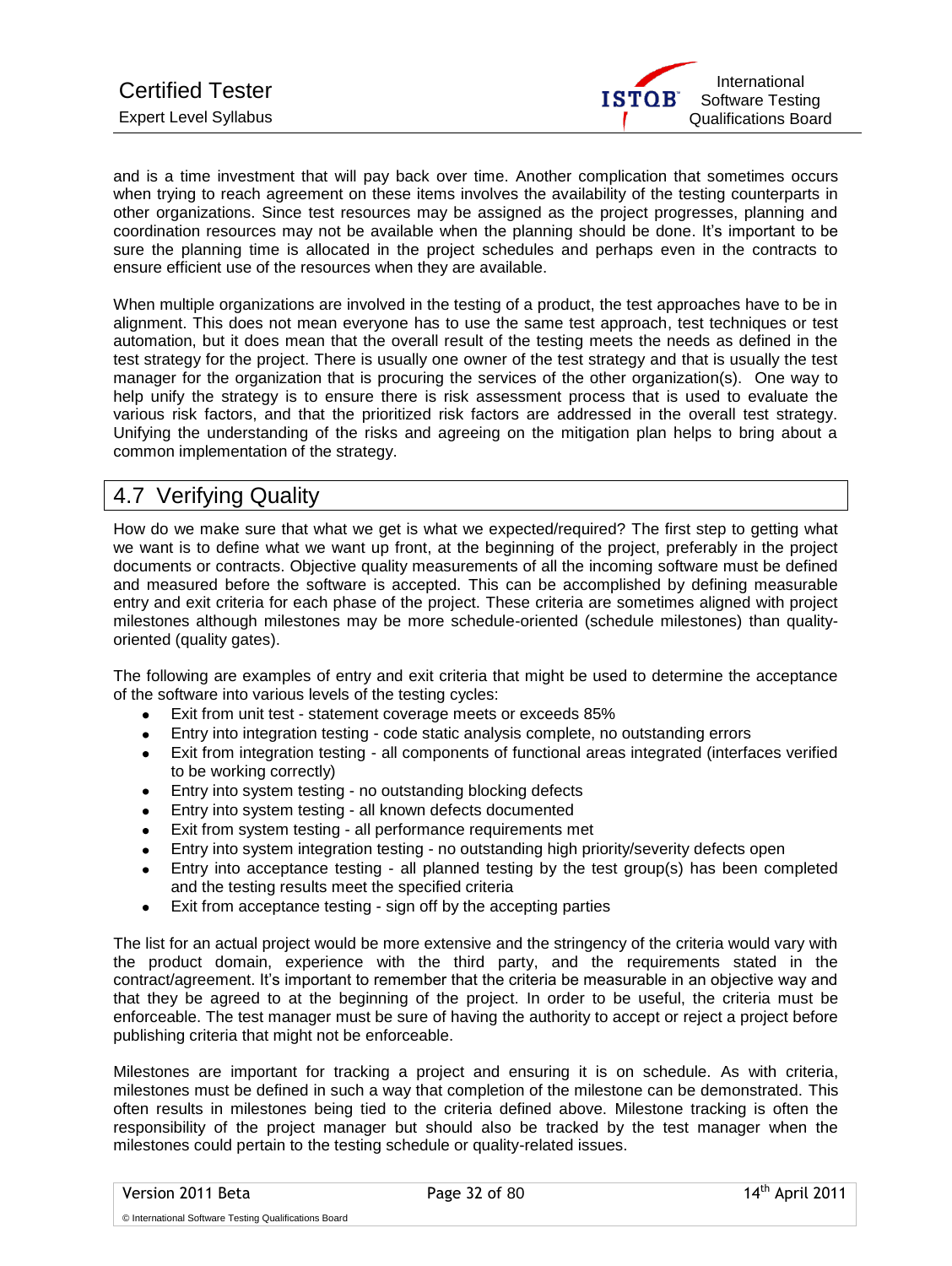

# <span id="page-32-0"></span>**5. Managing Across the Organization 780 mins.**

#### *Keywords:*

None

### *Learning Objectives for Managing Across the Organization*

#### **5.1 Introduction**

No learning objectives for this section

# **5.2 Advocating the Test Team**<br>LO 5.2.1 (K4) Define appropriate ste

- LO 5.2.1 (K4) Define appropriate steps to take to promote or advocate the test team<br>LO 5.2.2 (K6) For a given situation, define the quantitative and qualitative benefits
- (K6) For a given situation, define the quantitative and qualitative benefits of testing, and communicate those benefits effectively to project stakeholders
- LO 5.2.3 (K3) Give examples of situations in which the test manager would need to defend the test team

#### **5.3 Placement of the Test Team**

LO 5.3.1 (K5) Evaluate an organization's structure, its missions, its products, customers, and users, and its priorities, in order to determine the options for proper placement of the test team within the organization, assess the implications of those options, and create an analysis for upper management of those options

#### **5.4 Stakeholder Communication**

LO 5.4.1 (K3) Communicate effectively with testing stakeholders, including non-test staff, about critical issues related to testing

#### **5.5 Creating and Building Relationships**

- LO 5.5.1 (K3) For a given situation, demonstrate how to create and build relationships with other managers and teams
- LO 5.5.2 (K3) Explain and give examples of important relationships a test manager needs to create in a complex project environment

#### **5.6 Advocating Quality Activities Across the Organization**

LO 5.6.1 (K2) Identify other groups within the organization who are also involved in quality-related activities

#### **5.7 Integrating Tools Across the Organization**

- LO 5.7.1 (K2) Define the issues that should be considered when dealing with multi-use tools LO 5.7.2 (K4) Analyze a proposed change to a multi-use tool and assess the impact on t
- (K4) Analyze a proposed change to a multi-use tool and assess the impact on the test organization
- LO 5.7.3 (K6) Create a plan for rolling out a new multi-use tool considering all phases of the tool lifecycle

#### **5.8 Handling Ethical Issues**

LO 5.8.1 (K5) Evaluate a given set of behaviors under a given set of circumstances to identify possible ethical issues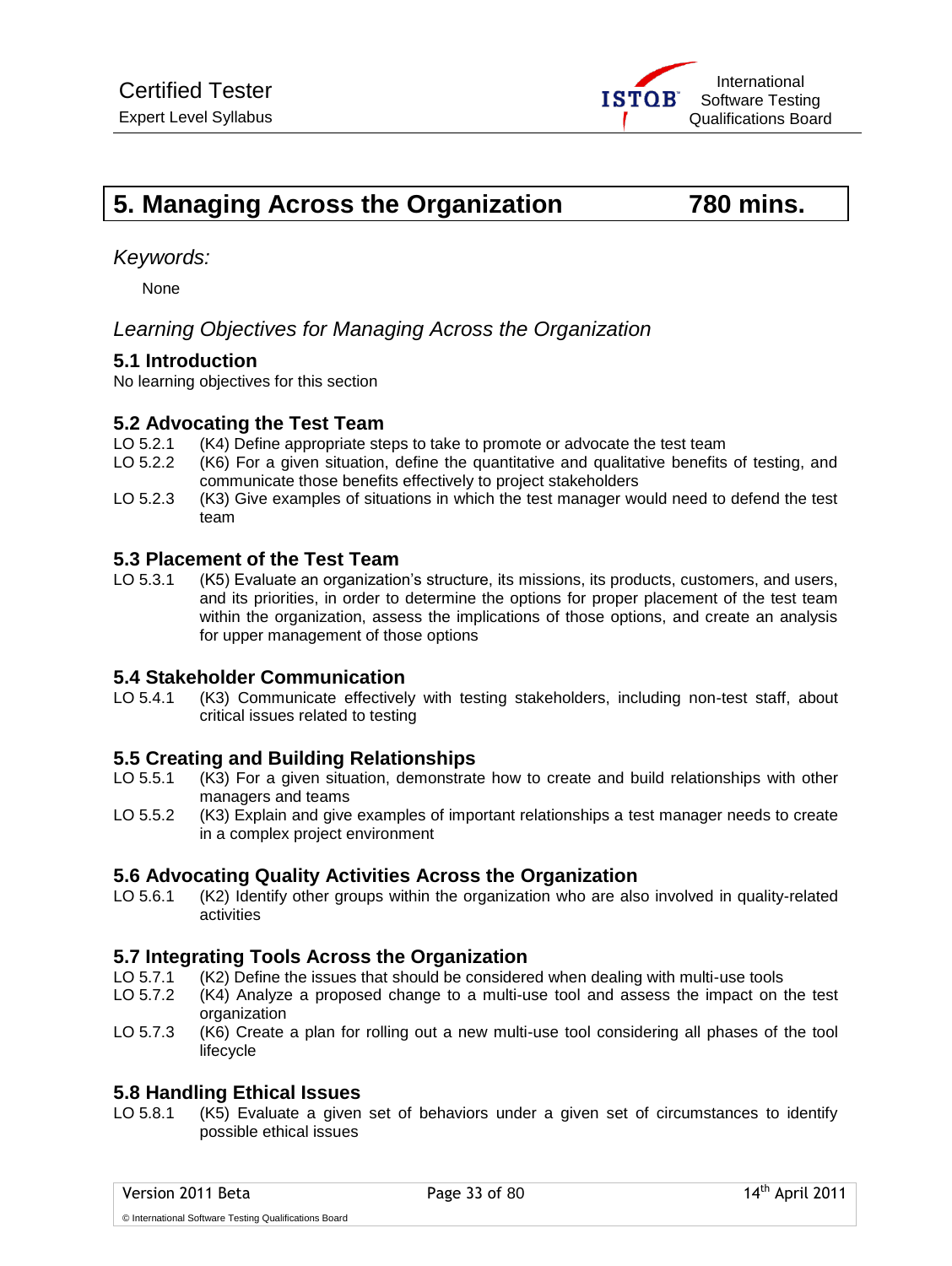

## <span id="page-33-0"></span>5.1 Introduction

It's not enough to be an effective manager only within the testing organization. The successful test manager must also be effective with outward management. This includes managing up to one's supervisors, across to the other development and interfacing teams as well as effectively communicating and sharing data. This is true regardless of the general organizational and reporting structure.

# <span id="page-33-1"></span>5.2 Advocating the Test Team

A critical part of a test manager's job is to advocate, defend and promote the test team and its contribution to the organization.

### <span id="page-33-2"></span>*5.2.1 Promoting and Advocating the Test Organization*

At all times, the test manager must promote the test team and the benefits of testing. This includes pointing out successes accomplished by the team, benefits produced by the team, and a realistic appraisal of future improvements that can be made. The test team's accomplishments should be presented honestly and should be accompanied by areas for intended improvement. If mistakes were made, then forthright admission of such mistakes, along with the corrective actions taken or planned, will typically better serve the interests of the test team than obfuscation or blame-shifting.

The test manager should advocate the testing team and should continuously encourage upper management to also advocate the testing team. This includes keeping the team well-informed, adequately staffed, well-trained, properly resourced and respected throughout the organization.

The test manager accomplishes this advocate role by communicating respectfully, effectively and consistently, procuring opportunities for the team, and ensuring that the team receives the respect it deserves. A test team, as with most technical teams, must earn respect. By dealing respectfully with other groups, the test manager helps to pave the way for the team to be treated with respect. The test manager must constantly be vigilant for opportunities for training and advancement for the team. In some cases, this may mean that the test manager detects any areas for improvement or new opportunities and quickly positions the team to take advantage of these. For example, if some members of the test team are falling behind in their skill levels for the technology being tested, the test manager should procure training for those individuals and ensure that the new skills can be exercised in the work environment.

Objective metrics should be used to help reinforce the importance of the testing team to the overall organization, both in terms of cost of quality reduction, but also in terms of efficiency and productivity improvements facilitated by the testing team and the testing activities. In addition, the test manager can use metrics to forecast the results of certain options available to the organization, which is an additional value available from the test team.

# <span id="page-33-3"></span>*5.2.2 Selling the Value of Testing*

An expert test manager must be able to effectively communicate and sometimes also sell the value of testing. Testing provides value to the organization in both quantitative and qualitative ways. Quantitatively, cost of quality analysis can be used to determine the benefits of testing either in terms of money or time saved. Qualitatively, the benefits of testing can be assessed in terms of improved customer satisfaction, reduced risk, increased goodwill and similar beneficial returns. The benefits of testing vary based on the industry and the organization. The test manager must be able to accurately present the benefits and costs of testing in terms that the stakeholders can understand and appreciate.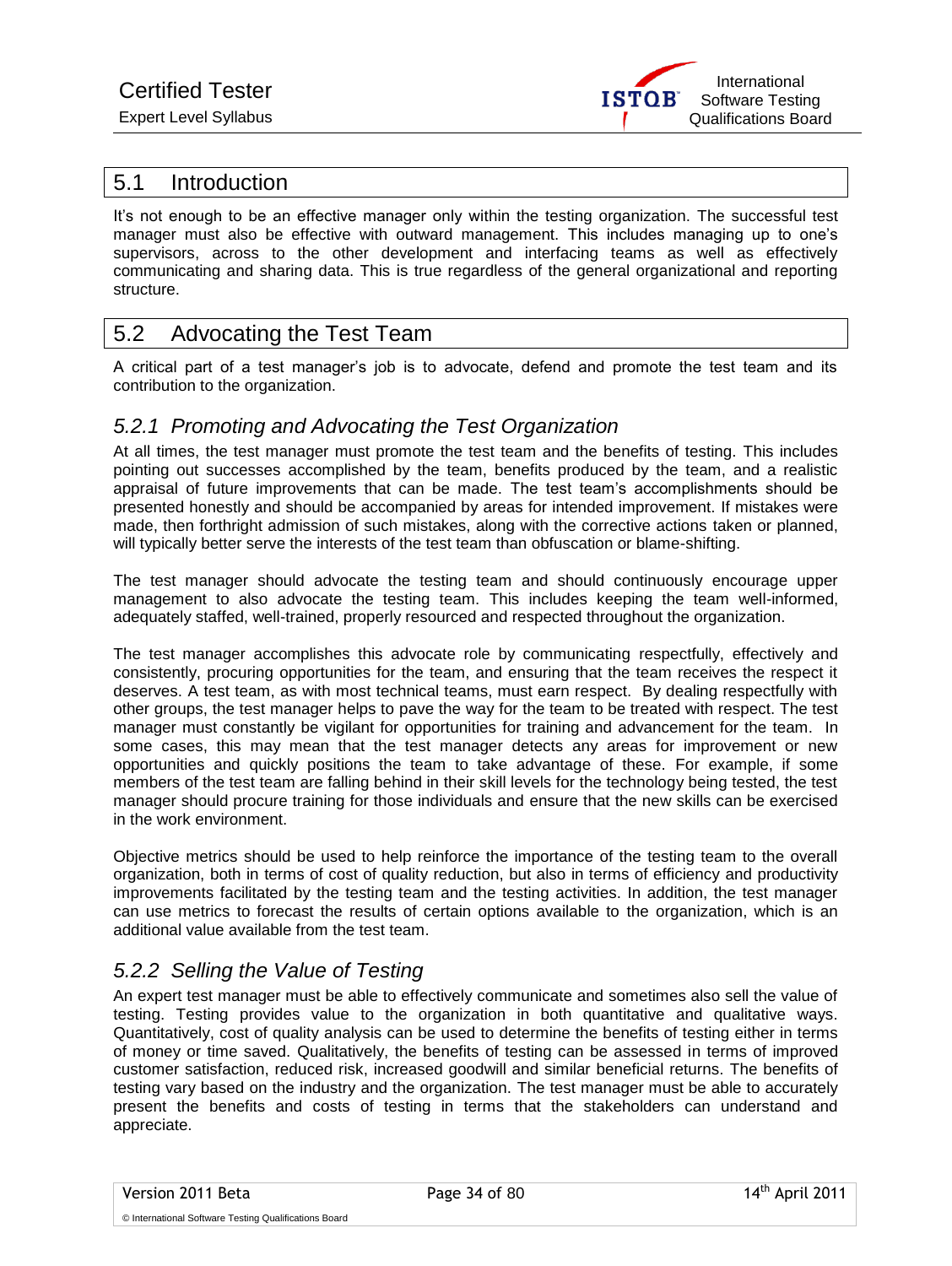The information about the benefits of testing should be used by the test manager to procure the necessary resources to conduct the necessary testing practices as well as to build the testing organization for future requirements. For more on the value of testing, see [Black03].

# <span id="page-34-0"></span>*5.2.3 Creating a Defensible Team*

At some point during a test manager's career, a project will not go as planned (see, for extreme examples, [Yourdon03]). It is possible that the test team will be singled out as one of the causes of the difficulty, and it is important for the test manager to know how to respond and defend the test team in these situations.

The keys to creating a defensible test team are primarily proactive:

- Open communication
- Good documentation
- $\bullet$ Strong processes

The company at large and the project stakeholders need to understand the role of the test organization. The test manager should establish expectations for the group's overall responsibilities, as well as their role within a particular project. This can be done by providing a roles and responsibilities matrix for the test team, as well as providing test approach and test plan documentation for a given project.

The test organization should follow the ISTQB Fundamental Test Process (introduced in the Foundation syllabus), which includes appropriate documentation and feedback mechanisms, so that problems and issues can be identified and reported early, and can be resolved successfully. Having strong processes allows the project stakeholders to understand how the test organization works, enables them to gain confidence in the team, and helps understand what to expect during a project life cycle.

The test manager must continually gather information from the team, and communicate status out to project stakeholders. There should be an appropriate level of visibility into the test organization through test documentation, status reports and defect information. There should be no surprises.

If there are project issues, the test manager should deal with them promptly and efficiently. The test manager should not make excuses, but rather demonstrate through objective means what has occurred, and what can be done to mitigate the risks related to project issues.

With agile teams, the testers are a part of the integrated development team (often including analysts and users/customers). Because of this, there is no need to "defend" the test team itself but rather to ensure that the team members understand and embrace the testing activities. This is done using open communication, an appropriate process and ensuring there is an awareness of the testing efforts.

# <span id="page-34-1"></span>*5.2.4 Protecting and Supporting the Team*

A testing team is frequently vulnerable to external interference, well-meaning or otherwise. This usually occurs for one of the following reasons:

- The testing tasks are not understood and are under-estimated  $\bullet$
- Testing is undervalued
- Testing skills are undervalued, especially when non-test staff believe that anyone can test  $\bullet$
- Testers are not effectively utilized within the testing team  $\bullet$
- Development organizations are frustrated with the testing effort and want to own it
- Test management is seen as obstructive, uncooperative and inefficient for the overall project
- The testing responsibilities and boundaries are not clearly and measurably defined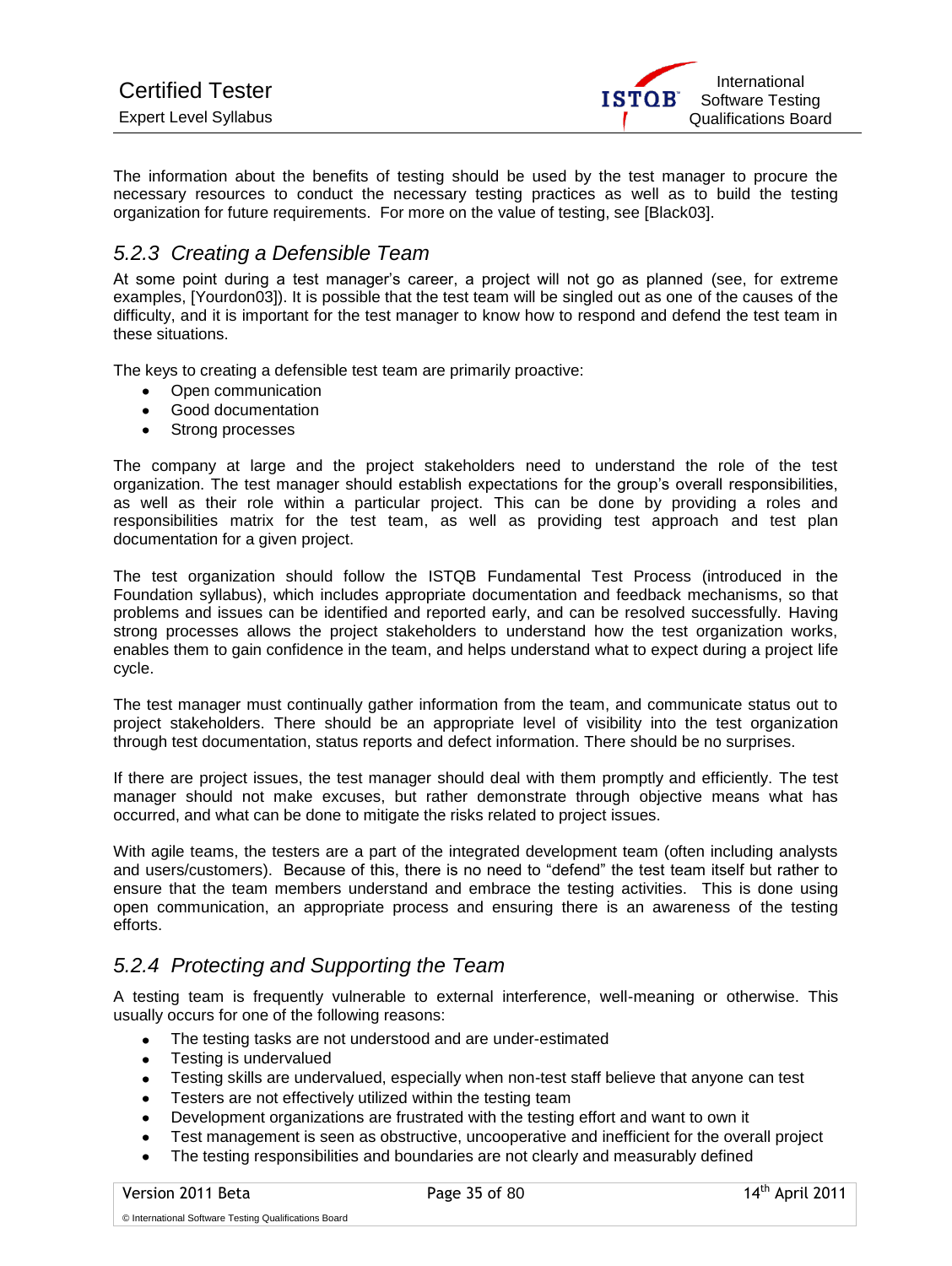

It is the job of the test manager to be sure these conditions do not exist or worse, persist. Any of these conditions, or a combination thereof can lead to the following types of resource and respect issues.

#### **5.2.4.1 External Interference**

Test teams sometimes receive interference from other project stakeholders and other organizations. For example, if the test team is considered to be too slow in accomplishing the testing, the development organization may attempt to dictate what should and should not be tested and to what depth. It's not uncommon for the test team to receive suggestions for the scope of testing, but it becomes a problem when the test team is no longer determining the testing strategy and approach and is not keeping a quality focus.

External interference often takes the form of schedule control but can sometimes extend to test case formats, automation strategies, test documentation and other areas that should always maintain a quality focus. While input from project stakeholders and interfacing organizations should be welcomed, a strong test manager should not allow other organizations or individuals to interfere with the test team's mission or ability to accomplish that mission.

#### **5.2.4.2 Micromanagement**

As with external influence, micromanagement of the testing tasks and testing resources is an indication of lack of trust. Micromanagement sometimes occurs because there is a lack of visibility into the testing tasks and overall mission, strategy and approach. When an outside organization or individual attempts to micromanage a test team or a test team member, the test manager must rectify the problem by determining the cause of the micromanagement. For example, if a project manager is requiring the test team members (and only the test team members) to account for their time in hourly increments, there is a mistrust situation and it is likely the project manager feels there is inadequate access to testing information.

In order to avoid micromanagement scenarios, the test manager must be part of overall schedule planning, must clearly communicate test plans and progress to the project team and must respond to requests for additional information. Clear communication during the planning activities about the test approach, test plan, and test estimates, including reviews and sign off by the stakeholders, can help. The more visible the test team's activities and plans, the less likely the team will be subjected to micromanagement.

#### **5.2.4.3 Disrespect**

The test manager should never tolerate disrespectful behavior, either direct or indirect, toward the testing team. This lack of respect is usually rooted in a lack of understanding of the value of the contribution of the testing team. This may take the form of snide remarks regarding the skill of the testers, outright insults, allocation of tasks that are inappropriate for the test team, inadequate allocation of time and resources, insufficient access to training or knowledge sharing, and other similar actions.

#### **5.2.4.4 Re-organization and Resource Re-allocation**

Test teams can be disproportionately affected by re-organizations or re-allocations that result in insufficient testing resource availability for the committed work. As with the above problems, this usually occurs when the rest of the organization doesn't understand the testing tasks and underestimates the work to be done.

In some extreme cases during workforce reductions, the test team may be more severely affected than the development organizations. This can occur when people don't see (and the test manager does not measure) the value of testing whereas development produces more easily quantified results. The test manager must ensure that the value and contribution of the test organization is wellunderstood and valued by the rest of the organization.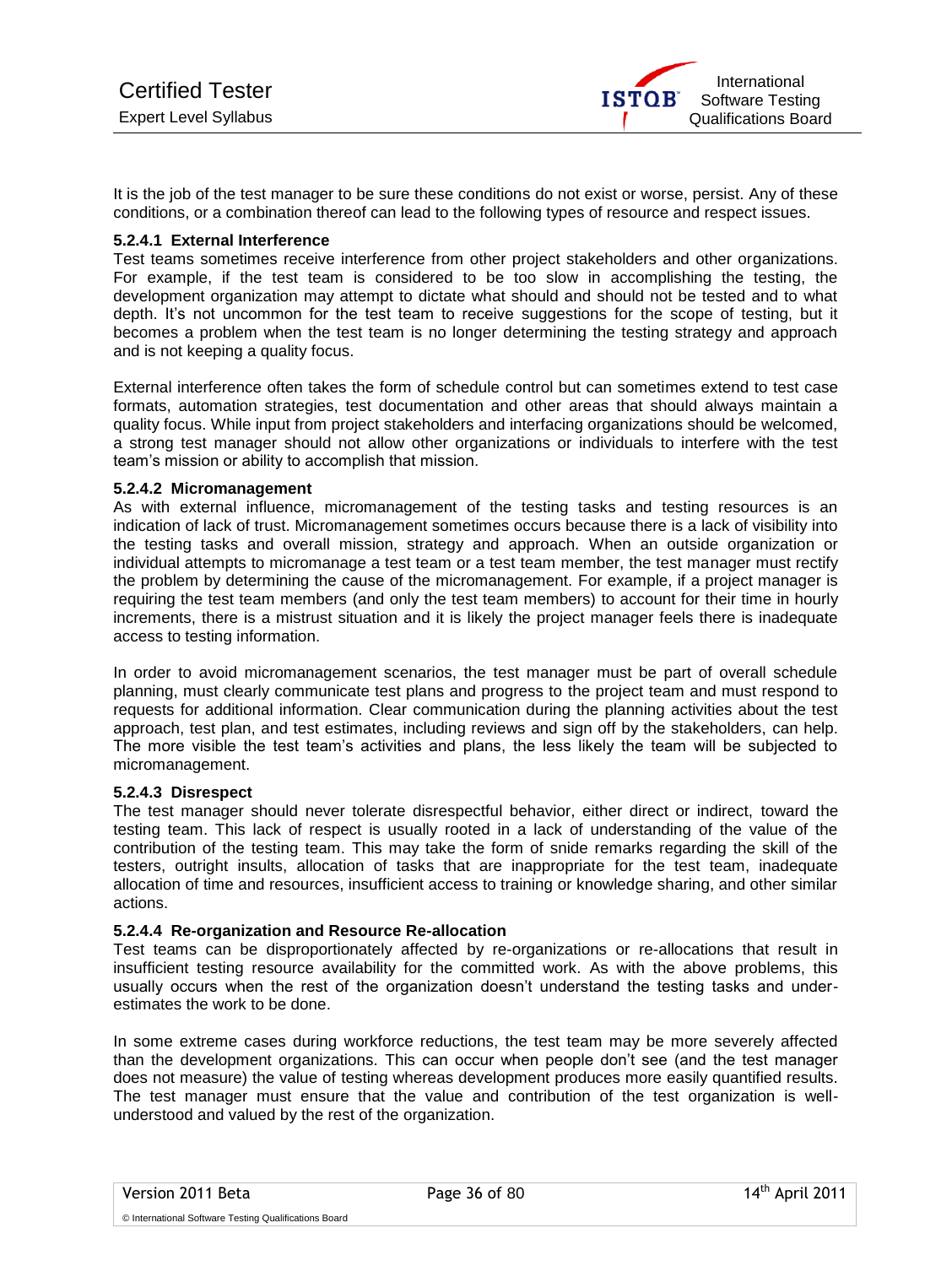

#### 5.3 Placement of the Test Team

All organizations are different and organizational structures vary widely. In addition, many organizations adopt different structures on a project by project basis. There is no one perfect structure that will work for all organizations and all projects. There are, however, common characteristics of successful testing organizations as discussed below.

While working within the required schedules and budgets, the test team's primary focus should be on quality. Quality does not mean releasing only perfect products, but it does mean being able to accurately and honestly assess and report the quality of the software under test without fear of retribution, particularly within the management chain. Schedules and budgets are created with the understanding that adequate time and money must be devoted to the quality effort in order to produce a quality product.

Ideally, the quality-focused test team reports into a quality-focused management chain all the way to the top of the organization. It is the job of the test manager to ensure the most optimal positioning of the team to facilitate this focus while accomplishing the organization's mission and objectives.

In addition to quality focus, there are other considerations in the placement of the test team. Access to information is critical to the success of the test team. Information usually comes from the development team, analyst team, business stakeholders, project managers and many other project stakeholders. The test team must have adequate access to the information that is available from these sources, both formally (in the form of specifications and requirements) and informally (email, conversation, white board discussions, etc.).

The overall skill level and type of knowledge the test team possesses is also important. In some organizations, domain knowledge may be a critical requirement for each tester. In other organizations, knowledge of testing may be the most valued skill. Technical skills such as system configuration, networking knowledge, etc. may be highly valued. In an organization, the mix of skills needed from the testing team will contribute to the respect they receive and their access to information. At times the skill mix that is required is not organization-specific but is actually project-specific. For example, in an agile team, the test team may be a part of the development team and may be required to have programming expertise. Because agile teams tend to be more self-organizing, individuals tend to evolve into the roles for which they are best suited. As a test manager, it is important to be aware of the changing requirements and expectations of the external and internal stakeholders in order to be sure the test team is staffed and trained as needed.

#### 5.4 Stakeholder Communication

A successful test team has access to the information it needs and supplies information to the various stakeholders in an accurate, timely and understandable way, and in a way that matches stakeholders' information requirements. This communication includes information regarding the testing project in general, specific test status, specific defect status, trending information, test process effectiveness and efficiency indicators, and other metrics that are regularly and periodically communicated. The successful test manager understands the two-way nature of the communication with the other stakeholders and is effective at both supplying and gathering information.

When considering the "how" and "when" to communicate, the test manager should assess the urgency of the information and the clarity of the information. For example, an urgent schedule issue should be communicated actively to the concerned stakeholders whereas it might be acceptable just to post the weekly status report to an intranet site and publish the link to those who might be interested. If the information will require some level of interpretation in order for the message to be clearly understood (for example, quality problems during system test are indicating a lack of unit testing), then that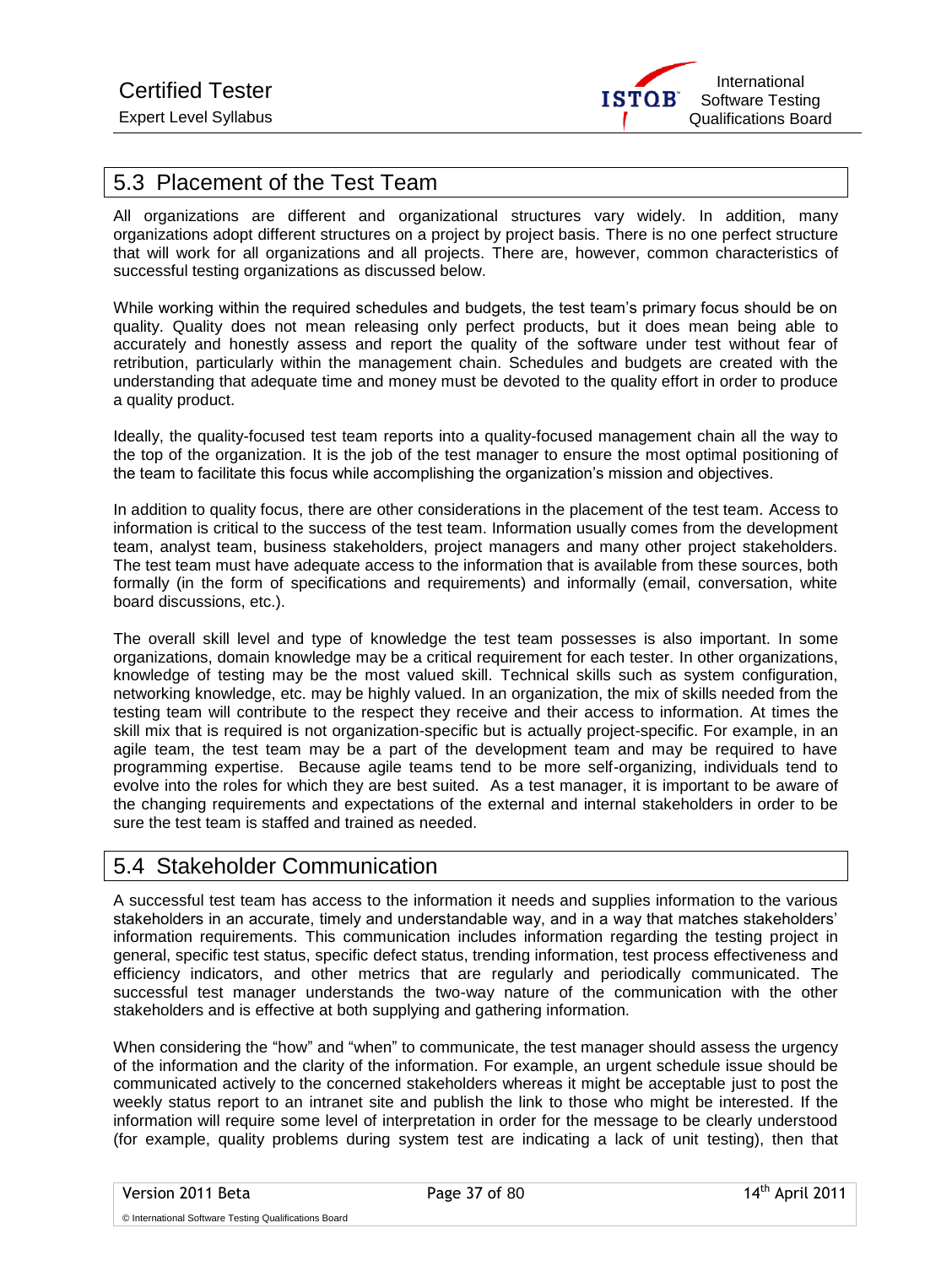

information would be better presented in a meeting where the test manager can also answer any questions that may occur.

The test manager should focus on gathering and interpreting information that is actually required and will add value for one or more stakeholders. Too much communication or communication of information that is not pertinent to the stakeholder frustrates the recipient of the information and wastes the time of the supplier. The motivation of the communication must be understood. If the communication is intended to gain management support or commitment, the communication must be oriented in such a way that the receiving party understands what is being requested, understands the expected costs and benefits and understands the required actions.

Effective communication is defined as having occurred when the message that was intended to be sent by the sender is the same message that is received and understood by the recipient. If the sender intended that the receiver take action as a result of the communication, then the communication is effective if that action is taken.

#### 5.5 Creating and Building Relationships

The ability to create, build and maintain relationships with other managers and other teams is a determining factor in the success of a test manager. The successful test manager must be able to cultivate these relationships, determine mutual benefits of the association and maintain that association. For example, a test manager should be able to speak honestly with a development manager regarding the status of the development phases of the project, the quality expectations, expected metrics and identified deliverables. Within contractual limitations, a test manager must also be able to communicate effectively with vendors and other third party groups who may have input into a project or who may be consumers of the output from the project. While every situation is different, the test manager should consider informal as well as formal communication opportunities to help build relationships. Taking a development manager to lunch, sharing coffee break times, including stakeholders in discussions of new techniques, and acknowledging and discussing successes on other projects are all ways to help build relationships.

Creating relationships is not sufficient, however. The test manager must also work to maintain those relationships even though the organization environment may change, personnel may change and even responsibilities and expectations may change. A successful test manager is able to adapt to these organizational fluctuations while still leading a respected and productive test team.

Necessary relationships are not just limited to others in the same peer group, but should also include individual contributors, upper management, project management and any other stakeholders who may have valuable contributions to make to the project and the testing organization. A test manager should remember that the hierarchical relationships shown in an organizational chart are only one indicator of the power and influence wielded by certain individuals; true power and influence derives also from respect, especially in organizational and ethnographical cultures that are egalitarian. A test manager should be a visible contributor and a strong and respected representative of the test team.

While building the external relationships, the test manager must apply the same diligence and concern to the internal relationships with the leaders and individual contributors within the testing team. The same level of respect, communication and professionalism that is afforded to the external relationships must also be applied to the internal relationships.

While working only within a project team, the test manager is likely to know all the participants and is able to build individual relationships with those people. As the scope increases, the relationships become more remote and the test manager may not have met members of the various project teams. In this case, the test manager must select the representative individuals with whom to cultivate relationships. At a minimum, the test manager must have a positive relationship with peers within the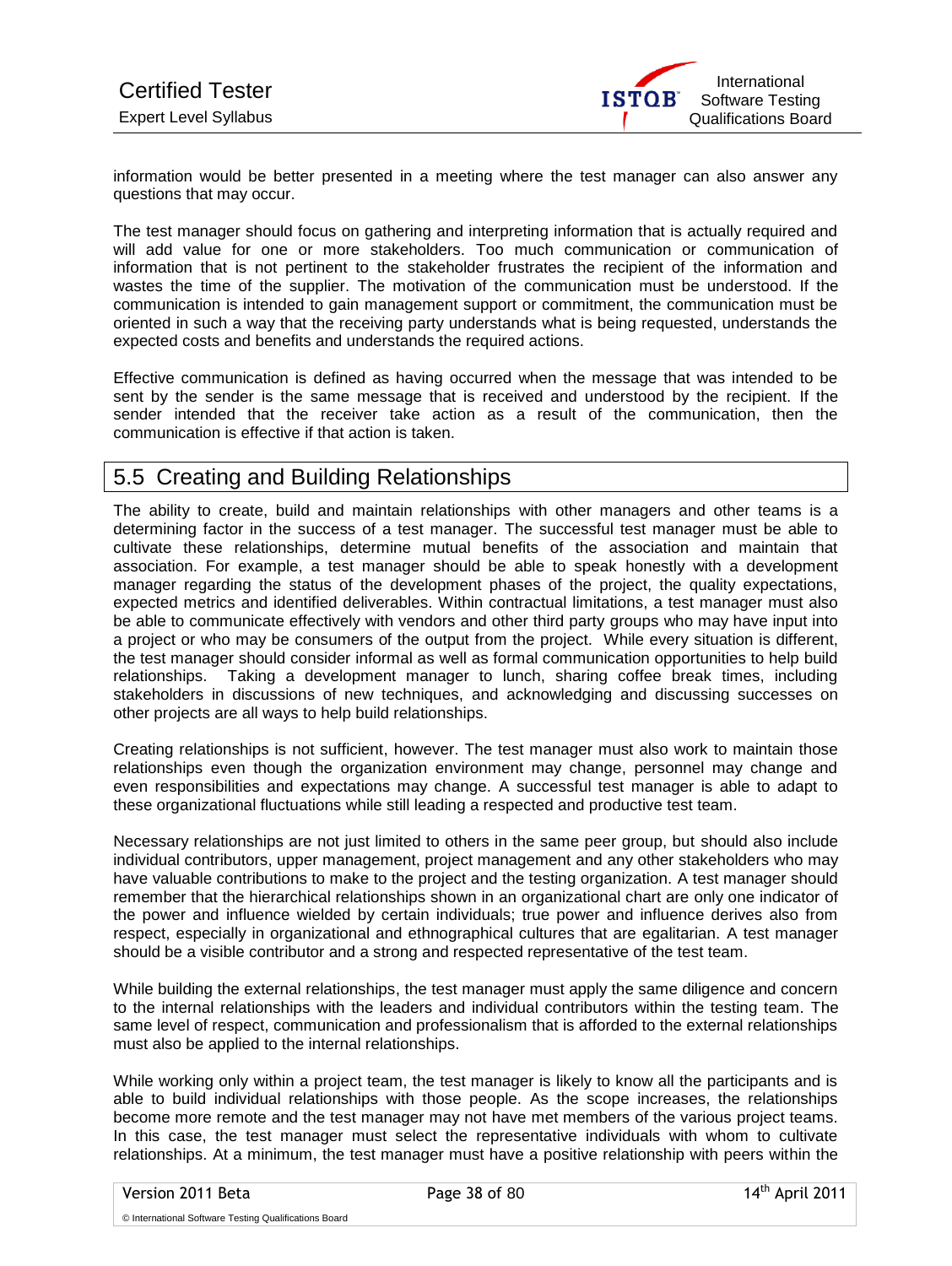

various project teams. The test manager must also form relationships with the people who actually get the work done (this may not be the managers) and must also have relationships with the people who have access to the information and resources needed by the test team.

As with many management tasks, relationship building can sometimes be successfully delegated. The manager doesn't have to have personal relationships with each member of the project teams, but the test manager does need to know someone who can access each individual if needed. While this type of "remote" management may be difficult to master, it is imperative in a large or distributed environment.

Political and stakeholder management skills become more important as the test manager climbs the management chain and increases scope of responsibility. These soft skills are essential to building and maintaining the relationships that make the work possible for the test group. Key relationships include those with project managers, development managers, key stakeholder representatives, marketing, sales, technical support, technical documentation, vendors and any others who contribute to or influence the testing work or the assessment of quality.

#### 5.6 Advocating Quality Activities Across the Organization

Testing and quality activities should not be limited to the testing group. Every group that contributes to the definition, creation and support of a product should be aware that they are also contributing to the quality of that product and have testing responsibilities. For example:

- Project stakeholders should participate in work product reviews of such items as the requirements, design documents, architecture documents, database design documents, test documentation and user documentation.
- Business analysts are frequently expected to do some validation testing to ensure that the  $\bullet$ product being built is the product that will meet the needs of the customer.
- Developers unit test, perform some level of integration testing, and may also create automated tests used by the test team for system and system integration testing.
- Customer representatives conduct user acceptance tests.
- Operations people conduct operational acceptance tests.

The results of this testing should be gathered by the test manager and used as input for the testing done by the test team as well as an assessment of the quality of testing that has been performed by the test team. For example, problems found in user acceptance tests may be an indication that requirements reviews were insufficient, system testing was not completed or sample test data was not reflective of production data.

Another challenge related to other testing work is that other groups often do not track and manage defects according to the same rigorous processes typically used by testing groups. The test manager should work with these other groups to ensure that sufficient information is gathered about such defects to ensure proper resolution. It can help when defects and other test-related information are managed using the same test management tools as those used by the test group.

Unless the test manager is aware of the other testing work that occurs and has a way of verifying if it has been done and to what extent, the test team risks inefficiency due to re-testing areas that have already been well-tested and not adequately leveraging the available skills of the other project stakeholders.

Of course, just because other groups are expected to perform their testing tasks doesn't mean that they actually do. The test team also risks failing to test important conditions if it assumes, without proper verification, that other groups covered these conditions. These other groups, just as the test group, deal with tight schedules, scope creep and resource issues. A successful test manager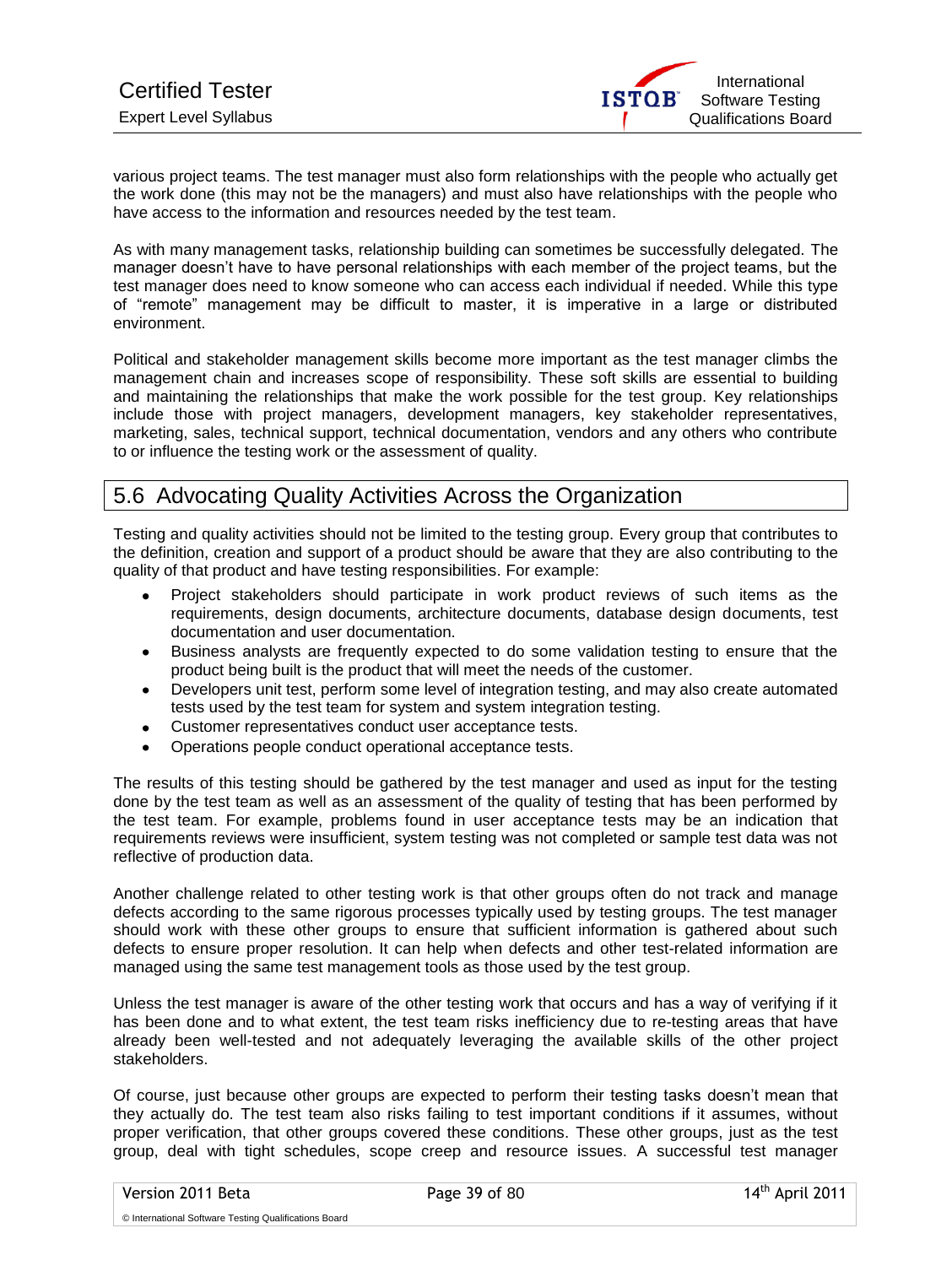

understands the relationship between quality, schedule, budget and features for a given project within a given organization. Trade-offs should be expected and the test team should be ready to deal with changing priorities between the different aspects of the project. In an agile team, the test manager may assume the role of the quality coach by advocating quality activities throughout the project.

#### 5.7 Integrating Tools Across the Organization

Tools are frequently shared across multiple functions in an organization but the usage of the tools may vary. For example, a defect tracking tool may be used by the test organization for tracking defects, by the development organization for tracking their implementation tasks and by the business analysts for tracking requirements. The data stored in this tool, while useful to each individual group, cannot be used in an aggregated form without careful planning for identifiers in the data which will allow each data grouping (e.g., defects, tasks) to be processed appropriately. For example, a trend chart would make sense for defects, but not for developer tasks.

Ideally, tools that are used across groups for various functions, multi-use tools, should be acquired, implemented and used according to a pre-defined plan that will maximize the potential of the tool while ensuring usability for all the parties. More often, the usage of a tool grows over time and is largely undocumented. This results in issues for maintainability, updates, data conversions and tool migrations.

The test manager is sometimes the owner of the multi-use tool and sometimes a stakeholder with vital interest in the accessibility and accuracy of the data maintained by the tool. As such, the test manager is usually involved, sometimes absorbed, in issues regarding purchasing, updating, converting and retiring these types of tools. This is considerably more complicated than dealing with a tool over which the test manager controls all usage.

Multi-use tools have different issues than single use tools. For each phase in the lifecycle of the tool there are specific considerations:

- Purchasing/Selecting/Acquiring
	- A selection committee is required, including all stakeholders in the purchase, use and maintenance of the tool.
	- Integration, while important at the single tool level, is vital for the multi-use tool. All  $\bullet$ integration points must be defined, data types identified, data transfer mechanisms understood, and requirements for customized code identified (as well as who will write it and maintain it).
	- Capability of the tool to support various defined user and administrator roles must be  $\bullet$ clearly understood as well as the management of those users.
	- Ownership of the tool must be clearly stated, including who pays for it, who will own the  $\bullet$ implementation effort, who will maintain it and who has the authority to make implementation decisions.
- Updating/Maintaining/Supporting
	- Initial integration of tools into a single multi-use tool may require programming, testing, and support resources. Selection of "best of breed" tools and subsequent integration of the tools can require considerable planning and technical expertise.
	- $\bullet$ A defined process must be agreed to by all parties regarding who will be able to change what and the approvals that will be required for the changes.
	- Responsibility for support of the user base (help desk) must be assigned and funded.  $\bullet$
	- Rules regarding tool customization by the individual usage groups must be defined and clearly communicated and monitored.
	- Data migration, if needed, must be documented and facilitated with tool support to allow  $\bullet$ data to flow into the new tool without compromise to the incoming data quality or the existing data integrity.

© International Software Testing Qualifications Board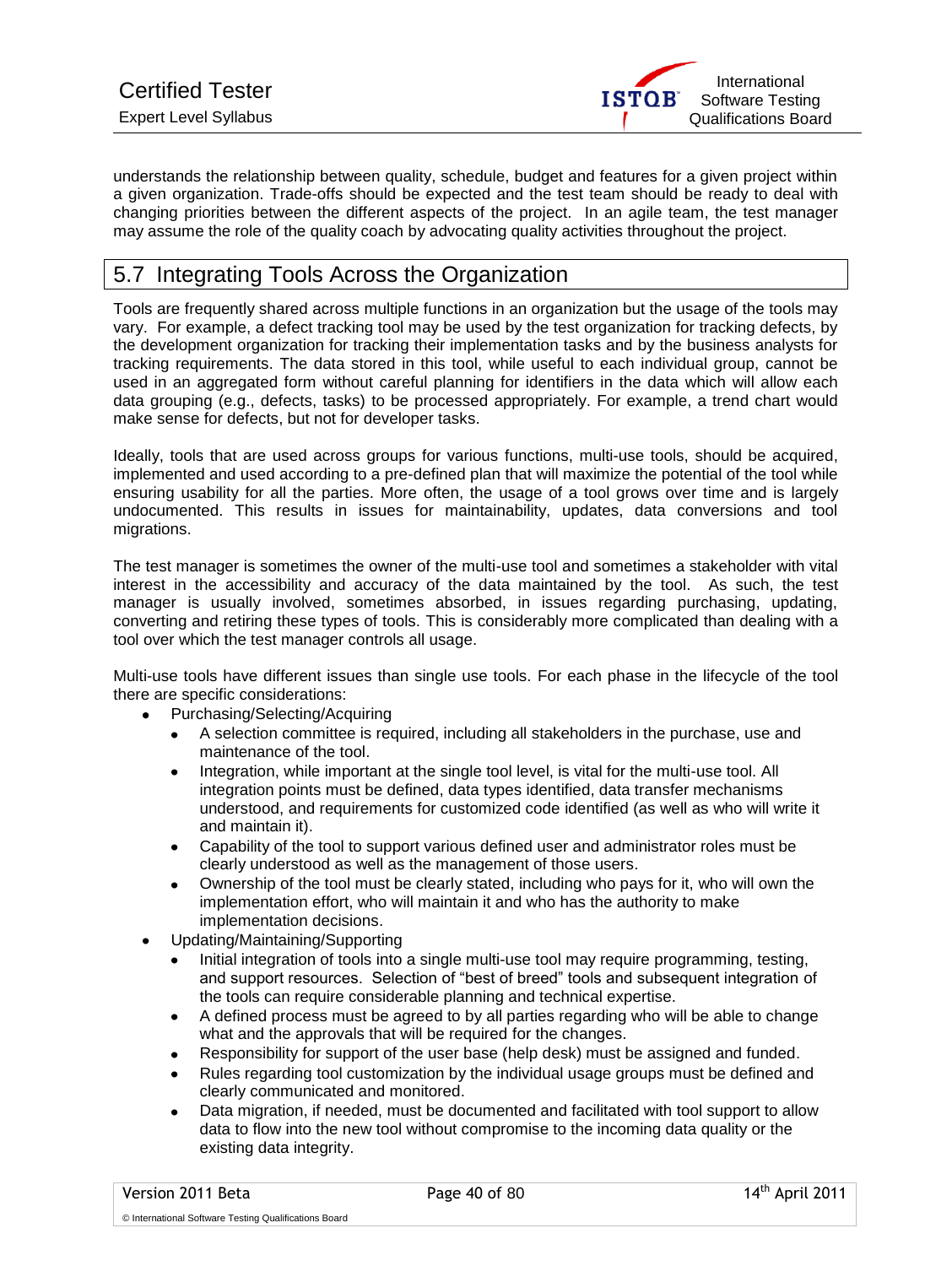

- Impact analysis must be conducted for any modification considered to the tool set to  $\bullet$ determine if there is any impact to other consumers of the tool.
- Backup and restore requirements and responsibilities as well as SLAs for support-related functions must be defined.
- Converting
	- A tool is never permanent and changing business needs, vendor issues, forced upgrades  $\bullet$ and other external factors may force conversion from the current tool set.
	- Conversion both onto and off of the tool must be carefully planned to ensure data integrity,  $\bullet$ continuation of service, consistent data access and acceptable levels of usability.
- Retiring
	- A tool usually can't be retired unless a replacement is available.  $\bullet$
	- As with conversion, retirement requires converting to another tool or method that will allow  $\bullet$ the continuation of the business function.
	- Archived data must be preserved, secured, and, in some cases, remain accessible.  $\bullet$

Tool integration is rarely easy and requires considerable time, effort, diplomacy and forethought. Compromise, negotiation and creativity are usually required to reach an acceptable solution for all stakeholders. Rather than having a tool owned within one stakeholder group, a separate tools group is often formed to provide independent and objective usage guidelines for all stakeholders while supporting the business needs of the overall organization.

#### 5.8 Handling Ethical Issues

Ethical issues can be encountered in many phases of a project and in different interactions. The test manager's role in dealing with these situations is discussed in the following sections.

#### *5.8.1 Managing the Team's Ethics*

The test manager's conduct must always comply with the ISTQB code of ethics as those ethics apply to interactions within and external to the organization. The test manager's ethics are an example for the individual team member ethics. The test manager should hold the team to these ethics and should periodically reinforce the code of ethics through training, reviews and situational analysis. Adherence to the code of ethics should be rewarded during performance reviews and breaches in ethics should not be tolerated.

While it may seem that ethics are clearly understood and obvious, the test manager should never assume this is true. It's important that the ethics be clearly stated and that the test team understands that the ethics must be adhered to regardless of the behavior of other individuals in the organization. Because a test team is frequently faced with situations ripe with conflict, professional conduct is critical. A brief lapse can result in serious long term consequences for the individual and the test group as a whole.

#### *5.8.2 Interacting with Test Stakeholders*

Professional behavior, factual and objective reporting and adherence to the ISTQB code of ethics are required for all interactions the test manager will have with the various test stakeholders. By being the presenter of objective and accurate information, the test manager will help to build respect and value for the test organization. The test manager must be trusted by the stakeholders.

It can be difficult to remove the emotion from the presentation of the test status, for example, when the test team is pressed for time and other organizations are trying to tailor the testing to fit the schedule rather than to address the quality goals. The test manager must understand the perspectives and motivations of the various stakeholders, but must also present the objective test status information clearly and honestly, regardless of how unpopular the information may be.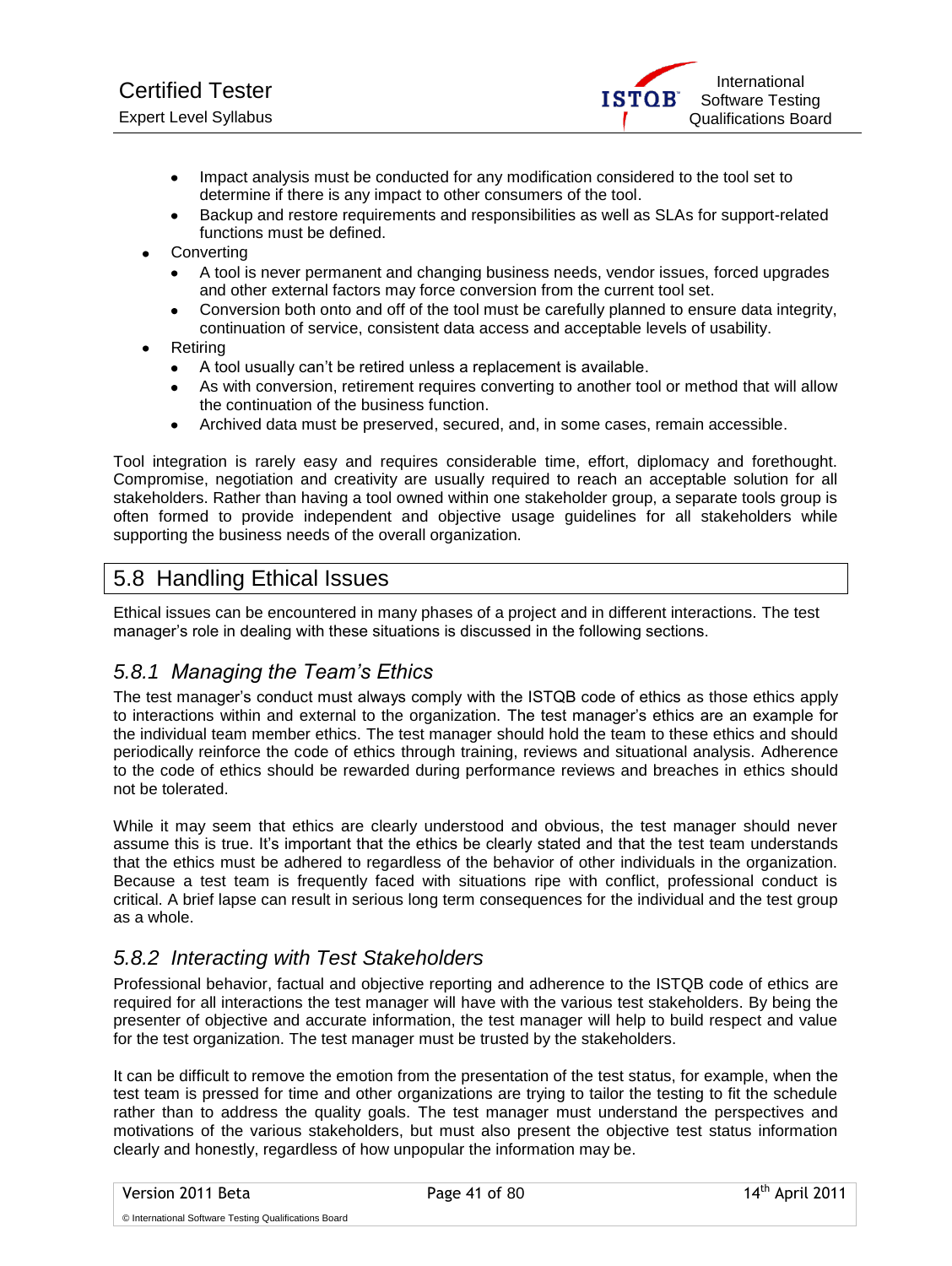

#### *5.8.3 Report Results*

A large amount of the test manager's communication with the external test stakeholders is in the form of written reports, charts, metrics and presentations. All reports must be reviewed to ensure the data is accurate, presented correctly and clearly and does not target any individual. For example, a report of defects found should never be reported by developer but rather should be reported by area of the software, feature, quality characteristic or using some other impersonal partition.

In addition to reporting the results of testing, internal communication such as defect reports, emails, status reports and other written and verbal communication should always be objective, fair and contain the proper background information so that the context is understood. The test manager must ensure that every member of the test team conforms to these requirements in all communications. Test teams have lost credibility when just one unprofessionally written defect report found its way into the hands of upper management.

#### *5.8.4 Test Management Ethics*

In addition to managing the ethics of the team and their own personal ethics, test managers must also consider the ethics required of managers in general. Managers are bound by an ethical code that prohibits unprofessional behavior regarding their employees. This includes discussion of performance issues, resolving interpersonal issues between team members, handling potential legal issues such as sexual harassment and other personnel-related situations. The test manager, in particular, is working in a high pressure environment, often juggling schedule, budget, quality and technical issues. The test manager must also deal with the individual personnel issues that arise in this pressure environment and must handle those issues promptly and professionally.

As a manager, the test manager must have an open and honest relationship with other managers. It is not unusual for a test manager to be the first to hear about performance issues with employees in other areas. For example, the test team often is the first to identify a developer who is consistently producing bad code. This puts the test manager in the position of providing the development manager with the information they need to take appropriate action. As with all communication, conveying this sensitive and unpopular news must be done professionally and factually. Cultivating these relationships with other managers becomes particularly important when problems such as personnel issues become visible across interfacing groups. Relationships are difficult to build and easily damaged. Each situation requires an assessment to determine the most appropriate behavior.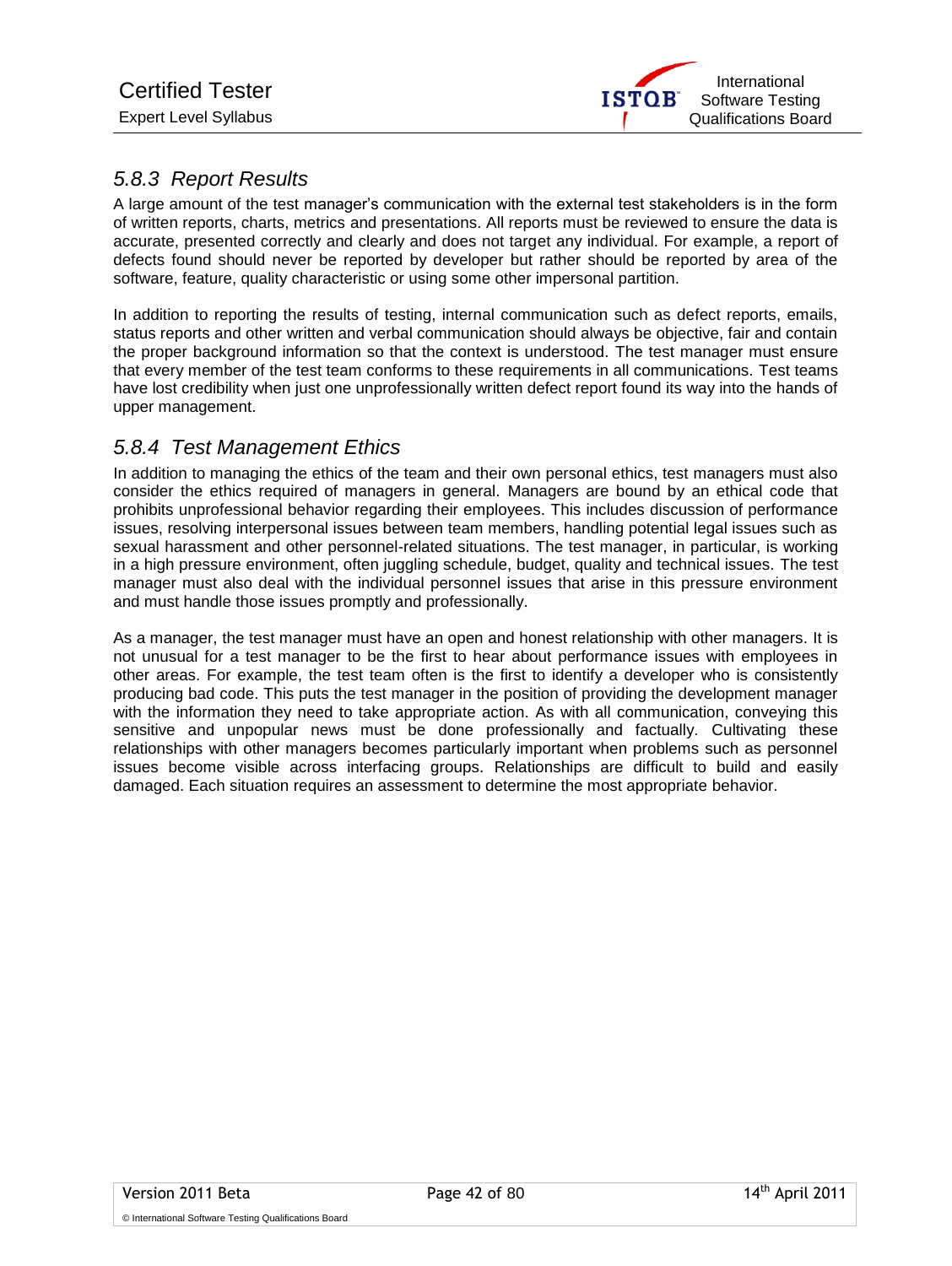

# **6. Project Management Essentials 615 mins.**

#### *Keywords:*

confidence intervals, planning poker

#### *Learning Objectives for Project Management Essentials*

#### **6.1 Introduction**

No learning objectives for this section

#### **6.2 Project Management Tasks**

- LO 6.2.1 (K6) For a given project, estimate the test effort using at least two of the prescribed estimation methods
- LO 6.2.2 (K6) Use historical data from similar projects to create a model for estimating the number of defects that will be discovered, resolved, and delivered on the current project
- LO 6.2.3 (K5) During the project, evaluate current conditions as part of test control to manage, track, and adjust the test effort over time, including identifying any deviations from the plan and proposing effective measures to resolve those deviations
- LO 6.2.4 (K5) Evaluate the impact of project-wide changes (e.g., in scope, budget, goals, or schedule), identify the effect of those changes on the test estimate
- LO 6.2.5 (K6) Using historical information from past projects and priorities communicated by project stakeholders, determine the appropriate trade-offs between quality, schedule, budget, and features available on a project
- LO 6.2.6 (K2) Define the role of the test manager in the change management process

#### **6.3 Project Risk Management**

LO 6.3.1 (K4) Conduct a risk assessment workshop to identify project risks that could affect the testing effort and implement appropriate controls and reporting mechanisms for these testrelated project risks

#### **6.4 Quality Management and Testing**

LO 6.4.1 (K4) Define how testing fits into an organization's overall quality management program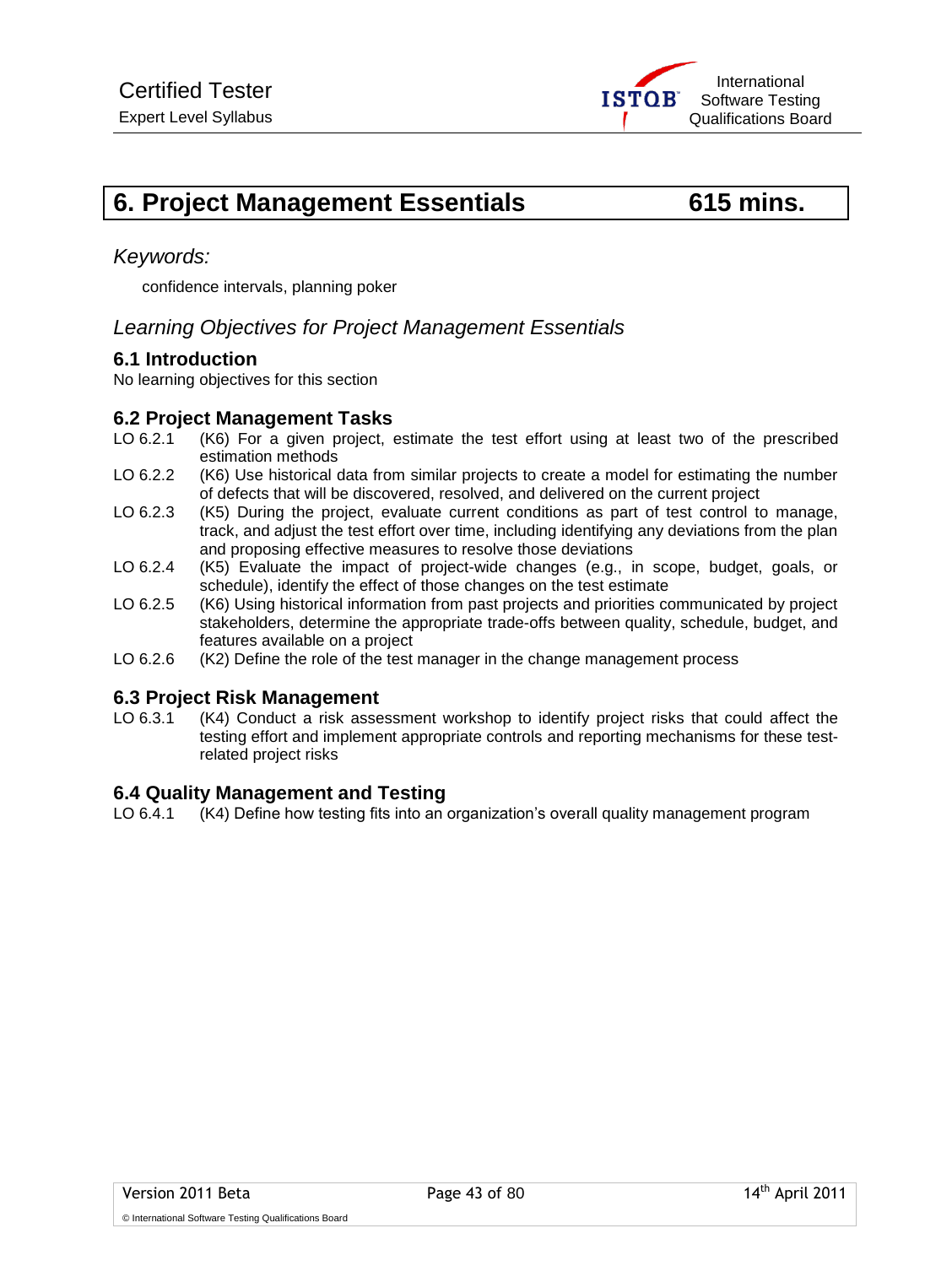

#### 6.1 Introduction

The test manager's scope of involvement in a project often spans many areas. While there may not be direct responsibility in all these areas, such as project management, the successful test manager will certainly pay attention to and be involved in project management, risk management, reviews and assessments and in determining the proper levels of documentation that must be produced by the test team.

For an overview of project management essentials and concepts relevant for software managers, see [Drucker06], [Rothman07], [McConnell97], [Brooks95], [Glass02], and [PMI08].

#### 6.2 Project Management Tasks

Although a test manager primarily manages the testing project, the test manager must also be aware of and participate in the overall project management tasks as well. Each of these areas is discussed in more depth below. It's important for the test manager to remember that the testing project does not occur in isolation from the rest of the project.

#### *6.2.1 Test Estimation*

Test estimation includes the time and effort required to complete all the activities in the fundamental test process. Estimations for the Execution and Reporting activities are heavily influenced by the complexity and quality of the software under test, but, in truth, all testing activities are influenced to some extent by the complexity of the software and the incoming quality of both the software and the documentation. The following is a list of techniques that can be used to determine the time and effort requirements for test implementation and execution:

- $\bullet$ Brainstorming with the project team regarding testing estimates. Work to find commonality in the estimates and discuss any outlying estimates to ensure that common assumptions are being used. In agile projects, this is done by conducting planning poker sessions and compiling story point estimates to determine level of effort for user stories.
- Estimating the time required to execute each test case once and then multiplying that number by an estimated number of iterations for each test case.
- Using the quality risk analysis to determine an estimate of the number of test cases required for a project. For example, the number of tests needed for a high technical/business risk item would likely be several times higher than the number needed for a low risk item. From there, estimate the average time required to create/maintain each test case and the time required to execute each test case.
- Using function point analysis (FPA) or a calculation that converts number of lines of code to function points (e.g., 50 lines of code equals one function point) to determine the size of the project. Based on function points, estimate the number of test cases needed and then determine the time required to create and execute those test cases.
- Using developer hours to determine testing hours required. This is usually done using historical data for similar projects in similar organizations.
- Conducting a test point analysis (TPA) to determine the total test hours required for the  $\bullet$ project.
- Using a historical heuristic from the same or a similar organization and project.
- Applying project management techniques such as work breakdown structure (WBS) and product breakdown structure (PBS) to scope the project and determine high level schedules.

All test estimates should include the following:

- Time to create/assemble the testing documentation (test plan, test cases, etc.)
- Time to acquire test data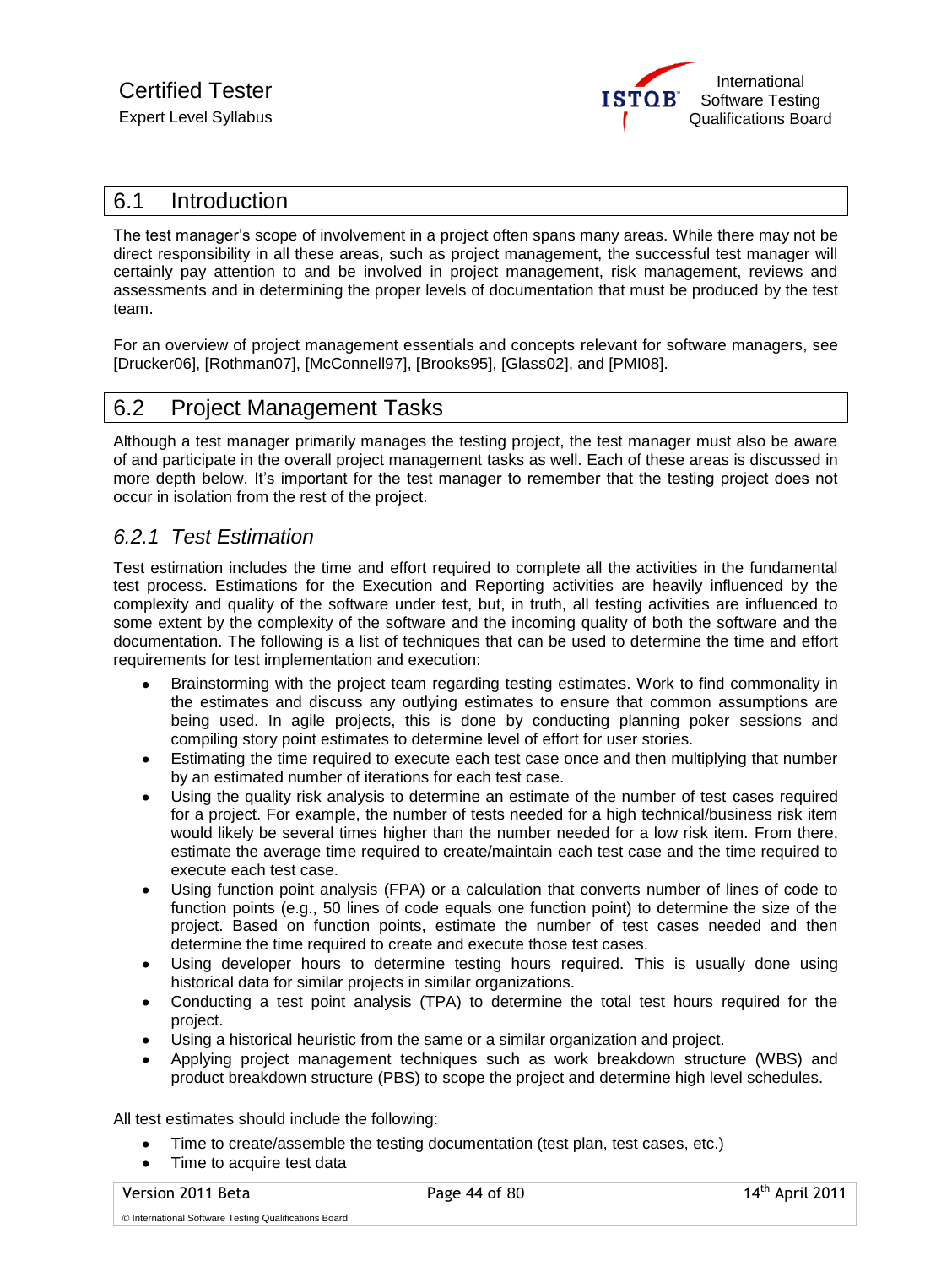

- Time to obtain, configure and verify test systems
- Time to execute the tests  $\bullet$
- Time to gather and report the test execution information  $\bullet$

Other project time considerations may include time for meetings, training, administrative overhead, planned vacations/holidays and other time constraints that may affect the schedule or availability of key resources. It may also be important to clearly state the number of test hours that are available to the team. When project reports are created, these estimates will be compared to the actual time spent.

Additional factors to be considered in the estimation process include an estimation of the incoming quality of the software (based on who else is testing), change control and configuration management processing, maturity of the testing process itself, maturity of the project team, type of software development lifecycle, reliability of the defect fixes, support resources for test environments, the cost of business resources, and the availability of accurate documentation and trained personnel. In addition, the reliability of the test systems, test data, and the availability of a test oracle all contribute to the ability of the test team to perform efficiently.

In addition to the time required to conduct the testing, the test manager must also estimate the number of defects that will be found. This is used to help determine the time that will be required for defect investigation, re-testing (both confirmation testing and regression testing) and defect documentation activities. The test manager may decide to assign different time requirements based on the severity or complexity of the problems.

Estimating the number of defects is also helpful in monitoring the progress of the testing project and assessing if the quality is better, worse or as expected. Defect estimations can be made using techniques similar to those listed above for test estimations. The size of the software being created (lines of code, FPA, TPA, developer hours) as well as complexity measures can be used to determine the number of expected defects. For example, the test manager might determine that it's reasonable to expect that a developer will produce one defect for every two hours of coding. Similarly, the test manager's research may indicate that five defects should be expected for each function point.

These numbers can be derived from the history of the project team working on similar projects, from industry averages or from experience with similar developers and similar organizations. Once the defect numbers are estimated, the test manager can then assign a unit of time that an average defect requires from the testing team for investigation, documentation and retest. This allows the test estimate to flexibly adjust to the actual number of defects found versus the number of defects estimated. If the defect estimate is buried in the testing estimate, it's difficult to adjust the estimate when the quality of the software is better or worse than expected. For industry averages, see [Jones03].

In agile projects, brainstorming methods such as planning poker are frequently used to estimate effort on an iteration/sprint. Using techniques such as this allows the team to deal with uncertainty and risk quickly because the planning is for a short and relatively well-defined set of functionality. Potential risks will either be realized or discarded within the short time interval, allowing the team to adjust the next iteration accordingly.

Regardless of how the estimates are derived, the test manager must carefully track the metrics to verify the accuracy of the estimates. If there is a wide variance, adjustments to resources, planned features, and/or schedules may be required.

#### *6.2.2 Defining the Testing Schedule*

Once the estimates are in place, the test manager can define the testing schedule. This schedule must include measurable milestones, touch points, dependencies, and delivery of work products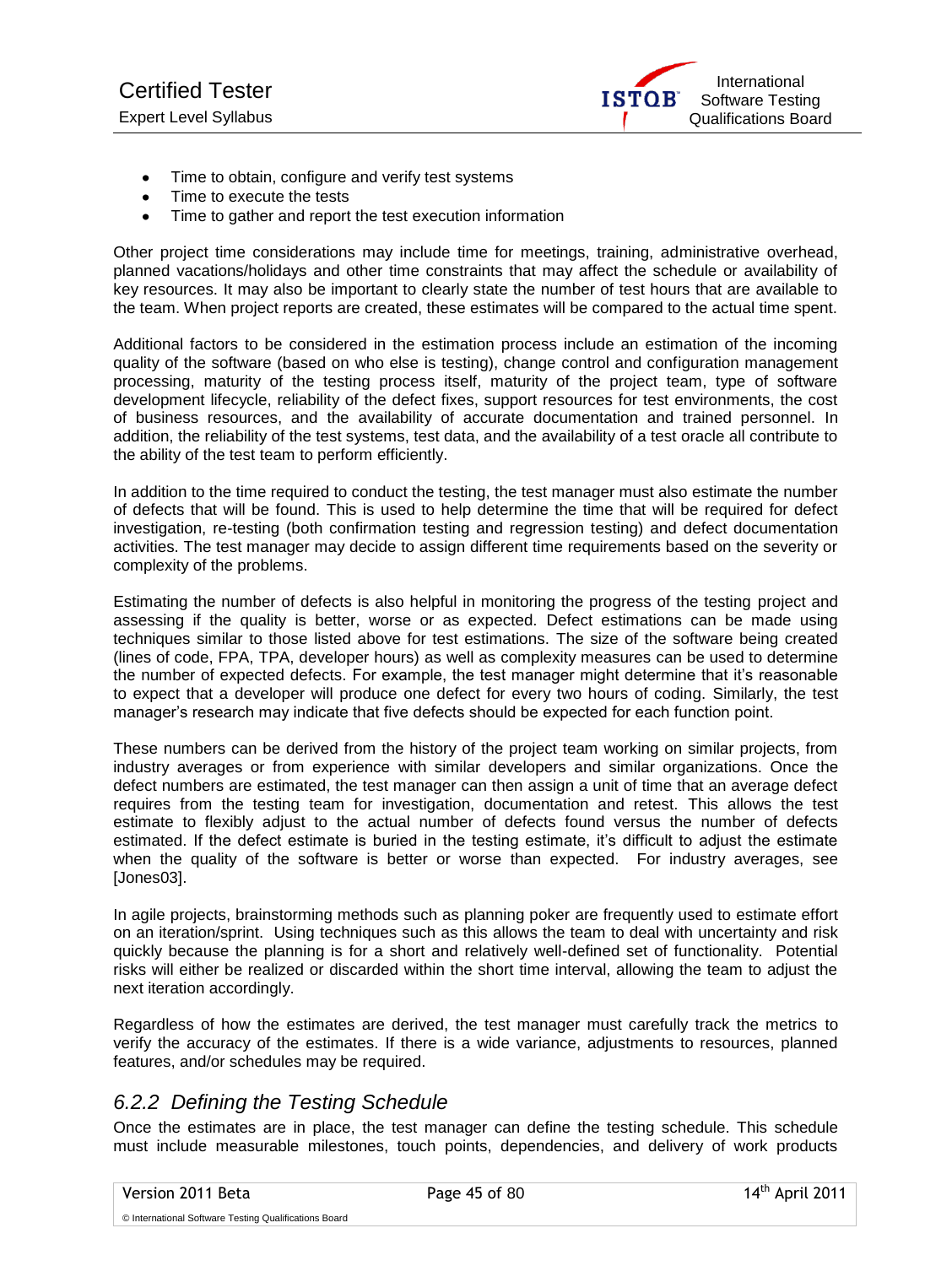

between groups and must work within the overall project plan. Because testing schedules are highly dependent on smooth hand offs with all expectations met, a list of objectively verifiable criteria should be defined for each dependency and work product delivery. This will help the test team to enforce the requirements for the dependencies and deliveries as well as to be able to assess the impact of deliveries that do not meet the designated criteria.

For example, if the testing schedule is based on an assumption that the unit testing done by the developers will have achieved 100% statement coverage, that assumption should be clearly stated and a method of measurement defined. If the code arrives and the testing has only achieved 20% coverage, the testing schedule will need to be adjusted to increase the testing time due to the increased number of undetected defects that will be delivered with the code.

Project management tools are usually used to define and track the testing schedules. These tools provide charting capabilities as well as identification of critical path items. Each defined dependency and delivery point should be clearly identified and all subsequent tasks should be shown to be dependent on the previous dependency and/or delivery.

Deliverables between the project team members aren't the only items that need to be defined on the schedule. There may be times when input or participation by other stakeholders is required before testing can progress. For example, a usability analysis may be required after initial functional testing and before non-functional testing is started to address usability issues discovered during functional testing. This is a dependency with another group and, although it doesn't have a formal delivery, there are expectations of the deliverables to the usability team (feature complete, functional software) and deliverables from the usability team (defect reports, enhancement suggestions). These should all be clearly defined in the project plan and noted in the schedule.

Depending on the environment, the testing schedule may be constantly changing. For example, in an agile environment, the schedule is based on what is planned for an iteration but during the work in the iteration, the schedule may need to adjust as items are added or deleted. Schedules that are established at the beginning of a project rarely remain unchanged throughout the life of the project. A test manager must keep a realistic view of the elasticity of the schedule and must monitor to detect when changes/adjustments may be warranted.

#### *6.2.3 Budgeting and Resource Allocation*

The requirements for budgets and resources vary widely between projects and between organizations. In some cases, the test team may operate out of an equipped lab with set resources. In this case, the budget and resource allocation may not be a significant part of the test manager's job, however budget and resource restrictions may significantly affect test schedules. Even with set resources, budgeting may be done on a project basis, meaning the test manager may have to allocate resources across multiple projects while adhering to the budgeting restrictions of the various projects.

When dealing with budgets the test manager should consider the needs for the following:

- Salaries, benefits, periodic salary increases
- Cost of external or contingent staff
- Vacation allocations
- Equipment to be tested (equipment itself being tested)  $\bullet$
- Equipment used in testing (servers, networks, printers, etc.)
- Software used in testing (operating systems, interfacing software, databases, etc.)
- Software tools (database tools, reporting tools, analysis tools, defect tracking tools, test execution automation tools, etc.)
- **Facilities**
- Books, training, travel
- Investments in long term efficiency improvements (test automation, tool procurement, etc.)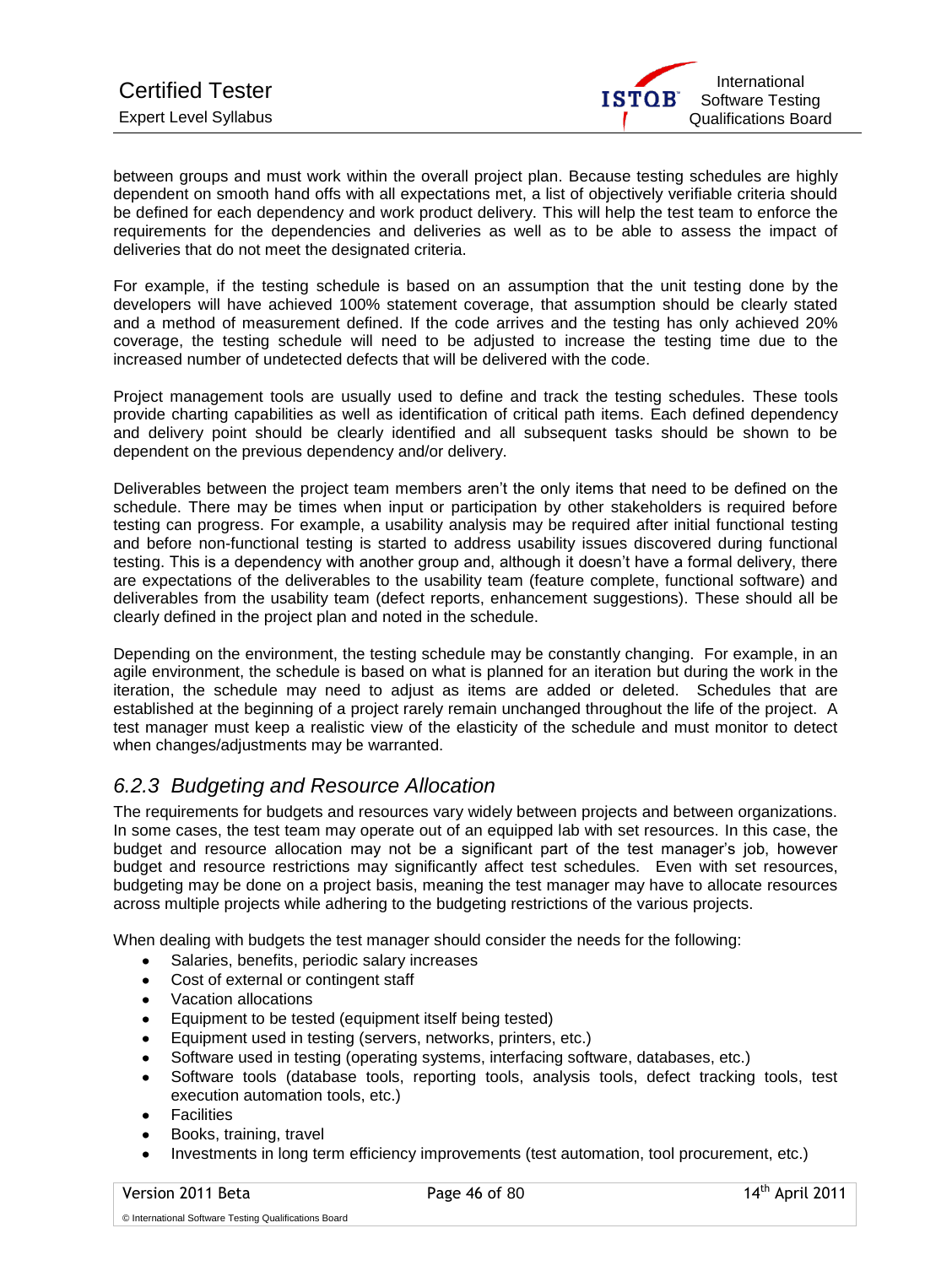

There may be other considerations depending on how the organization is structured and how resources may be used across the organization. The composition and capability of the team are important factors, i.e., the specific mix of permanent employees, contractors, off-shore, and outsourced team members and also the skill levels of each member of the team. The test manager should be aware of which resources can be leveraged from other organizations and which resources should not be leveraged. For example, the test team sharing the same systems with the developers can often result in an unstable testing environment.

It is important for the test manager to remember that budgeting is an on-going process. For example, adding resources to the project, switching from on-shore to off-shore resources, finding a higher number of defects than was anticipated or re-assessing the risk on a project can all affect the budget requirements. The test manager must closely monitor the project to track the budget expenditures so that any noted discrepancies can be reported and resolved quickly.

#### *6.2.4 Managing and Tracking a Project*

The key to effectively managing and tracking a project is to make an estimate and monitor adherence to that estimate. Since budget and schedules are usually based on these estimates, tracking to the estimate is a sensible way to quickly spot variances and to improve the estimation process. For example, if a test project is taking longer than was estimated, the test manager should determine the cause. Are test cases being executed more times than expected? Are there more defects than estimated? Is testing being blocked or rendered inefficient by test system problems? When the test manager has a schedule and estimate to track to, it's easier to spot variances and to address quickly those variances.

In some cases, the test team cannot fix the cause of the variance. For example, if the software is of poor quality and more defects were received than were expected, the test manager should review the various hand offs to see where the problem should have been detected. For example, was the unit testing insufficient? Was the planned integration testing not performed? This information helps not only to suggest process improvement areas, but also will help the project team to understand the issues and to work together to fix the problems.

In an agile team, variances are usually due to circumstances within the team and are usually solved within the team. In Scrum projects, this identification and eventual resolution of unforeseen variances caused by problems that are not immediately resolvable (called impediments) is the one of the main tasks of the Scrum Master. Scrum is an agile development methodology characterized by specific team roles and terminology (e.g., Scrum Master replaces the role of project manager). Team members may be defined as either core team members or ancillary team members. Further information can be obtained from [P&C-Web].

Managing and tracking a project requires that there is a plan in place with measurable metrics that can be assessed at various points in the project. A project with no plan can quickly derail but the derailment can be undetected because no one knew where the project should be at that point in the schedule. The test manager should work with the project manager to define the measurable quality goals and to track the progress toward those goals. There are often trade-off decisions that must be made as part of managing a project. For example, is it better to accept the late delivery of a feature that is highly desired by the business, but risk the quality of the project? Being able to quantify and explain the risk is the job of the test manager so the project team can make the best decisions.

A well-managed project has clear task ownership. The test team should have its clearly assigned tasks, and individuals within the team should each know what they are expected to do and when it should be done. For example, if a test team member has been assigned a specific quality characteristic to test such as performance, that team member should know when performance testing should start, when it should complete and what metrics should be produced as a result of that testing.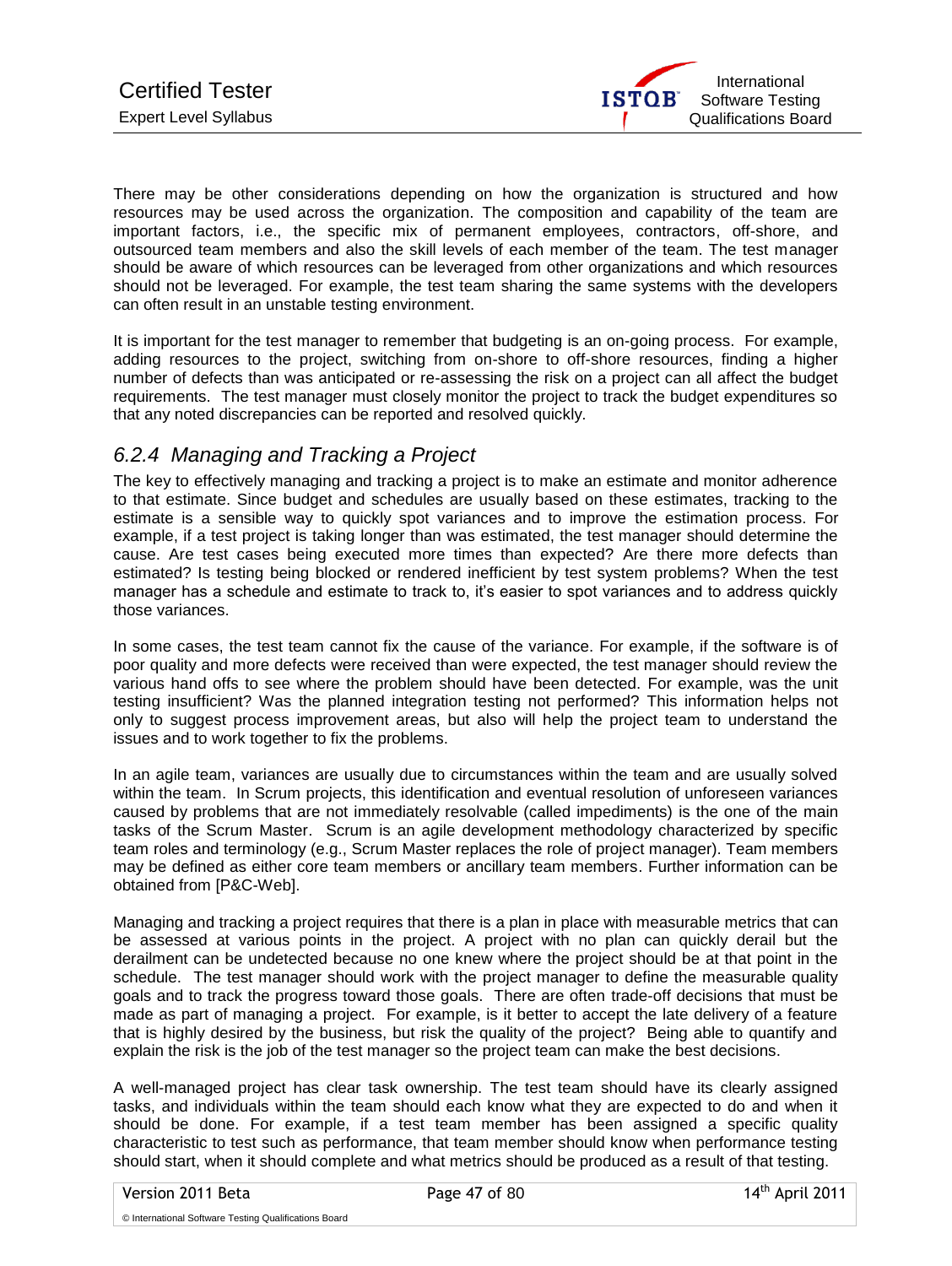

Useful metrics for project tracking include test case design completion percentage, cost of quality, defect detection percentage, defects found versus defects expected, and test case execution results. Developer metrics such as root cause, defect removal effectiveness, feature completion and unit test coverage should also be available to the test team.

For more on managing and tracking a project, see [Ensworth01].

#### *6.2.5 Dealing with Trade-offs*

Perfect projects are rare. Most projects require a trade-off between quality, schedule, budget and features. These trade-offs may be known at the beginning of the project or may become apparent during the testing phases. The test manager should be aware of the interdependencies between these project components and be prepared to participate in trade-off decisions. While the test manager should always defend quality, there are times when quality is not the most important aspect of a project. The test manager must be able to objectively analyze what changes in the schedule, budget or feature set may affect the overall quality of the project – for better or worse. For example, adding unplanned features into a project may reduce the overall quality as the testing resources are spread more thinly, but the new feature may be critical to the acceptability of the project.

While the test manager may not agree with project trade-offs, particularly those that may lower the overall quality of the delivered product, the manager must be able to provide the information to the stakeholders so that everyone can clearly understand the anticipated impact of the change. For example, if the net result of a proposed change is to reduce the testing time for all components by one third, what does that mean to the resultant quality? The test manager should be able to explain the impact of the reduction in testing in terms of the increased risk to the product quality and should clearly explain areas that will receive less or no testing as a result of the added features.

For more information on dealing with trade-offs, see [Galen04].

#### *6.2.6 Change Management*

As noted above, changes to project scope can influence the overall schedule, budget, features and quality goals of the project. Changes must also be managed in order to be tracked, scheduled and assessed regarding impact. A good change management system is a requirement for a well-managed project. The test manager, in particular, needs to track all changes that affect the original estimations and schedules. It's important to remember that these changes are not limited to additions or deletions of features. Any change that affects the testing aspects of the project must be considered. For example, if the development team does not receive a server they need for compatibility testing, the test team will be affected and will likely be expected to pick up this additional testing.

The test manager must constantly be vigilant regarding any changes to the project that could affect the testing aspects of the project. If proper impact analysis is done for every change, the test manager must be included in the analysis. If little or no impact analysis is done by the team, the test manager should drive an impact analysis process and ensure adherence to that process.

In agile projects, change is an accepted, even welcome, reality. In order to deal with the constant changes inherent in agile projects, the test manager must have a lightweight and quickly adaptable solution that will be flexible enough to handle the changes. Established agile practices help to guide this flexibility by providing simple yet efficient solutions.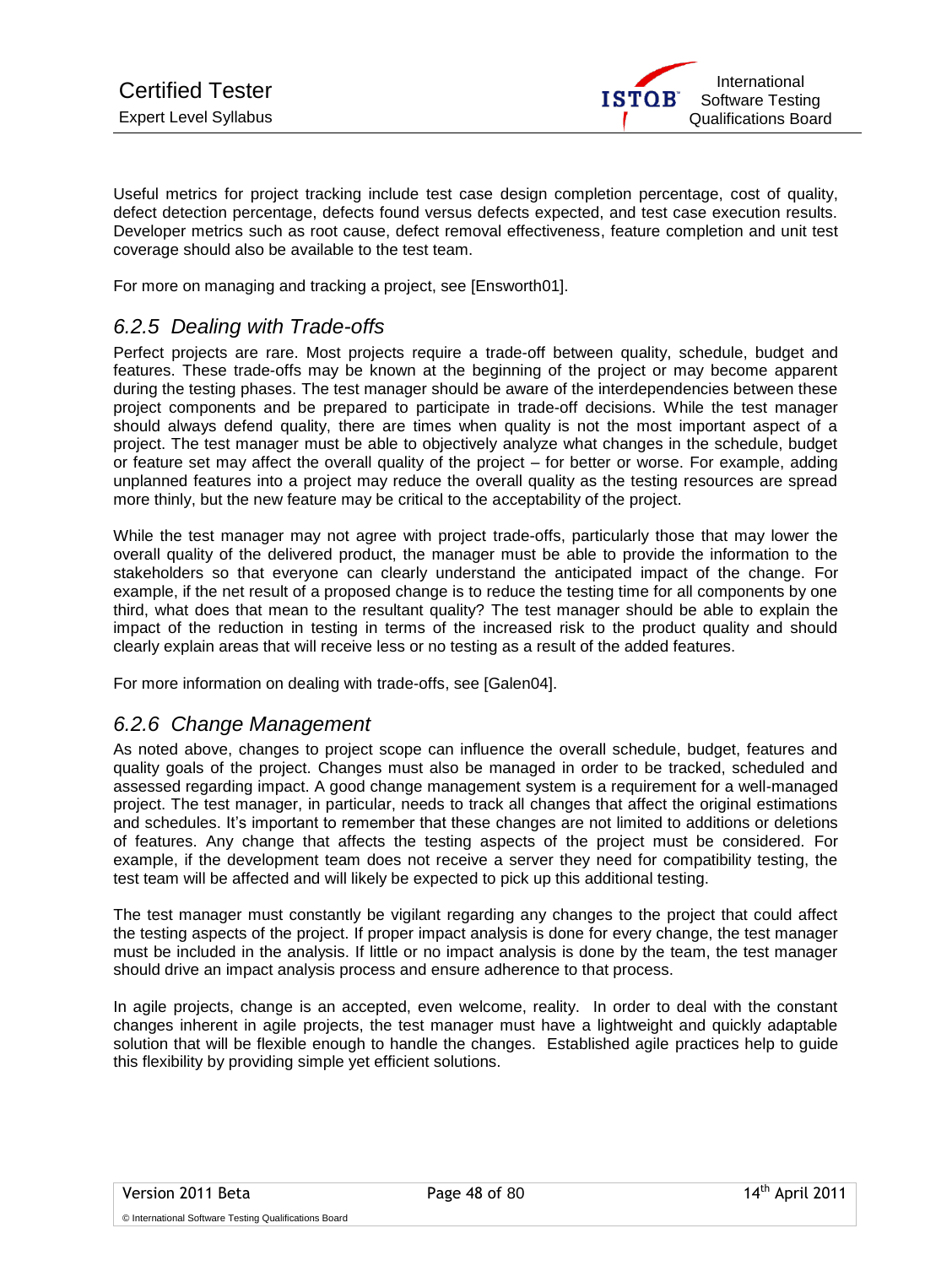

#### *6.2.7 Time Management*

Time is often a determining factor in the quality that is obtained for a release. The test manager must ensure that time is used efficiently by each member of the testing team. Efficient time usage includes the following:

- Limit time spent in meetings where the information could be more effectively conveyed via other communication means such as email
- Provide adequate time for test design to identify and resolve issues with the requirements  $\bullet$
- Ensure all test systems are working correctly, prior to the start of testing
- Effectively smoke test incoming releases before propagating the code to multiple testers  $\bullet$
- Adhere to an effective regression test strategy
- Use test execution automation for repetitive testing
- Build time for training into the schedules as an investment in the team for the future
- Ensure proper configuration management processes are followed
- Provide effective communication for the entire team, particularly across geographical boundaries and time zones
- Conform to the time box established for the iteration or sprint in an agile process (untested or  $\bullet$ insufficiently tested items are moved to a later iteration)

A test team should spend the majority of their time testing and making effective progress in their test activities. It is the test manager's job to ensure this happens.

#### 6.3 Project Risk Management

Project risks are a reality in any project. The likelihood and the impact of the risks will vary between projects and organizations. The test manager must be able to identify these risks and must be able to develop a mitigation plan for each risk. For more information on software project risks, see [Jones93] and [DeMarco03].

#### *6.3.1 Managing Project Risks*

The purpose of project risk management is to track and control risks that can or will endanger the project. It is not necessary (or in many cases even possible) to eliminate all risks. The project manager must be aware from the start of all potential risks so the appropriate action can be taken if any of the risks are realized and become a threat to the project. The test manager and project manager must align testing activities with other risk-related measures within the project.

Throughout the project, it is possible that the test team and/or test manager can identify test-related project risks. Of course, ideally the most important project risks are identified during the planning activities. As with quality risks, any project risks identified should be analyzed to determine their likelihood and impact and thus their level of importance. It is also typically important to determine trigger dates (sometimes called confidence intervals), which are dates by which a contingency must be implemented in order to be effective in reducing the impact of the risk.

#### *6.3.2 Participating in Project-wide Risk Management*

Risks are not isolated to the testing phases of the project, but can occur anytime in the software development lifecycle. The test manager must consider the likelihood and impact of risks that can occur in the following areas. Some examples are provided here of the types of risks that could occur.

Risks during the requirements process – inadequate access to potential customers,  $\bullet$ inadequate requirements documentation, insufficient time for requirements gathering, coding starting before the requirements are completed, etc.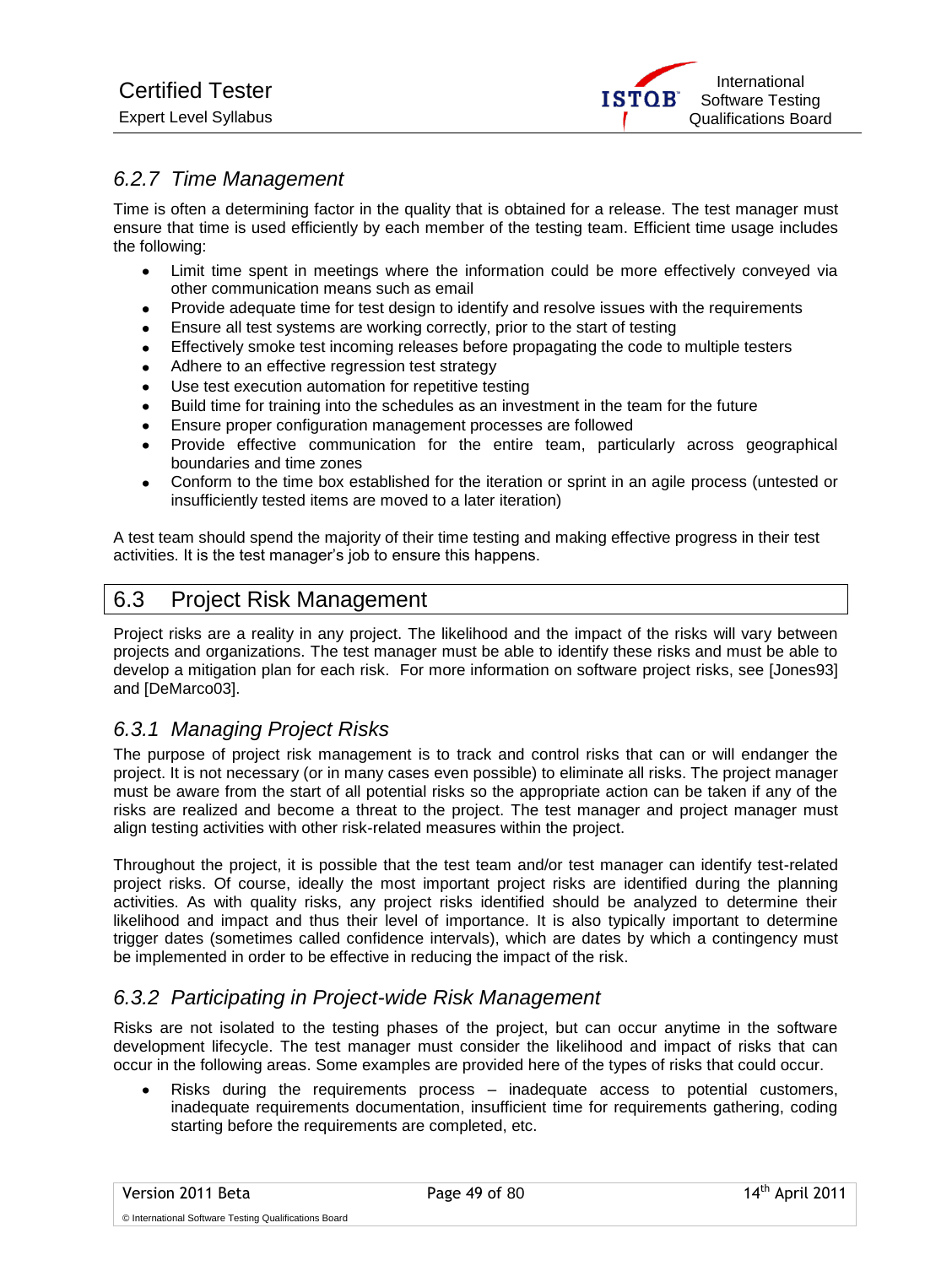

- Risks during the design process inadequate requirements, poorly chosen designs, incorrect  $\bullet$ or inadvisable implementation choices (wrong database, wrong language), missing design considerations such as performance, maintainability, etc.
- Risks during implementation, coding, unit testing and code review processes insufficient unit  $\bullet$ testing, bad coding practices, inadequate review processes, lack of documentation in the code, no static analysis, etc.
- Risks during integration processes integration not done methodically, integration platform not representative of testing environment, integration only done inter-functionally rather than end-to-end, lack of realistic data or realistic scenarios during testing, etc.

While the test manager may not be able to control these risks, the test manager should be aware when risks in other areas are realized and be able to assess the impact of that risk to the test organization. Controls should be in place to deal with risks that are anticipated and early detection should be possible via metrics and other monitoring techniques. The test manager should take a proactive approach to identified risks and ensure that adequate effort is being taken to mitigate the risk within the project team. The test manager should also position and prepare the test team to deal effectively with risks that are realized and should be able to quickly adjust estimates and schedules based on these occurrences. The test manager should work with the project manager to determine who should manage such project-wide risks.

### 6.4 Quality Management

The expert test manager should recognize that their area, that of software testing, is a part of a larger set of quality management activities necessary to deliver quality software products and services which are fit for use by customers and users, on time, within budget, and with the desired features. Quality management also extends to the various deliverables created and used during the development lifecycle such as analysis deliverables (e.g., requirements documents), development deliverables (e.g., unit test documentation, code review information), and test deliverables (e.g., test cases, defect reports). The study and practice of the larger set of quality management activities is often called software quality assurance (SQA) or simply quality assurance (QA).

True quality management requires that software quality assurance activities be integrated into the entire software process and lifecycle. This involves key practices such as reviews, verification and validation, process standardization and software process maturity. It requires removal of people issues and other barriers to successful implementation of quality management systems in the organization. It also searches for inconsistencies in quality management and seeks methods for resolution. These issues are beyond the scope of test management, but intersect with it.

Some organizations have both testing teams and quality assurance teams, while other organizations rely on their test teams to serve both roles.

If the test team serves both roles, then it is essential to clarify with management what quality assurance and quality management activities and outcomes are expected from the test team. The test policy and test strategy should expand to be general quality policies and quality strategies, with testing being only one set of the quality-related activities.

Whether the test team is also the SQA team, or a separate SQA team exists, an integrated, consistent set of quality management and assurance processes, activities, and metrics should exist. If not, the test manager should work with the SQA manager (if that role exists) and with the organizational management to create it. If SQA processes, activities, and metrics do exist, the test manager should evaluate them, identify inconsistencies, and plan to resolve those inconsistencies. Effective quality management requires management buy-in.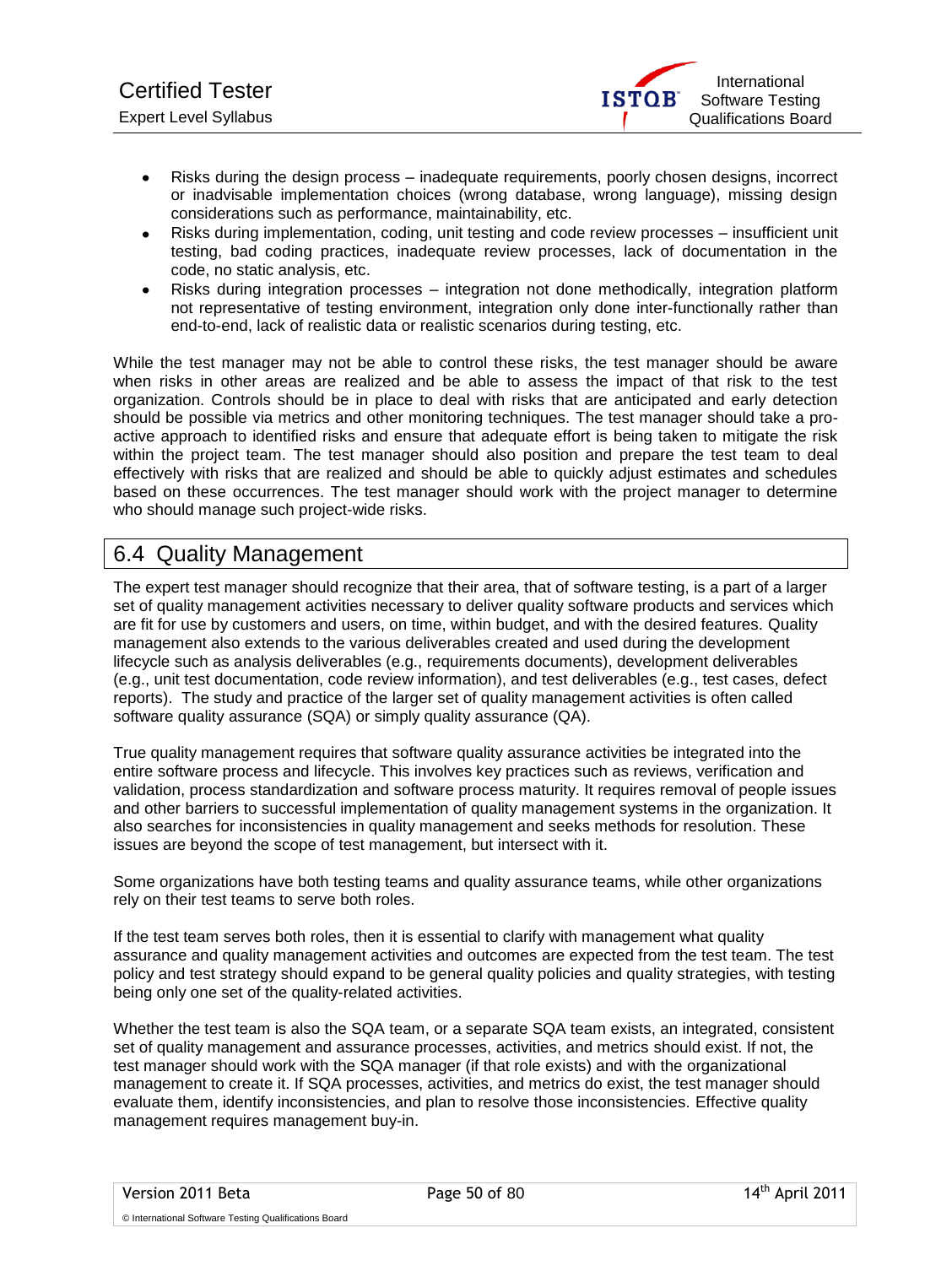

For more information on quality management and the current state of software quality in the industry, see [Jones08] and [Kan02].

© International Software Testing Qualifications Board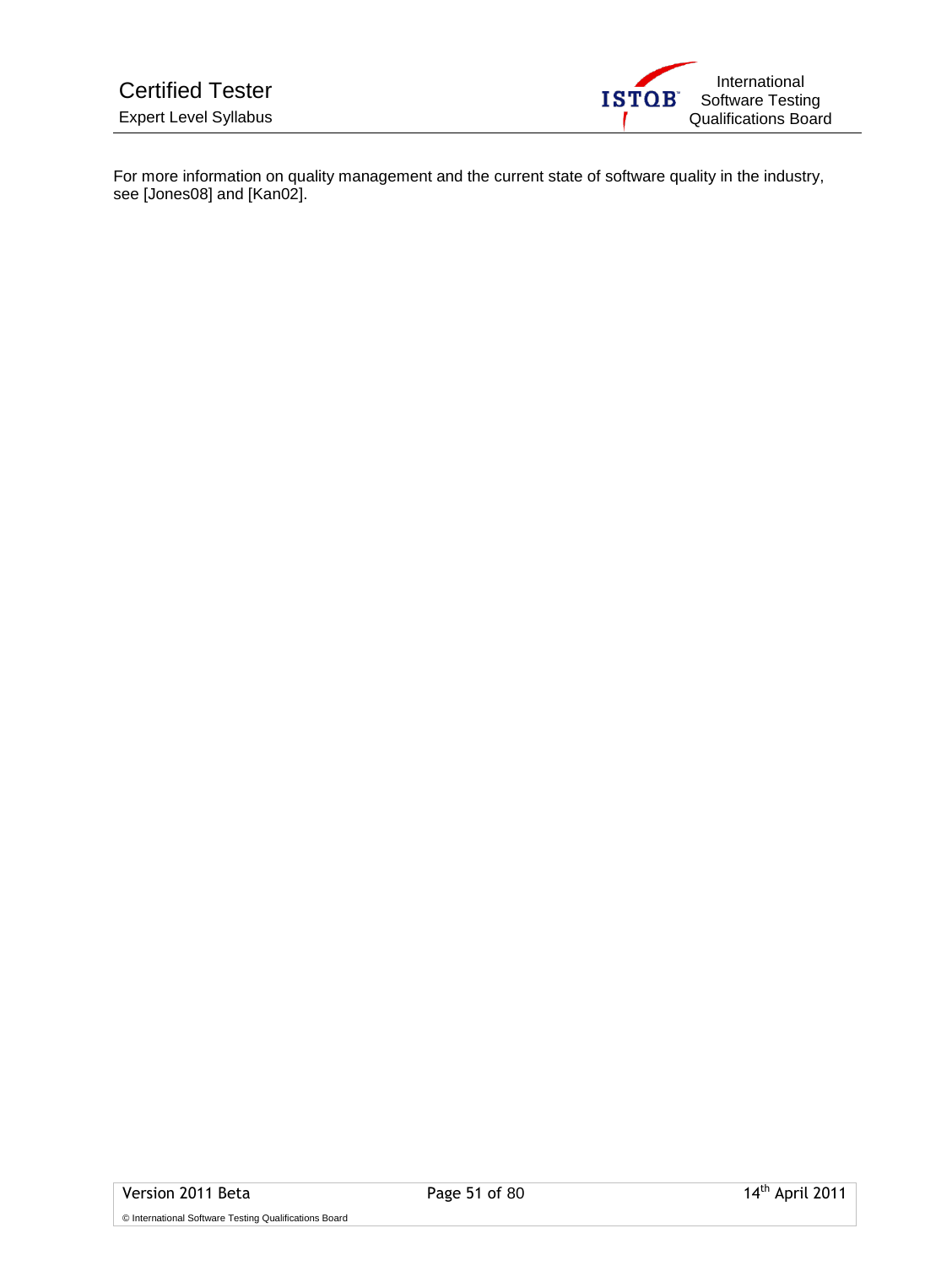

# **7. Test Project Evaluation and Reporting 510 mins.**

#### *Keywords:*

convergence metric, dashboard, Ishikawa, Shewhart chart,

#### *Learning Objectives for Test Project Evaluation and Reporting*

#### **7.1 Introduction**

No learning objectives for this section

# **7.2 <b>Tracking Information**<br>LO 7.2.1 (K4) For a given level of tes

(K4) For a given level of testing determine the most effective metrics to be used to control the project

# **7.3 Evaluating and Using Information - Internal Reporting**

(K6) Create an effective test results report set for a given project for internal use

#### **7.4 Sharing Information - External Reporting**

- LO 7.4.1 (K6) Create an accurate, comprehensible and audience-appropriate test status dashboard<br>LO 7.4.2 (K4) Given a specific project and project team, determine the proper level and media for
- (K4) Given a specific project and project team, determine the proper level and media for providing weekly test reports

#### **7.5 Test Results Reporting and Interpretation**

- LO 7.5.1 (K6) Given a particular lifecycle, project, and product, design appropriate test results reporting processes and dashboards, including metrics, taking into account the information needs and level of sophistication of the various stakeholders.
- LO 7.5.2 (K4) Analyze a given test situation during any part of the test process, including appropriate qualitative interpretation, based on a given test dashboard and set of metrics.

#### **7.6 Statistical Quality Control Techniques**

LO 7.6.1 (K2) Explain why a test manager would need to understand basic quality control techniques

#### 7.1 Introduction

The test manager must be able to objectively track a project that is in progress, evaluate the data, and take any corrective actions necessary. The manager must also be able to report the appropriate information both to internal and external stakeholders. For more information on test evaluation and reporting, see [Black03].

#### 7.2 Tracking Information

Part of controlling a project is knowing what data to track that will be indicative of the progress and quality of the project. Tracked information must be objective, informative and understandable in order to be useful. Tools should be leveraged to gather and report the necessary information. Tools that can help automate the reporting process are valuable in this endeavor.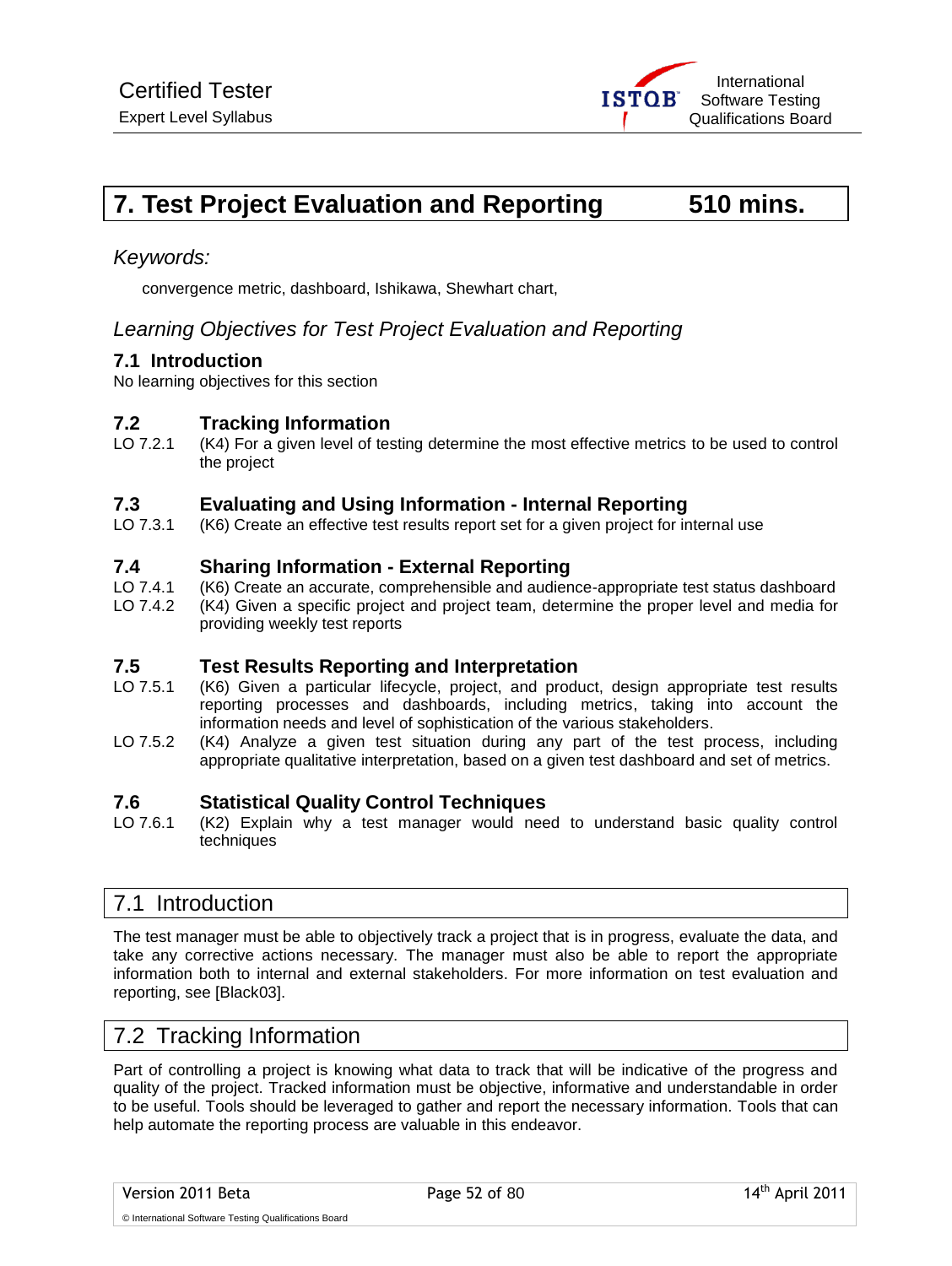

The data that should be tracked for a project include:

- Test cases designed (planned vs. actual)
- Defect metrics (by status, by severity/priority, by area, trending, convergence, resolution turnaround, re-open rate, rejection rate)
- Test execution metrics (by status, automated vs. manual, execution rates, convergence, planned vs. actual, number of test passes)
- Coverage metrics (code, requirements, risks)
- Management metrics (resource hours, setup time, downtime incurred, planned vs. actual)

Trending analysis is an important factor in tracking information. "Point in time" information gives a snapshot view, but may overlook overall trends that indicate schedule, resource or quality issues. The detailed information must be tracked so the trending information can be derived.

Part of tracking the data may also include "cleaning" the data to ensure that the data being reported is correct. This flows through to the usage guidelines of the tools that are used to gather the information. If people are reporting incorrect data on test case completion, your summary reports will also be inaccurate and may result in presenting an invalid or incomplete picture of the project status.

#### 7.3 Evaluating and Using Information - Internal Reporting

The information gathered must be processed to be useful. This includes conducting a careful evaluation of the information both to validate the data and to compare the actual to the expected values. If the information does not match the project expectations, investigation will be required to understand the variance and perhaps take corrective actions. For example, if the expected defect discovery rate was 100 defects per week but the actual rate is 50 defects per week, this could mean that the software quality is considerably better than expected, or that the testers are out sick, or that the test environment is down so people have not been able to test.

Evaluating the information requires expertise. Not only must the evaluator understand the information that has been gathered, they must be able to effectively extract it, interpret it and research any variances. Reporting raw data is dangerous and may result in loss of credibility if the data later is discovered to be flawed.

Once the data has been evaluated and verified for accuracy, it can be used for internal reporting and action plans. Internal reports are circulated within the project team. For example, management metrics might be kept internal to the testing team while corrective actions are put in place to increase tester efficiency. Detailed defect metrics are usually shared with the development team, but may not be circulated to the project managers or external team members until they have been summarized.

Internal reporting is used by the test manager to manage and control the testing project. Some samples of internal reports that test managers may find useful include:

- Daily test design/execution status
- Daily defect status
- Weekly defect trending  $\bullet$
- Daily test environment reports and status
- Resource availability

While internal reports may be less formal than external reports, the quality of the data is just as critical, particularly when management decisions will be based on the information in these reports. The time spent to develop good reporting tools and methods will result in time savings throughout the project.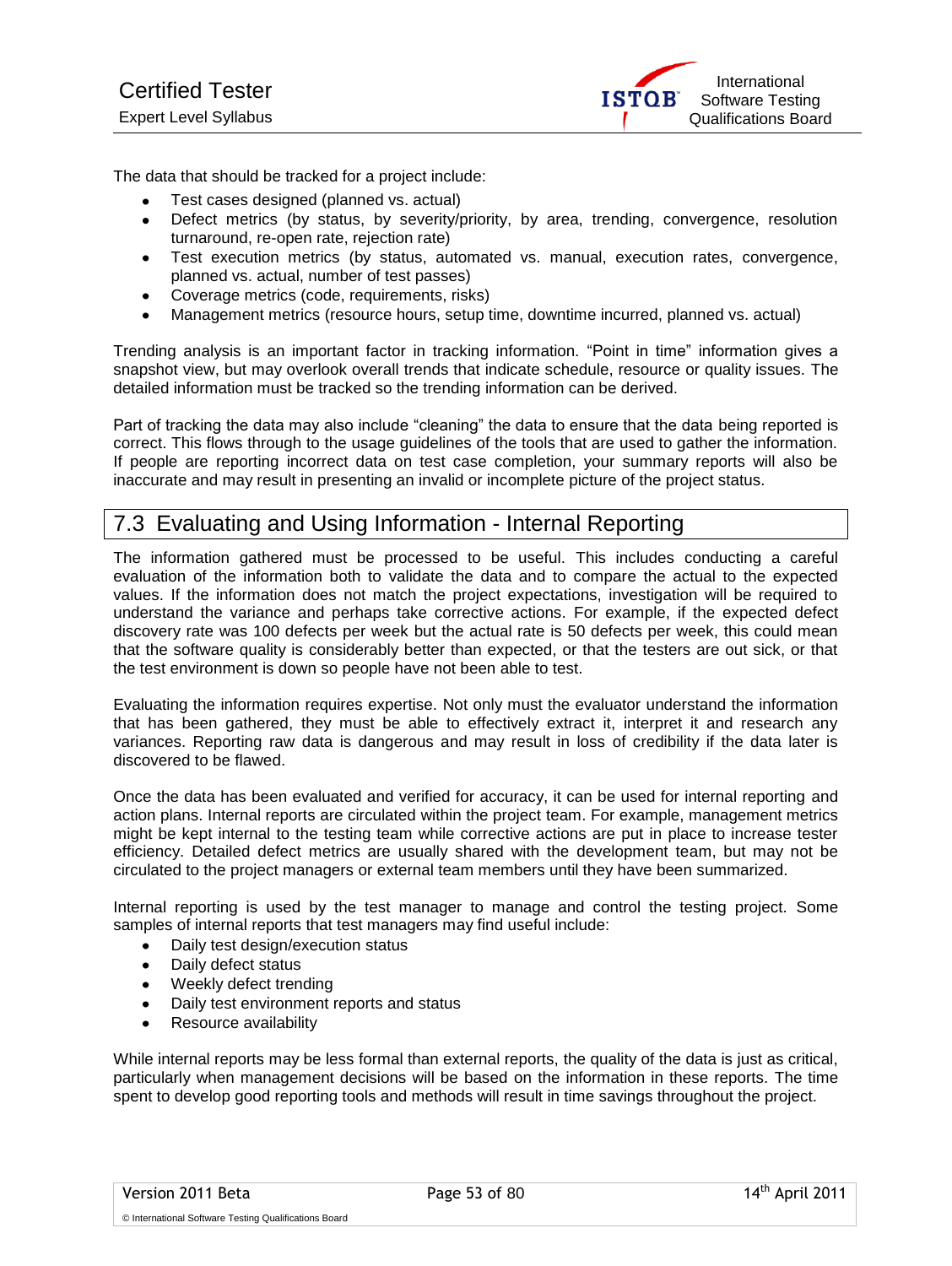

## 7.4 Sharing Information - External Reporting

The purpose of external reporting is to accurately portray the testing status of the project in terms that are understandable to the audience. It's not unusual for the testing status to be at variance with the status that may be presented by other aspects of the project. This doesn't mean that other reports are necessarily incorrect but rather that they are reporting from a different perspective. If the test manager realizes this is a problem area, it is a good practice to work with the other reporting managers to unify the data rather than risk confusing the audience.

One of the biggest challenges in external reporting is to tailor the information presentation to the audience. For example, while a detailed defect report might be effective for the development team, an executive will find a dashboard that presents the high level snapshot more informative. Generally, the higher the consumer is in an organization, general trending information may be more appropriate than a detailed report. Charting and visually attractive graphs become more important as the technical expertise of the consumer drops. Because executives may have little time to devote to reviewing reports, quick visuals, easily interpreted charts and trending diagrams are particularly useful in getting the point across quickly and accurately.

Another consideration when preparing external reports is the amount of information to supply. For example, if the reports are to be presented in a meeting, the presenter will be there to supply additional detail information if needed. If, on the other hand, the reports are published as a dashboard on the intranet, it may be useful to supply a drill down capability that will access the details if the reader is interested. If only the high level information is supplied and there is no detailed information to support it, credibility may be lost.

External reporting varies with the criticality of the project, the product domain and the expertise of the audience. Some examples of commonly used external reports include:

- Dashboard showing the current testing and defect status  $\bullet$
- $\bullet$ Resource and budget reports
- Risk mitigation chart
- Test coverage chart (requirements or risk-based)  $\bullet$
- Defect trends  $\bullet$
- Milestone achievement  $\bullet$
- $\bullet$ Project health indicators (red, yellow, green)
- Predictive metrics
- "Go/No go" recommendations

External reporting should be done on a regular basis, usually weekly. This trains the audience to expect to receive the information and to use that information in their own planning and decision making. There are various ways of effectively publishing this information. Some of these include:

- Real time dashboard
- Published to a known site on the intranet  $\bullet$
- Emailed out to a distribution list
- Included in regular project status meetings
- Physically posted in an office window

External reporting is only effective when it is received and understood by the target audience. The reports must be specifically targeted for the audience and must contain the proper level of detail. Overwhelming the audience with details that they don't understand or don't care about may result in their disregarding the report in its entirety.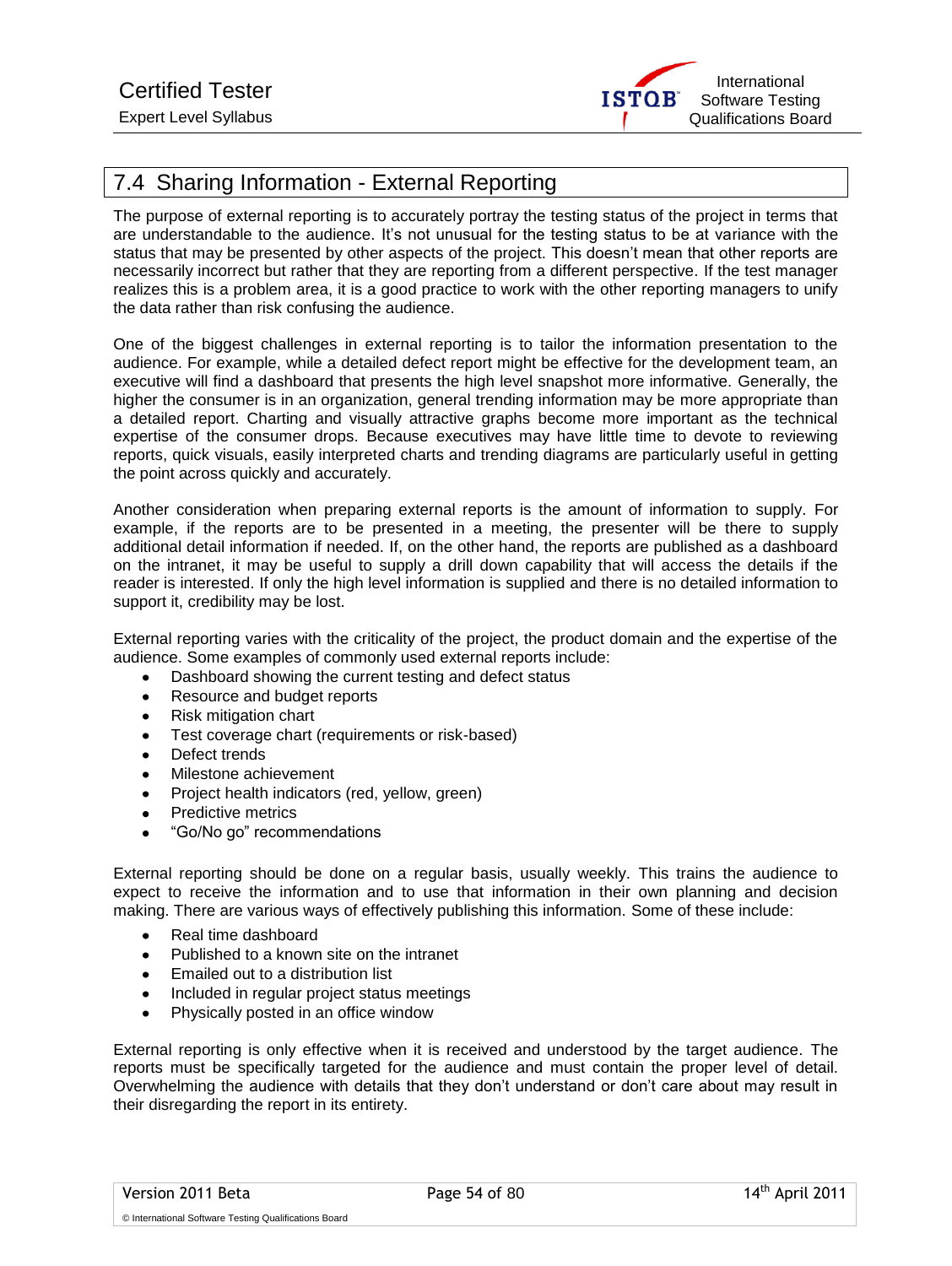

Success as a test manager is tightly related to the ability to accurately communicate testing status to those outside the testing organization. The test manager must consider the audience and the message and tailor the information appropriately.

#### 7.5 Test Results Reporting and Interpretation

The Advanced syllabus discusses a number of different types of metrics to track during various phases of the software development lifecycle and the testing phases in particular. This section concentrates on how to effectively report the information gathered and how to interpret those results, both for internal use as well as for the other consumers of that information. Automated and manual testing are grouped together in this discussion.

This section looks at each phase of the fundamental test process, quickly reviews the metrics that should be tracked and then discusses how these metrics should be interpreted.

#### *7.5.1 Planning and Control*

From the Advanced syllabus, test planning involves the identification and implementation of all of the activities and resources required to meet the mission and objectives identified in the test strategy. Test control is an ongoing activity. It involves comparing actual progress against the plan, reporting the status and responding to the information to change and guide the testing as needed.

- Metrics for the test planning and control processes
	- $\bullet$ Risk coverage
	- Test case development and execution status  $\bullet$
	- Defect discovery trends
	- Planned versus actual hours for testing activities
- Interpreting the data
	- $\bullet$ Adherence to the estimated schedule and budget is critical to all test projects. These metrics can be used to quickly determine the planned versus actual status of the testing processes.
	- Quality of the software can be determined based on the expected versus actual defect  $\bullet$ discovery trends. Finding more defects, or a larger proportion of critical defects, at a higher rate than was anticipated can indicate significant incoming quality issues.
	- Properly sequenced risk mitigation can be determined by checking that the team has  $\bullet$ created and executed tests for the highest risk items prior to the lower risk items. If lower risk items are being addressed first, the testing approach needs to be reviewed and corrected.
	- $\bullet$ Insufficient test progress is sometimes due to insufficient productive test hours. If the planned versus actual test hours is not meeting expectations, test coverage will be insufficient and the project will quickly start to slip the schedule. The test manager must carefully investigate the causes of the lack of progress to determine which factors are occurring (test systems not ready, insufficient incoming quality, test documentation not prepared, resources not available, etc.) and create a plan to rectify these problems.

#### *7.5.2 Analysis and Design*

Through the test planning phase, a set of test objectives is defined. During the test analysis and design phase, the test team takes these objectives and identifies the test conditions and creates the test cases that exercise the identified test conditions.

- Metrics for analysis and design
	- Coverage metrics
	- $\bullet$ Defects found during test design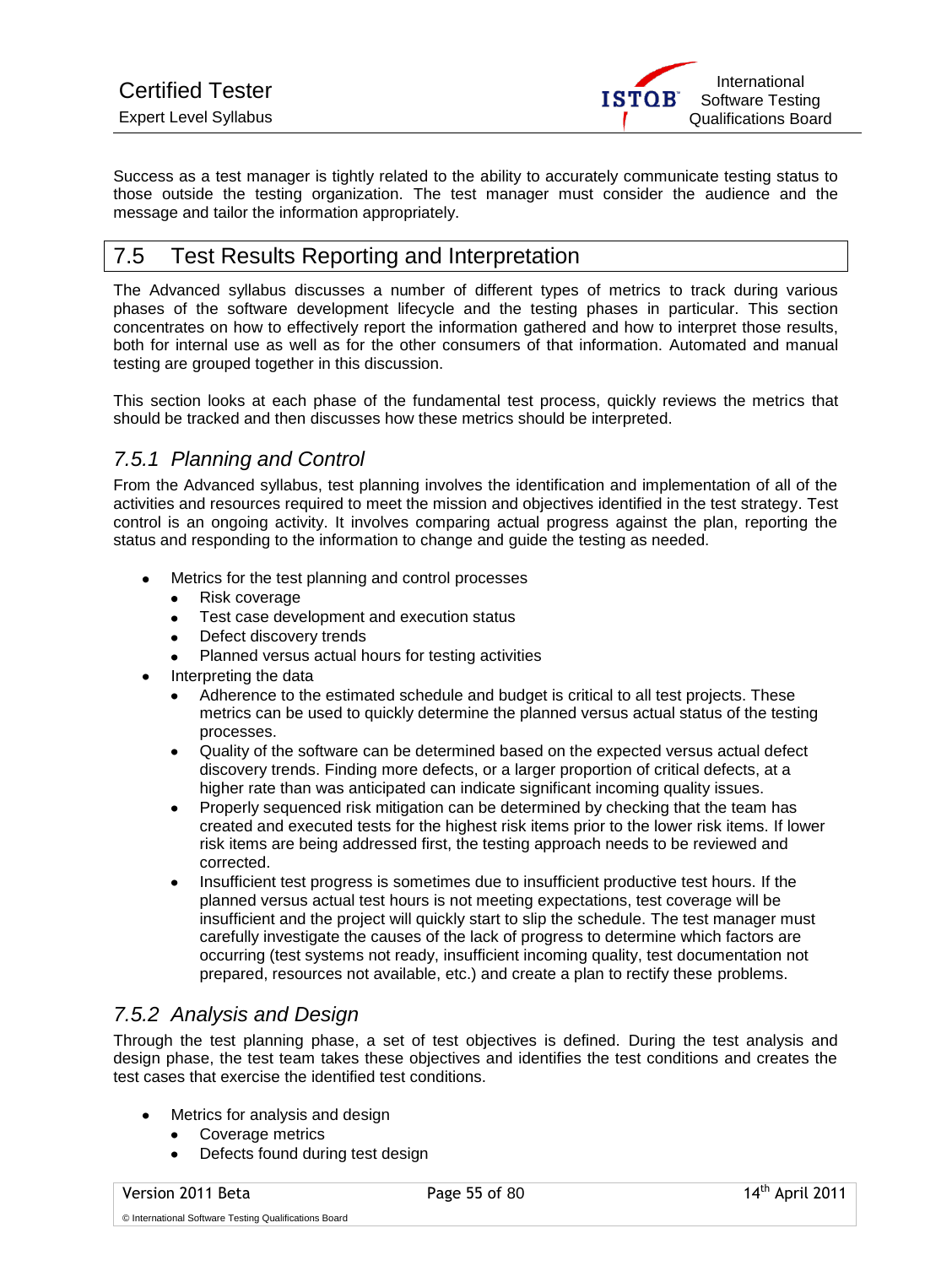

- Defects found during review cycles  $\bullet$
- Interpreting the data  $\blacksquare$ 
	- Coverage metrics include coverage of the requirements by the test cases, coverage of the risk items by the test cases, coverage of the quality characteristics and any other measurable coverage type. If coverage is insufficient in any area, an unaddressed risk exists. That risk must be analyzed to determine the best method to deal with it based on the impact and likelihood.
	- Defects found during the review cycles and during test design, if resolved, prevent those  $\bullet$ defects from escaping to the next phase. If the defect is identified but not resolved, there is still additional work incurred by the existence of that defect (documentation, status reporting, possible workarounds, etc.) but the time spent dealing with a known defect is usually less than that spent detecting a previously unfound defect. Cost (in money or time) is often associated with these defects and that cost is reported, usually in terms of cost savings, as part of the general test reporting.
	- Defect trending is important at this phase also. If high numbers (higher than planned) of  $\bullet$ defects are found in the review cycles, this may indicate a lower quality of the work products than was anticipated. If so, multiple review cycles may be required to reach an acceptable quality before these work products move to the next phase in the lifecycle.

#### *7.5.3 Implementation and Execution*

Test implementation and execution includes organizing the test cases, finalizing the test data and test environments and creating the execution schedule as well as actually executing the tests.

- Metrics for implementation and execution
	- Percentages of environments, systems and data configured and ready for testing  $\bullet$
	- Percentage of test data created and used
	- Percentage of test conditions and cases covered by test execution and the results of that  $\bullet$ execution
	- Percentage of test cases that are automated and results of automation execution  $\bullet$
	- Percentage of test cases that are marked for inclusion in the regression test suites
	- Time spent maintaining automated and manual test cases  $\bullet$
	- Breakdown between types of testing, e.g., black-box, white-box, experience-based
- Interpreting the data
	- To start testing without 100% of the test systems and environments ready may be an acceptable, even a preferred strategy. However, if the missing environments are those needed for the highest risk items, that will force the higher risk testing toward the end of the testing cycles, and that is not acceptable. The test manager must not look only at the percentage numbers, but also understand if there is any schedule impact or changes required to the overall testing plan in order to accommodate any configuration issues.
	- Similar to the environment issues, test data availability and accuracy can also impact the  $\bullet$ order of test execution and can significantly reduce the efficiency of the test team. For example, if the requisite amount of test data is not available, forcing repeated re-use, concurrent testing of some areas may not be possible. Automated tests may have to be changed to re-use the data and reset it to a quiescent state after use.
	- Test coverage must be closely monitored for several reasons. If the coverage is not  $\bullet$ proceeding according to plan, risks may be appearing where they were not planned. For example, a testing area that is blocked may contain significant defects that will result in architectural changes to the system, thus delaying performance testing. The test manager also must monitor pass/fail information to determine if the expected pass/fail rate is being achieved. If a higher number of test cases are failing than was expected, additional test cycles may be required. In addition, investigation is needed as to why the quality level is lower than expected. If a higher number of test cases is passing than was expected, the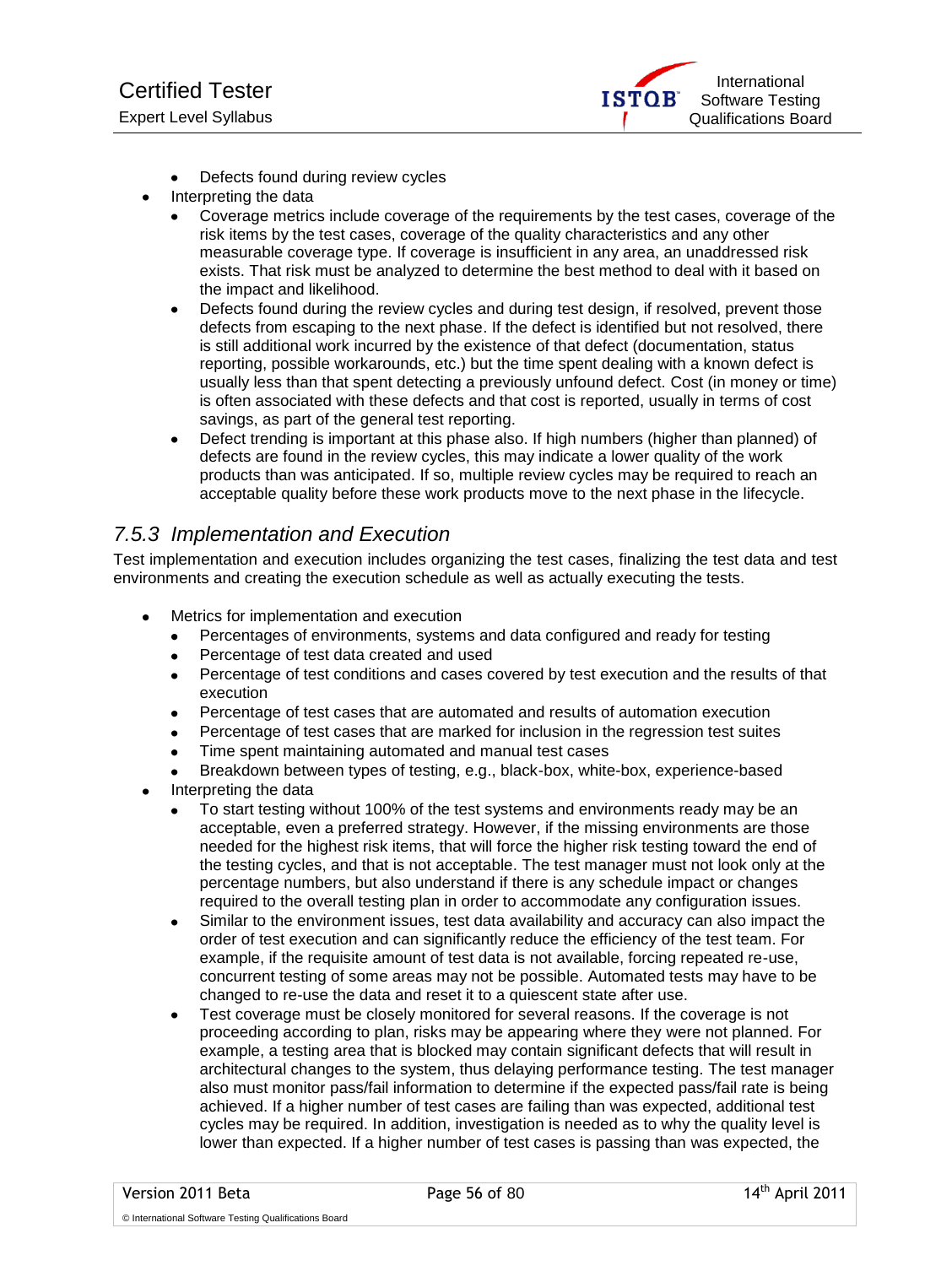

test manager needs to determine if testing has been sufficient, where the extra time in the schedule should be focused and if the plans should be adjusted for future testing.

- The percentage of test automation achieved and the results of the automation should be  $\bullet$ monitored by the test manager to ensure the automation effort is achieving its goals and that the test automation results are being integrated into the overall testing results. If the test automation only covers 5% of the testing, but is finding 50% of the defects, investigation is needed to determine the types of defects being found, verification that the automation is doing the correct validation and to investigate why the manual testing is finding so few problems.
- Time spent on maintenance of test documentation can be a significant factor in a project.  $\bullet$ A test manager may see the maintenance time increase beyond schedule when the requirements used to create the test cases have changed since the test cases were created. Maintenance time may also increase when the delivered code doesn't match the requirements, the environments or data have changed, the interfacing systems have changed and myriad other reasons. Since time spent maintaining test cases is time that is not being spent actually testing, this maintenance effort can have a significant impact on the overall testing project.
- Test type breakdown is interesting from several standpoints. The test manager needs to  $\bullet$ know how the testing time is being allocated. The test manager also needs to know how productive the various testing types are in terms of defect detections, risk coverage and tester skill usage. If the test manager determines that 60% of the defects are being found with exploratory testing, the test allocations may need to change to focus on more exploratory testing. The test manager may also want to understand why the scripted testing is finding fewer bugs than expected. Perhaps the software has stabilized in those areas and the scripted testing is less productive than it has been in the past. If white box testing is finding no defects, the test manager will want to understand what code coverage levels are being achieved by that testing.

#### *7.5.4 Evaluating Exit Criteria and Reporting*

The test manager evaluates the exit criteria throughout the test project to ensure steady progress toward meeting those criteria. Reporting for the exit process is a summarization of the testing activities and the metrics discussed in the sections above, but with a total project perspective. There should be no new metrics introduced at this point in the testing project – metrics used here should have been planned and tracked throughout the project as noted above.

- Metrics finalized at this stage
	- $\bullet$ Test conditions, test cases or test specifications executed versus planned and the final status of each
	- Number of testing cycles used versus planned  $\bullet$
	- $\bullet$ Number and complexity of changes to the software that were introduced, implemented and tested
	- Schedule and budget adherence and variances  $\bullet$
	- Risk mitigation
	- Planned versus actual effective testing time
- Interpreting the data
	- At this point, these metrics can no longer be used to make changes for the current project (unless testing time is to be extended or re-work is planned). Metrics at this point are used for process improvement for future projects.
	- Metrics gathered at this stage are reported in the summary report which is prepared at the  $\bullet$ conclusion of the test effort.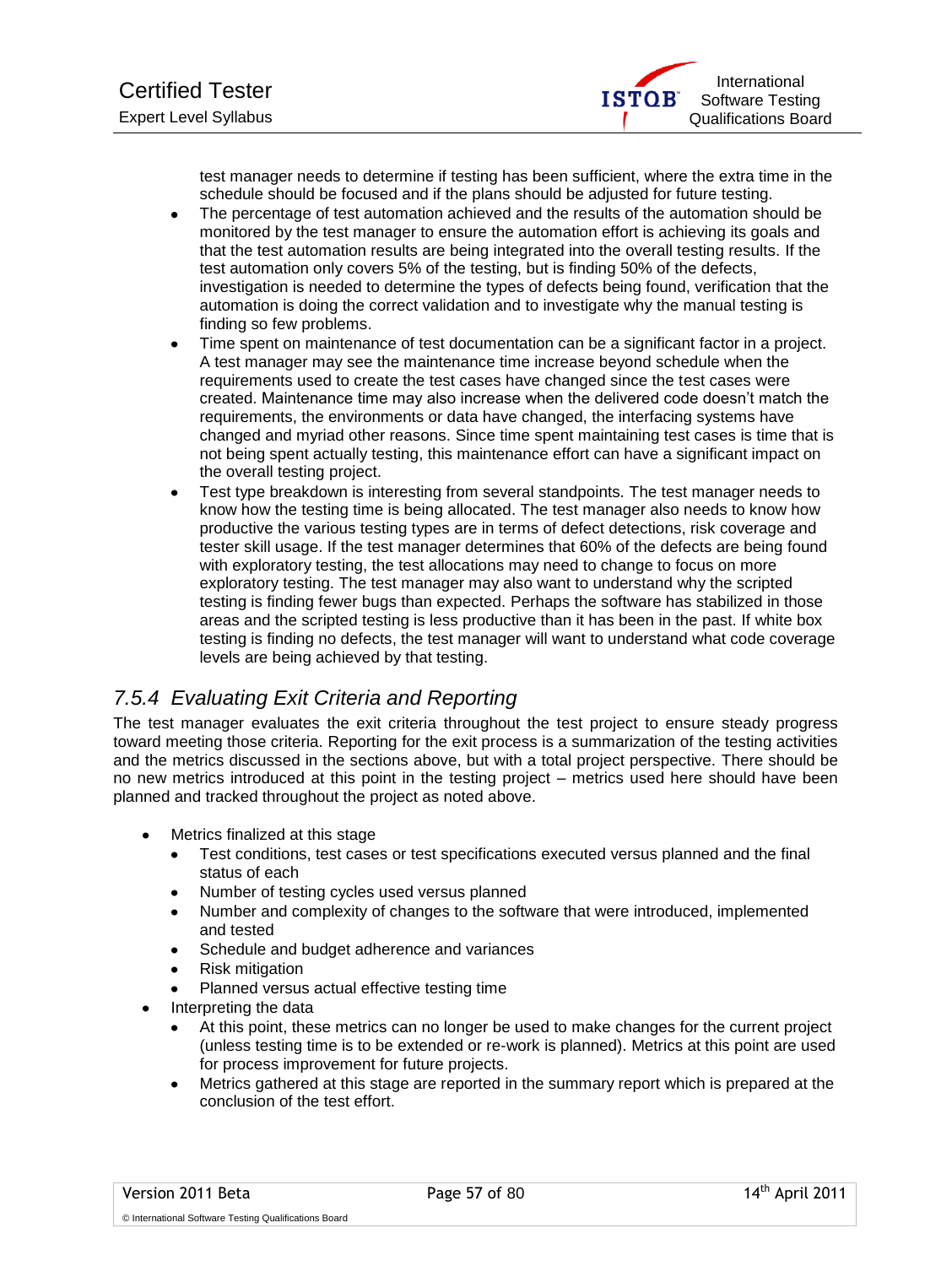

#### *7.5.5 Test Closure Activities*

When test execution is complete, the test manager must still conduct the test closure activities. These consist of ensuring that all the test work is actually completed, delivering the final work products, participating in retrospective meetings, and archiving the data, test cases, system configurations, etc. for this project.

- Metrics completed as part of the test closure activities  $\bullet$ 
	- Percentage of test cases that can be re-used on future projects
	- Percentage of test cases that should be moved to the regression test suite
	- Percentage of the defects that have reached the end of their lifecycle (will not be fixed, no  $\ddot{\phantom{a}}$ action required, enhancement request, etc.)
- Interpretation of the metrics
	- As with the previous stage, these metrics should have been tracked throughout the testing process but this is a good time to review them. Test cases that can be re-used are generally considered to be a better investment of time than those that were used once and are no longer usable. In rapidly changing environments, such as those following an agile lifecycle, test cases developed in the early iterations are often obsolete by the time the later iterations occur. Time invested in these "throw away" test cases should be reviewed to see if it was well-spent or if another test design methodology would have been more efficient (for example, using checklists rather than scripted test cases).
	- Test cases are moved to the regression test suite because the features they test are  $\bullet$ expected to remain constant are good candidates for review by the automation team for potential automation.
	- Defects that will not be resolved should be reviewed (as always) to determine if the test  $\bullet$ team is following good practices in identifying and documenting these items. If defects are marked "never fix" because they are not reproducible, the test manager should investigate to see if additional testing was required or better documentation was needed in these defect reports.

Test closure activities may identify areas for additional process improvements and may also identify areas that need to be tracked more closely on future projects.

#### 7.6 Statistical Quality Control Techniques

The test manager, being in a quality control role, should be able to apply basic statistical quality control techniques such as control charts and cause/effect graphs. Examples include the following:

- Using an Ishikawa (fishbone) diagram to identify possible causes for automated test reliability  $\bullet$ problems
- Using a Shewhart chart to determine if the testing process is under control

Additional information regarding statistical quality control techniques can be found in other quality assurance oriented documentation. For more on statistical quality control, see [Ishikawa91] and [Juran10].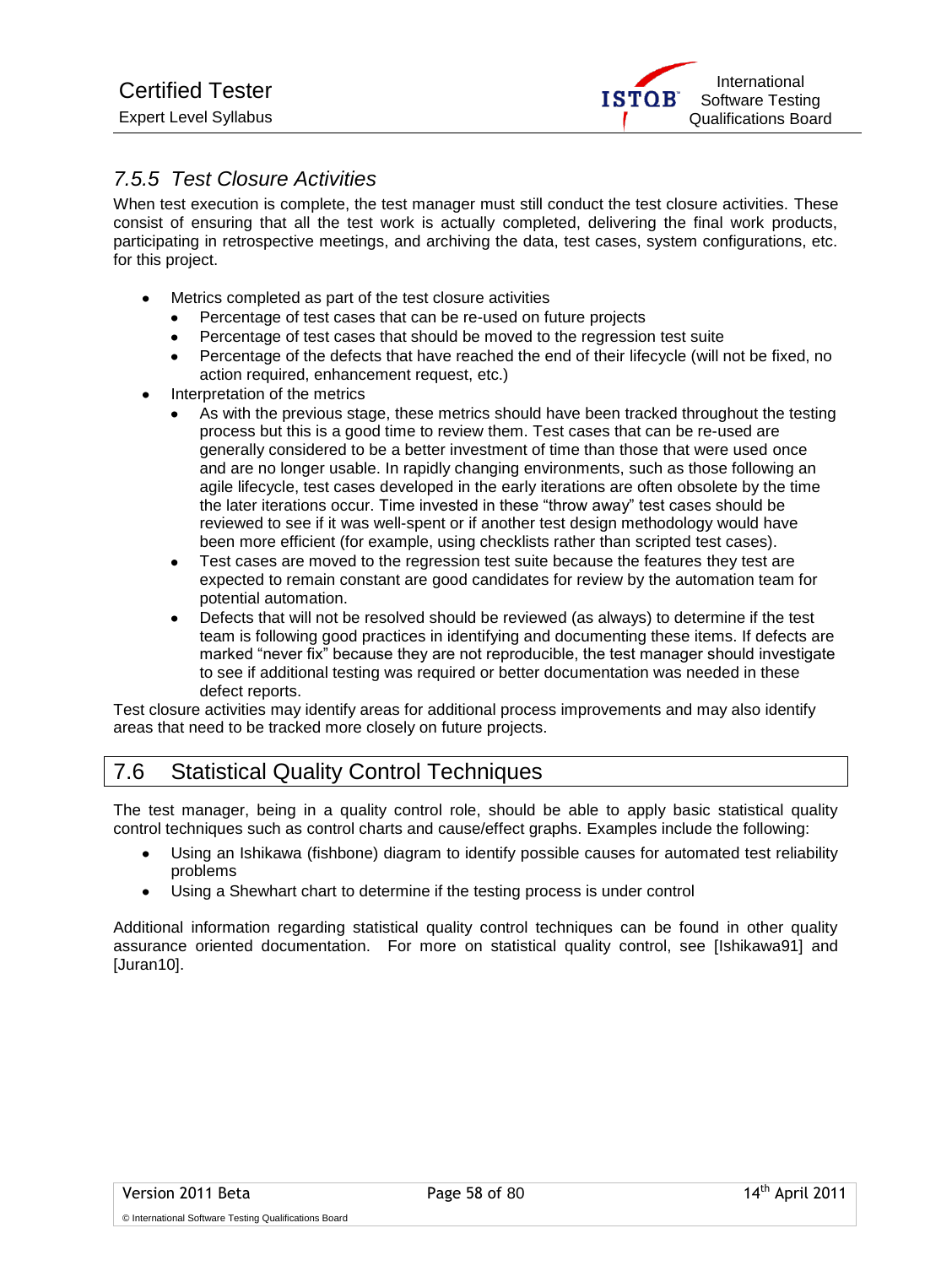# **8. Testing Considerations for Domain and Project Factors 270 mins.**

#### *Keywords:*

feature-driven development, test-driven development

*Learning Objectives for Testing Considerations for Domain and Project Factors*

#### **8.1 Test Management Considerations for Lifecycle Models**

- LO 8.1.1 (K6) Evaluate and report advantages and disadvantages associated with each lifecycle model in given situations
- LO 8.1.2 (K2) Describe the concepts usually found in agile projects which may influence the testing approach

#### **8.2 Managing Partial Lifecycle Projects**

LO 8.2.1 (K6) Compare the various partial project types, discussing the differences between these projects and pure development projects

#### **8.3 Release Considerations**

LO 8.3.1 (K4) Analyze the business context with respect to deployment, installation, release management, and/or product roadmap and determine the influence on testing.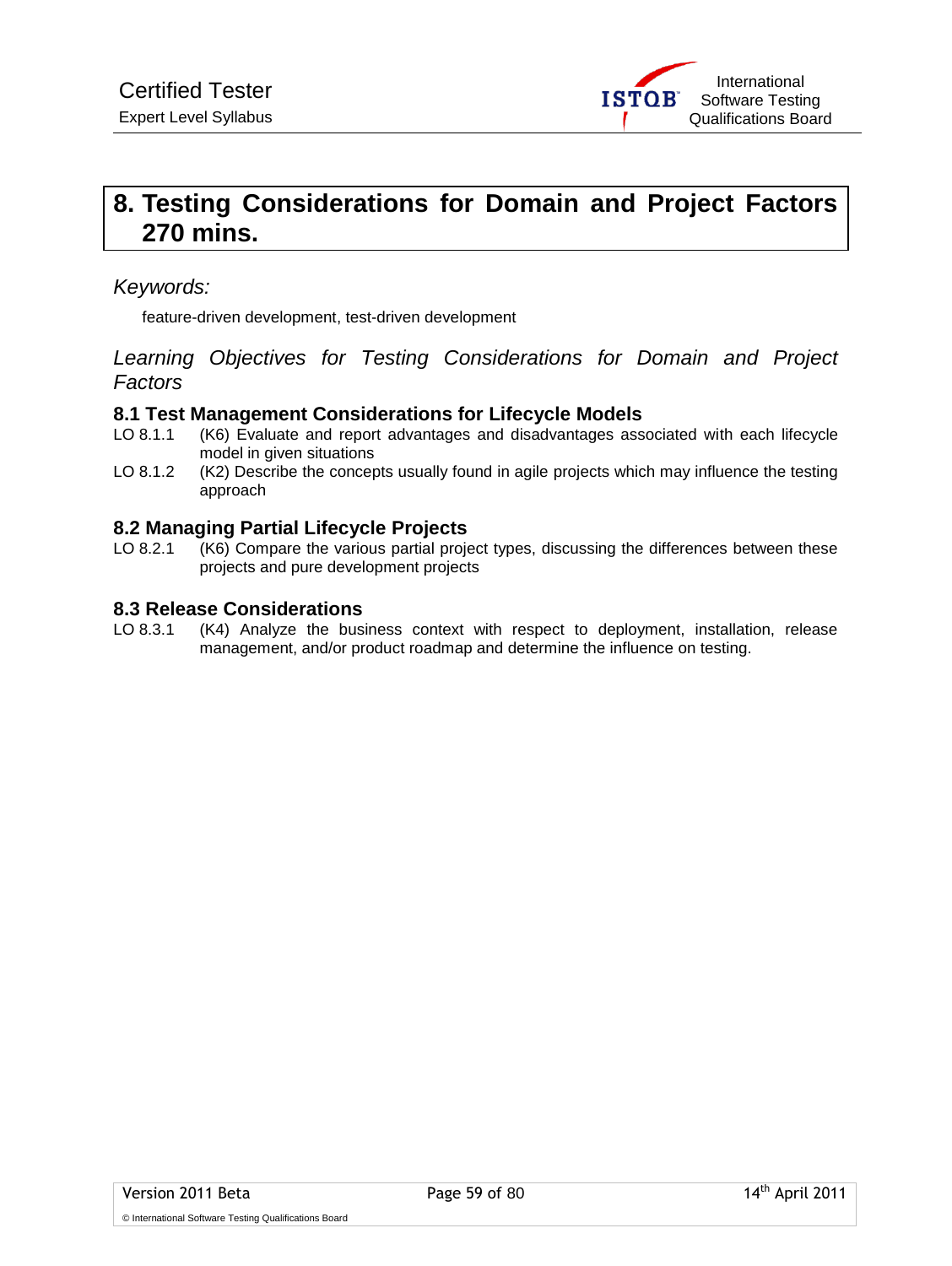

#### 8.1 Test Management Considerations for Lifecycle Models

Lifecycle models can strongly influence a test manager's approach to a given project. The lifecycle determines the moment of involvement, the level of involvement, the amount of documentation (both available and produced) and the testing goals.

#### *8.1.1 Comparison of Lifecycle Models*

The following chart provides a comparison of the lifecycle models and the testing implications:

|                                   | <b>Moment of</b><br>involvement                                                                                                       | <b>Documentation</b><br>supplied    | <b>Documentation</b><br>created                                                  | Level of<br>involvement                                                                                 | <b>Testing</b><br>Goals                             |
|-----------------------------------|---------------------------------------------------------------------------------------------------------------------------------------|-------------------------------------|----------------------------------------------------------------------------------|---------------------------------------------------------------------------------------------------------|-----------------------------------------------------|
| Waterfall                         | After code is<br>complete                                                                                                             | Complete<br>specifications          | Complete test<br>documentation                                                   | None until<br>code<br>complete                                                                          | System<br>testing,<br>some<br>acceptance<br>testing |
| V-model                           | <b>Reviews</b><br>during<br>requirements<br>phases,<br>planning<br>during code<br>development,<br>testing when<br>code is<br>complete | Complete<br>specification           | Complete test<br>documentation                                                   | Planning<br>early, reviews<br>Ωf<br>requirements<br>documents,<br>testing when<br>code<br>complete      | Integration,<br>system and<br>acceptance<br>testing |
| Iterative /<br><b>Incremental</b> | Involved for<br>first testable<br>iteration of<br>code                                                                                | Iterative specific<br>documentation | Iteration test<br>plans, iteration<br>relative test<br>cases, some<br>automation | "Just in time"<br>planning and<br>testing for the<br>iteration,<br>emphasis on<br>regression<br>testing | Integration,<br>system and<br>acceptance<br>testing |
| <b>Agile</b>                      | Project<br>initiation                                                                                                                 | Light, if any                       | Test automation,<br>test checklists                                              | Embedded in<br>project team<br>from initiation                                                          | All levels of<br>testing,<br>including<br>some unit |

The test team's time and level of involvement varies considerably based on the project lifecycle. Since the lifecycle is often determined by the development team, the test manager must monitor these decisions and determine the appropriate time and level of involvement.

A test manager should be familiar with the most common lifecycle models, as already discussed in the Advanced Level syllabus. In addition to that, the expert test manager must also be familiar with agile approaches and how to participate effectively in an agile project.

In actual practice, many organizations implement lifecycles that incorporate elements of multiple lifecycle models. For a discussion of this approach, see [Boehm03].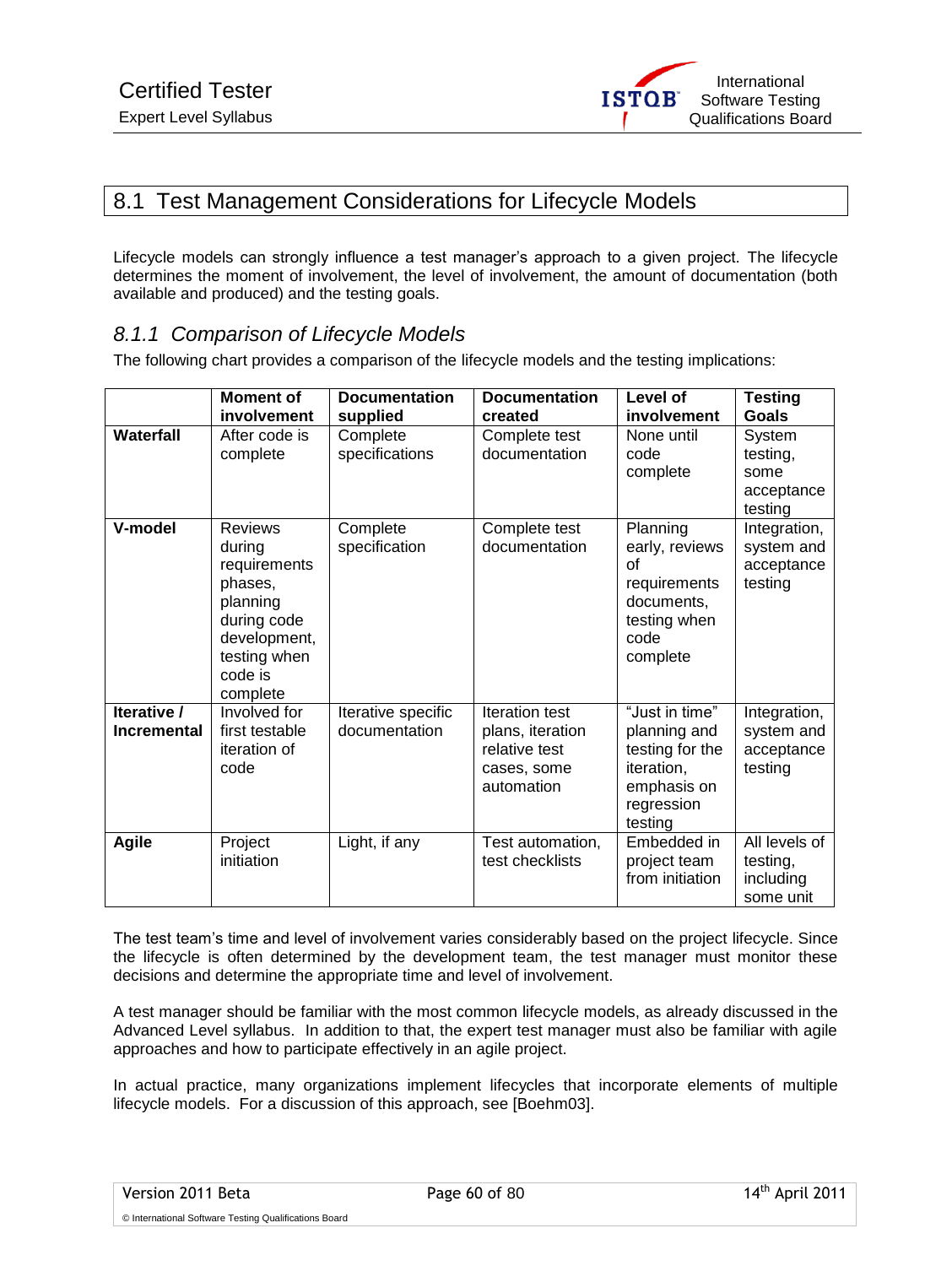

#### *8.1.2 Agile Methods*

Agile methods are a group of approaches to the software development lifecycle that are fundamentally different from traditional models such as the V-model. The most common of the agile approaches are:

- Scrum focuses on roles and project management issues in an iterative project delivery
- $\bullet$ eXtreme Programming (XP) - focuses on technical practices used by a software development team
- Kanban focuses on increasing value flow through using self-organizing teams and actively limiting the work in progress

Although these approaches were developed in parallel, they are often combined in a project to leverage the complementary aspects.

There are some specific practices and sets of values associated with agile methods. Development practices such as feature-driven development and testing practices such as test-driven development are often found in agile projects. Although the test manager will need to adapt to the agile methods, it is important to remember that many good practices in testing common to other models still apply.

To become familiar with agile, it is helpful to become familiar with the Agile Manifesto which defines the 12 principles of the agile methodology [Agile Manifesto-Web]. These are:

- 1. Our highest priority is to satisfy the customer through early and continuous delivery of valuable software.
- 2. Welcome changing requirements, even late in development. Agile processes harness change for the customer's competitive advantage.
- 3. Deliver working software frequently, from a couple of weeks to a couple of months, with a preference for a shorter timescale.
- 4. Business people and developers must work together daily throughout the project.
- 5. Build projects around motivated individuals. Give them the environment and support they need, and trust them to get the job done.
- 6. The most efficient and effective method of conveying information to and within the development team is face-to-face conversation.
- 7. Working software is the primary measure of progress.
- 8. Agile processes promote sustainable development. The sponsors, developers, and users should be able to maintain a constant pace indefinitely.
- 9. Continuous attention to technical excellence and good design enhances agility.
- 10. Simplicity -- the art of maximizing the amount of work not done -- is essential.
- 11. The best architectures, requirements and designs emerge from self-organizing teams.
- 12. At regular intervals, the team reflects on how to become more effective, then tunes and adjusts its behavior accordingly.

Agile methods rely on high attention to quality throughout the lifecycle. Skilled testers and test managers are critical to the success of agile projects, but the roles are somewhat altered. For example, the role of test manager may not exist but may be reformed into the role of Scrum Master, Product Owner or even an individual contributor. The test manager must maintain the role as the quality/testing coach to ensure that all team members are contributing to building a quality product. In this way, the test manager becomes an advocate for the testing activities of the project rather than for the testing organization itself.

The testing approach on agile projects tends to differ from the traditional lifecycle models. In particular, the following concepts are usually found in agile projects:

- The whole team is responsible for quality. Skilled testers and test managers learn more about  $\bullet$ other processes, such as design and development, and help other team members to understand the need for testing. Each individual must assume responsibility for quality.
- Lightweight solutions for processes and tooling are preferred. The solutions may change frequently within a project. Simple solutions help to promote efficiency.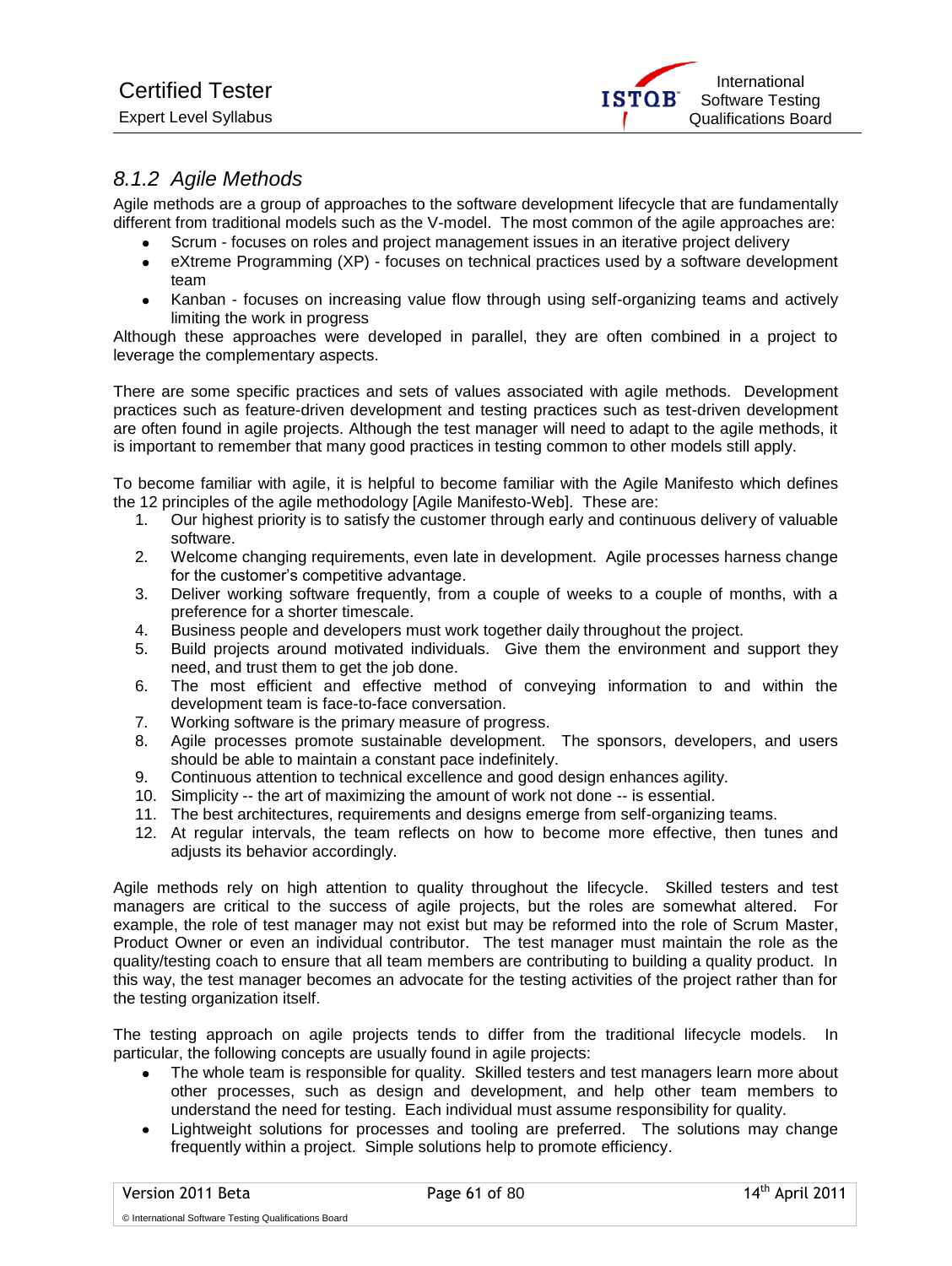

- Test automation must be utilized effectively to minimize the cost of regression testing. Tests  $\bullet$ should be run frequently. Development should take an active role in developing and maintaining the automation.
- The definition of the term "done" or "complete" must be established. The testers need to contribute to the definition and be sure it is measurable and understandable.
- Good communication is vital because changes are frequent and documentation is light. Cross training within the group is necessary to provide the best coverage of all tasks in an iteration.
- Testing is conducted throughout an iteration and must cover all aspects to deliver a completed "product" at the end of the iteration.
- Integration of the software into a larger system must be done early and often in incremental  $\bullet$ stages.
- Continuous process improvement must be implemented and planned approaches should  $\bullet$ change as needed to react to project realities.

In general the analysis and design techniques of testing remain the same in agile projects as with other lifecycles. The role of the tester and test manager must adapt and the test effort must be tailored to the needs of the iteration. Best practices in testing such as defining test conditions and selecting appropriate testing techniques are still applicable.

In addition to the standard approaches to agile projects, test managers may also be faced with some unique challenges. One of the premises of agile projects is that the team is tightly integrated, usually co-located (no walls, one giant cube), and relies on person-to-person communication rather than formal documentation to convey ideas, plans, schedules, requirements and test results. In the global economy, co-location can be particularly challenging. If the team cannot be co-located, easy and quick communication methods must be established. For example, a daily status meeting via phone call to synchronize the entire team and the use of an Instant Messaging tool during the working period will often suffice to enable communication. Collaboration software can be used to provide up to the minute update and editing capabilities for project documentation such as user stories, design notes, implementation information, etc. Agile projects are driven by the capability of the team to achieve real time communication. Tools are being developed rapidly to meet the needs of the distributed team that needs to feel like it is sitting together in one location.

Time zone issues are still a problem for agile projects in that communication is necessarily forced to be delayed. Again, the team can work around this effectively by having overlap hours that allow all team members to be online and accessible during certain windows of the day or night. While this may not provide an optimal working environment (particularly for the late night or early morning meetings) it is necessary to facilitate team communication.

Test documentation in an agile project is also minimal due to the maintenance burden that would be incurred with more detailed documentation of evolving software. Checklists are often used to guide the testing and exploratory testing is heavily used for each new iteration of the software. Checklists are built and updated based on the features targeted for implementation and then modified based on the features that actually are implemented.

Adapting current test practices to an agile project can be challenging. In some cases, new practices must be developed to accommodate the changed project approach. It is important for the test manager to leverage the existing good practices while also adapting to the new model.

#### 8.2 Managing Partial Lifecycle Projects

The test manager is often involved in projects for which all or part of the development is being done by an external team. This type of project brings its own test management challenges that are sometimes caused by late involvement, sometimes by lack of documentation and sometimes by multiple ownership. This section takes a closer look at some of these partial lifecycle projects.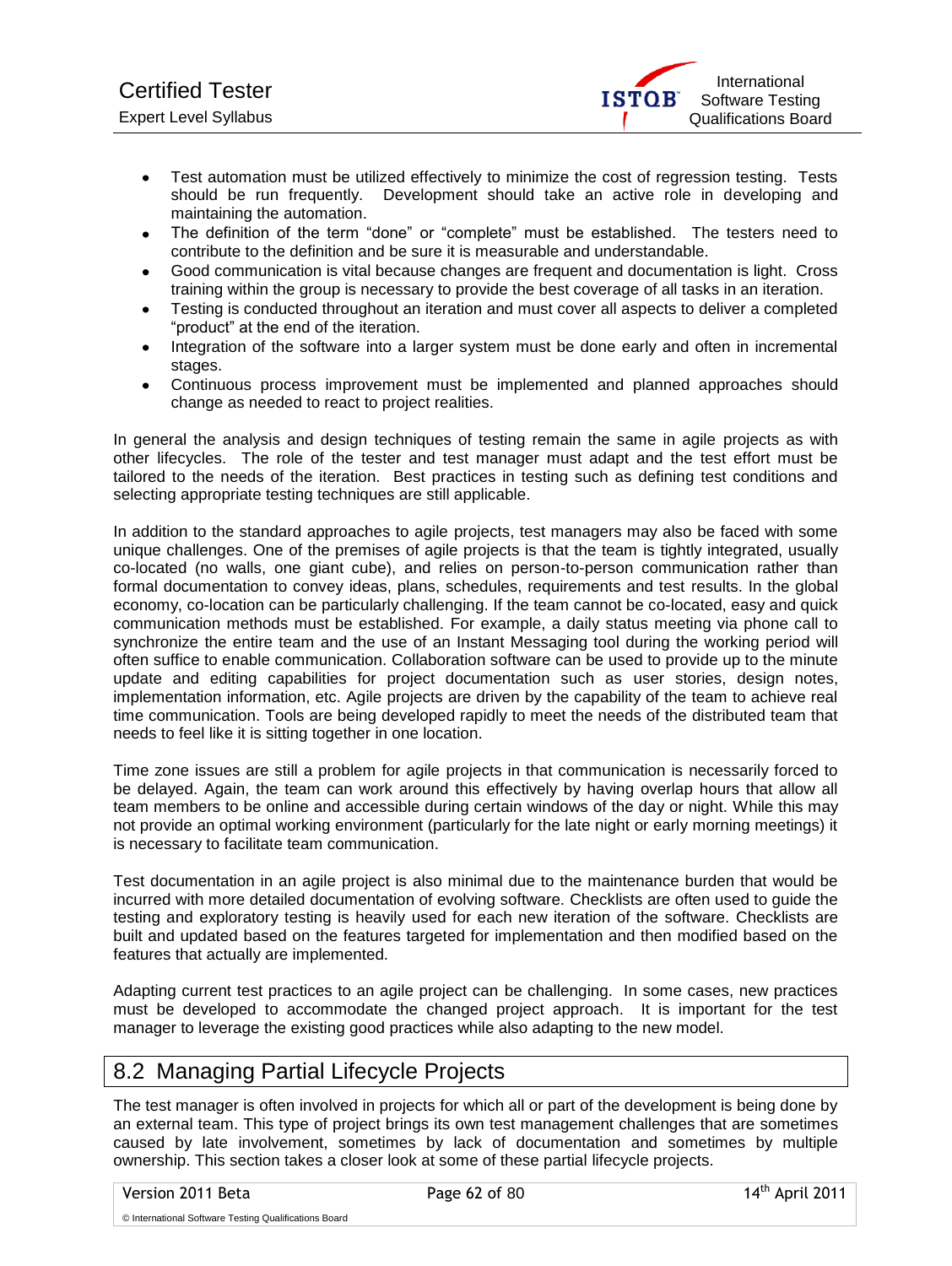

#### *8.2.1 Integration Projects*

The role of the test manager when working with third parties was discussed in a previous chapter. This section focuses on the testing lifecycle changes that may be required when dealing with an integration project. The moment of involvement for an externally developed project (or partially externally developed project) is often later than a project which is developed in house. The code is usually fully developed and assumed to be at least unit tested at the time it is received for integration. This means the test team may not have been involved in requirements and design reviews, and that the planning, analysis and design time for the project are significantly reduced.

It is important to get a clear definition of the "expected" incoming quality level. Was the product tested by a different test group? Is it considered ready for general release or just ready for further development and integration? This information may or may not be available (and may or may not be accurate). The test manager is smart to start with smoke testing to verify the functionality of the documented features. Once that is confirmed, spot checking the known and expected detailed functionality should proceed. This may require the development or re-use of existing drivers and stubs to support the testing. This can be done with exploratory testing or even checklist testing if a checklist is available. At this point, a quality assessment can be done to determine if more testing is needed and what type of testing will be needed. Software that has already exhibited significant defects at this point of the testing will need additional system testing. Software that is yielding no unknown defects is ready for non-functional testing (performance, usability, etc.) as warranted by the intended use.

Commercial-off-the-shelf (COTS) software is generally assumed to be of higher quality and ready for general release. This, of course, may prove to be a false assumption after the preliminary testing, but that is generally the working assumption until proven otherwise. Additional testing in this area will depend on the level of integration, the responsibility for the testing, and the experience with the vendor. For example, if the team is producing printer drivers and wants to be sure images generated by the vendor's package can be printed, the goal is not to test the vendor's package but rather to ensure that a generated image (or a variety of those) is printable. If the team is testing a component that was developed by a third party that is to be integrated into the functionality of an internally produced application such that a single interface will be presented to the user, thorough testing will be needed for the functionality of the third party piece (or verify the testing that was done by another testing group) as well as the integration points with your application.

In some cases, the product that is received from the third party will require a formal acceptance signoff. In this case, if functional and non-functional testing is not required, the test manager will prepare the acceptance criteria, conduct the test and report the results. A successful acceptance test may conclude the test team's involvement. An unsuccessful acceptance test may indicate the need for functional/non-functional testing and further involvement from the test team.

#### *8.2.2 Maintenance Projects*

Software that is in production periodically requires a maintenance release. This may be due to the need to migrate the system to a new environment, retire a portion of the system or to add features and/or provide fixes. Maintenance releases are sometimes scheduled in advance with defined features sets. Maintenance releases may also take the form of "emergency" fixes with little planning (if any). The most important aspect of maintenance testing is to ensure no regressions are introduced with the fixes/new features. As such, an existing regression test suite is valuable in dealing with the last minute scheduling and unexpected scope of the usual maintenance release. An automated regression suite is invaluable in this case, freeing manual testing resources to verify the fixes and new features.

Depending on the urgency of the fix, normal processes may be bypassed by the development group, including unit and integration testing. If so, the test group may need to assume the code is virtually untested. As such, more thorough testing will be required during the system testing phase thus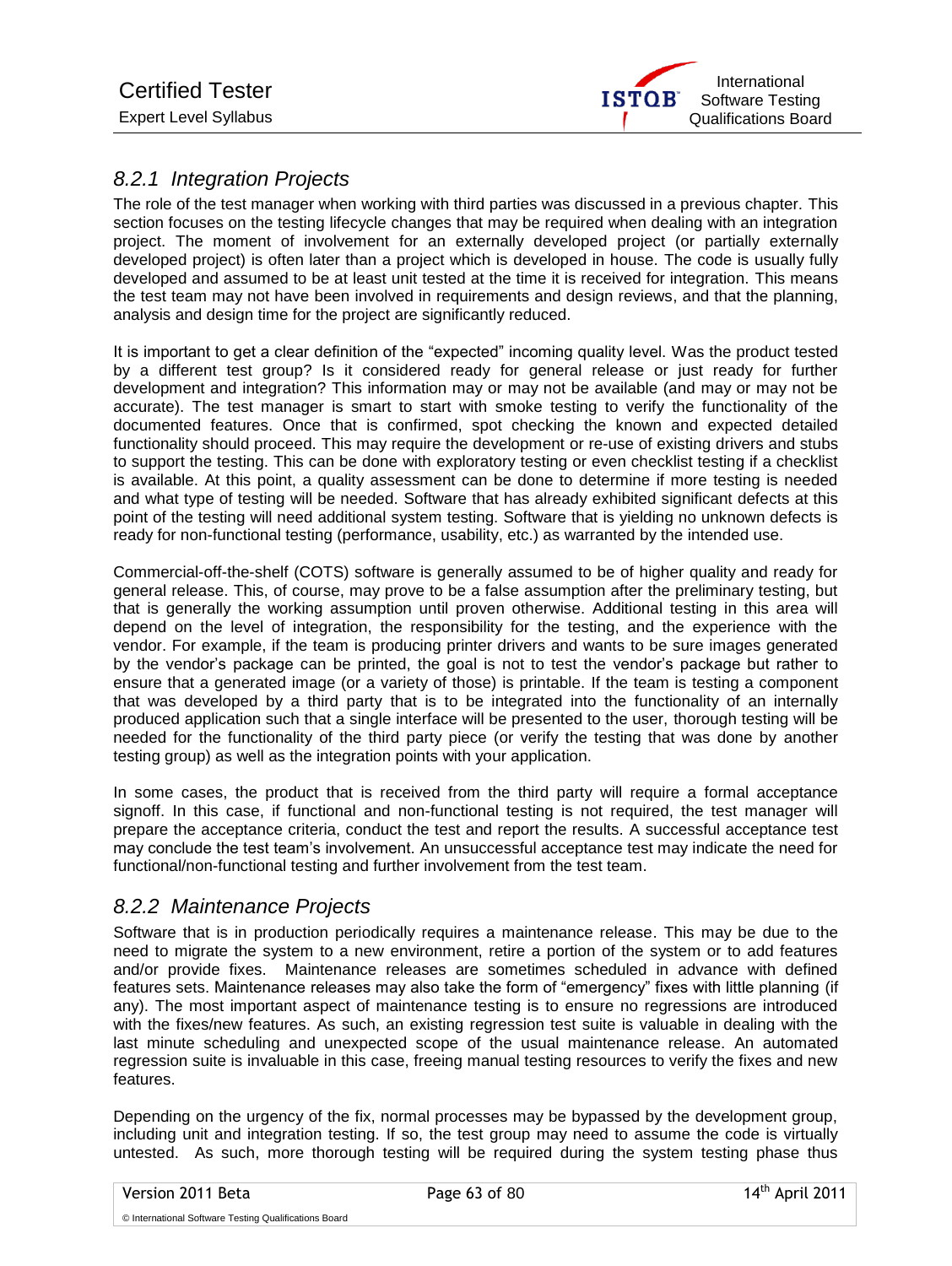

increasing the time required for testing. Impact analysis is helpful in targeting both the feature testing as well as the regression testing.

Any maintenance project requires a degree of change management. In most organizations there is a tendency to add additional fixes/changes to the planned release because it is a convenient carrier. Additional changes incur additional risk and the test manager must inform the project team regarding the risk being incurred by any additions to the planned maintenance release.

#### *8.2.3 Hardware/Software and Embedded Systems*

Hardware/software combination projects and embedded systems projects require some specific planning steps. In particular, because the test configuration tends to be more complex, more time should be allotted in the schedule for set up and testing of the test configurations. Prototype equipment, firmware and tools are often involved in these environments, resulting in more frequent equipment failure and replacement issues that may cause unexpected downtime. The testing schedule should allow for outages of equipment and provide ways to utilize the test resources during system downtime.

Dealing with prototype equipment and prototype tools such as diagnostics can further complicate testing. Prototype equipment may exhibit behavior that the production models will not exhibit and the software might not be intended to handle that aberrant behavior. In this case, reporting a defect might not be appropriate. Anytime pre-production models are used in testing, the test team must work closely with the hardware/firmware developers as well as the software developers to understand what is changing. One word of caution though, this can work the other way. Prototype hardware may exhibit incorrect behavior and the software may accept that incorrect behavior when it should raise an error. This will mask the problem that will only appear with the properly working hardware.

Testing these types of systems sometimes requires a degree of hardware/firmware expertise in the testing team. Troubleshooting issues can be difficult and time consuming, and retesting time can be extensive if many releases/changes occur for the hardware and the firmware. Without a close working relationship and an awareness of what the other teams are doing, the continually changing hardware/firmware/software can destroy the forward progress of the testing team due to the repeated integration testing.

An integration strategy is important when testing these types of systems. Anticipating and planning for problems that may hinder the integration helps to avoid project delays. An integration test lab is often used to separate the untested equipment/firmware from the software testing environment. The equipment/firmware has to "graduate" from the integration lab before it can enter the system testing phase.

The test manager plays an important role in helping to coordinate the schedules of the components so that efficient testing can occur. This usually requires multiple schedule meetings, frequent status updates, and re-ordering of feature delivery to enable testing while also supporting a logical development schedule.

#### *8.2.4 Safety-critical Systems*

Safety-critical systems provide some special challenges, including the need for additional testing for conformance to regulations and published standards. The test team should expect to be involved in all phases of the lifecycle and should have time allocated for requirements reviews, design reviews, code reviews, unit test reviews, integration, system and acceptance testing. In addition to the continuous involvement in the lifecycle of the project, the test team will also spend significant time creating, verifying and reviewing documentation, including test documentation, as well as maintaining traceability matrices. All defects noted throughout the lifecycle must be documented and all documents must be versioned, including test documentation. Documents must be checked for internal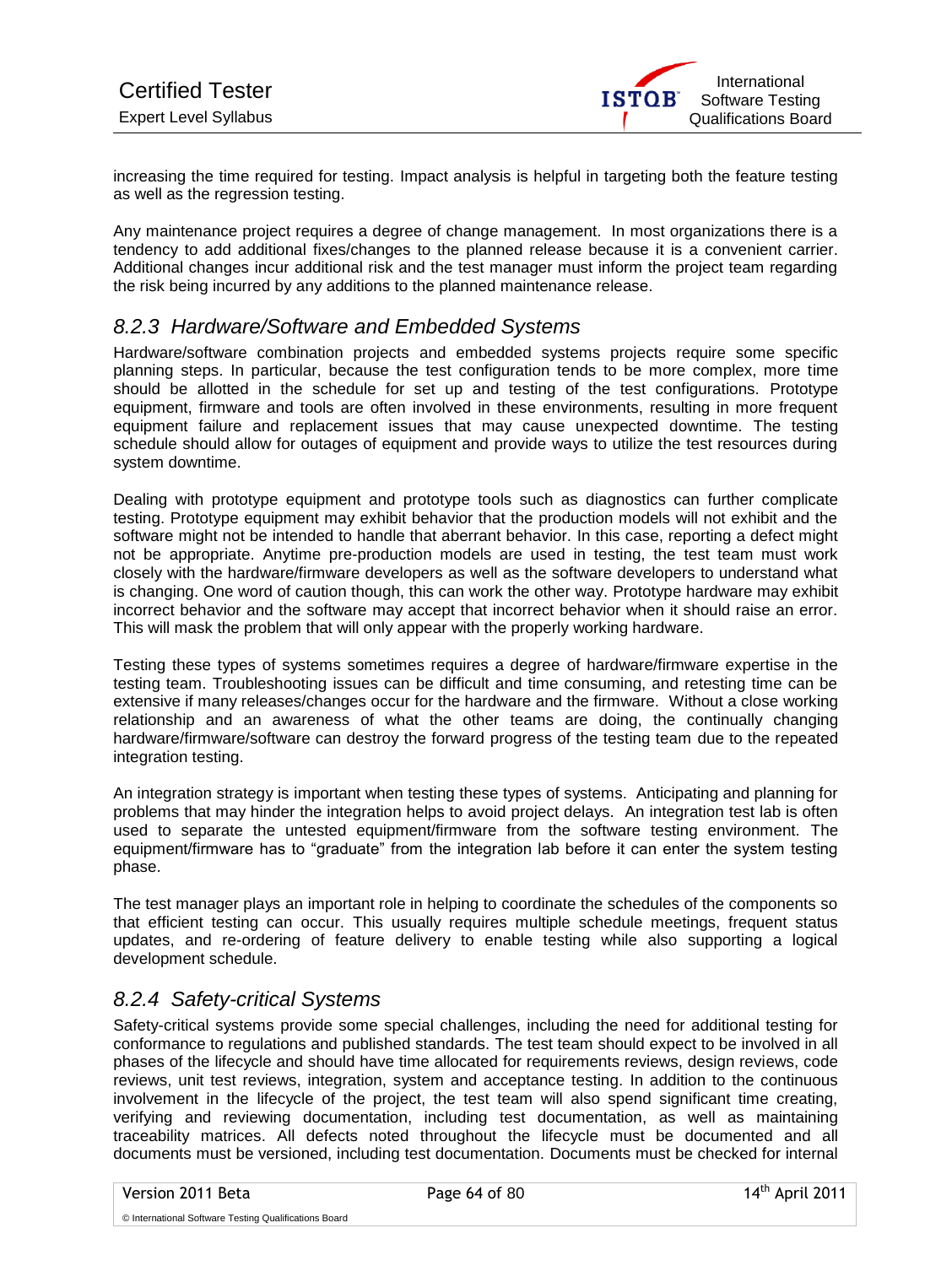

consistency and all changes must be verified and signed off. Version description documents are commonly used to track each version of each document, noting all changes that occurred per version.

Compliance to industry specific regulations and standards may dictate levels of documentation, specific tools that can and cannot be used, automated test coverage, code and requirements coverage, exit criteria, acceptance criteria, defect classification and other specifics required by the industry and the product.

See [Leveson95] for more information on safety-critical systems.

#### 8.3 Release Considerations

The test manager may or may not be able to have a voice in release considerations. This is often the domain of the business, marketing and product managers. The test manager does, however, need to be aware of considerations for the different release methods, products and customers.

#### *8.3.1 Market Demand*

Depending on market demands it may make sense to release a product before it is feature complete. This may be because competitive products are already in the market, because this is a replacement for a product that has been problematic or because the organization wants to get early feedback on a new concept. Whatever the reason, the test manager may have to adjust the exit criteria for the testing phases to support this type of partial release. Exit criteria adjustments should be done only with the approval of the project team as this can have quality implications and support implications.

#### *8.3.2 Ease of Maintenance*

Release decisions may also consider the ease of delivering fixes to the customers. Depending on the product, fixes may be automatically downloaded, may require media delivery or may be available for the customer to download as needed. The ease of both obtaining and installing fixes may determine the acceptability of releasing a product prior to final testing approval.

Pre-releasing with a plan for fixes can be a dangerous approach if there are risks of bad publicity, unhappy customers or product failure. Non-critical software may be released in this way with the assumption that the user base would rather deal with some defects that will be resolved quickly than wait for a more solid release. Again, this is usually a decision that is made by the business, marketing or the product manager. The test manager needs to be able to supply accurate information regarding the status of the testing, the residual risk, the known issues and an approximate schedule for the delivery of fixes.

Another consideration for delivering frequent fixes is the difficulty the customer may have in adopting those fixes. For example, if the team is working with software that exposes APIs for the customers to use, changing those APIs may require additional coding on the part of the customer, making them less likely to quickly adopt changes and fixes. Multiple fixes that are not adopted can make support difficult because of a user base that is running multiple different versions of the software.

#### *8.3.3 Ease of Installation*

When considering a maintenance release, the test team must understand any effects the fixes will have on the base software. Is a data conversion required? Will coding be required? Will the customer need to re-train their users because of a change to the user interface? Will the customer incur downtime during the installation and implementation of the fix?

Some fixes are easy to install and others are difficult. If customers have the capability to pick and choose among a set of fixes, conversion and installation requirements may become very complicated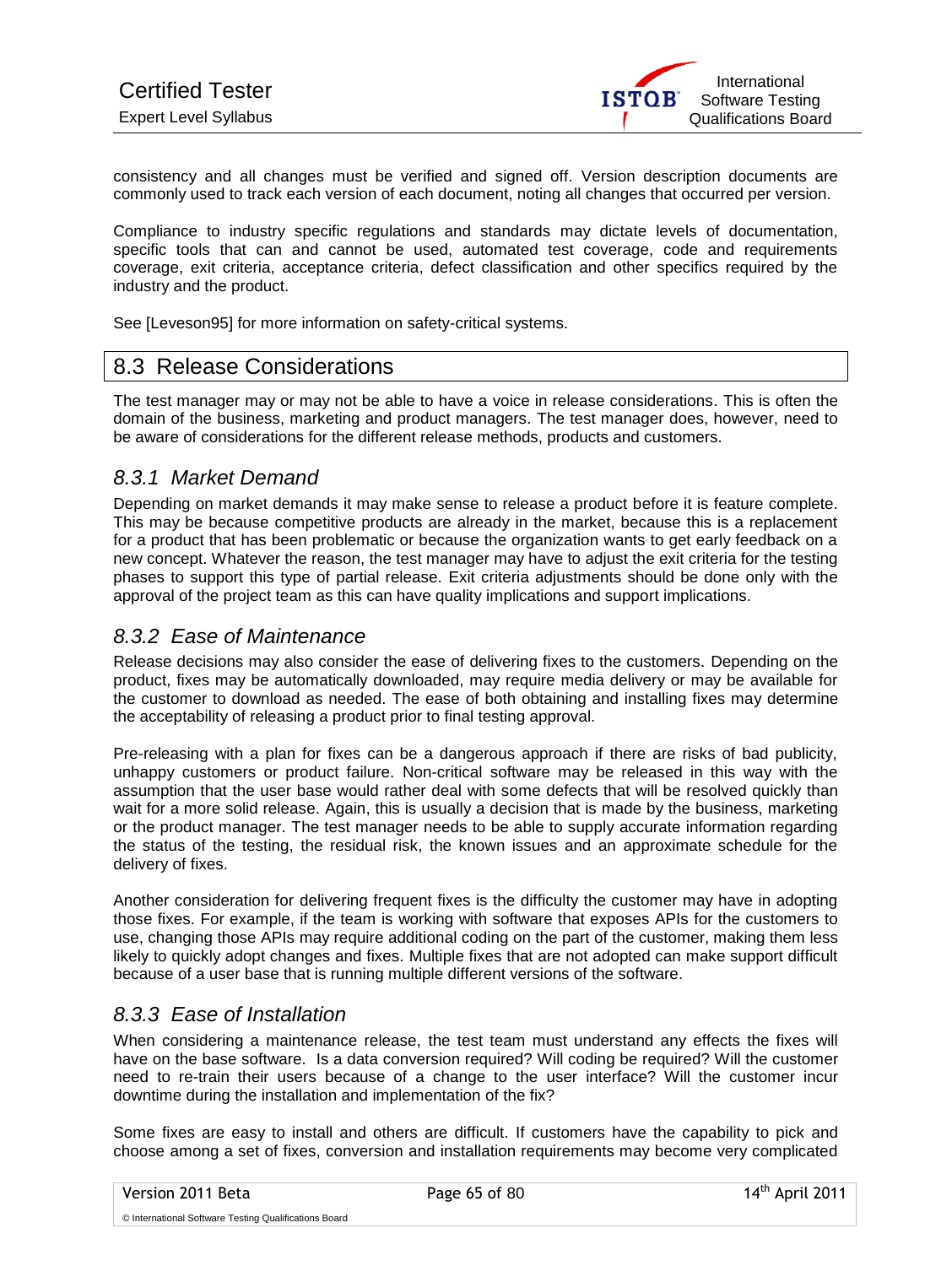

both from a testing and a support aspect. If five separate fixes have been released and the third fix required a conversion, there is an assumption in the fourth and fifth fixes that the conversion will have been done. If the customer never took the third fix, but wants the fifth fix, it may not work on their system. Fixes are often bundled together to prevent these types of situations, but this may require more testing effort.

The deployment mechanism/capability must also be tested. This is to ensure that the proper fix is delivered in the proper format to the proper systems. This may include testing the installation procedure, any automated wizards, various upgrade paths, de-installation procedures and mechanisms used to actually deliver the fix to the user. As with initial installation testing, upgrade capabilities must be thoroughly tested as a delivered part of the product.

© International Software Testing Qualifications Board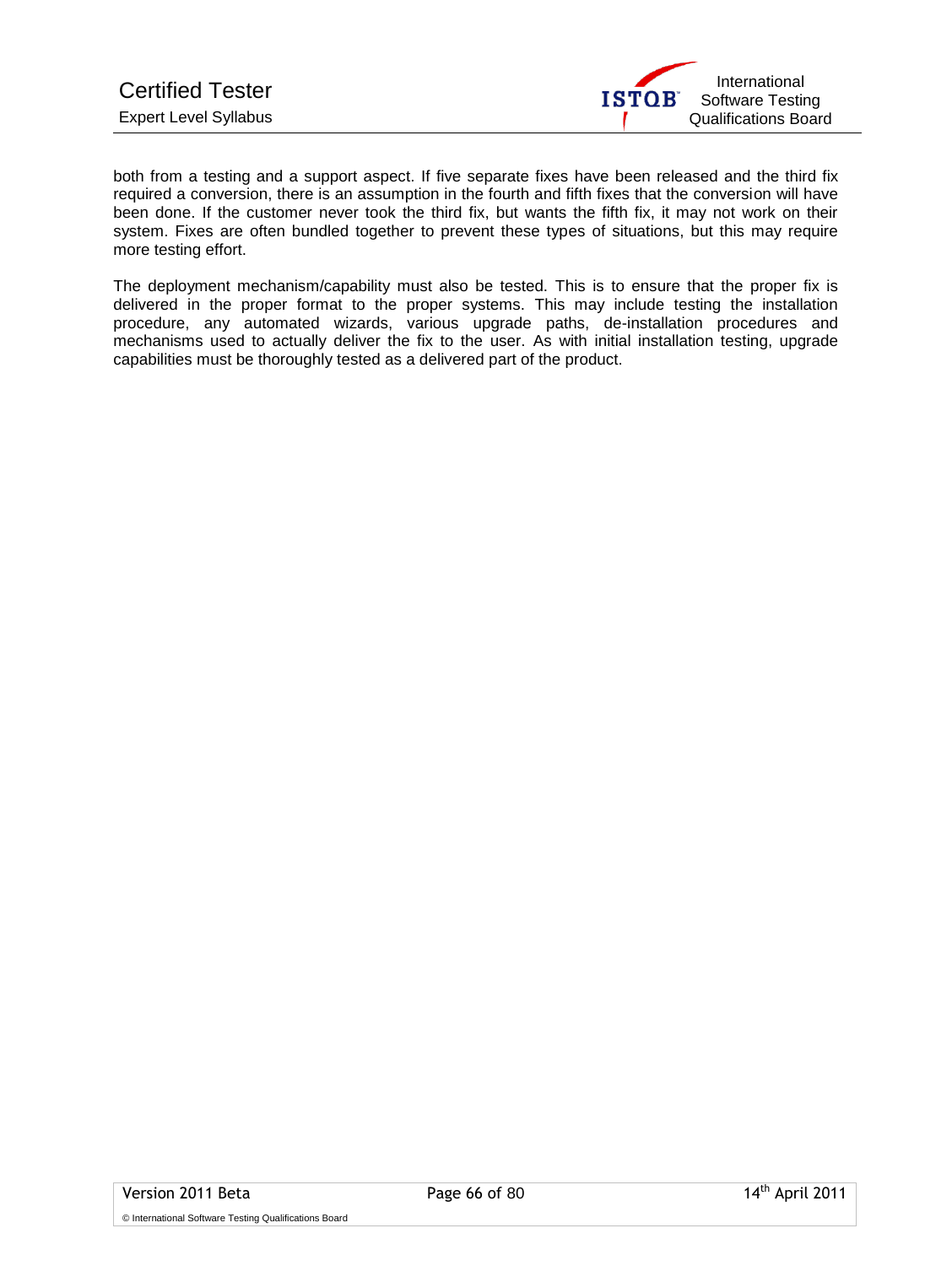

# **9. Evaluating Effectiveness and Efficiency 195 mins.**

#### *Keywords:*

effectiveness, efficiency

#### *Learning Objectives for Evaluating Effectiveness and Efficiency*

#### **9.1 Introduction**

None for this section.

# **9.2 Effectiveness, Efficiency and Satisfaction Metrics for the Test Process**

(K5) Explain the purpose of tracking effectiveness, efficiency and satisfaction metrics and give examples that would apply to a test project

#### **9.3 Effectiveness, Efficiency and Satisfaction Metrics for the Test Policy Objectives**

LO 9.3.1 (K6) For a given test policy, define, evaluate, and report effectiveness, efficiency, and satisfaction metrics

#### **9.4 Project Retrospectives**

LO 9.4.1 (K6) For a given completed project, manage a project retrospective, analyze data gathered during the project retrospective, and formulate plans for improvement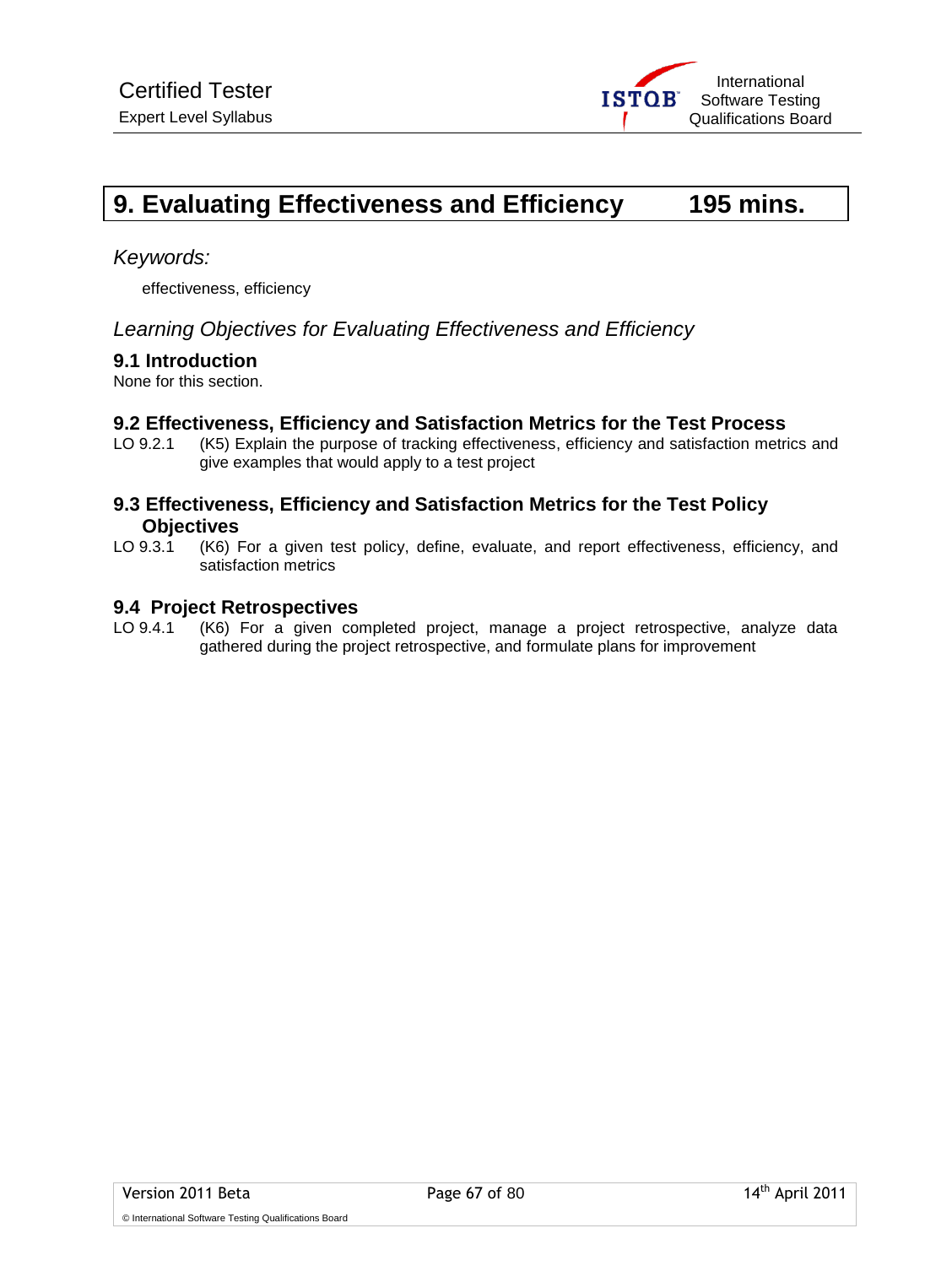

#### 9.1 Introduction

A test manager must continually evaluate the effectiveness and efficiency of the test group both to look for improvement opportunities as well as to monitor the on-going test efforts.

#### 9.2 Effectiveness, Efficiency and Satisfaction Metrics for the Test Process

Effectiveness metrics examine the extent to which the test process produces the proper work products and outcomes, including risk mitigation (i.e., how well did we do?). Efficiency metrics examine the effort, duration, and/or resource expenditures required to achieve those work products and outcomes (i.e., how well did we deliver value?). Satisfaction metrics examine the extent to which the test process elegantly delivers both actual and perceived value to test stakeholders (i.e., how is it perceived?).

Effectiveness metrics:

- Percentage of new tasks identified during control activities
- Percentage of new and changed test conditions identified after initial analysis
- Percentage of requirements covered by identified test conditions
- Surveys of test analysts' understanding of the tests to be designed to cover test conditions
- Percentage of test conditions covered by tests  $\bullet$
- Appropriate use of testing techniques to verify test coverage
- Post-project evaluation of exit criteria escapes, e.g., unnoticed set of planned tests that were  $\bullet$ neither run nor deliberately skipped prior to exit
- Defect escape rate
- Increase in test objective achievement on current project based on lessons learned from previous projects

#### Efficiency metrics:

- Effort, duration, and resource impact of unmanaged changes to the testing plan
- Percentage of time lost due to unforeseen blockages
- Consistency of detail in test documentation
- Average effort required per test designed
- Percentage of tests automated
- Average effort required per test implemented
- Effort, duration, and/or resource savings achieved on current project based on lessons learned from previous projects
- Project overhead associated with results reporting
- Effort, duration, and/or resource savings achieved on current project based on testing work product re-use from previous projects

Satisfaction metrics:

- Project stakeholder survey results
- Extent to which the planning and scheduling is aligned with the business objectives
- Surveys of the recipients of test reports
- Surveys of testers on the usefulness of test closure activities

Test managers should remember that testers and other project team members will change their behaviors to attain satisfactory outcomes in terms of process metrics. In the absence of clearly defined goals from management, metrics can result in undesirable distortions in the actions taken and work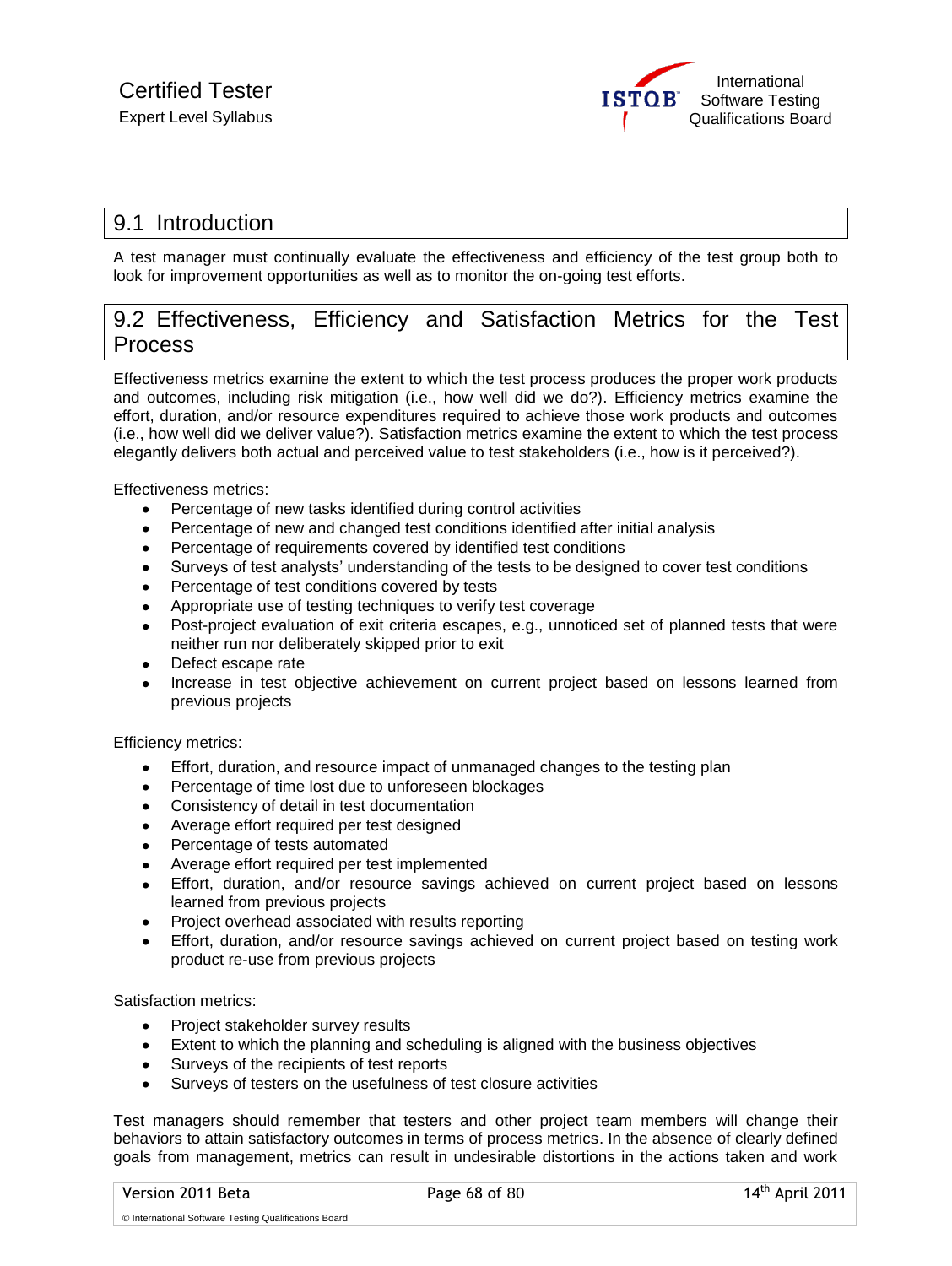

products delivered by individual contributors and managers. Therefore, the test manager should carefully plan the introduction of process metrics, and constantly monitor for unintended side effects.

Test managers should also remember that these process metrics are strongly affected by overall project and organizational behaviors, activities, and attributes. Successful execution of upstream processes such as system requirements specification, design, coding, unit testing, and release engineering can have significant positive impact on test process effectiveness, efficiency, and satisfaction; unsuccessful upstream processes can have the opposite effect on the test process. The test manager tends to have a good overall view of all the processes and should leverage that information to help influence the overall process flow.

#### 9.3 Effectiveness, Efficiency and Satisfaction Metrics for the Test Policy **Objectives**

After the test objectives are identified and documented in a test policy, metrics should be defined that measure effectiveness, efficiency, and satisfaction. This section includes examples of such metrics for typical test objectives. Each test project is different, so the metrics that are appropriate for a specific project may vary.

Consider the following typical test objective: Find important defects that could affect customer or user satisfaction, and produce enough information about these defects so developers (or other work product authors) can fix them prior to release. Effectiveness, efficiency, and satisfaction metrics for this objective can include the following:

- Percentage of defects detected (effectiveness)
- Percentage of critical defects detected (effectiveness)
- Percentage of defects rejected by development (efficiency)
- Percentage of critical defects that escaped to production (effectiveness)
- Defect report recipient satisfaction with information delivered (satisfaction)
- Cost per defect found during testing, possibly as a percentage of costs per defect found in production (efficiency)

Consider the following typical test objective: Manage risks by running important tests that relate to key quality risks, in risk order, reducing the risk to the quality of the system to a known and acceptable level prior to release. Effectiveness, efficiency, and satisfaction metrics for this objective can include the following:

- Percentage of critical bugs found early in test execution (effectiveness)
- Percentage of critical tests run early in test execution (effectiveness)
- Stakeholder perception of accepted risk prior to release, possibly in comparison to perception  $\bullet$ of that risk after some period in production (satisfaction)
- Percentage of identified risks covered by (executed) tests (effectiveness)
- Average cost per risk item covered during testing (efficiency)

Consider the following typical test objective: Provide the project team with important information about quality, testing, and readiness to release. Effectiveness, efficiency, and satisfaction metrics for this objective can include the following:

- Survey of project team about sufficiency, importance, and timeliness of information provided by testing (effectiveness and satisfaction)
- Overhead costs associated with producing test reports (efficiency)

Consider the following typical test objective: Find less-important defects, including workarounds for these defects, to enable customer support or help desk to resolve user problems related to these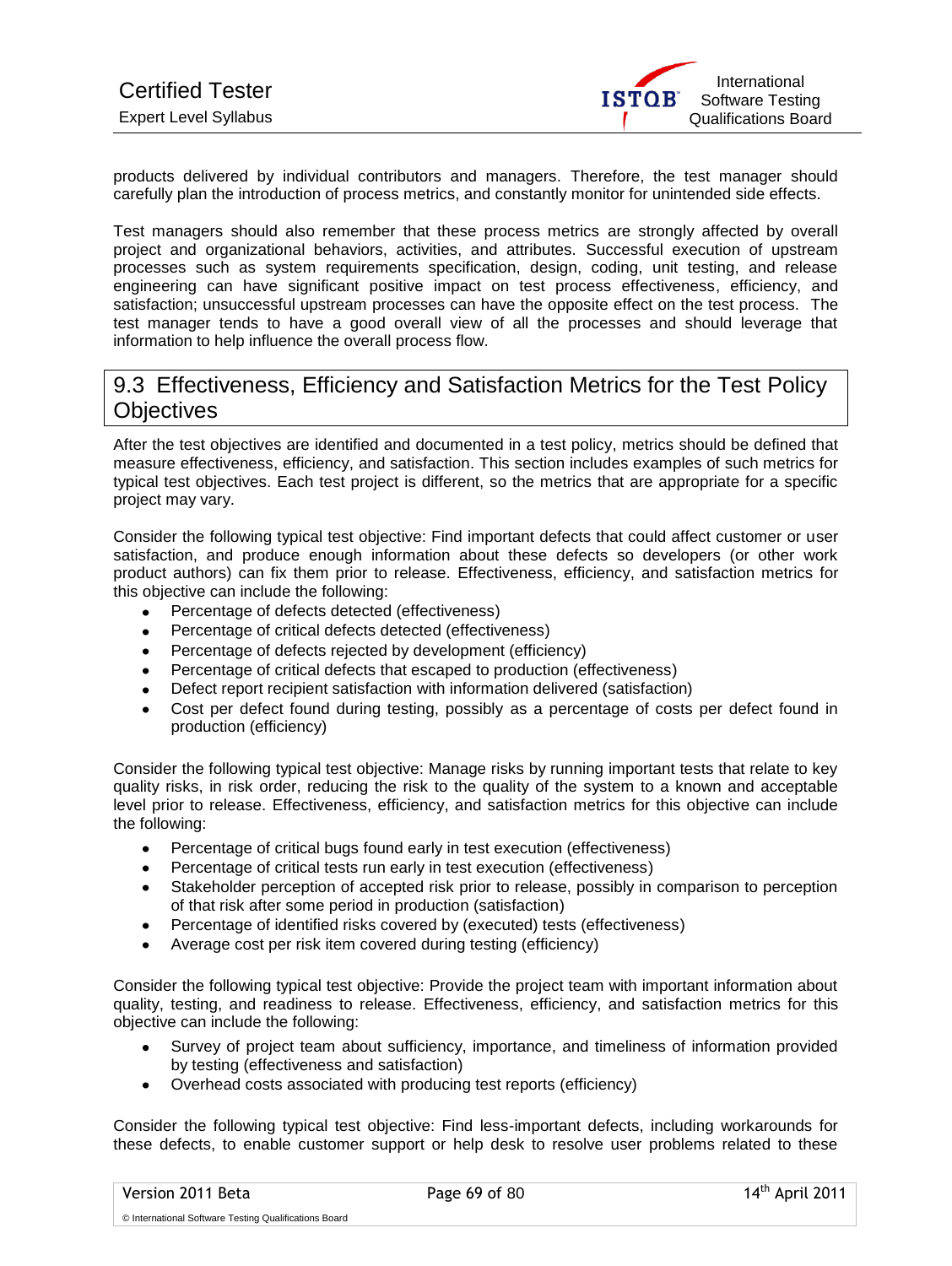

defects if they are not fixed prior to release. Effectiveness, efficiency, and satisfaction metrics for this objective can include the following:

- Survey of customer support or help desk about sufficiency, importance, and timeliness of information provided by testing (effectiveness and satisfaction)
- Stakeholder perception that defect information included sufficient information for appropriate defer/fix decisions (effectiveness)
- Costs associated with delivering information to customer support or help desk staff (efficiency)

For a detailed discussion on derivation of metrics for test objectives, see [Riley & Goucher 09].

The same cautions mentioned in the previous section, regarding unintended side effects and the impact of upstream processes, applies to the metrics discussed in this section.

#### 9.4 Project Retrospectives

A project retrospective meeting is a team meeting that assesses the degree to which the team effectively and efficiently achieved its objectives for the project or activities just concluded, and team satisfaction with the way in which those objectives were achieved. In agile projects, retrospectives are crucial to the overall success of the team. By having a retrospective at the end of each iteration, the agile team has an opportunity to review processes, adapt to changing conditions and interact in a way that helps to identify and resolve any interpersonal issues.

A test manager should be able to organize and moderate an effective retrospective meeting. Because these meetings are sometimes discussing controversial points, the following rules should be applied:

- Encourage open exchanges of ideas, but discourage personal criticism
- $\bullet$ Have participants come ready to present data to illustrate their points, and avoid reliance on opinions or feelings
- Have people bring ideas for improvement on future projects, rather than simply complaints about how badly something went
- Have people bring examples of what went well and should be continued

According to [Derby&Larsen 06] a retrospective should follow a structure as outlined here:

- Set the stage  $\bullet$
- Gather the data
- Generate insights
- Detect what to do
- Close the retrospective

Of course, the objective of the retrospective is to deliver outcomes that result in actual change. Successful retrospectives involve the following:

- A library of data, reports, and minutes from retrospective meetings, with this information readily available as a resource for future projects.
- A root cause analysis (RCA) session that concentrates on identifying the source of the  $\bullet$ problems encountered and suggesting solutions that will eliminate the causes of the problems in the future.
- Management commitment to implementing good ideas from retrospective meetings, so that improvements are not just discussed, they are made.

A test manager may participate in project-wide retrospectives. There's also value in having a test retrospective with the test team alone focusing on those things the test team can control and improve.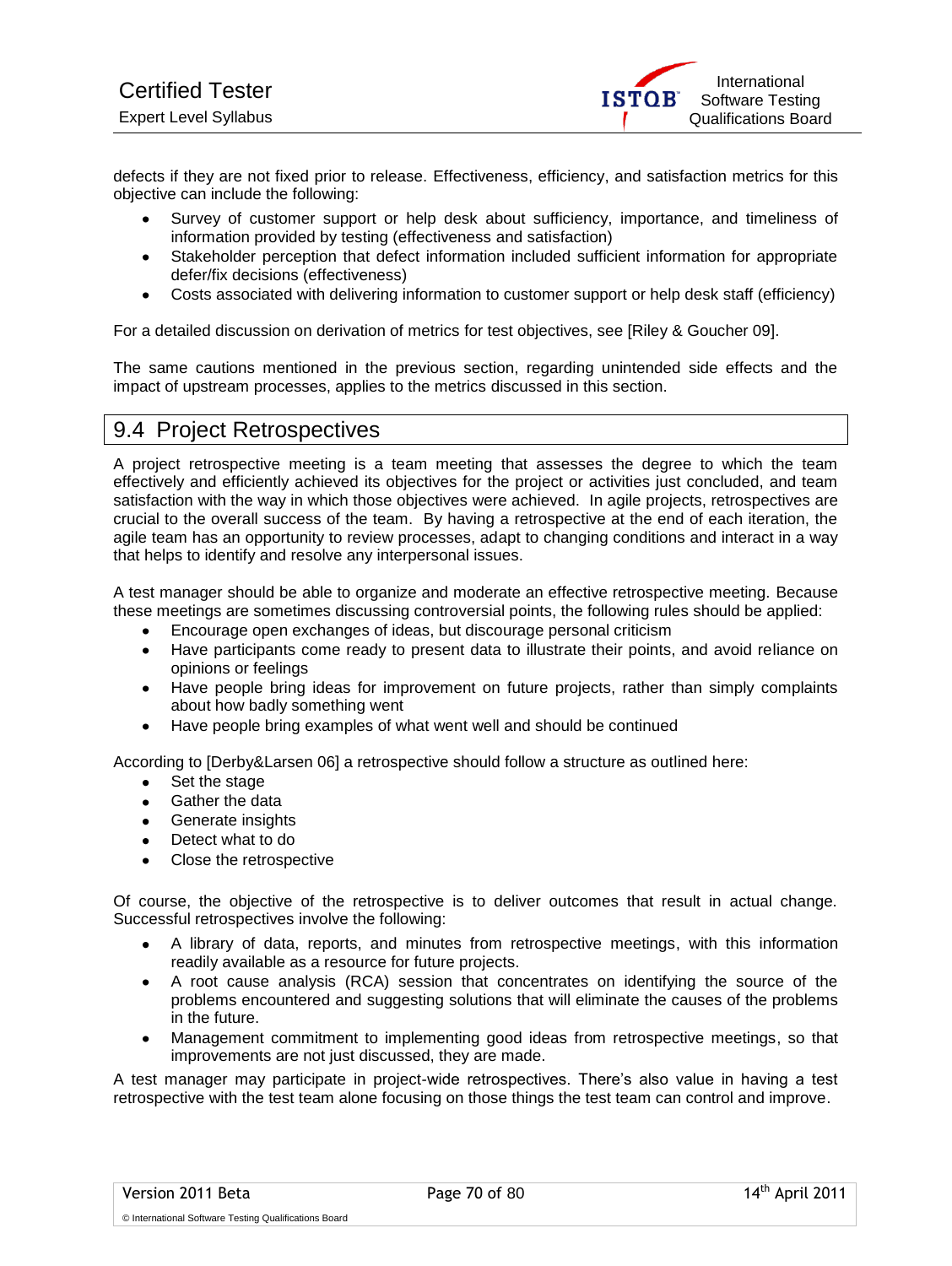

# **10. References**

#### 10.1 ISTQB Documents

| <b>Identifier</b>      | <b>Reference</b>                                                                                                                             |
|------------------------|----------------------------------------------------------------------------------------------------------------------------------------------|
| [ISTQB-ALTM]           | ISTQB Certified Tester, Advanced Level Syllabus, Test Manager, Version 2007,<br>available from [ISTQB-Web]                                   |
| [ISTQB-EL-<br>Modules] | ISTQB Expert Level Modules Overview, Version 1.0, March 11th 2011                                                                            |
| [ISTQB-EL-CEP]         | ISTQB Certified Tester Expert Level, Certification Extension Process, Version<br>1.0, June 17 <sup>th</sup> 2008. Available from [ISTQB-Web] |
| [ISTQB-Glossary]       | ISTQB Glossary of Terms Used in Software Testing, Version 2.1, available from<br>[ISTQB-Web]                                                 |

### 10.2 Trademarks

The following registered trademarks and service marks are used in this document:

ISTQB® , MBTI®)

ISTQB® is a registered trademark of the International Software Testing Qualifications Board

Myers-Briggs Type Indicator® (MBTI®) is a registered trademark of the Myers & Briggs Foundation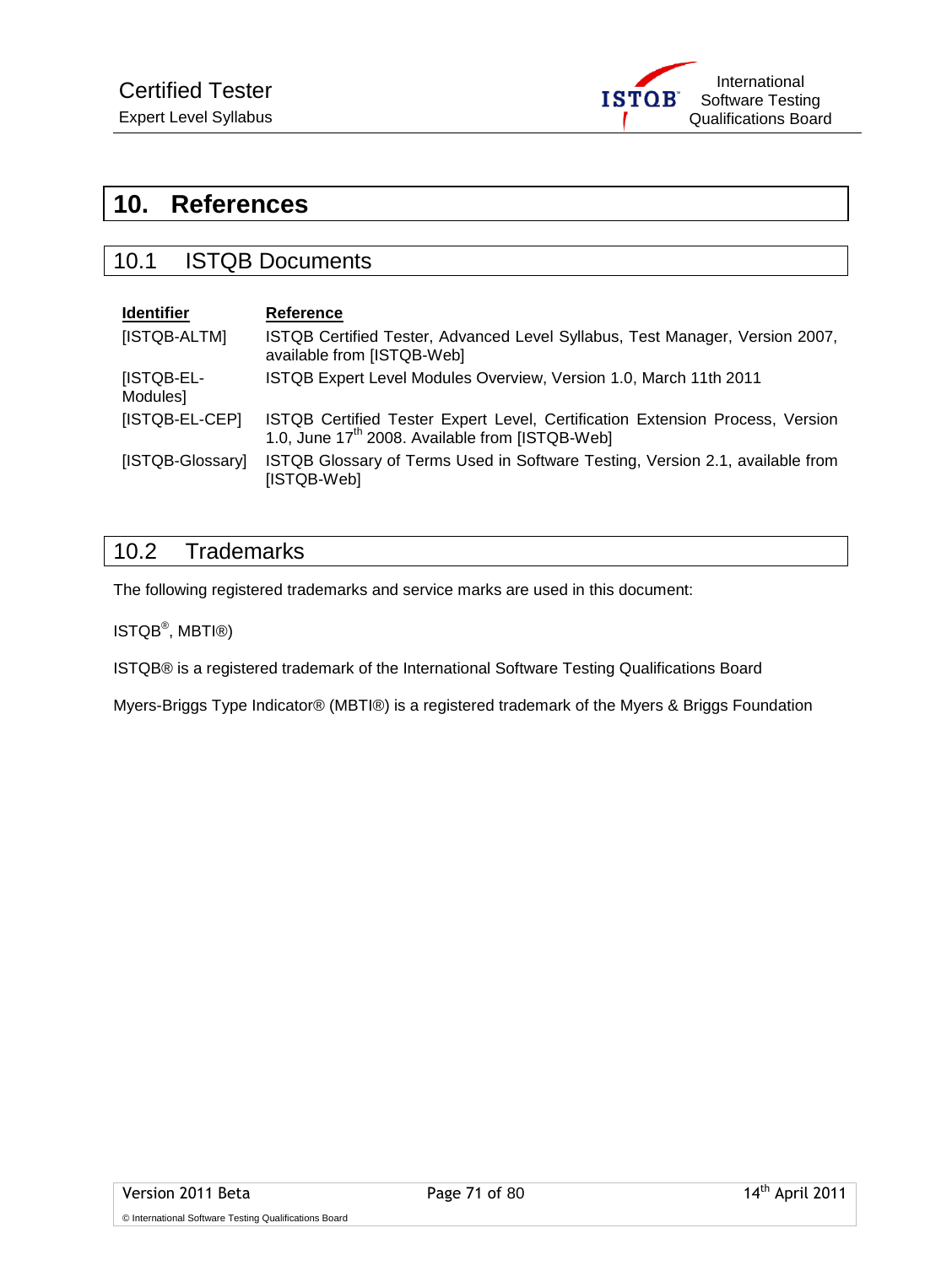

## 10.3 Books

| <u>Identifier</u> | <b>Book Reference</b>                                                                                                                    |
|-------------------|------------------------------------------------------------------------------------------------------------------------------------------|
| [Black03]         | Black, Rex, Critical Testing Processes: Plan, Prepare, Perform, Perfect.<br>Addison-Wesley, 2003.                                        |
| [Black09]         | Rex Black, Managing the Testing Process, Wiley, 2009, ISBN: 0-470-40415-<br>9.                                                           |
| [Boehm03]         | Boehm, Barry, and Richard Turner, Balancing Agility and Discipline: A Guide<br>for the Perplexed, Addison-Wesley, 2003.                  |
| [Brooks95]        | Brooks, Fred, The Mythical Man-Month: Essays on Software Engineering,<br>2e. Addison-Wesley, 1995.                                       |
| [Craig02]         | Craig, Rick David and Stefan P. Jaskiel, Systematic Software Testing, Artech<br>House, 2002, ISBN: 1-580-53508-9.                        |
| [DeMarco99]       | DeMarco, Tom, and Timothy Lister, Peopleware: Productive Projects and<br>Teams, 2e. Dorset House, 1999.                                  |
| [DeMarco03]       | DeMarco, Tom, and Timothy Lister, Waltzing With Bears: Managing Risk on<br>Software Projects. Dorset House, 2003.                        |
| [Derby&Larsen 06] | Derby, Esther and Diany Larsen, Agile Retrospectives - Making Good Teams<br>Great, The Pragmatic Bookshelf, 2006, ISBN 0-9776166-4-9.    |
| [Drucker06]       | Drucker, Peter, The Practice of Management, Harper, 2006.                                                                                |
| [Ensworth01]      | Ensworth, Patricia, The Accidental Project Manager: Surviving the Transition<br>from Techie to Manager, Wiley, 2001.                     |
| [Evans04]         | Evans, Isabel, Achieving Software Quality through Teamwork, Artech House,<br>2004, ISBN: 978-1580536622.                                 |
| [Galen04]         | Galen, Robert, Software Endgames: Eliminating Defects, Controlling<br>Change, And The Countdown To On-time Delivery, Dorset House, 2004. |
| [Glass02]         | Glass, Robert, Facts and Fallacies of Software Engineering, Addison-<br>Wesley, 2002.                                                    |
| [Graham99]        | Graham, Dorothy and Mark Fewster, Software Test Automation, Addison-<br>Wesley, 1999.                                                    |
| [Ishikawa91]      | What Is Total Quality Control? The Japanese Way, Prentice Hall Business<br>Classics, ISBN:013952441X                                     |
| [Jones03]         | Jones, Capers, Assessment and Control of Software Risks, Prentice Hall,<br>1993.                                                         |
| [Jones07]         | Jones, Capers, Estimating Software Costs: Bringing Realism to Estimating,<br>McGraw-Hill, 2007.                                          |
| [Jones08]         | Jones, Capers, Applied Software Measurement: Global Analysis of<br>Productivity and Quality, 3e, McGraw-Hill Osborne Media, 2008.        |
| [Kan02]           | Kan, Stephen, Metrics and Models in Software Quality Engineering, 2e,<br>Addison-Wesley, 2002.                                           |
| [Leveson95]       | Leveson, Nancy, Safeware: System Safety and Computers, Addison-Wesley,<br>1995.                                                          |
| [McConnell97]     | McConnell, Steve, Software Project Survival Guide, Microsoft Press, 1997.                                                                |
| [McConnell99]     | McConnell, Steve, After the Gold Rush: Creating a True Profession of<br>Software Engineering, Microsoft Press, 1999.                     |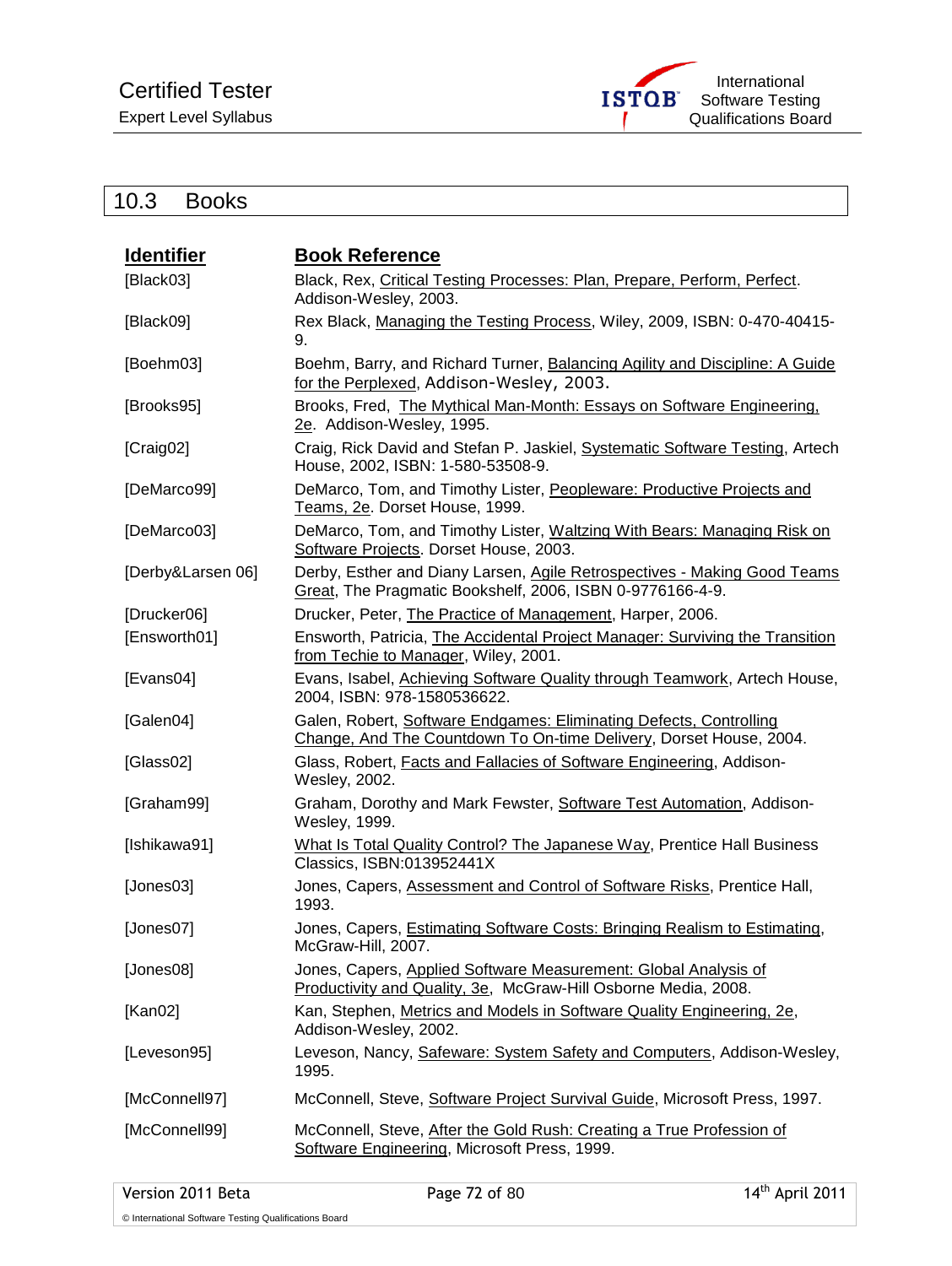

| [McKay $07$ ]     | McKay, Judy, Managing the Test People, Rocky Nook, 2007, ISBN: 1-93395-<br>$212 - 1$                                                                |
|-------------------|-----------------------------------------------------------------------------------------------------------------------------------------------------|
| [Myers&Briggs 95] | Myers, Isabel Briggs (1980). Understanding Personality Type. Davies-Black<br>Publishing, reprint edition, 1995, ISBN: 0-89106-074-X.                |
| [PMI08]           | Project Management Institute, A Guide to the Project Management Body of<br>Knowledge (PMBOK® Guide), 4e, Project Management Institute, 2008.        |
| [Riley 09]        | Riley, Tim and Adam Goucher, Beautiful Testing, O'Reilly, 2009, ISBN: 0-<br>596-15981-1.                                                            |
| [Rothman04]       | Rothman, Johanna, Hiring The Best Knowledge Workers, Techies and<br>Nerds: The Secrets & Science Of Hiring Technical People, Dorset House,<br>2004. |
| [Rothman07]       | Rothman, Johanna, Manage It!: Your Guide to Modern, Pragmatic Project<br>Management, Pragmatic Bookshelf, 2007.                                     |
| [Utting06]        | Utting, Mark and Bruno Legeard, Practical Model-Based Testing: A Tools<br>Approach, Morgan Kaufmann, 2006.                                          |
| [Yourdon03]       | Yourdon, Edward, Death March, 2e. Prentice Hall, 2003.                                                                                              |
| [Whittaker02]     | Whittaker, James, How to Break Software: A Practical Guide to Testing,<br>Addison Wesley, 2002.                                                     |
| [Wiegers96]       | Wiegers, Karl, Creating a Software Engineering Culture, Dorset House,<br>1996.                                                                      |

| 10.4 | <b>Papers and Articles</b> |
|------|----------------------------|
|------|----------------------------|

| <b>Identifier</b>   | Paper / article reference                                                |
|---------------------|--------------------------------------------------------------------------|
| [Copeland Paper 01] | Lee Copeland, "When helping doesn't help", SQE Magazine, January<br>2001 |

# 10.5 Web References

Even though these references were checked at the time of publication of this Expert Level syllabus, the ISTQB cannot be held responsible if references are no longer available.

| <b>Identifier</b>         | <b>Web Reference</b>                                                                                                                           | Link                                                      |
|---------------------------|------------------------------------------------------------------------------------------------------------------------------------------------|-----------------------------------------------------------|
| [Agile Manifesto-<br>Web] | Website of the Agile Manifesto                                                                                                                 | www.agilemanifesto.org                                    |
| [ISTQB-Web]               | Web site of the International Software<br>Testing Qualifications Board. Refer to this<br>website for the latest ISTQB Glossary and<br>syllabi. | www.istgb.org.                                            |
| [P&C-Web]                 | Roles in agile projects                                                                                                                        | http://en.wikipedia.org/wiki/The_C<br>hicken and the Pig. |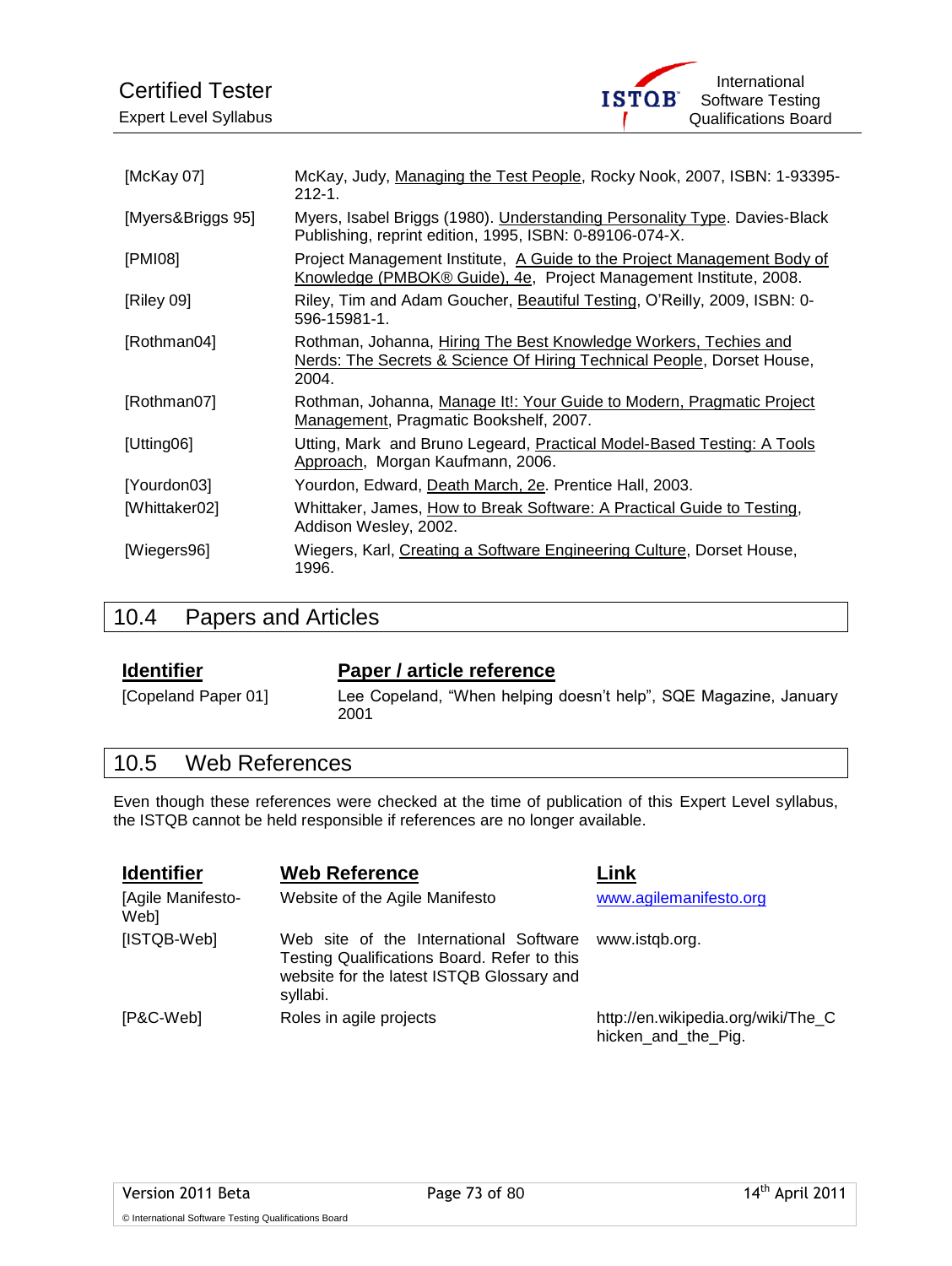

# **11. Appendix A – Notice to Training Providers**

### 11.1 Training Times

Each chapter in the syllabus is assigned an allocated time in minutes. The purpose of this is both to give guidance on the relative proportion of time to be allocated to each section of an accredited course, and to give an approximate minimum time for the teaching of each section.

Training providers may spend more time than is indicated and candidates may spend more time again in reading and research. A course curriculum does not have to follow the same order as the syllabus. It is not required to conduct the course in one continuous block of time.

The table below provides a guideline for teaching and exercise times for each chapter and shows separately the timing for exercises which may be conducted in the workplace (all times are shown in minutes). Note that exercises in the workplace may also be conducted as part of the course given by the training provider (see below).

| Nr.            | <b>Chapter</b>                           | Course<br>teaching and | <b>Exercises in the</b><br>workplace | Total<br>(minutes) |
|----------------|------------------------------------------|------------------------|--------------------------------------|--------------------|
|                |                                          | exercises              |                                      |                    |
|                | <b>Introduction</b>                      | 60                     | 0                                    | 60                 |
| $\overline{2}$ | Test Missions, Policies, Strategies,     | 285                    | 270                                  | 555                |
|                | Goals                                    |                        |                                      |                    |
| 3              | Managing the Test Team                   | 690                    | 165                                  | 855                |
| 4              | <b>Managing External Relationships</b>   | 330                    | 0                                    | 330                |
| 5              | Managing Across the Organization         | 525                    | 255                                  | 780                |
| $\,6$          | <b>Project Management Essentials</b>     | 255                    | 360                                  | 615                |
| $\overline{7}$ | <b>Test Project Evaluation and</b>       | 510                    | 0                                    | 510                |
|                | Reporting                                |                        |                                      |                    |
| 8              | <b>Testing Considerations for Domain</b> | 270                    | 0                                    | 270                |
|                | and Project Factors                      |                        |                                      |                    |
| 9              | <b>Evaluating Effectiveness and</b>      | 195                    | 0                                    | 195                |
|                | Efficiency                               |                        |                                      |                    |
|                | Total                                    | 3120                   | 1050                                 | 4170               |

The following table shows the total course times in days, based on an average of seven hours per working day.

| <b>Course element</b>         | <b>Davs</b> | <b>Hours</b> | <b>Minutes</b> |
|-------------------------------|-------------|--------------|----------------|
| Course teaching and exercises |             |              |                |
| Exercises in the workplace    |             |              | 30             |
| Total:                        |             |              | າ              |

#### 11.2 Guidelines for Practical Exercises in the Workplace

Practical work should be included for all aspects where candidates are expected to apply their knowledge (learning objective of K3 or higher). The lectures and exercises should be based on the learning objectives and the description of the topics in the content of the syllabus.

| Version 2011 Beta |  |  |
|-------------------|--|--|
|-------------------|--|--|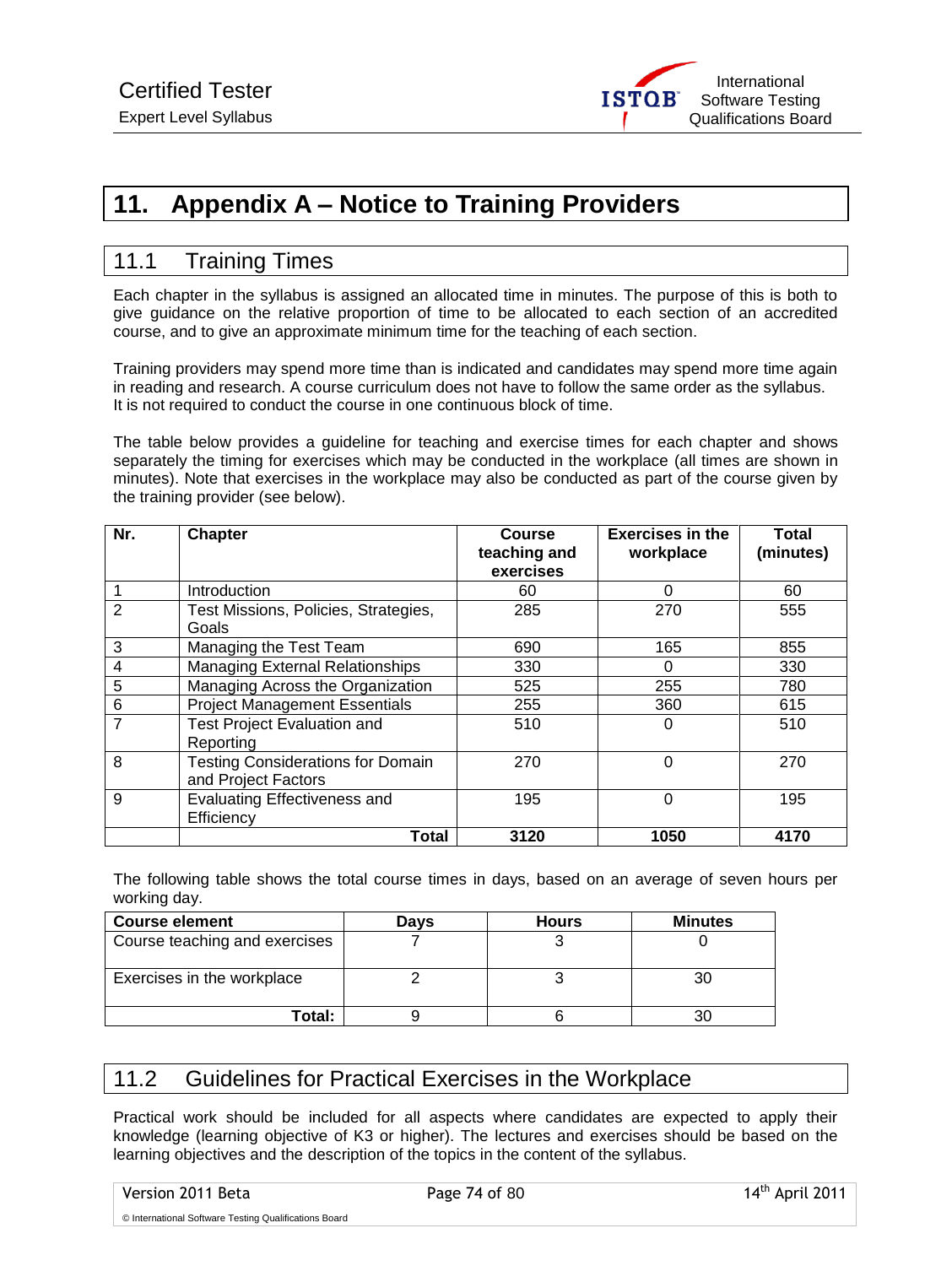

Certain learning objectives may be achieved by conducting practical exercises in the workplace. The ISTQB web site [ISTQB-Web], Expert Level section, describes the rules which apply to Training Providers for performing exercises in the workplace.

The following table shows the learning objectives which may be covered by practical exercises in the workplace:

| <b>Subject Area</b>                                                        | <b>Relevant Learning Objectives (text in italics indicates</b><br>adjustments made to the LO for workplace)                                                                                                                                                                                                                                        |
|----------------------------------------------------------------------------|----------------------------------------------------------------------------------------------------------------------------------------------------------------------------------------------------------------------------------------------------------------------------------------------------------------------------------------------------|
| 2.2 Mission, Policy, and<br><b>Metrics of Success</b>                      | LO 2.2.2 (K6)<br>Define, describe and evaluate test objectives, priorities and test<br>goals that might have long term effects on the software, quality,<br>and dependencies (organizational, economical and technical) in<br>your organization.                                                                                                   |
| 2.3 Test Strategies                                                        | LO 2.3.3 (K6)<br>Create a test strategy document for your organization that<br>contains the important elements, enables success factors, and<br>mitigates causes of failure                                                                                                                                                                        |
| 2.4 Alignment of Test Policy<br>and Test Strategy with the<br>Organization | LO 2.4.1 (K6)<br>Define, describe, evaluate and improve the test policy and<br>strategy(ies) both long and short term for your organization and/or<br>a test team in your organization, including process and<br>organization of test, people, tools, system and techniques                                                                        |
| 3.3 Developing the Test Team                                               | LO 3.3.2 (K4)<br>Create a set of S.M.A.R.T goals for an individual tester to<br>determine if the goals are appropriate based on their resume and<br>your organization's test strategy                                                                                                                                                              |
| 3.4 Leading the Test Team                                                  | LO 3.4.1 (K5)<br>Evaluate the information and guidance needed by a test team in<br>your organization and determine the most effective method of<br>communication                                                                                                                                                                                   |
| 5.2 Advocating the Test Team                                               | LO 5.2.1 (K4)<br>Define appropriate steps to take to promote or advocate the test<br>team in your organization                                                                                                                                                                                                                                     |
| 5.2 Advocating the Test Team                                               | LO 5.2.2 (K6)<br>Define the quantitative and qualitative benefits of testing in your<br>organization, and communicate those benefits effectively to project<br>stakeholders                                                                                                                                                                        |
| 5.3 Placement of the Test<br>Team                                          | LO 5.3.1 (K5)<br>Evaluate your organization's structure, its missions, its products,<br>customers, and users, and its priorities, in order to determine the<br>options for proper placement of the test team within the<br>organization, assess the implications of those options, and create<br>an analysis for upper management of those options |
| 6.2 Project Management Tasks                                               | LO $6.2.1(K6)$<br>For a given project in your organization, estimate the test effort<br>using at least two of the prescribed estimation methods                                                                                                                                                                                                    |
| 6.2 Project Management Tasks                                               | LO 6.2.2 (K6)<br>Use historical data from similar projects in your organization to<br>create a model for estimating the number of defects that will be<br>discovered, resolved, and delivered on the current project                                                                                                                               |
| 6.2 Project Management Tasks                                               | LO 6.2.3 (K5)<br>During a project in your organization, evaluate current conditions<br>as part of test control to manage, track, and adjust the test effort                                                                                                                                                                                        |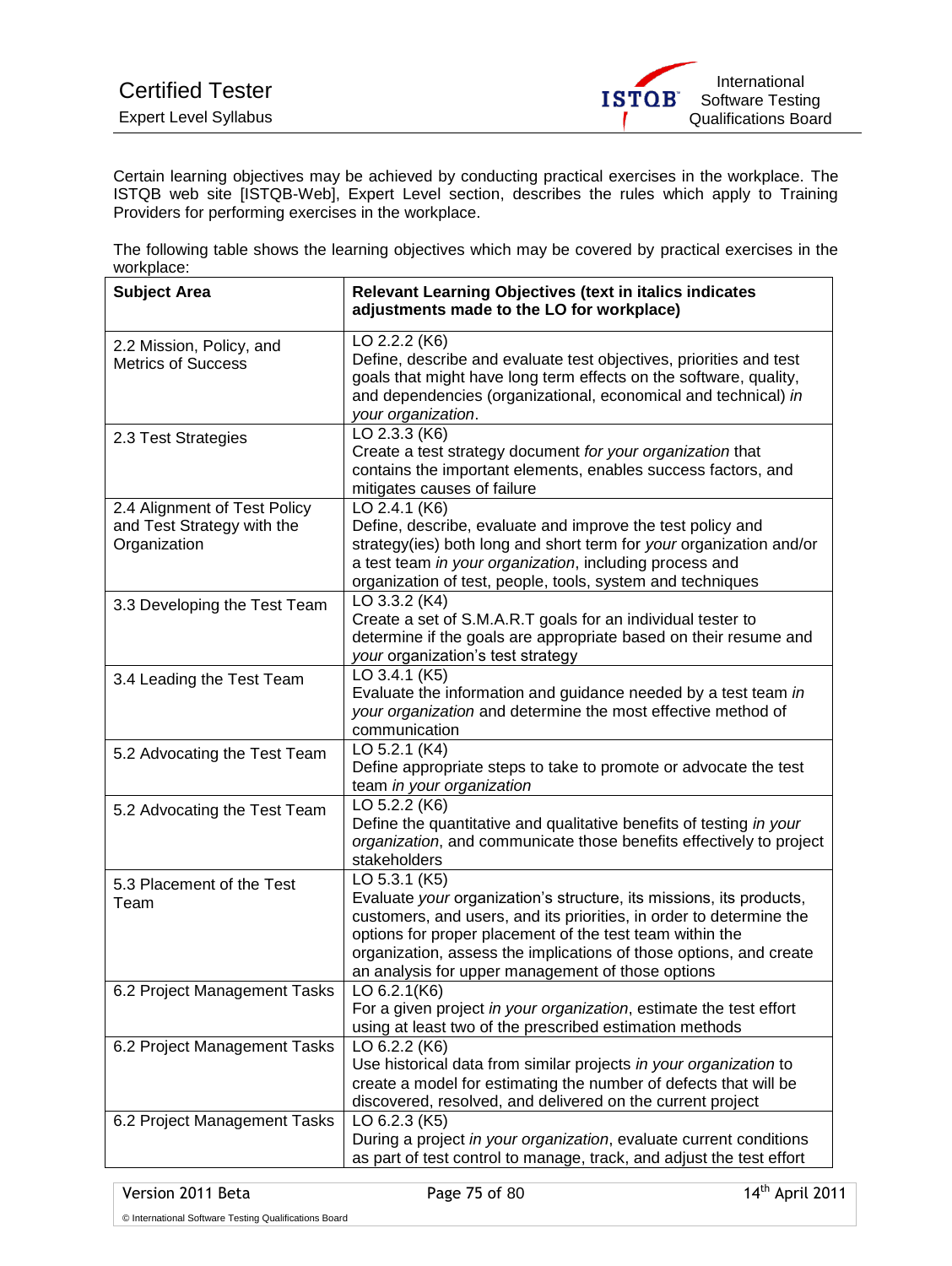

| <b>Subject Area</b>          | <b>Relevant Learning Objectives (text in italics indicates</b><br>adjustments made to the LO for workplace)                                                                                                                                                     |
|------------------------------|-----------------------------------------------------------------------------------------------------------------------------------------------------------------------------------------------------------------------------------------------------------------|
|                              | over time, including identifying any deviations from the plan and<br>proposing effective measures to resolve those deviations                                                                                                                                   |
| 6.2 Project Management Tasks | LO 6.2.5 (K6)<br>Using historical information from past projects in your organization<br>and priorities communicated by project stakeholders, determine<br>the appropriate trade-offs between quality, schedule, budget, and<br>features available on a project |

### 11.3 Example Course Plans

The following diagrams illustrate possible course plans which may be adopted by Training Providers. These are intended for information only.

#### *11.3.1 Example Course Plan – without workplace learning objectives*

|                                                    |                  |                   | <b>Course Part 2</b><br><b>Course Part 1</b>                                                                     |  |
|----------------------------------------------------|------------------|-------------------|------------------------------------------------------------------------------------------------------------------|--|
| Example course plan                                |                  |                   |                                                                                                                  |  |
|                                                    | Duration (Hours) |                   |                                                                                                                  |  |
| Chapter                                            |                  |                   | Class 1 2 3 4 5 6 7 1 2 3 4 5 6 7 1 2 3 4 5 6 7 1 2 3 4 5 6 1 2 3 4 5 6 7<br>12345671234567123456712345671234567 |  |
|                                                    |                  |                   |                                                                                                                  |  |
| . Introduction                                     |                  | 1,00              |                                                                                                                  |  |
| 2. Test Missions, Policies, Strategies and Goals I |                  | 9.25              |                                                                                                                  |  |
| 3. Managing the Test Team                          |                  | 14,25             |                                                                                                                  |  |
| 6. Project Management Essentials                   |                  | 10,25             |                                                                                                                  |  |
| 4. Managing External Relationships                 |                  | 5,50              |                                                                                                                  |  |
| 5. Managing Across the Organization                |                  | 13,00             |                                                                                                                  |  |
| 7. Test Project Evaluation and Reporting           |                  | 8,50              |                                                                                                                  |  |
| 8. Testing Considerations for Domain&Project       |                  | 4,50              |                                                                                                                  |  |
| 9. Evaluating Effectiveness and Efficiency         |                  | 3.25              |                                                                                                                  |  |
|                                                    |                  | Total 69,50 Hours |                                                                                                                  |  |

In this example course plan, all learning objectives are taught in class. The plan suggests that the course be split into two parts, each of five days duration. The time spent in class is 10 days (69.5 hours).

#### *11.3.2 Example Course Plan – with workplace learning objectives*

|                                                  |                               |                  |       | Course Part 1 |                                                                                      |  |  |  |  | <b>Workplace Course Part 2</b> |  |              |  |  |  |  |                                                           |  |
|--------------------------------------------------|-------------------------------|------------------|-------|---------------|--------------------------------------------------------------------------------------|--|--|--|--|--------------------------------|--|--------------|--|--|--|--|-----------------------------------------------------------|--|
| Example course plan                              |                               |                  |       |               |                                                                                      |  |  |  |  |                                |  |              |  |  |  |  |                                                           |  |
|                                                  |                               | Duration (Hours) |       |               |                                                                                      |  |  |  |  |                                |  |              |  |  |  |  |                                                           |  |
| Chapter                                          | Total                         |                  |       |               | Work   Class   1 2 3 4 5 6 7 1 2 3 4 5 6 7 1 2 3 4 5 6 7 1 2 3 4 5 6 7 1 2 3 4 5 6 7 |  |  |  |  |                                |  |              |  |  |  |  | 1 2 3 4 5 6 7 1 2 3 4 5 6 7 8 1 2 3 4 5 6 7 1 2 3 4 5 6 7 |  |
|                                                  |                               | Place            |       |               |                                                                                      |  |  |  |  |                                |  |              |  |  |  |  |                                                           |  |
| . Introduction                                   | 1.00                          | 0,00             | 1,00  |               |                                                                                      |  |  |  |  |                                |  |              |  |  |  |  |                                                           |  |
| 2. Test Missions, Policies, Strategies and Goals | 9,25                          | 3,00             | 6.25  |               |                                                                                      |  |  |  |  |                                |  |              |  |  |  |  |                                                           |  |
| 3. Managing the Test Team                        | 14.25                         | 2,00             | 12.25 |               |                                                                                      |  |  |  |  |                                |  |              |  |  |  |  |                                                           |  |
| 5. Managing Across the Organization              | 13,00                         | 3,00             | 10.00 |               |                                                                                      |  |  |  |  | N days in                      |  |              |  |  |  |  |                                                           |  |
| 6. Project Management Essentials                 | 10.25                         | 4.00             | 6,25  |               |                                                                                      |  |  |  |  | the                            |  |              |  |  |  |  |                                                           |  |
|                                                  |                               |                  | 7.00  |               |                                                                                      |  |  |  |  | workplace                      |  | Feedback day |  |  |  |  |                                                           |  |
| 7. Test Project Evaluation and Reporting         | 8,50                          | 0,00             | 8,50  |               |                                                                                      |  |  |  |  | (WP)                           |  |              |  |  |  |  |                                                           |  |
| 4. Managing External Relationships               | 5,50                          | 0.00             | 5,50  |               |                                                                                      |  |  |  |  |                                |  |              |  |  |  |  |                                                           |  |
| 8. Testing Considerations for Domain&Project     | 4,50                          | 0,00             | 4,50  |               |                                                                                      |  |  |  |  |                                |  |              |  |  |  |  |                                                           |  |
| 9. Evaluating Effectiveness and Efficiency       | 3.25                          | 0,00             | 3.25  |               |                                                                                      |  |  |  |  |                                |  |              |  |  |  |  |                                                           |  |
|                                                  |                               |                  |       |               |                                                                                      |  |  |  |  |                                |  |              |  |  |  |  |                                                           |  |
|                                                  | Total 69,50 12,00 64,50 Hours |                  |       |               |                                                                                      |  |  |  |  |                                |  |              |  |  |  |  |                                                           |  |

In this example course plan, all learning objectives which may be conducted in the workplace are allocated to a single block of time following course part 1. At the start of course part 2 a whole day (7 hours) is allocated to feedback from the workplace. The total time spent in class is nine days (64.5 hours).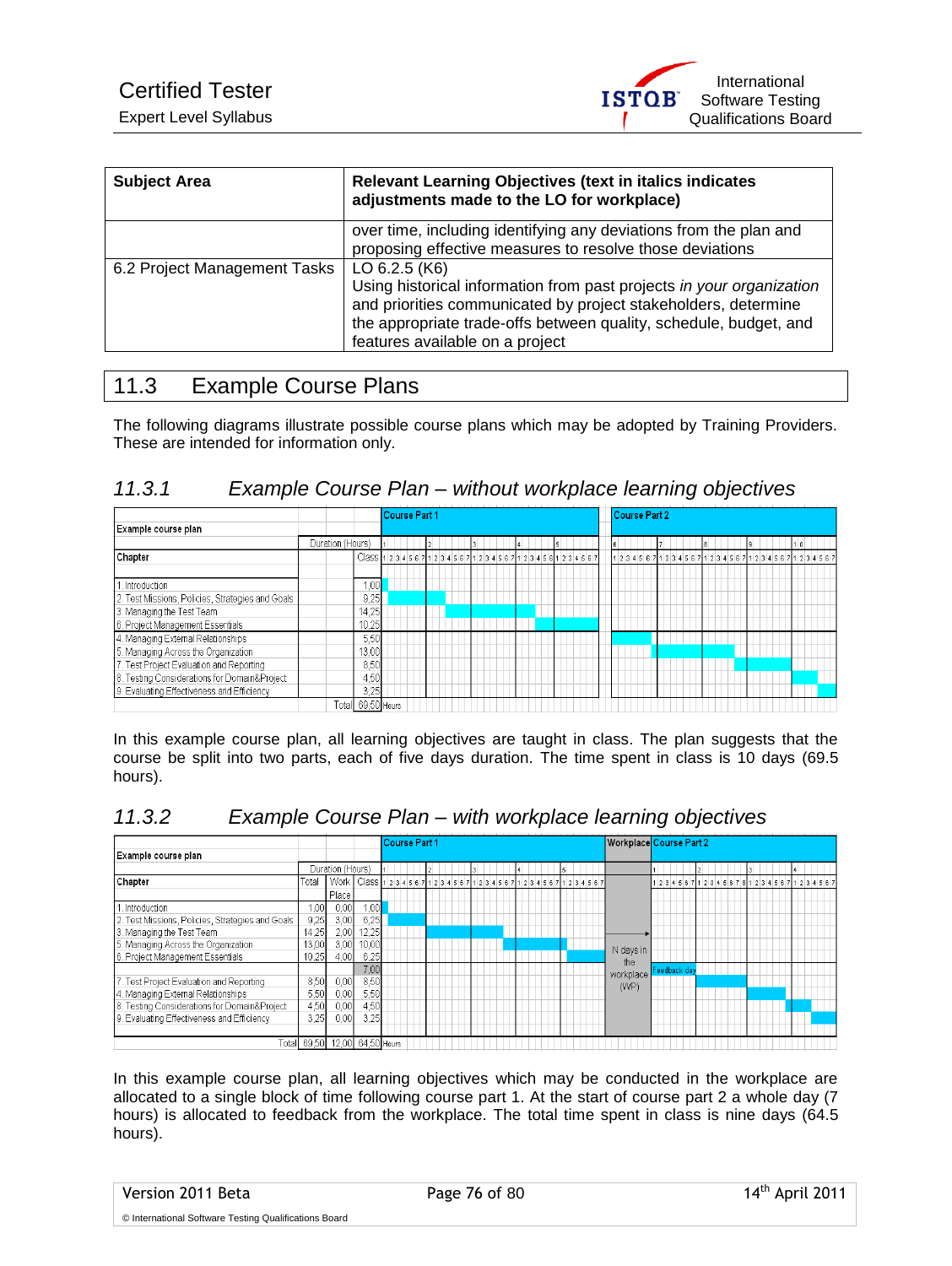

# 11.4 Rules for e-Learning

The following parts of this syllabus are **not** considered appropriate for implementation as e-Learning.

| <b>Section</b>                  | <b>Reason</b>                                                              |
|---------------------------------|----------------------------------------------------------------------------|
| 3.2<br>Building the test team   | Interviewing skills cannot be effectively practiced remotely               |
| 3.3<br>Developing the test team | Conducting performance reviews cannot be effectively practiced<br>remotely |

### 11.5 Standards Used

The syllabus contains references to established standards, which must be used in the preparation of training material. Each standard used must be the version quoted in the current version of this syllabus. Other publications, templates or standards not referenced in this syllabus may also be used and referenced, but will not be examined.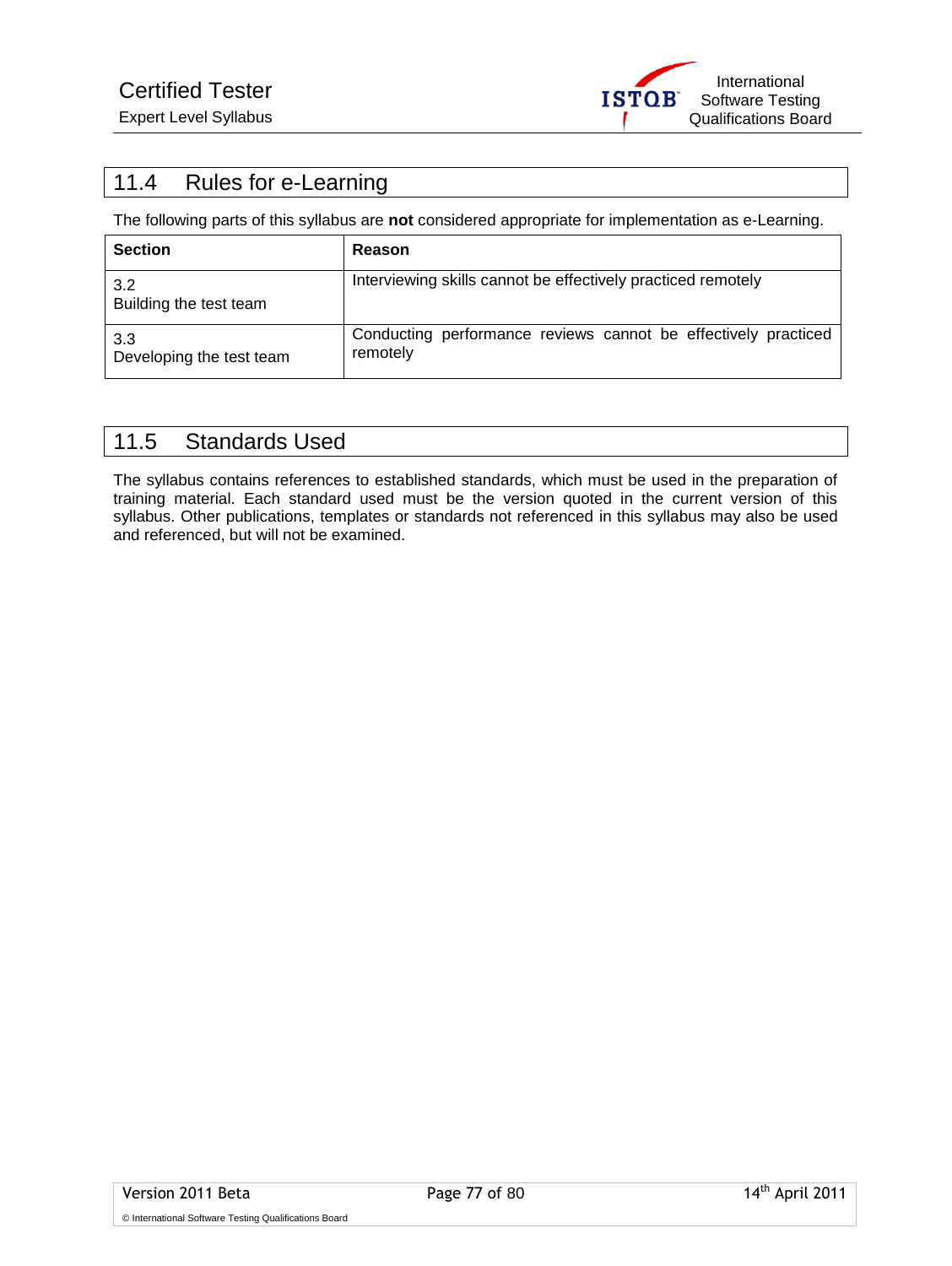

| <b>Index</b>                           |            |                                        |            |
|----------------------------------------|------------|----------------------------------------|------------|
| accredit training providers            | 8          | efficiency                             | 11,<br>13, |
| accreditation of courses               | 9          |                                        | 14,<br>17, |
| advocate the testing team              | 36         |                                        | 36,<br>39, |
| agile                                  | 15,<br>16, |                                        | 49,<br>55, |
|                                        | 31,<br>37, |                                        | 58,<br>64, |
|                                        | 39,<br>42, |                                        | 69, 70,    |
|                                        | 46,<br>47, |                                        | 71, 72     |
|                                        | 48, 49,    | efficiency metrics                     | 70         |
|                                        | 51, 61,    | embedded systems projects              | 66         |
|                                        | 63, 64,    | entry and exit criteria                | 33         |
|                                        | 72,76      | entry criteria                         | 9          |
| Agile Manifesto                        | 15, 63     | estimation process                     | 49         |
| agile methodology                      | 63         | ethics                                 | 43, 44     |
| analytical test strategy               | 11, 13     | examination                            | 9          |
| assessments                            | 21         | exit criteria                          | 59         |
| assimilating new people                | 21         | <b>Expert Level qualification</b>      | 8          |
| brainstorming                          | 46         | external relationships                 | 40         |
| budget and resource allocation         | 48         | external reporting                     | 56         |
| business outcomes                      | 8          | eXtreme Programming (XP)               | 63         |
| certification candidates               | 8          | feature-driven development             | 61, 63     |
| change management                      | 50         | fishbone                               | 60         |
| code of ethics                         | 43         | <b>Fundamental Test Process</b>        | 37         |
| co-location                            | 64         | hardware/software combination projects | 66         |
| commercial-off-the-shelf               | 65         | hiring                                 | 19, 21     |
| communication strategy                 | 31         | impact analysis                        | 43         |
| confidence intervals                   | 45, 51     | informative                            | 9          |
| consultative test strategy             | 11, 16     | inherit an existing team               | 21         |
| contractors                            | 22, 49     | integrate existing teams               | 21         |
| contractual issues                     | 30         | integration of tools                   | 42         |
| convergence                            | 55         | integration project                    | 65         |
| convergence metric                     | 54         | internal relationships                 | 40         |
| cost of quality                        | 36         | internal reporting                     | 55         |
| coverage metrics                       | 55, 58     | interview process                      | 20         |
| creating a defensible test team        | 37         | interview questions                    | 20         |
| cross-training                         | 22, 25     | interviewing                           | 20         |
| <b>CV</b>                              | 19         | Ishikawa                               | 54,<br>60, |
| dashboard                              | 54, 56     |                                        | 75         |
| data migration                         | 43         | <b>ISO 9126</b>                        | 14         |
| defect metrics                         | 55         | <b>ISO IEC 29119</b>                   | 17         |
| defect trending                        | 55, 58     | <b>ISTQB</b>                           | 8          |
| development plan                       | 23         | iteration                              | 48         |
| distributed environment                | 41         | job description                        | 19         |
| distributed team                       | 27         | job rotation                           | 25         |
| document-focused analytical strategies | 14         | Kanban                                 | 63         |
| effectiveness                          | 13,<br>11, | keywords                               | 10         |
|                                        | 14,<br>17, | K-levels                               | 9          |
|                                        | 39, 50,    | lifecycle models                       | 62         |
|                                        | 69, 70,    | maintenance release                    | 65         |
|                                        | 71,72      | management metrics                     | 55         |
| effectiveness metrics                  | 70         | mentor                                 | 22, 25     |
|                                        |            | methodical test strategies             | 14         |

Version 2011 Beta **Page 78 of 80** 14<sup>th</sup> April 2011

© International Software Testing Qualifications Board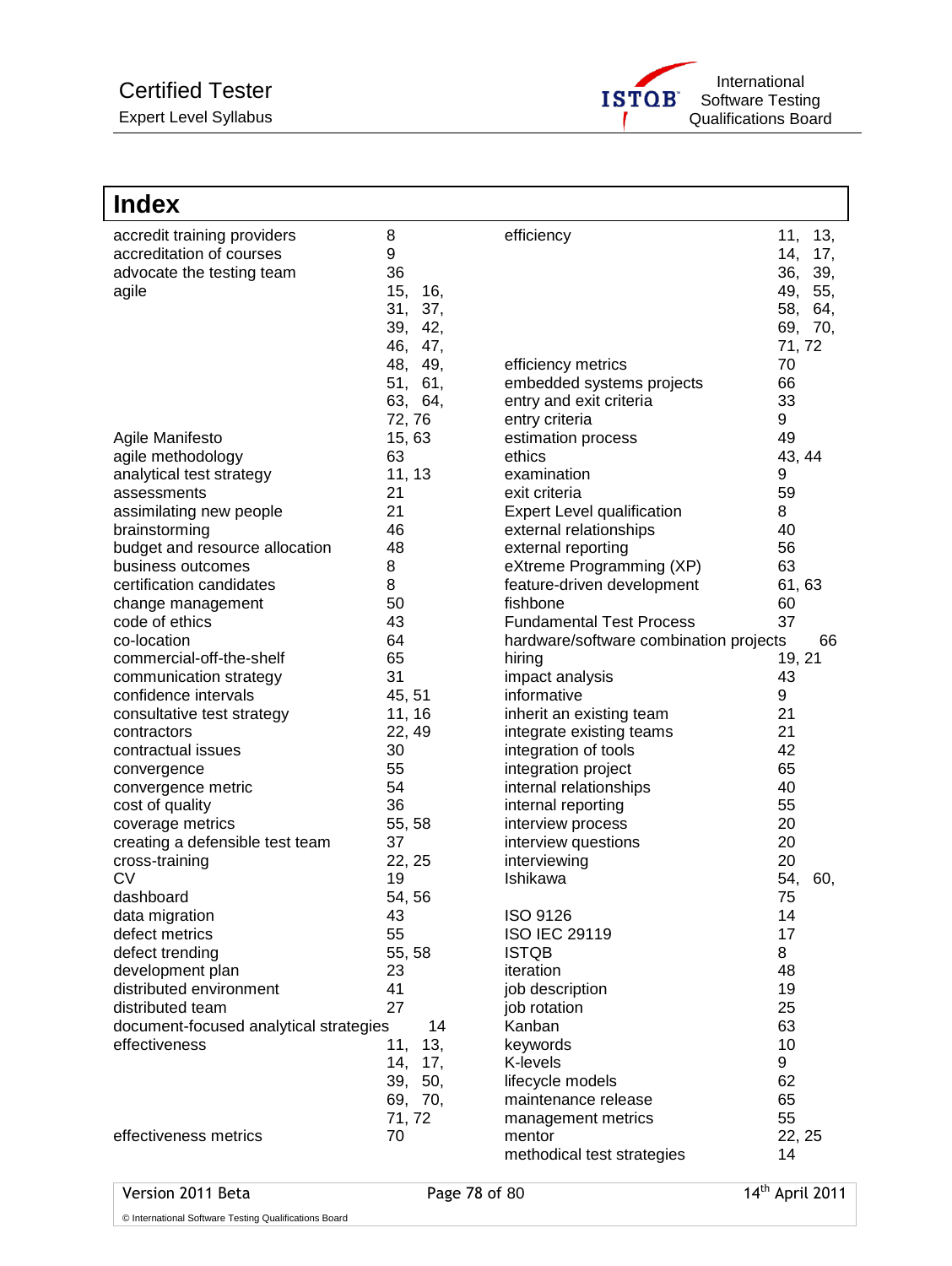Expert Level Syllabus



| methodical test strategy                  | 11, 14 |         | reactive test strategy                    | 11     |         |
|-------------------------------------------|--------|---------|-------------------------------------------|--------|---------|
| metrics                                   |        | 11, 13, | regression-averse test strategies         | 16     |         |
|                                           | 17,    | 31,     | regression-averse test strategy           | 11     |         |
|                                           | 32,    | 36,     | regulations and standards                 | 67     |         |
|                                           | 39,    | 40,     | relationships                             | 40     |         |
|                                           | 44,    | 47,     | release considerations                    | 67     |         |
|                                           | 49,    | 50,     | requirements-based testing                | 13     |         |
|                                           | 52,    | 53,     | resumes                                   | 18,    | 19,     |
|                                           | 54,    | 55,     |                                           | 20     |         |
|                                           | 56,    | 57,     | retrospective meetings                    | 60,    | 72,     |
|                                           | 59,    | 60,     |                                           | 73     |         |
|                                           |        | 69, 70, | risk assessment workshops                 | 31     |         |
|                                           | 71, 72 |         | risk-based testing                        | 13     |         |
| metrics for analysis and design           | 58     |         | risks                                     | 52     |         |
| metrics for implementation and execution  |        | 58      | S.M.A.R.T goals                           | 18,78  |         |
| metrics for the test planning and control |        | 57      | S.M.A.R.T. goal methodology               | 18, 23 |         |
| mission                                   | 12     |         | safety-critical systems                   | 67     |         |
| model-based test strategies               | 14     |         | satisfaction                              | 11,    | 12,     |
| model-based test strategy                 | 11     |         |                                           | 13,    | 17,     |
| moment of involvement                     | 65     |         |                                           | 36,    | 69,     |
| motivation                                | 27     |         |                                           |        |         |
|                                           |        |         | satisfaction metrics                      | 71, 72 |         |
| multi-use tool                            | 35, 42 |         |                                           | 70     |         |
| multi-use tools                           | 35, 42 |         | Scrum                                     | 25,    | 49,     |
| Myers-Briggs                              |        | 18, 24, |                                           | 63     |         |
|                                           | 74     |         | <b>Scrum Master</b>                       | 49     |         |
| Myers-Briggs Type Indicator               | 18     |         | Service Level Agreements (SLAs)           | 30     |         |
| normative                                 | 9      |         | Shewhart chart                            | 54,60  |         |
| off-shore                                 | 18,    | 19,     | skills matrix                             | 24     |         |
|                                           | 27,    | 31,     | snapshot view                             | 55     |         |
|                                           | 49     |         | <b>SQA</b>                                | 53     |         |
| off-site                                  | 19,    | 27,     | stakeholder-focused analytical strategies |        | 14      |
|                                           | 28     |         | standard compliant test strategy          | 11     |         |
| on the job training                       | 25     |         | standard-compliant test strategy          | 15     |         |
| operation profile                         | 11     |         | story point estimates                     | 46     |         |
| operational profiling                     | 11, 14 |         | team dynamics                             | 21, 26 |         |
| outsource                                 | 22     |         | technical test analyst                    | 24     |         |
| people management                         | 19     |         | termination and layoffs                   | 22     |         |
| performance review                        | 25     |         | test analyst                              | 24, 25 |         |
| planning poker                            | 45,    | 46,     | test approach                             |        | 13, 15, |
|                                           | 47     |         |                                           |        | 30, 32, |
| process compliant test strategy           | 11     |         |                                           | 33,    | 37,     |
| process-compliant test strategy           | 15     |         |                                           | 38     |         |
| project management                        | 46     |         | test architect                            | 18, 24 |         |
| project retrospective                     | 72     |         | test automation test strategies           | 16     |         |
| project risk management                   | 51     |         | test closure activities                   | 60     |         |
| prototype equipment                       | 66     |         | test estimation                           | 46     |         |
| quality activities                        | 41     |         | test execution automation                 | 51     |         |
| quality assurance                         | 52     |         | test execution metrics                    | 55     |         |
| quality gates                             | 33     |         | test mission                              | 11     |         |
| quality management                        | 52     |         | test policy                               | 11,    | 12,     |
| quality policy                            | 12     |         |                                           | 13,    | 16,     |
| <b>RACI matrix</b>                        | 24     |         |                                           | 17,    | 53,     |
| <b>RACI Matrix</b>                        | 18     |         |                                           | 69,    | 71,     |
| reactive test strategies                  | 15     |         |                                           | 78     |         |

© International Software Testing Qualifications Board